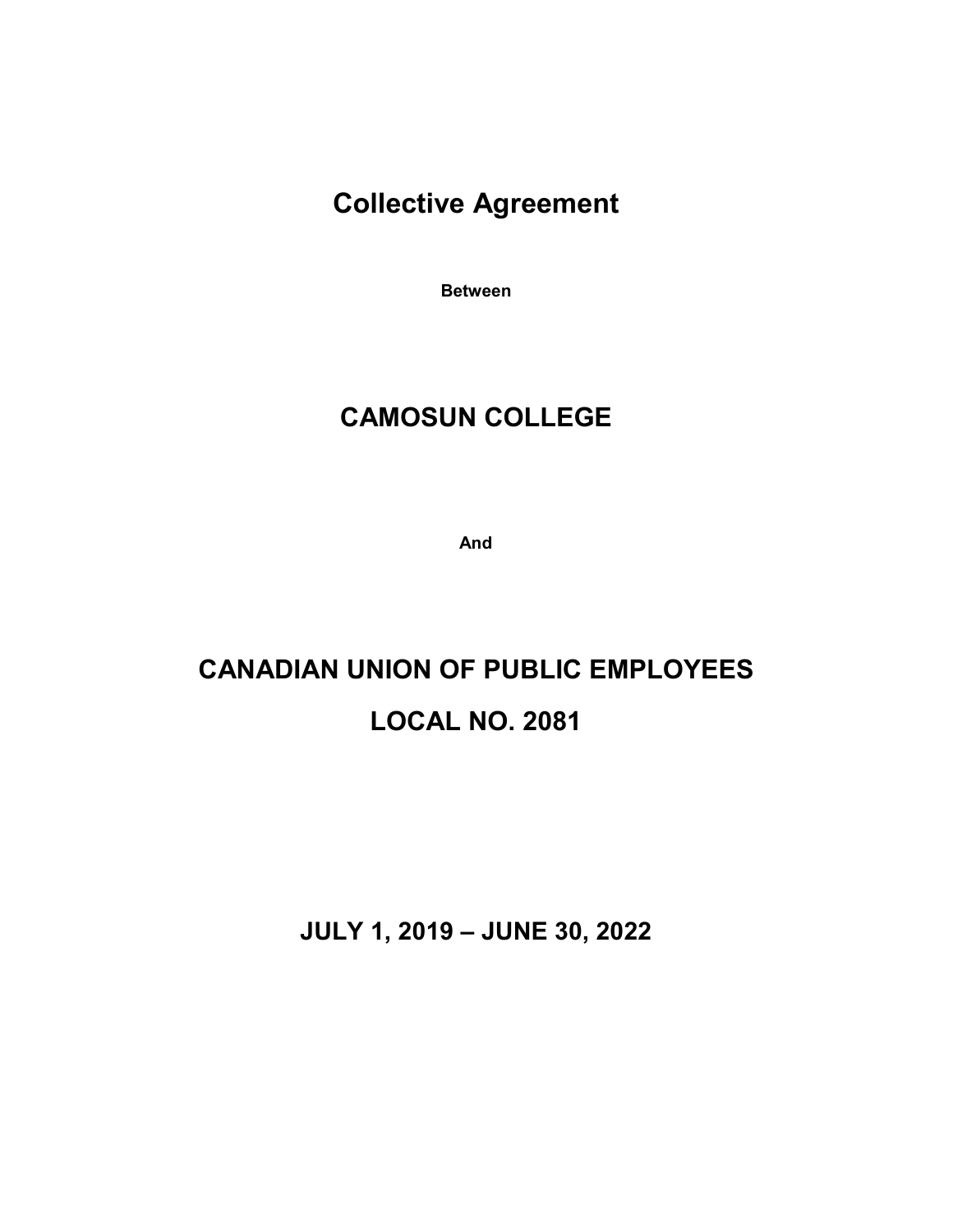# **Table of Contents**

| <b>ARTICLE 1:</b>  |                                                   |   |
|--------------------|---------------------------------------------------|---|
| 1.01               |                                                   |   |
| 1.02               |                                                   |   |
| 1.03               |                                                   |   |
| 1.04               |                                                   |   |
| 1.05               |                                                   |   |
|                    |                                                   |   |
| <b>ARTICLE 2:</b>  |                                                   |   |
| 2.01               |                                                   |   |
| 2.02               |                                                   |   |
| 2.03               |                                                   |   |
| <b>ARTICLE 3:</b>  |                                                   |   |
| 3.01               |                                                   |   |
| 3.02               |                                                   |   |
| 3.03               |                                                   |   |
| 3.04               |                                                   |   |
| 3.05               |                                                   |   |
| 3.06               |                                                   |   |
|                    |                                                   |   |
| <b>ARTICLE 4:</b>  |                                                   |   |
| 4.01               |                                                   |   |
| 4.02               |                                                   |   |
| 4.03               |                                                   |   |
| 4.04               |                                                   |   |
| <b>ARTICLE 5:</b>  |                                                   |   |
| 5.01               |                                                   |   |
| <b>ARTICLE 6:</b>  |                                                   |   |
| 6.01               |                                                   |   |
| 6.02               |                                                   |   |
| 6.03               |                                                   |   |
|                    |                                                   |   |
| <b>ARTICLE 7:</b>  | COLLEGE AND UNION SHALL ACQUAINT NEW EMPLOYEES  9 |   |
| 7.01               | New Employees                                     | a |
| 7.02               |                                                   |   |
| <b>ARTICLE 8:</b>  |                                                   |   |
| 8.01               |                                                   |   |
| <b>ARTICLE 9:</b>  |                                                   |   |
| 9.01               |                                                   |   |
| 9.02               |                                                   |   |
|                    |                                                   |   |
| <b>ARTICLE 10:</b> |                                                   |   |
| 10.01              |                                                   |   |
| 10.02              |                                                   |   |
| 10.03              |                                                   |   |

 $\overline{1}$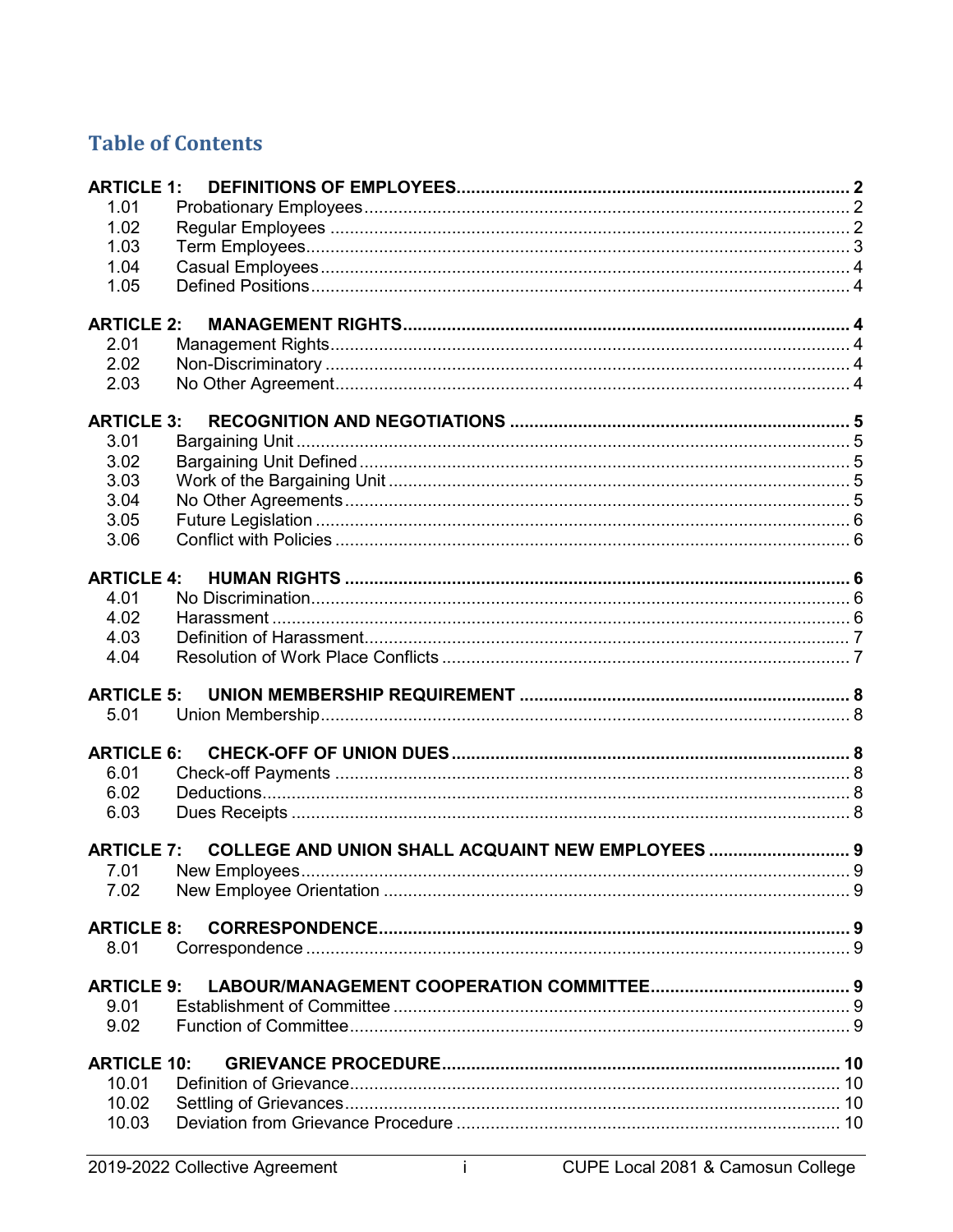| <b>ARTICLE 11:</b> |                                                                           |  |
|--------------------|---------------------------------------------------------------------------|--|
| 11.01              |                                                                           |  |
| 11.02              |                                                                           |  |
| 11.03              |                                                                           |  |
| 11.04              |                                                                           |  |
| 11.05              |                                                                           |  |
| 11.06              |                                                                           |  |
|                    |                                                                           |  |
| <b>ARTICLE 12:</b> |                                                                           |  |
| 12.01              |                                                                           |  |
| 12.02              |                                                                           |  |
| 12.03              |                                                                           |  |
| 12.04              |                                                                           |  |
| 12.05              |                                                                           |  |
| 12.06              |                                                                           |  |
| 12.07              |                                                                           |  |
| 12.08              |                                                                           |  |
|                    |                                                                           |  |
| <b>ARTICLE 13:</b> |                                                                           |  |
| 13.01              |                                                                           |  |
| 13.02              |                                                                           |  |
| 13.03              |                                                                           |  |
| 13.04              |                                                                           |  |
| 13.05              |                                                                           |  |
| 13.06              |                                                                           |  |
|                    |                                                                           |  |
|                    |                                                                           |  |
| <b>ARTICLE 14:</b> |                                                                           |  |
| 14.01              |                                                                           |  |
| 14.02              |                                                                           |  |
| 14.03              |                                                                           |  |
| 14.04              |                                                                           |  |
| 14.05              | Trial Period for Successful Applicants From Within the Bargaining Unit 17 |  |
| 14.06              |                                                                           |  |
| 14.07              |                                                                           |  |
| 14.08              |                                                                           |  |
|                    |                                                                           |  |
| <b>ARTICLE 15:</b> |                                                                           |  |
| 15.01              |                                                                           |  |
| 15.02              |                                                                           |  |
| 15.03              |                                                                           |  |
| 15.04              |                                                                           |  |
| 15.05              |                                                                           |  |
| 15.06              |                                                                           |  |
| 15.07              |                                                                           |  |
|                    |                                                                           |  |
| <b>ARTICLE 16:</b> |                                                                           |  |
| 16.01              |                                                                           |  |
| 16.02              |                                                                           |  |
| 16.03<br>16.04     |                                                                           |  |
|                    |                                                                           |  |
| 16.05<br>16.06     |                                                                           |  |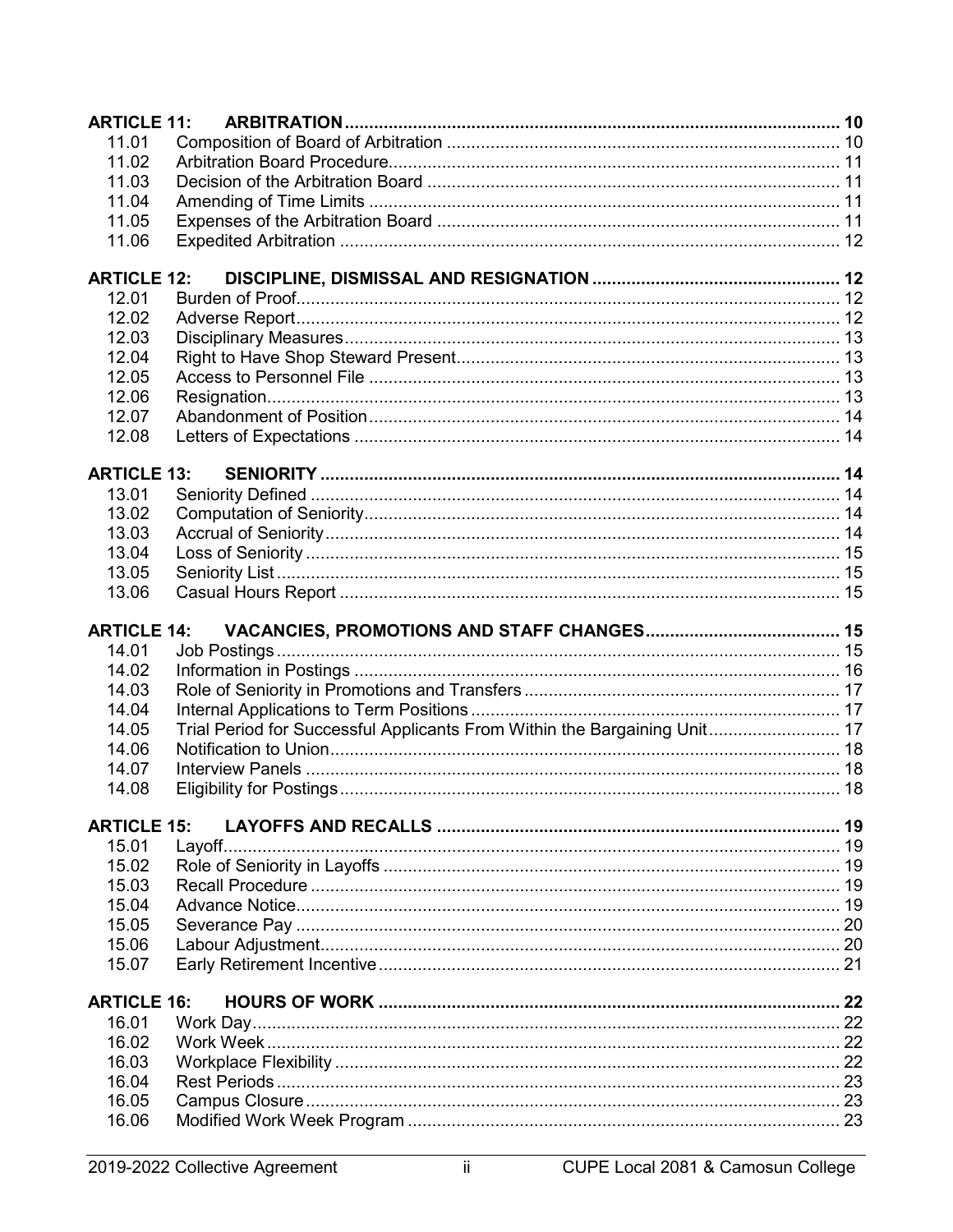| <b>ARTICLE 17:</b> |                                                                      |  |
|--------------------|----------------------------------------------------------------------|--|
| 17.01              |                                                                      |  |
| 17.02              |                                                                      |  |
| 17.03              |                                                                      |  |
| 17.04              |                                                                      |  |
| 17.05              |                                                                      |  |
| 17.06              |                                                                      |  |
| 17.07              |                                                                      |  |
| <b>ARTICLE 18:</b> |                                                                      |  |
| 18.01              |                                                                      |  |
| 18.02              |                                                                      |  |
|                    |                                                                      |  |
| <b>ARTICLE 19:</b> |                                                                      |  |
| 19.01              |                                                                      |  |
| 19.02              |                                                                      |  |
| 19.03              |                                                                      |  |
| 19.04              |                                                                      |  |
| <b>ARTICLE 20:</b> |                                                                      |  |
| 20.01              |                                                                      |  |
| 20.02              |                                                                      |  |
| 20.03              |                                                                      |  |
| 20.04              |                                                                      |  |
| 20.05              |                                                                      |  |
| 20.06              |                                                                      |  |
| 20.07              |                                                                      |  |
| <b>ARTICLE 21:</b> |                                                                      |  |
| 21.01              |                                                                      |  |
| 21.02              |                                                                      |  |
|                    |                                                                      |  |
| 21.03              |                                                                      |  |
| 21.04              |                                                                      |  |
| 21.05              |                                                                      |  |
| 21.06              |                                                                      |  |
| 21.07              |                                                                      |  |
| 21.08              |                                                                      |  |
| 21.09              |                                                                      |  |
| 21.10              |                                                                      |  |
| <b>ARTICLE 22:</b> |                                                                      |  |
| 22.01              |                                                                      |  |
| 22.02              |                                                                      |  |
| 22.03              |                                                                      |  |
| 22.04              |                                                                      |  |
| 22.05              |                                                                      |  |
| 22.06              |                                                                      |  |
| 22.07              |                                                                      |  |
| 22.08              |                                                                      |  |
| 22.09              |                                                                      |  |
| 22.10              | Supplemental Employment Benefit for Maternity and Parental Leave  35 |  |
| 22.11              |                                                                      |  |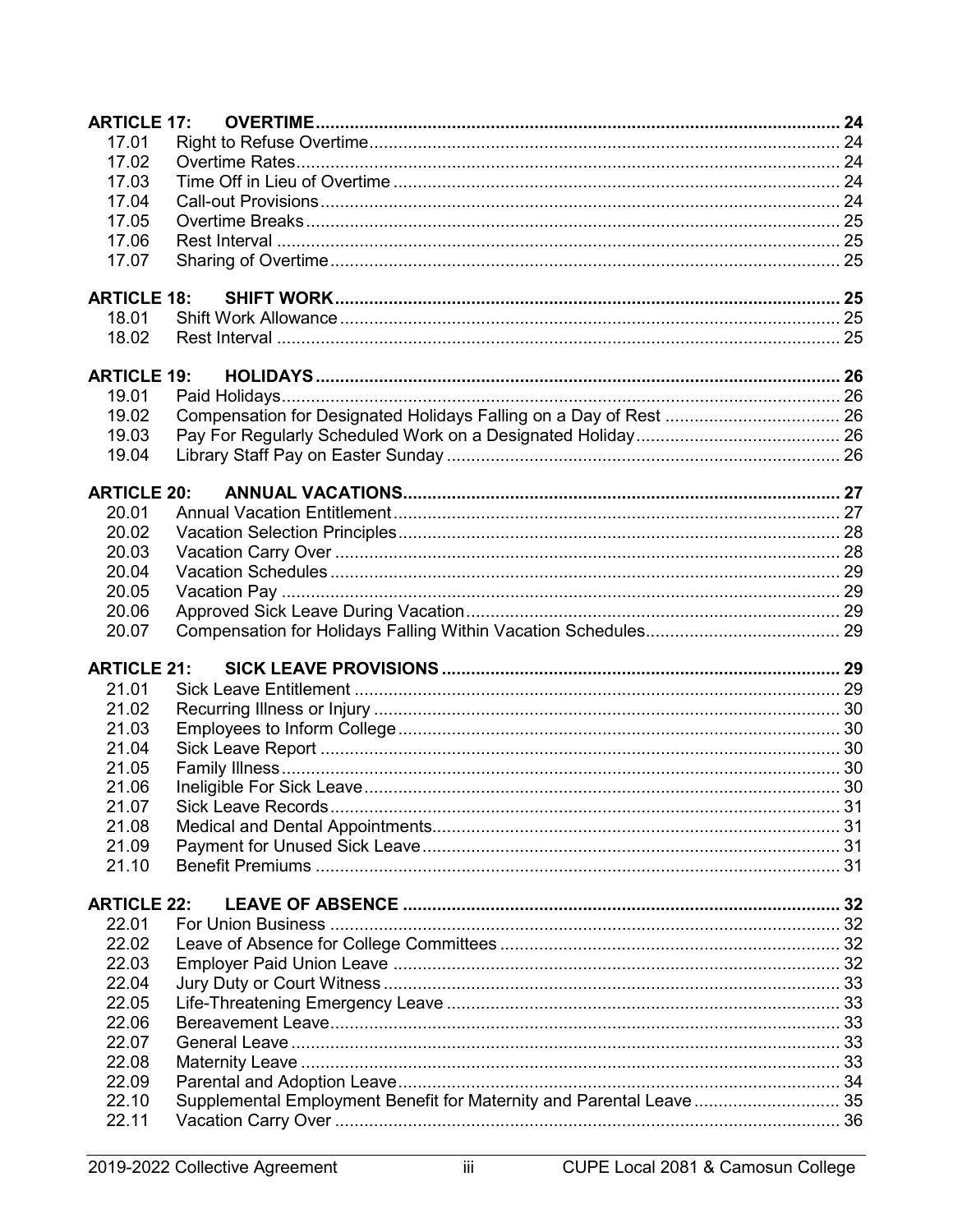| 22.12              |  |
|--------------------|--|
| 22.13              |  |
| 22.14              |  |
| 22.15              |  |
| <b>ARTICLE 23:</b> |  |
| 23.01              |  |
| 23.02              |  |
| 23.03              |  |
| 23.04              |  |
| 23.05              |  |
| 23.06              |  |
| 23.07              |  |
| <b>ARTICLE 24:</b> |  |
| 24.01              |  |
| 24.02              |  |
| 24.03              |  |
| 24.04              |  |
| 24.05              |  |
|                    |  |
| <b>ARTICLE 25:</b> |  |
| 25.01              |  |
| 25.02              |  |
| 25.03              |  |
| <b>ARTICLE 26:</b> |  |
| 26.01              |  |
| 26.02              |  |
| 26.03              |  |
| 26.04              |  |
| 26.05              |  |
| 26.06              |  |
| 26.07              |  |
| 26.08              |  |
|                    |  |
| <b>ARTICLE 27:</b> |  |
| 27.01              |  |
| 27.02              |  |
| 27.03              |  |
| 27.04              |  |
| 27.05              |  |
| 27.06              |  |
| 27.07              |  |
| 27.08              |  |
| <b>ARTICLE 28:</b> |  |
| 28.01              |  |
| 28.02              |  |
| 28.03              |  |
| 28.04              |  |
| 28.05              |  |
| 28.06              |  |
| 28.07              |  |
|                    |  |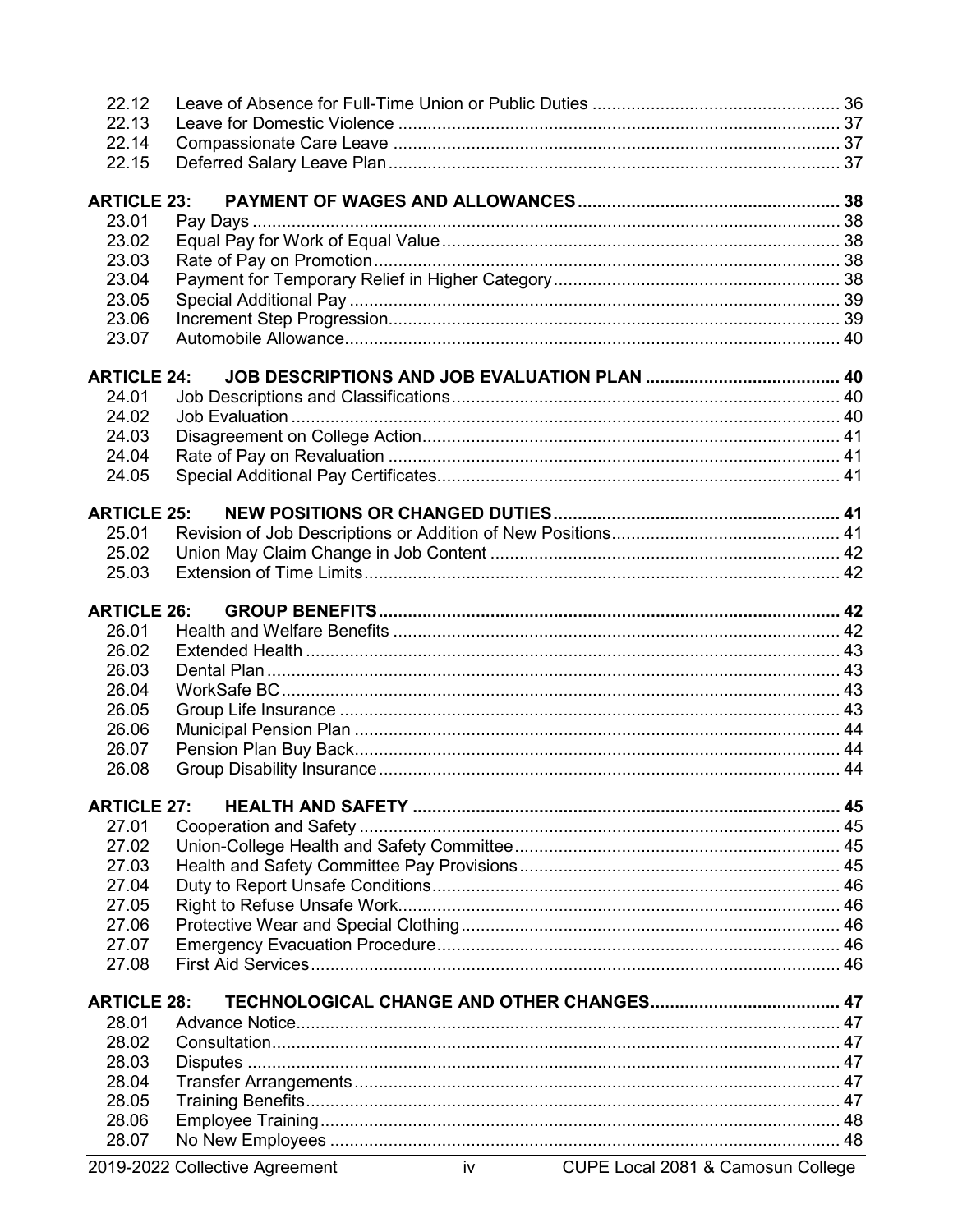| 29.01<br><b>ARTICLE 30:</b><br>30.01<br>30.02<br>30.03<br><b>ARTICLE 31:</b><br>31.01<br>31.02<br>31.03<br>31.04<br>31.05<br>31.06<br>31.07<br>31.08<br>31.09<br><b>ARTICLE 32:</b><br>32.01<br><b>ARTICLE 33:</b><br>33.01<br><b>ARTICLE 34:</b><br>34.01<br>34.02<br>34.03<br>Re: Service Improvement Fund<br>Re: Job Evaluation<br>Re: Medical Services Plan (MSP)<br>Re: Benefits for Regular Recurring Employees on Layoff<br>Re: Temporary Stipend - Systems Network Administrators<br>Re: Alternate Transportation Incentive Program<br>Re: College Co-op Students | <b>ARTICLE 29:</b> |  |  |
|---------------------------------------------------------------------------------------------------------------------------------------------------------------------------------------------------------------------------------------------------------------------------------------------------------------------------------------------------------------------------------------------------------------------------------------------------------------------------------------------------------------------------------------------------------------------------|--------------------|--|--|
|                                                                                                                                                                                                                                                                                                                                                                                                                                                                                                                                                                           |                    |  |  |
|                                                                                                                                                                                                                                                                                                                                                                                                                                                                                                                                                                           |                    |  |  |
|                                                                                                                                                                                                                                                                                                                                                                                                                                                                                                                                                                           |                    |  |  |
|                                                                                                                                                                                                                                                                                                                                                                                                                                                                                                                                                                           |                    |  |  |
|                                                                                                                                                                                                                                                                                                                                                                                                                                                                                                                                                                           |                    |  |  |
|                                                                                                                                                                                                                                                                                                                                                                                                                                                                                                                                                                           |                    |  |  |
|                                                                                                                                                                                                                                                                                                                                                                                                                                                                                                                                                                           |                    |  |  |
|                                                                                                                                                                                                                                                                                                                                                                                                                                                                                                                                                                           |                    |  |  |
|                                                                                                                                                                                                                                                                                                                                                                                                                                                                                                                                                                           |                    |  |  |
|                                                                                                                                                                                                                                                                                                                                                                                                                                                                                                                                                                           |                    |  |  |
|                                                                                                                                                                                                                                                                                                                                                                                                                                                                                                                                                                           |                    |  |  |
|                                                                                                                                                                                                                                                                                                                                                                                                                                                                                                                                                                           |                    |  |  |
|                                                                                                                                                                                                                                                                                                                                                                                                                                                                                                                                                                           |                    |  |  |
|                                                                                                                                                                                                                                                                                                                                                                                                                                                                                                                                                                           |                    |  |  |
|                                                                                                                                                                                                                                                                                                                                                                                                                                                                                                                                                                           |                    |  |  |
|                                                                                                                                                                                                                                                                                                                                                                                                                                                                                                                                                                           |                    |  |  |
|                                                                                                                                                                                                                                                                                                                                                                                                                                                                                                                                                                           |                    |  |  |
|                                                                                                                                                                                                                                                                                                                                                                                                                                                                                                                                                                           |                    |  |  |
|                                                                                                                                                                                                                                                                                                                                                                                                                                                                                                                                                                           |                    |  |  |
|                                                                                                                                                                                                                                                                                                                                                                                                                                                                                                                                                                           |                    |  |  |
|                                                                                                                                                                                                                                                                                                                                                                                                                                                                                                                                                                           |                    |  |  |
|                                                                                                                                                                                                                                                                                                                                                                                                                                                                                                                                                                           |                    |  |  |
|                                                                                                                                                                                                                                                                                                                                                                                                                                                                                                                                                                           |                    |  |  |
|                                                                                                                                                                                                                                                                                                                                                                                                                                                                                                                                                                           |                    |  |  |
|                                                                                                                                                                                                                                                                                                                                                                                                                                                                                                                                                                           |                    |  |  |
|                                                                                                                                                                                                                                                                                                                                                                                                                                                                                                                                                                           |                    |  |  |
|                                                                                                                                                                                                                                                                                                                                                                                                                                                                                                                                                                           |                    |  |  |
|                                                                                                                                                                                                                                                                                                                                                                                                                                                                                                                                                                           |                    |  |  |
|                                                                                                                                                                                                                                                                                                                                                                                                                                                                                                                                                                           |                    |  |  |
|                                                                                                                                                                                                                                                                                                                                                                                                                                                                                                                                                                           |                    |  |  |
|                                                                                                                                                                                                                                                                                                                                                                                                                                                                                                                                                                           |                    |  |  |
|                                                                                                                                                                                                                                                                                                                                                                                                                                                                                                                                                                           |                    |  |  |
|                                                                                                                                                                                                                                                                                                                                                                                                                                                                                                                                                                           |                    |  |  |
|                                                                                                                                                                                                                                                                                                                                                                                                                                                                                                                                                                           |                    |  |  |
|                                                                                                                                                                                                                                                                                                                                                                                                                                                                                                                                                                           |                    |  |  |
|                                                                                                                                                                                                                                                                                                                                                                                                                                                                                                                                                                           |                    |  |  |
|                                                                                                                                                                                                                                                                                                                                                                                                                                                                                                                                                                           |                    |  |  |
|                                                                                                                                                                                                                                                                                                                                                                                                                                                                                                                                                                           |                    |  |  |
|                                                                                                                                                                                                                                                                                                                                                                                                                                                                                                                                                                           |                    |  |  |
|                                                                                                                                                                                                                                                                                                                                                                                                                                                                                                                                                                           |                    |  |  |
|                                                                                                                                                                                                                                                                                                                                                                                                                                                                                                                                                                           |                    |  |  |
|                                                                                                                                                                                                                                                                                                                                                                                                                                                                                                                                                                           |                    |  |  |
|                                                                                                                                                                                                                                                                                                                                                                                                                                                                                                                                                                           |                    |  |  |
|                                                                                                                                                                                                                                                                                                                                                                                                                                                                                                                                                                           |                    |  |  |
|                                                                                                                                                                                                                                                                                                                                                                                                                                                                                                                                                                           |                    |  |  |
|                                                                                                                                                                                                                                                                                                                                                                                                                                                                                                                                                                           |                    |  |  |
|                                                                                                                                                                                                                                                                                                                                                                                                                                                                                                                                                                           |                    |  |  |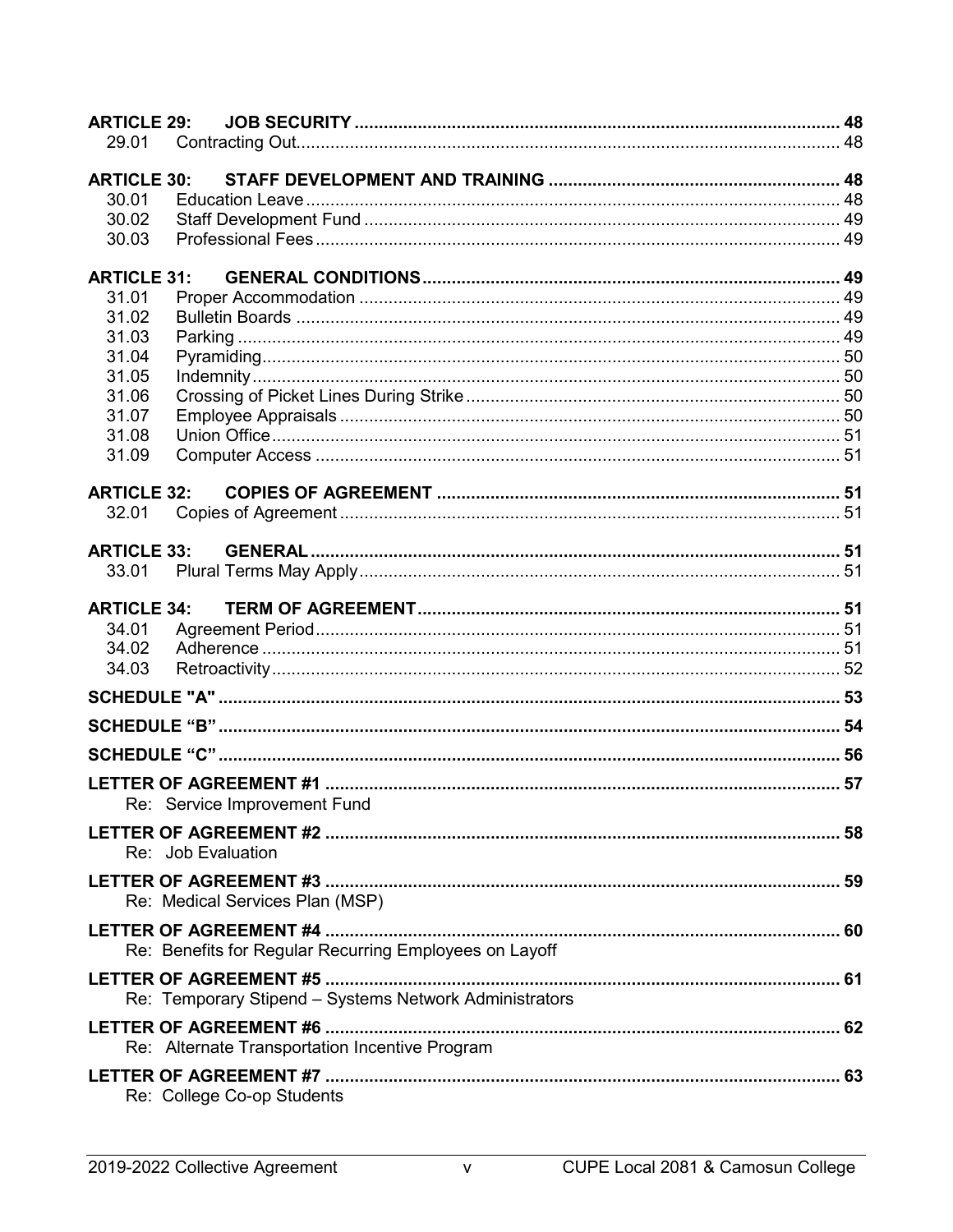| Re: Camosun Childcare                    |  |
|------------------------------------------|--|
| Re: Special Employment Program           |  |
| Re: Lead Shop Steward/Office Coordinator |  |
| Re: Call-in Process                      |  |
| Re: ECE Wage Enhancement                 |  |
|                                          |  |
|                                          |  |
|                                          |  |
|                                          |  |
|                                          |  |
|                                          |  |
|                                          |  |
| <b>Human Resource Database</b>           |  |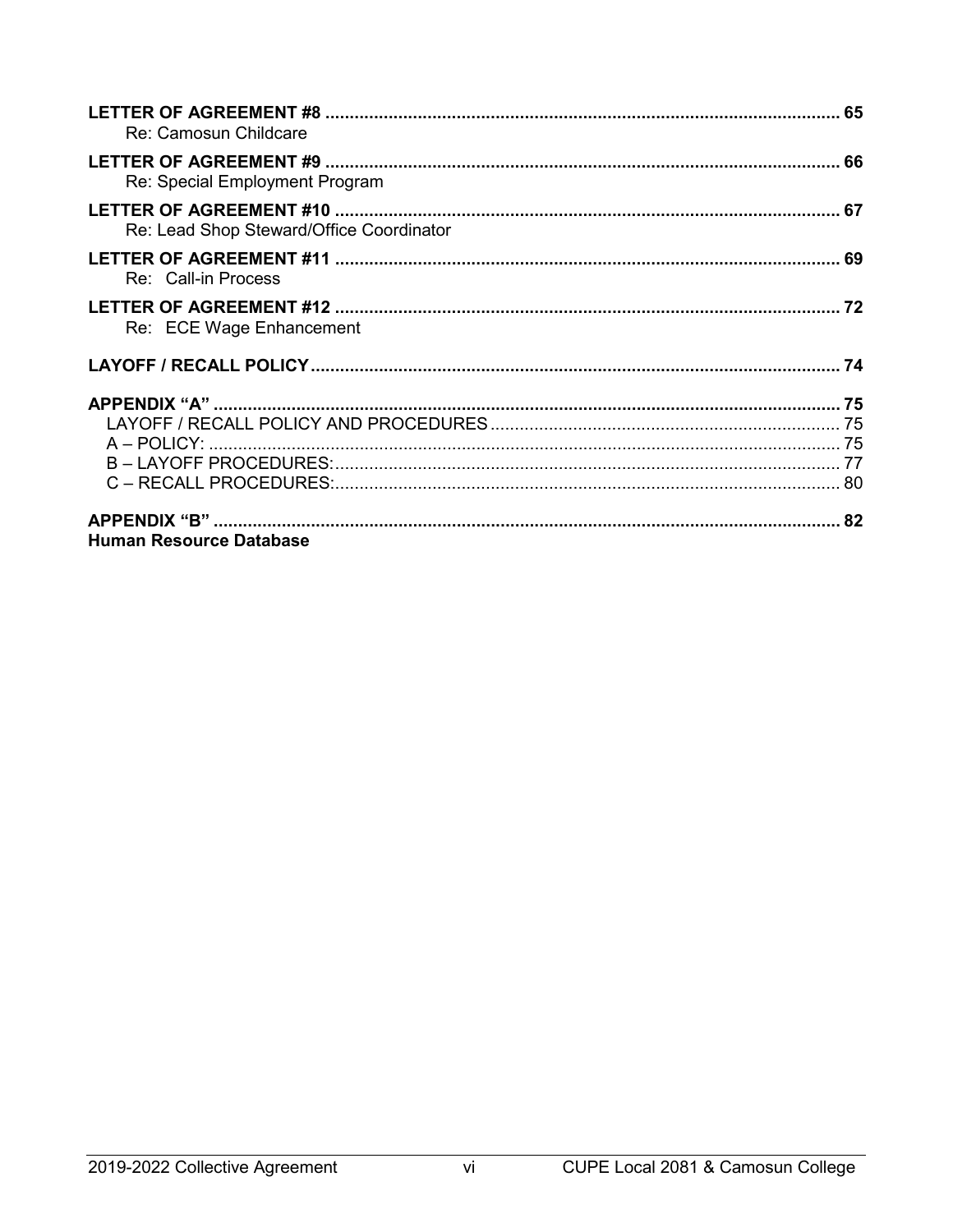THIS AGREEMENT made and entered into this day of A. D. 2021

BETWEEN:

# **CAMOSUN COLLEGE**

(hereinafter called the "College")

OF THE FIRST PART

AND THE:

# **CANADIAN UNION OF PUBLIC EMPLOYEES**

# **LOCAL NO. 2081**

(hereinafter called the "Union")

OF THE SECOND PART

It is the purpose of both parties to this Agreement:

- 1. To maintain and improve harmonious relations and settled conditions of employment between the College and the Union;
- 2. To recognize the mutual value of joint discussions and negotiations in all matters pertaining to working conditions, employment, services, etc.;
- 3. To encourage efficiency in operations;
- 4. To promote the morale, well-being and security of all employees in the bargaining unit of the Union, and

It is now desirable that methods of bargaining and all matters pertaining to the working conditions of the employees be drawn up in a Collective Agreement.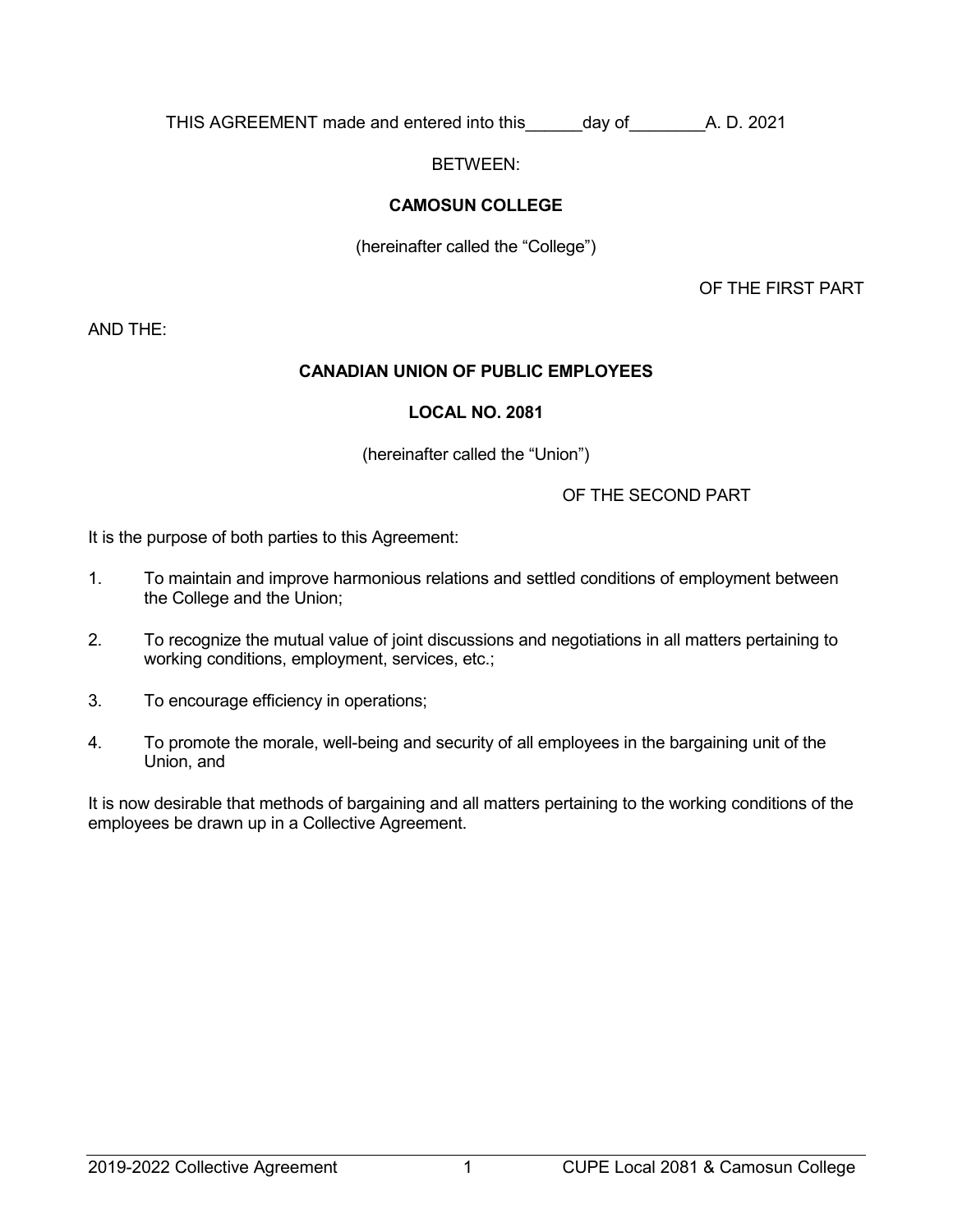# <span id="page-8-0"></span>**ARTICLE 1: DEFINITIONS OF EMPLOYEES**

# <span id="page-8-1"></span>**1.01 Probationary Employees**

(a) Newly hired Term and Regular employees shall be subject to a six (6) month probationary period.

(b) Under special circumstances and with the mutual agreement of the College and the Union, the probationary period may be extended by the Employer to a period not exceeding a further three (3) months. Any leave from the position of longer than ten (10) consecutive working days during the probationary period for sick leave, vacation or general leave of absence may extend the probation date by the equivalent length of that leave. Employees who have satisfactorily completed their probation period shall be so advised.

(c) During the probationary period a probationary employee shall be entitled to all rights and privileges of this Agreement.

(d) The College may terminate a probationary employee for unsuitability where the employee's performance has been measured against reasonable standards and the assessment carried out fairly and objectively. Each probationary employee shall be informed upon hiring of this provision.

(e) When a term employee returns to the College within twelve (12) months of the termination of a previous term position, any period of employment in the previous position shall be applied to the probationary period.

# <span id="page-8-2"></span>**1.02 Regular Employees**

- (a) Employees who are appointed to year round positions on a regular weekly basis shall be confirmed as regular employees. These employees have no anticipated termination date.
- (b) (i) Employees who are appointed to positions which are expected to occur annually for periods of six (6) months or more on a regular weekly basis shall be confirmed as recurring regular employees. These employees have no anticipated termination date other than regularly scheduled layoffs.
	- (ii) Recurring regular employees shall be informed of their anticipated return to work date before their regularly scheduled layoff.
	- (c) Regular employees who obtain a term position in addition to their regular position shall receive an additional twelve percent (12%) of their basic pay referable to the term position in lieu of additional entitlement to health and other benefits.
	- (d) Regular employees who receive additional hours in their regular position will receive an additional twelve percent (12%) of their basic pay referable to the additional hours in lieu of additional entitlement to health and other benefits, unless the initial assignment of the additional hours is for a period of two (2) months or greater, in which case their benefit entitlement and premiums shall be adjusted to reflect the additional hours.
	- (e) A regular part-time employee shall have first consideration for any additional hours within their job classification in their work group in order of seniority as defined in 13.01.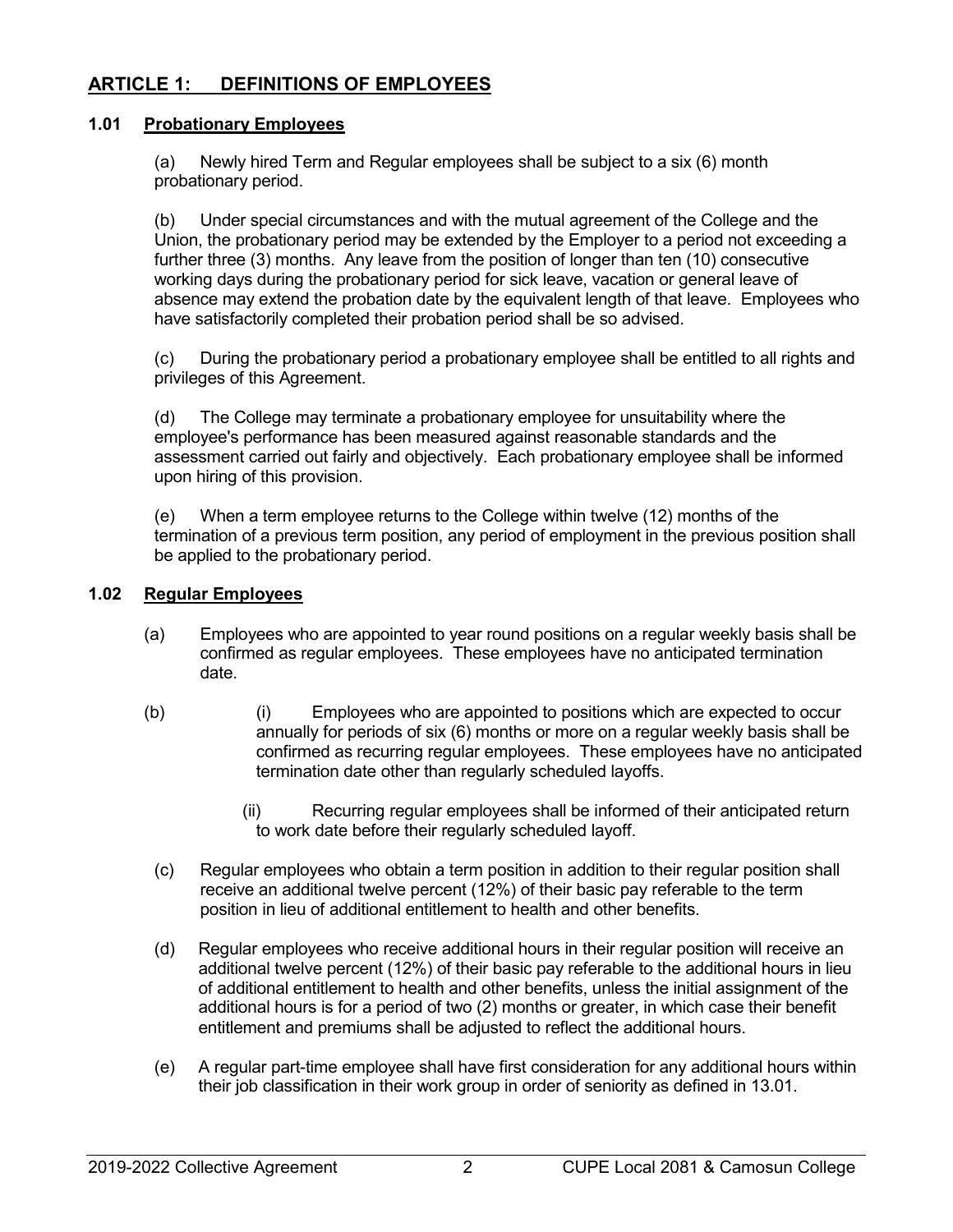# <span id="page-9-0"></span>**1.03 Term Employees**

(a) "Term Employees" shall be defined as: employees appointed to positions with a defined schedule greater than thirty (30) working days in duration and with a specified termination date or an unspecified termination date due to sick leave replacement of an unspecified duration. The defined schedule may be variable in nature.

When a term employee has worked in excess of six (6) consecutive weeks the employee will be entitled to two (2) weeks notice of the termination of their appointment or pay in lieu unless the term employee is terminated for just cause in which case no notice is required.

- (b) Term employees shall maintain, but not accrue, seniority for one (1) year from their last day worked.
- (c) When a term employee returns to a position of the same classification as that previously held, all time spent in the classification during the previous twelve (12) months shall count toward the salary step placement on the pay scale. All term employees returning under this Clause shall be subject to a probationary or trial period in accordance with Clause 1.01 or 14.05.
- (d) (i) A term employee who is appointed to a term position of six  $(6)$  months or more on a regular weekly basis shall be confirmed as a recurring regular employee at the beginning of the third such term.
	- (ii) A term employee who has been in a term position for eighteen (18) consecutive months shall be confirmed as a regular employee at the beginning of any extension of that employment.
	- (iii) A term appointment for the replacement of an employee on a leave of absence may be made or extended without regularization.
	- (iv) A term appointment for special projects may be made or extended without regularization by mutual agreement between the College and the Union.
	- (v) Except as provided in (iii) and (iv) above the College shall not post term positions in excess of eighteen (18) months duration.
- (e) A regular employee who transfers to a term position (other than under Clause 14.04) for a period of one (1) year or longer shall continue to be eligible for the benefit plans of a regular employee subject to the usual waiting periods defined for regular employees and must participate as a condition of employment. Where there has been no break in employment all other entitlement calculations will be based on the original date of hire as a regular employee.
- (f) In lieu of health and other benefits term employees shall receive an additional thirteen percent (13%) of their basic pay to be paid bi-weekly.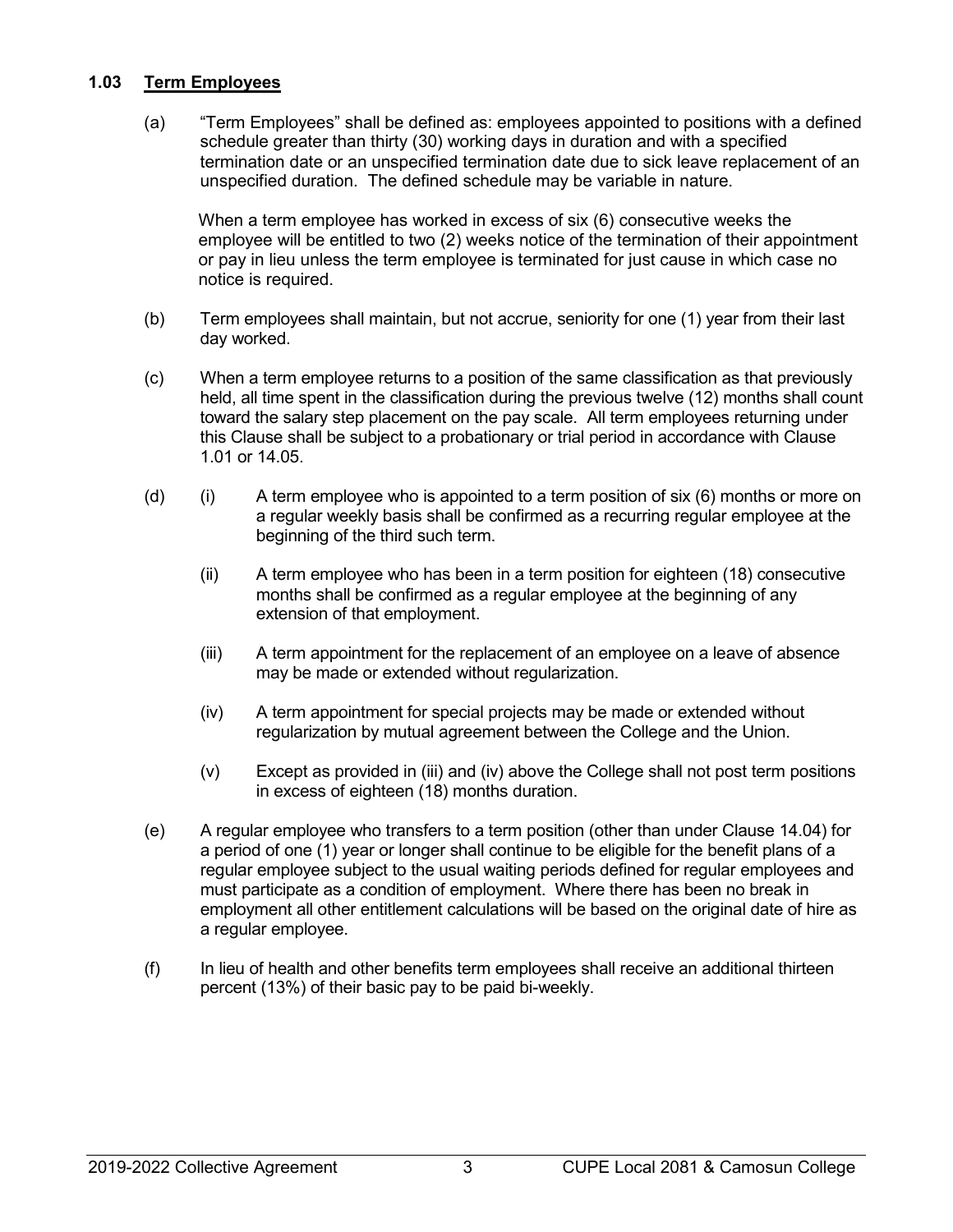# <span id="page-10-0"></span>**1.04 Casual Employees**

- (a) When it is necessary to hire an employee to fill temporary operational needs within the bargaining unit where each assignment does not exceed thirty (30) working days in duration, that employee shall be known as "Casual". Casual assignments will not be used to replace term appointments. Casual assignments may be made or extended without regularization.
- (b) Casual employees shall join the Union as a condition of employment and shall have full recourse to the grievance procedure.
- (c) In lieu of health and other benefits, casual employees shall receive an additional twelve percent (12%) of their basic pay to be paid bi-weekly.
- (d) Casual employees shall have all hours of service applied to the probationary period of nine hundred and thirteen (913) hours.
- (e) Casual employees who apply for another position at the College shall have their hours considered as seniority under Clause 14.03 (a) provided there has not been a break in service of greater than one (1) year.

# <span id="page-10-1"></span>**1.05 Defined Positions**

All positions held by employees covered by the Union's certification including the job classifications set out in Schedule "A" and as added to, amended or deleted by the Joint Advisory Job Evaluation Committee, shall constitute the defined positions at the College.

# <span id="page-10-2"></span>**ARTICLE 2: MANAGEMENT RIGHTS**

# <span id="page-10-3"></span>**2.01 Management Rights**

The Union recognizes that it is the right of the College to exercise the regular and customary function of management and to direct the working forces, subject to the terms of this Agreement.

# <span id="page-10-4"></span>**2.02 Non-Discriminatory**

The College shall not exercise its rights to direct the working forces in a manner that is in bad faith, arbitrary or discriminatory. Nor shall these rights be used in a manner which would deprive any present employee of their employment, except through just cause.

# <span id="page-10-5"></span>**2.03 No Other Agreement**

The College shall not make any decisions, or establish any policy, nor shall an employee request any action that will in any way change or nullify any clause or part of this Agreement.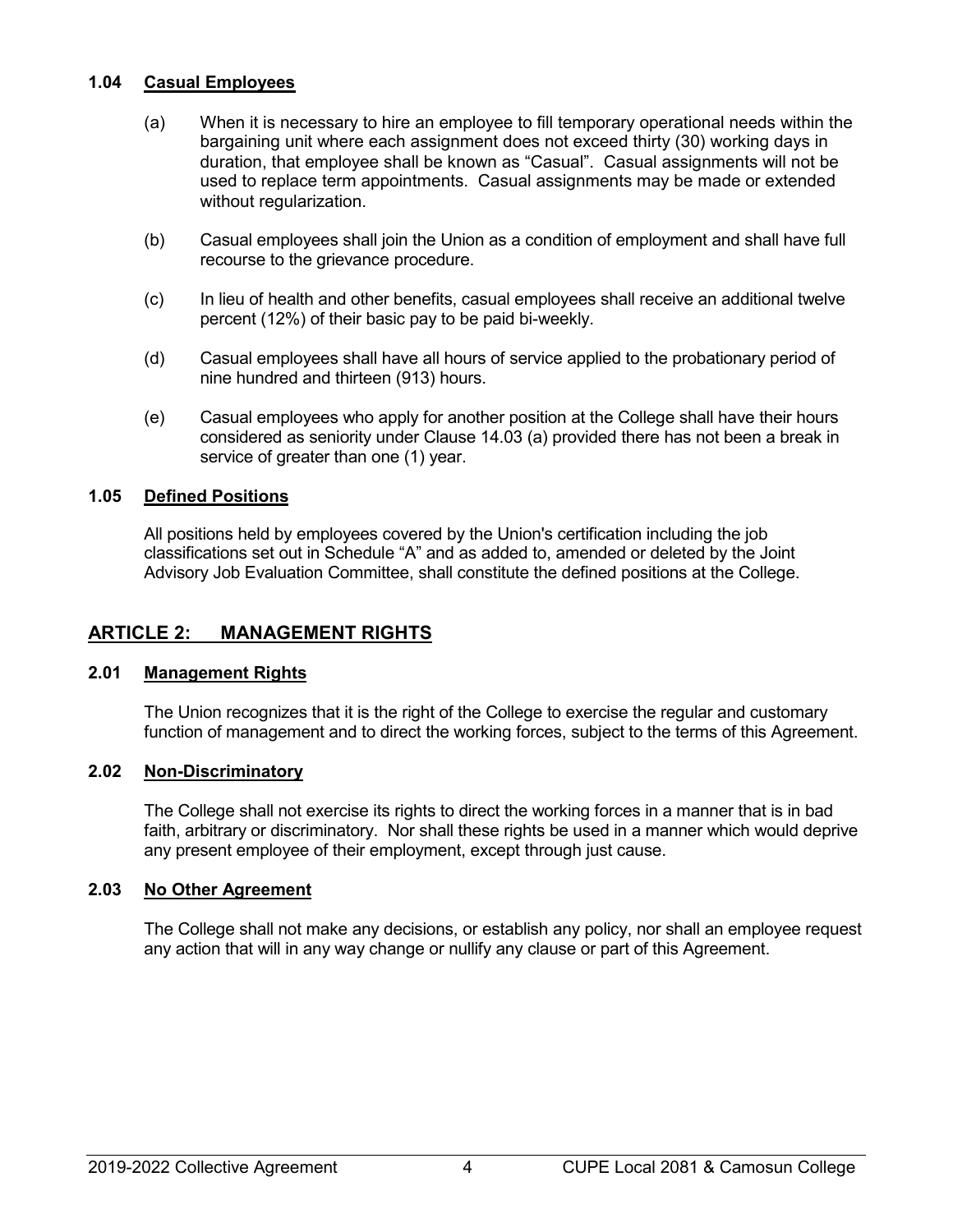# <span id="page-11-0"></span>**ARTICLE 3: RECOGNITION AND NEGOTIATIONS**

# <span id="page-11-1"></span>**3.01 Bargaining Unit**

The College recognizes the Canadian Union of Public Employees and its Local 2081 as the sole and exclusive collective bargaining agent for all of its employees as certified by the Labour Relations Board of British Columbia and hereby agrees to negotiate with the Union, or any of its authorized committees, concerning all matters affecting the relationship between parties, aiming towards a peaceful and amicable settlement of any differences that may arise between them.

# <span id="page-11-2"></span>**3.02 Bargaining Unit Defined**

The bargaining unit shall comprise all employees included in the bargaining unit as described in the certificate, issued by the Labour Relations Board of British Columbia, except positions excluded by mutual agreement between the parties or excluded by the Labour Relations Board of British Columbia.

(a) The question of inclusion or exclusion of a new position created by the Employer will be negotiated with the Union prior to any posting of the position. In the event the parties cannot agree, the question of inclusion or exclusion may be referred to the relevant labour relations legislation. Where the local parties fail to agree and pending a decision from the relevant body administering the labour relations legislation, the position may be filled and worked.

The Employer will provide the Union with a copy of the organizational chart for the immediate branch or program where the position is located, a copy of the position's job description and a copy of the job description for the position which supervises the position in question.

(b) If an existing position is changed, such that the Union has concerns about its status, the information as described in (a) above will be supplied upon request. In the event the parties cannot agree, the question of inclusion or exclusion may be referred to the relevant labour relations legislation. Where the parties fail to agree and pending a decision from the relevant body administering the labour relations legislation, the position may be filled and worked in the jurisdiction in which the position is currently contained.

# <span id="page-11-3"></span>**3.03 Work of the Bargaining Unit**

Persons whose jobs are not in the bargaining unit shall not be instructed by the College to work in any defined positions which are included in the bargaining unit, except in cases mutually agreed upon by the parties.

# <span id="page-11-4"></span>**3.04 No Other Agreements**

No employee shall be required or permitted to make a written or verbal agreement with the College or its representatives which may conflict with the terms of this Collective Agreement.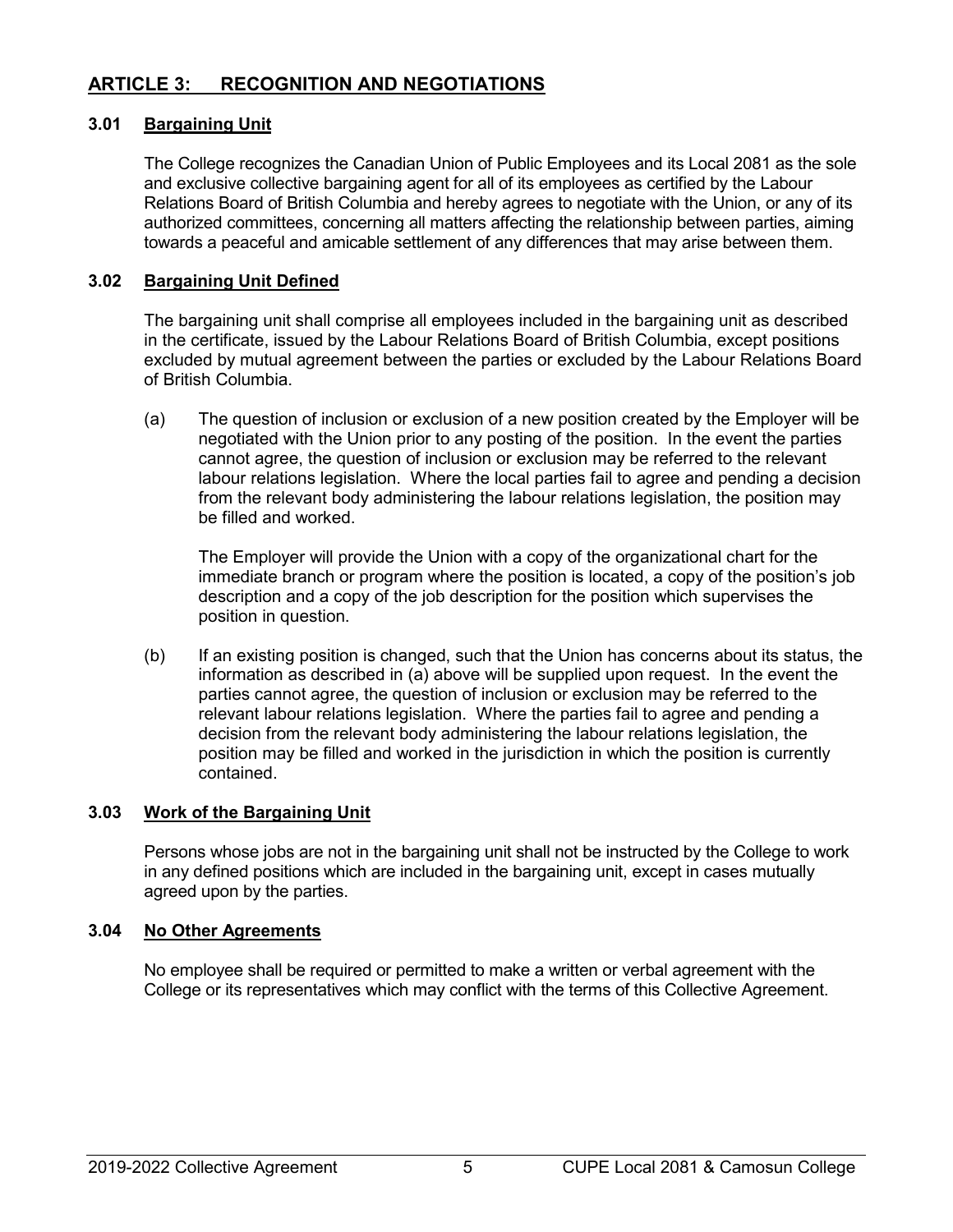# <span id="page-12-0"></span>**3.05 Future Legislation**

In the event that any future legislation renders null and void or materially alters any provision of this Agreement, the parties will negotiate a mutually agreeable provision to be substituted for the provision rendered null and void or materially altered. All other provisions of the Agreement shall remain in full force and effect.

# <span id="page-12-1"></span>**3.06 Conflict with Policies**

Every reasonable effort will be made to harmonize employer policies with the provisions of this Agreement. In the event of a conflict between the contents of this Agreement and any policies made by the employer, the terms of this Agreement will prevail.

# <span id="page-12-2"></span>**ARTICLE 4: HUMAN RIGHTS**

# <span id="page-12-3"></span>**4.01 No Discrimination**

The College agrees that there shall be no discrimination, interference, restriction or coercion exercised or practiced with respect to any employee in the matter of hiring, wage rates, training, upgrading, promotion, transfer, layoff, recall, discipline, classification, discharge or otherwise by reason of race, colour, ancestry, place of origin, political belief, religion, marital status, family status, physical or mental disability, sex, sexual orientation, gender identity or expression, or age of that person or because that person has been convicted of a criminal or summary conviction offence that is unrelated to the employment or to the intended employment of that person, nor by reason of membership or activity in the Union.

# <span id="page-12-4"></span>**4.02 Harassment**

- (a) The College and the Union recognize the right of employees to work in an environment free from harassment and the obligation of the College to maintain a harassment free workplace.
- (b) Harassment complaints based on the grounds set out in Article 4.01 will be handled in accordance with the procedures outlined in the College's Respectful Workplace Policy. Employees retain full rights to the grievance process and may withdraw from the process outlined in the College's Respectful Workplace Policy at any time after their complaint is filed.
- (c) Personal harassment complaints based on the grounds set out in Clause 4.03 will be handled in accordance with the procedures outlined in the College's Respectful Workplace Policy. Employees retain full rights to the grievance process and may withdraw from the process after their complaint is filed as outlined in the College's Respectful Workplace Policy.
	- (i) Where the member's complaint is against a member of management including any person who stands in a supervisory relationship with the member it may be handled in accordance with Article 10.02 (b).
	- (ii) Where the member's complaint is against a co-worker it may be handled in accordance with Article 4.04.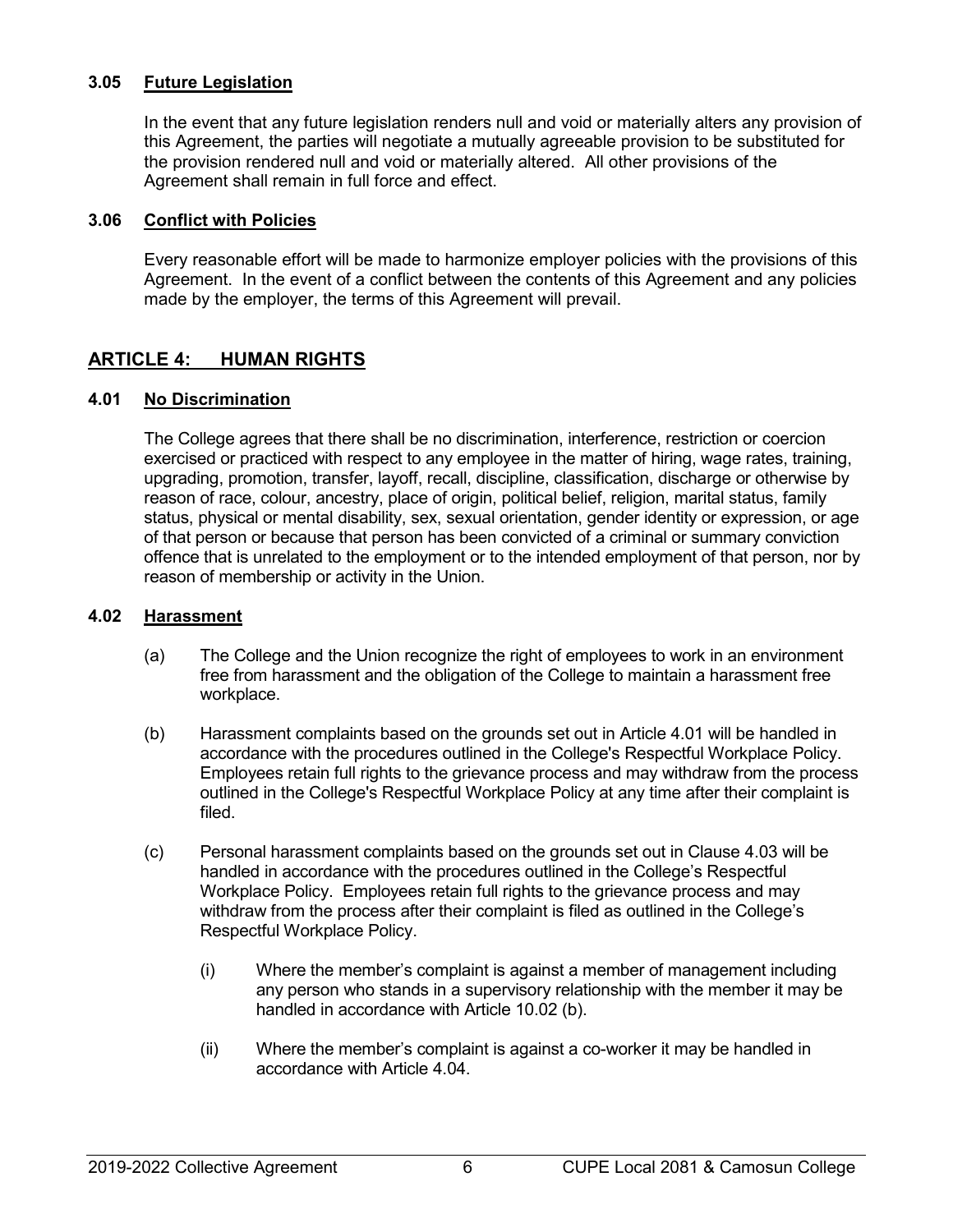(d) The College and the Union agree that all matters arising under this Clause shall be handled with all possible confidentiality.

# <span id="page-13-0"></span>**4.03 Definition of Harassment**

Harassment is abusive, unfair, offensive, or demeaning treatment of a person or group of persons which has the effect, upon a reasonable person, of interfering with an individual's work, or which creates an intimidating, hostile or offensive work environment.

- (a) Sexual harassment is a type of harassment which emphasizes the sex or sexual orientation of an individual, and includes but is not limited to unwelcome sexual advances, requests for sexual favours and other verbal, written or physical conduct of a sexual nature, whether or not they are accompanied by explicit promises or threats, made by a person who knows or ought reasonably to know that such attention is unwanted, when:
	- (i) submission to such conduct is made either explicitly or implicitly a term or condition of work; or
	- (ii) submission to, or rejection of, such conduct is used in making personnel decisions affecting that individual; or
	- (iii) such conduct has the effect of creating an intimidating, hostile or offensive work environment.

Personal harassment is a type of harassment characterized by repeated, intentional, offensive comments and/or action deliberately designed to demean and belittle the individual and/or cause personal humiliation.

# <span id="page-13-1"></span>**4.04 Resolution of Work Place Conflicts**

- (a) All Bargaining Unit employees have the right to work in an environment where there is mutual respect and where the early identification and positive resolution of workplace conflicts will be encouraged and supported by the College.
- (b) Where employees, the College or the Union identify that a workplace conflict exists and where the College and the Union agree that a joint intervention strategy should apply, the parties will jointly support the employees in developing a conflict resolution model appropriate to the situation. Where appropriate, the College and the Union will provide mutually agreed upon facilitation support to assist the employees in developing a conflict resolution model and/or facilitating the resolution of the conflict.
- (c) The College and the Union will work jointly in resolving conflict and will promote consistent and successful practices.
- (d) An effective conflict resolution model will incorporate the following elements:
	- (i) A process which provides a safe environment enabling the employee(s) experiencing the conflict to initiate informal resolution discussions with the other employee(s) and for the co-worker(s) receiving the complaint to respond in a respectful manner.
	- (ii) Demonstrated commitment to the process by all affected employees in the work unit(s).
	- (iii) Clearly defined and effective communication strategies.
	- (iv) Confidentiality guidelines.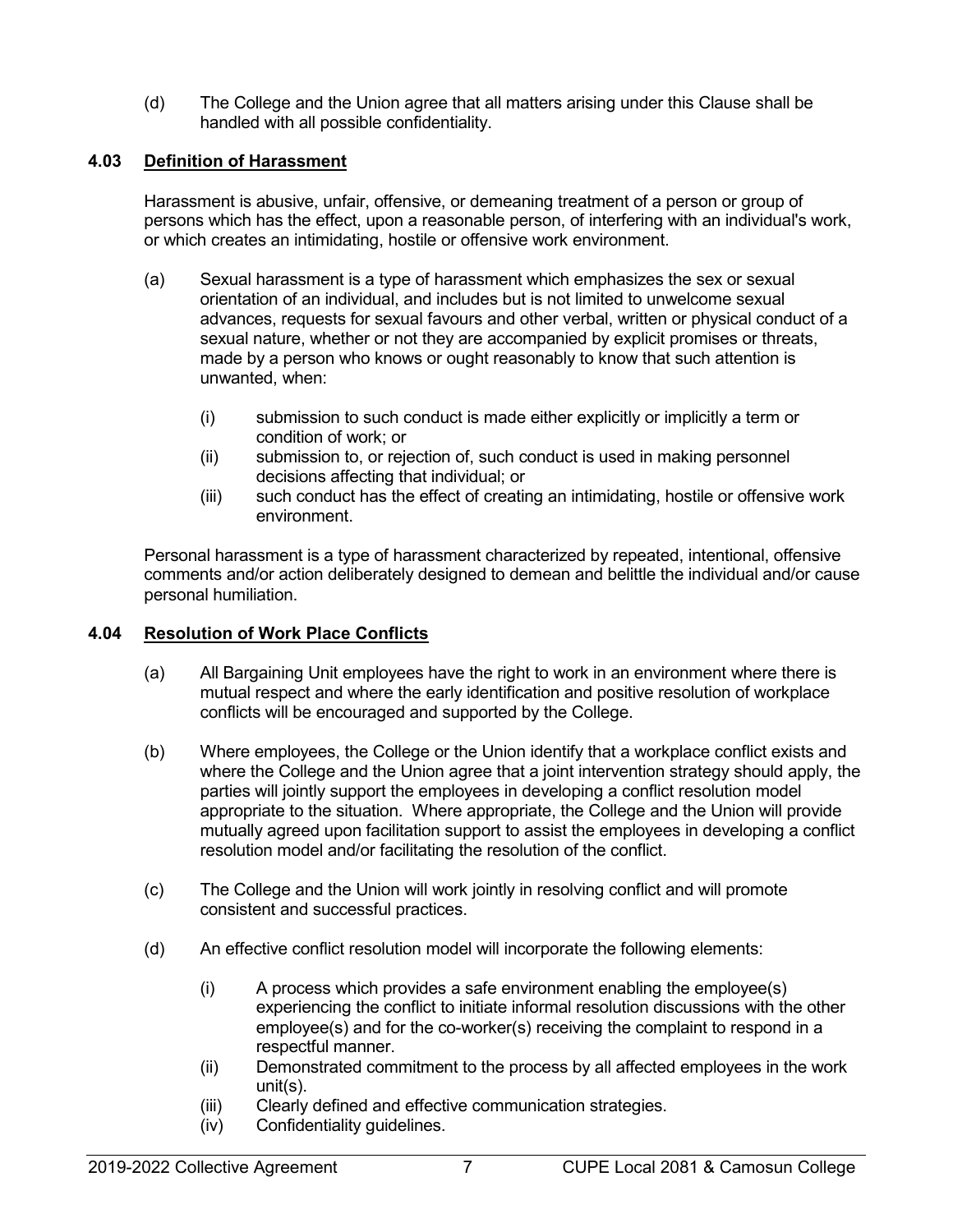(e) Where the Union and the College have agreed that a joint intervention strategy should apply and where a conflict resolution model is in place, it is the expectation of the parties that employees will attempt to resolve the conflict using that model. Where either party determines that the conflict resolution model is not acceptable or that the conflict resolution process has been unsuccessful, they will advise the other party in writing and the model and process will not proceed.

# <span id="page-14-0"></span>**ARTICLE 5: UNION MEMBERSHIP REQUIREMENT**

# <span id="page-14-1"></span>**5.01 Union Membership**

All employees hired into positions covered by the bargaining unit shall, as a condition of employment, become members in good standing of the Union according to the Constitution and Bylaws of the Union.

# <span id="page-14-2"></span>**ARTICLE 6: CHECK-OFF OF UNION DUES**

# <span id="page-14-3"></span>**6.01 Check-off Payments**

The College shall deduct from every employee any monthly dues, initiation fees or assessments levied, in accordance with the Union Constitution and Bylaws.

# <span id="page-14-4"></span>**6.02 Deductions**

- (a) Deductions shall be made from each pay and shall be forwarded to the Treasurer of the Union not later than the fifteenth  $(15<sup>th</sup>)$  day of the month, accompanied by a list of names of employees from whose wages the deductions have been made.
	- (b) It is further agreed that:
		- (i) a list of names, phone numbers, home address, division, department, campus, job position, pay grade, step of pay grade and employment status will be sent to the Secretary of the Union when requested;
		- (ii) a copy of the letter of appointment to all new employees eligible for Union membership will be submitted to the Union.

# <span id="page-14-5"></span>**6.03 Dues Receipts**

The College shall print, in the appropriate box on each employee's  $T - 4$  slip, the amount of Union dues paid by each Union member during the taxation year.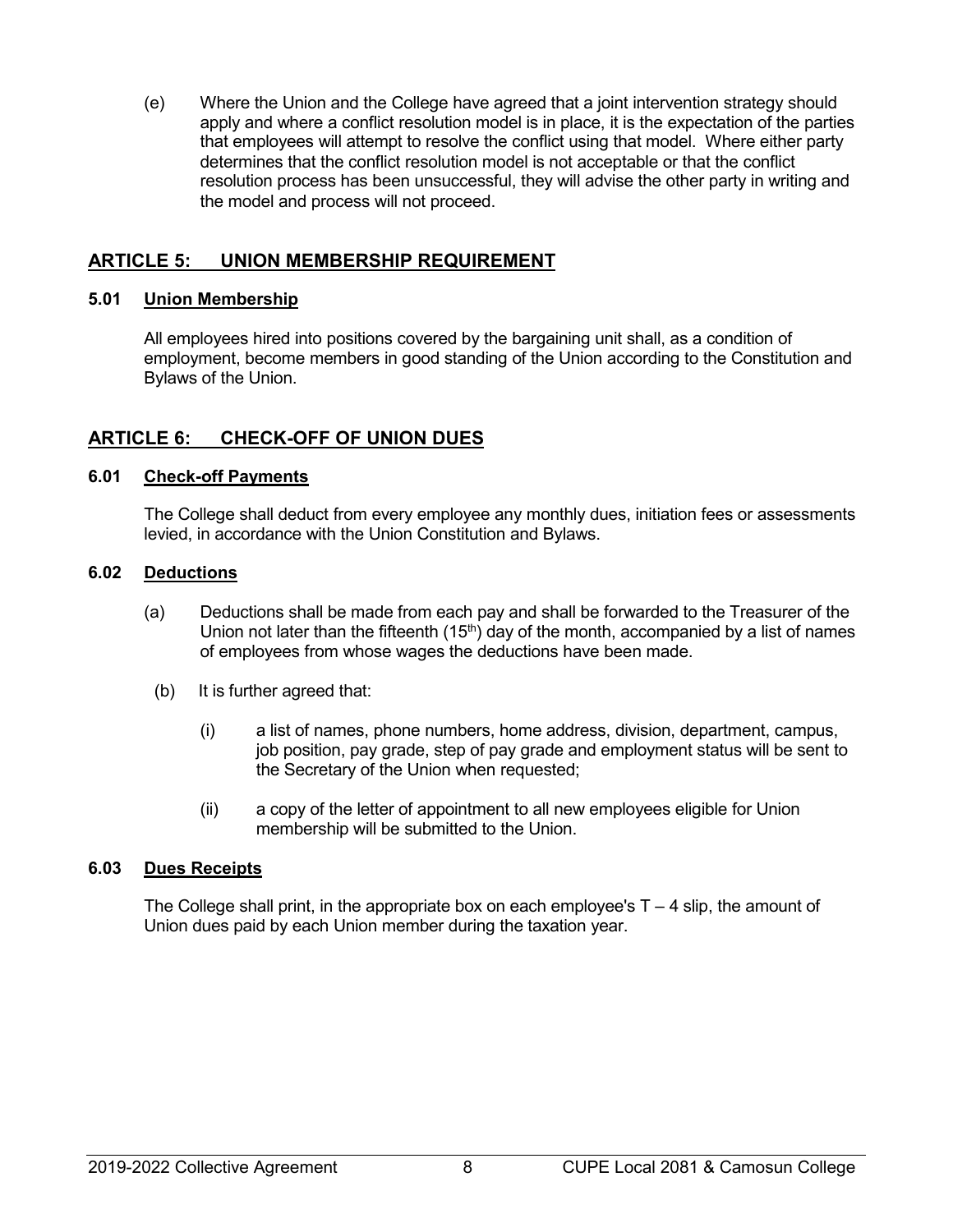# <span id="page-15-0"></span>**ARTICLE 7: COLLEGE AND UNION SHALL ACQUAINT NEW EMPLOYEES**

# <span id="page-15-1"></span>**7.01 New Employees**

The College agrees to acquaint new employees with the fact that a Union Agreement is in effect, and with the conditions of employment set out in the articles dealing with Union security and dues check-off.

# <span id="page-15-2"></span>**7.02 New Employee Orientation**

The College will acquaint all new employees with its facilities, goals and policies and with all available benefits. A representative from the Union shall be given reasonable time to speak to the new employee(s) during their regular work schedule.

# <span id="page-15-3"></span>**ARTICLE 8: CORRESPONDENCE**

# <span id="page-15-4"></span>**8.01 Correspondence**

Unless otherwise specified in clauses herein, all correspondence between the parties arising out of this Agreement or incidental thereto shall pass to and from the Executive Director of Human Resources or designate and the Secretary of CUPE Local 2081**,** or designate.

# <span id="page-15-5"></span>**ARTICLE 9: LABOUR/MANAGEMENT COOPERATION COMMITTEE**

# <span id="page-15-6"></span>**9.01 Establishment of Committee**

A Labour/Management Cooperation Committee shall be appointed and consist of not more than four (4) representatives of the College and not more than four (4) representatives of the Union. One representative of the Union shall be the President of the Union or designate. One representative of the Employer will be a member of the College Management Team. The committee shall convene at the request of either party. The date, time and place of such meeting shall be by agreement of the parties and be held within two (2) weeks of said request.

# <span id="page-15-7"></span>**9.02 Function of Committee**

The Labour/Management Cooperation Committee shall earnestly seek to resolve differences between the parties arising from the interpretation of this Agreement, the terms and conditions of employment or any other matter of importance to the parties.

The parties shall exchange written agenda items at least forty eight (48) hours in advance of a scheduled meeting of the committee. Notwithstanding this, the parties may mutually agree to include other items on the agenda on an ad hoc basis.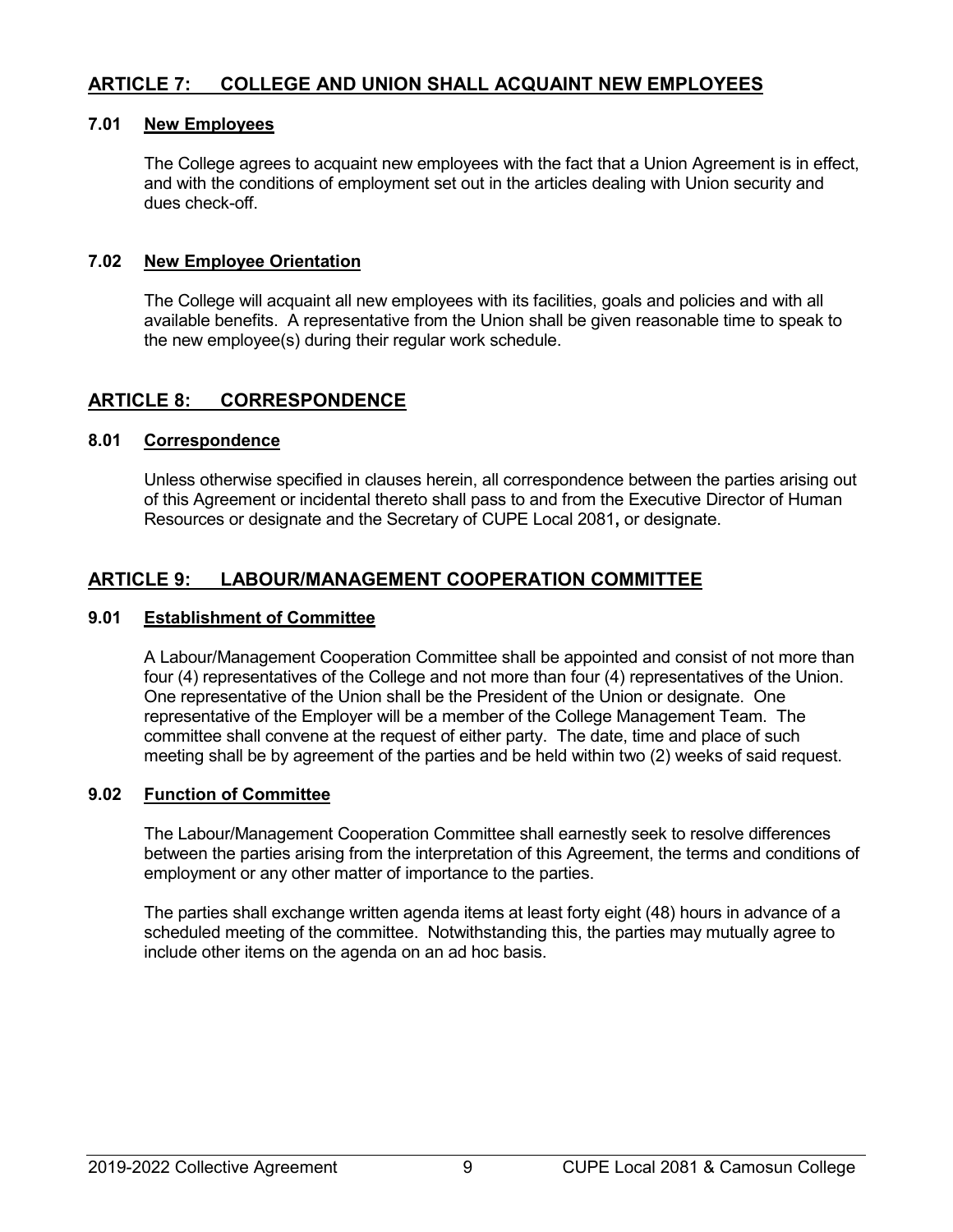# <span id="page-16-0"></span>**ARTICLE 10: GRIEVANCE PROCEDURE**

# <span id="page-16-1"></span>**10.01 Definition of Grievance**

A grievance shall be defined as any difference arising out of the interpretation, application, administration or alleged violation of the Collective Agreement, including any questions as to whether any matter is arbitrable.

# <span id="page-16-2"></span>**10.02 Settling of Grievances**

Grievances shall be resolved without stoppage of work by the following procedure:

(a) Step 1

When it is alleged a violation has occurred, the shop steward shall, within forty (40) working days of the alleged violation with or without the aggrieved employee(s), discuss the matter with the immediate supervisor and the exempt manager and if it can be settled, that shall end the matter.

(b) Step 2

Where agreement is not reached under Clause (a) within ten (10) working days, the complainant shall submit to the other party a written statement of the particulars of the complaint and the redress sought and the College shall declare its position and render its solution to the complaint within ten (10) working days after receipt of such notice.

(c) Arbitration

If the position and solution presented by the College are not acceptable to the complainant, then the Union may, within fifteen (15) working days of obtaining the College's written position and solution, and by giving written notice to the College, refer the matter to a board of arbitration as provided in Article 11.

(d) Time Limits

The time limits fixed by this procedure may be extended by consent of the parties to this Agreement.

# <span id="page-16-3"></span>**10.03 Deviation from Grievance Procedure**

After a grievance has been initiated by the Union, the College's representatives will not enter into discussion or negotiation with respect to the grievance, either directly or indirectly with the aggrieved employee without the consent of the Union.

# <span id="page-16-4"></span>**ARTICLE 11: ARBITRATION**

# <span id="page-16-5"></span>**11.01 Composition of Board of Arbitration**

(a) In this Article the term "arbitration board" means a single arbitrator or a three (3) person panel.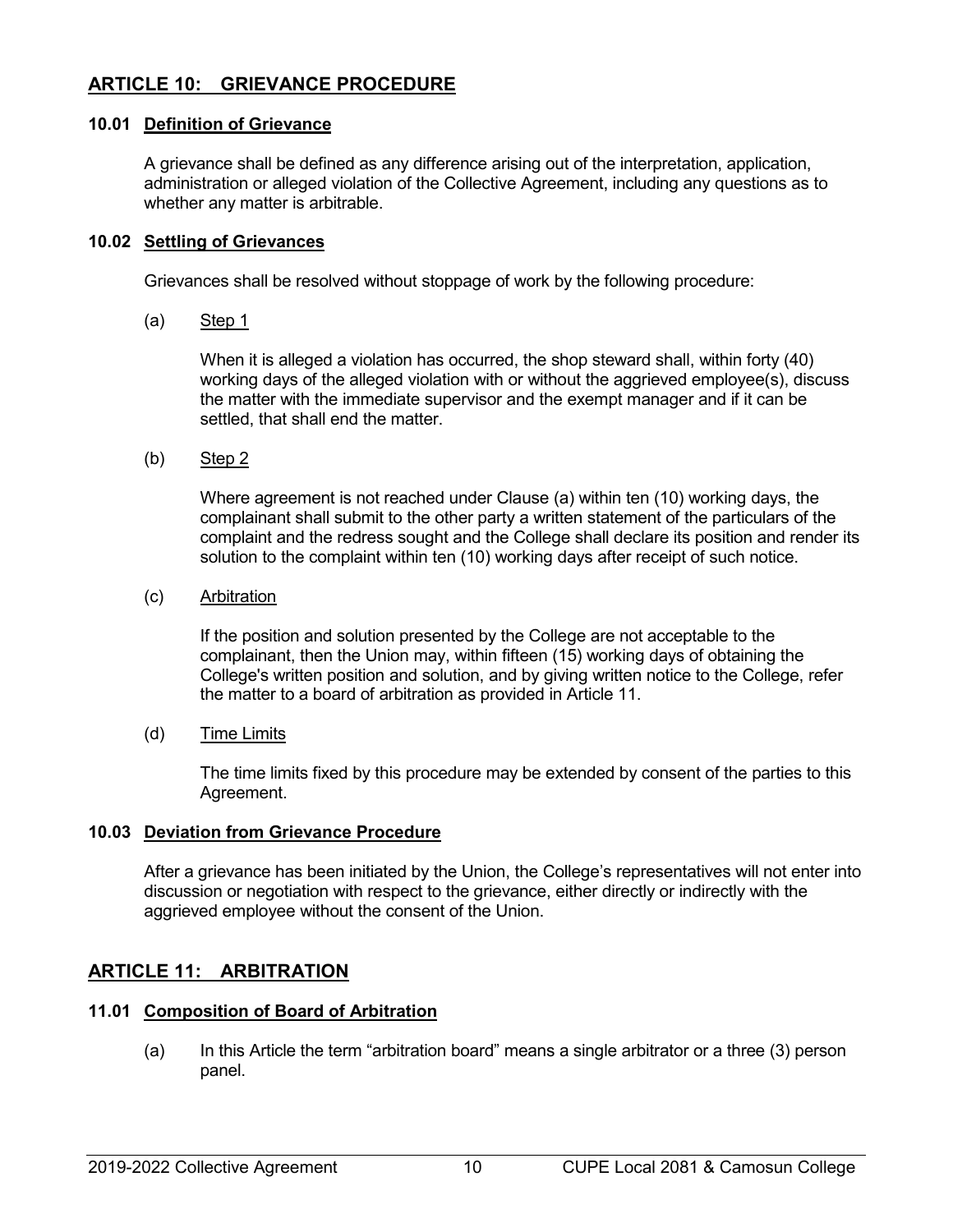- (b) When a party has requested that a grievance be submitted to arbitration and either party has requested that a hearing date be set, a single arbitrator will be assigned. The arbitrator will be appointed by mutual agreement of the parties.
- (c) Notwithstanding Article 11.01 (b), when a single arbitrator has been appointed either party may deliver written notice within ten (10) calendar days of the appointment of the single arbitrator that it chooses to have the matter heard by a three (3) person panel. Both parties shall then have ten (10) calendar days to name their appointee to the three (3) person panel. The single arbitrator appointed pursuant to Article 11.01 (b) shall act as chairperson.

# <span id="page-17-0"></span>**11.02 Arbitration Board Procedure**

The arbitration board shall determine its own procedure but shall give full opportunity to all parties to present evidence and make representations. In its attempt to achieve justice, the arbitration board shall, as much as possible, follow a layman's procedure and avoid legalistic or formal procedures. All reasonable arrangements will be made to permit the conferring parties or the arbitrator to have access to the College's premises to view any working conditions which may be relevant to the settlement of the grievance.

# <span id="page-17-1"></span>**11.03 Decision of the Arbitration Board**

- (a) The arbitration board shall render a decision within thirty (30) days of the conclusion of the hearing or the receipt of the written submissions referred to in Article 11.03 (d).
- (b) The decision of the majority of the arbitration board shall be final and binding upon both parties.
- (c) Should the parties disagree as to the meaning of the decision or its implementation, either party may apply to the arbitration board to seek clarification of the decision or assistance in its implementation.
- (d) By mutual agreement the parties may have a grievance determined through written submissions and without a hearing.

# <span id="page-17-2"></span>**11.04 Amending of Time Limits**

The time limits fixed by this procedure may be extended by consent of the parties to this Agreement.

# <span id="page-17-3"></span>**11.05 Expenses of the Arbitration Board**

- (a) Each party shall pay one-half (1/2) of the remuneration and expenses of the arbitration board.
- (b) When a three (3) person arbitration board is used each party shall pay the fees and expenses of its appointee and one-half (1/2) of the fees and expenses of the chairperson.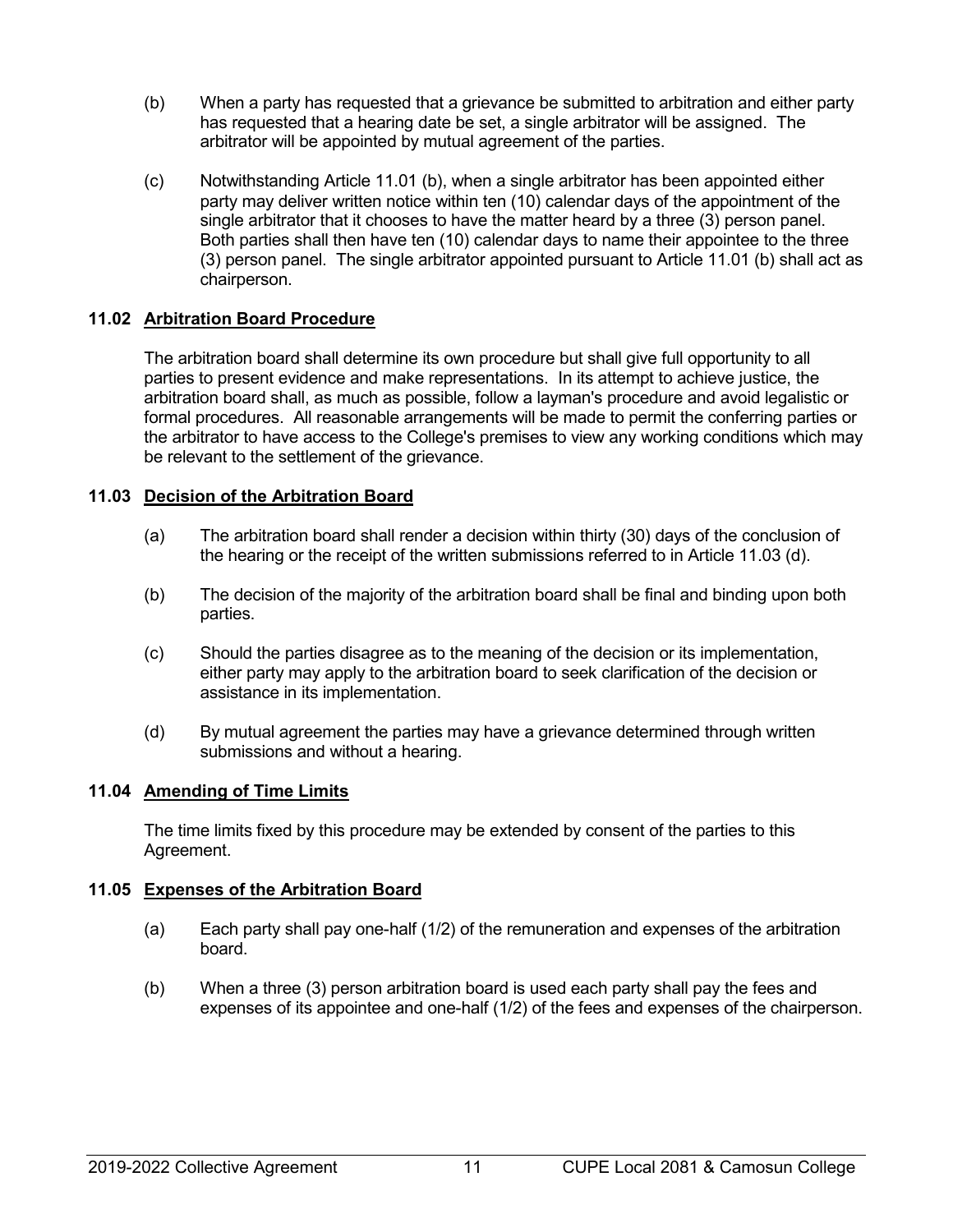# <span id="page-18-0"></span>**11.06 Expedited Arbitration**

- (a) By mutual agreement the parties may refer any matter to expedited arbitration in which case the decision shall be of no precedential value and shall not thereafter be referred to by the parties in respect of any other matter with the exception of discipline which may remain on an employee's file.
- (b) All presentations shall be short and concise and shall include a comprehensive opening statement. The parties agree to make limited use of authorities.
- (c) No written reasons will be provided beyond those which the arbitrator deems necessary to convey the decision.
- (d) Neither party shall appeal a decision of an expedited arbitration.
- (e) The parties shall equally share the costs of the fees and expenses of the arbitrator.
- (f) Any time prior to hearing either party may remove a matter from the expedited arbitration process and forward the matter through the arbitration process established pursuant to Clause 11. In such an event, time limits shall not act as a bar to the grievance proceeding to arbitration.
- (g) By mutual agreement, written submissions may be used in place of a hearing.

# <span id="page-18-1"></span>**ARTICLE 12: DISCIPLINE, DISMISSAL AND RESIGNATION**

# <span id="page-18-2"></span>**12.01 Burden of Proof**

No employee shall be disciplined except for just cause. In cases of discipline the burden of proof shall rest with the College and all notices of discipline of just cause shall be in writing and copies given to the employee involved and the Union.

# <span id="page-18-3"></span>**12.02 Adverse Report**

- (a) In order to form part of an employee's personnel file at the College, any expression of dissatisfaction concerning an employee's work must be made in writing within fifteen (15) working days of the event of the complaint by the employee's excluded supervisor, and a copy of the complaint must be submitted to the employee and the Union. Extension to this time limit may be granted with the agreement of both parties. This Article does not apply to employee appraisals prepared pursuant to Article 31.07.
- (b) The employee has the right to reply to such a complaint and to have this reply filed in the employee's personnel file. With the filing of an adverse report the College shall specify the nature of the change in performance required of the employee and the period of time in which the performance change should occur. This time period will be reasonable and fair. When the time specified has elapsed, an updated evaluation report will be filed and a copy given to the employee.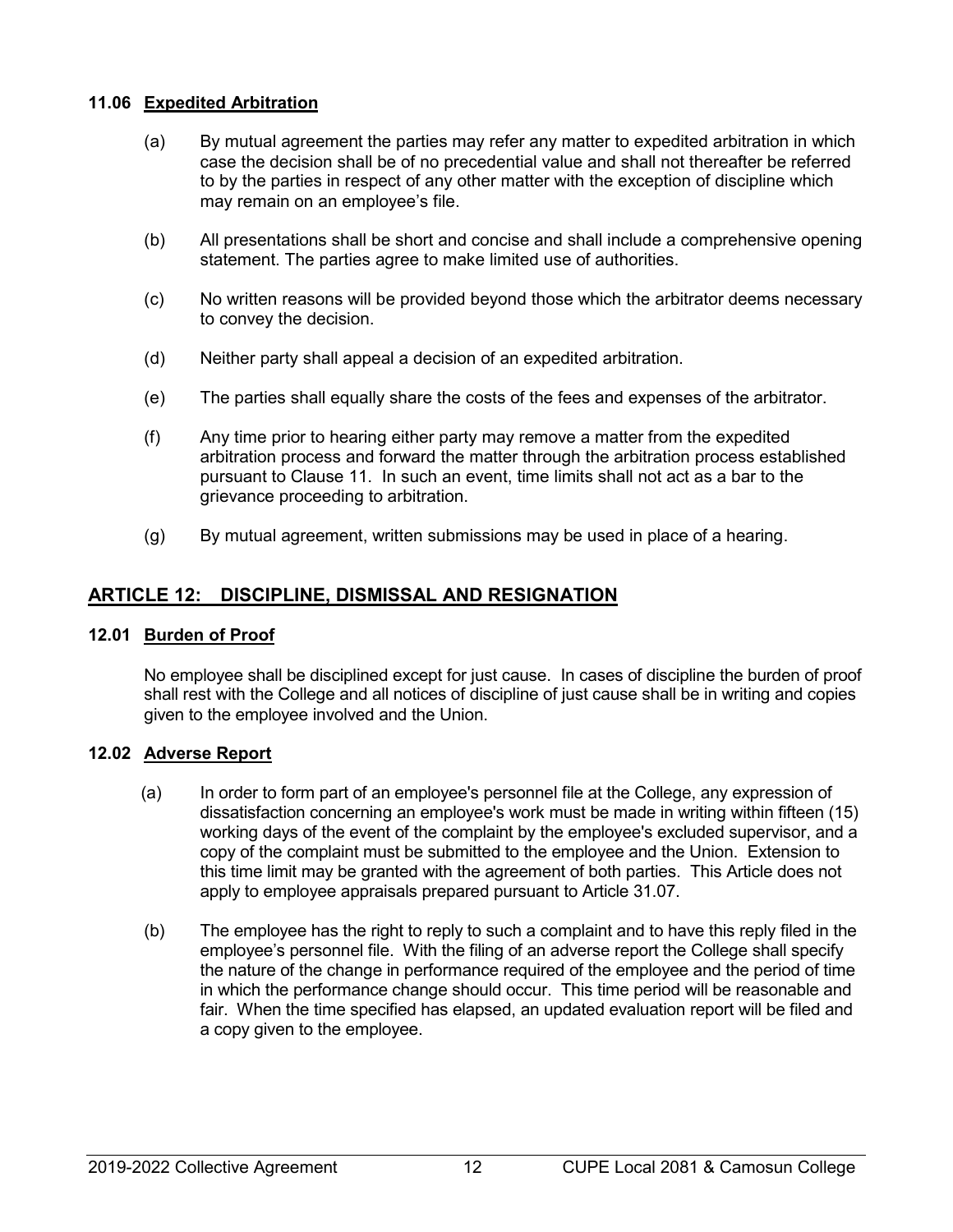(c) An adverse report is a reprimand and will not have copies circulated other than to the individual, the Union and the personnel file unless it recommends suspension or possible dismissal. The adverse report will be removed after eighteen (18) months from the date of the report provided there have been no further adverse reports during this period.

# <span id="page-19-0"></span>**12.03 Disciplinary Measures**

- (a) All disciplinary action shall be reported in writing to the President of the College or designate who has the authority to suspend and/or terminate an employee. The employee will receive two (2) weeks notice of termination, or one (1) week if the employee has not completed probation, or payment in lieu of notice subject to the remaining sections of this Clause.
- (b) An action by an employee whom endangers themself, other staff or students or jeopardizes the ability of the College to provide its services, may lead to immediate suspension or termination for just cause.
- (c) Notwithstanding anything to the contrary contained in this Clause, the College reserves the right of the President of the College or designate to suspend or terminate an employee for just cause.
- (d) All correspondence to and from the College President or designate under this Clause shall be copied to the Union.

# <span id="page-19-1"></span>**12.04 Right to Have Shop Steward Present**

Notwithstanding the rights of a supervisor to supervise, evaluate and discipline employees, employees may, at their discretion, request the attendance of their shop steward at any discussion between an employee and a supervisor which the employee believes may result in an adverse report or discipline recommendation. Employees may request at any time during such discussions that further discussion be postponed until they can arrange for their shop steward to be present.

# <span id="page-19-2"></span>**12.05 Access to Personnel File**

- (a) An employee may review the employee's personnel file at any time and may copy any documents therein. An employee may provide written authorization for the Union to review the employee's personnel file. The employee may respond in writing to any document and such reply shall become part of the employee's personnel file for the life of the documents.
- (b) For official College records and pursuant to Clause 12.02 (Adverse Report), there shall be only one personnel file for each employee. This file shall be located in the Human Resources Office.

# <span id="page-19-3"></span>**12.06 Resignation**

(a) Notwithstanding the College's need to obtain as much advance notice as possible of an employee's intention to resign from their position, any employee may terminate their employment upon giving the College ten (10) working days written notice of the effective date of resignation. The employee shall receive their final pay and benefits with any necessary vacation adjustments as provided for in this Agreement.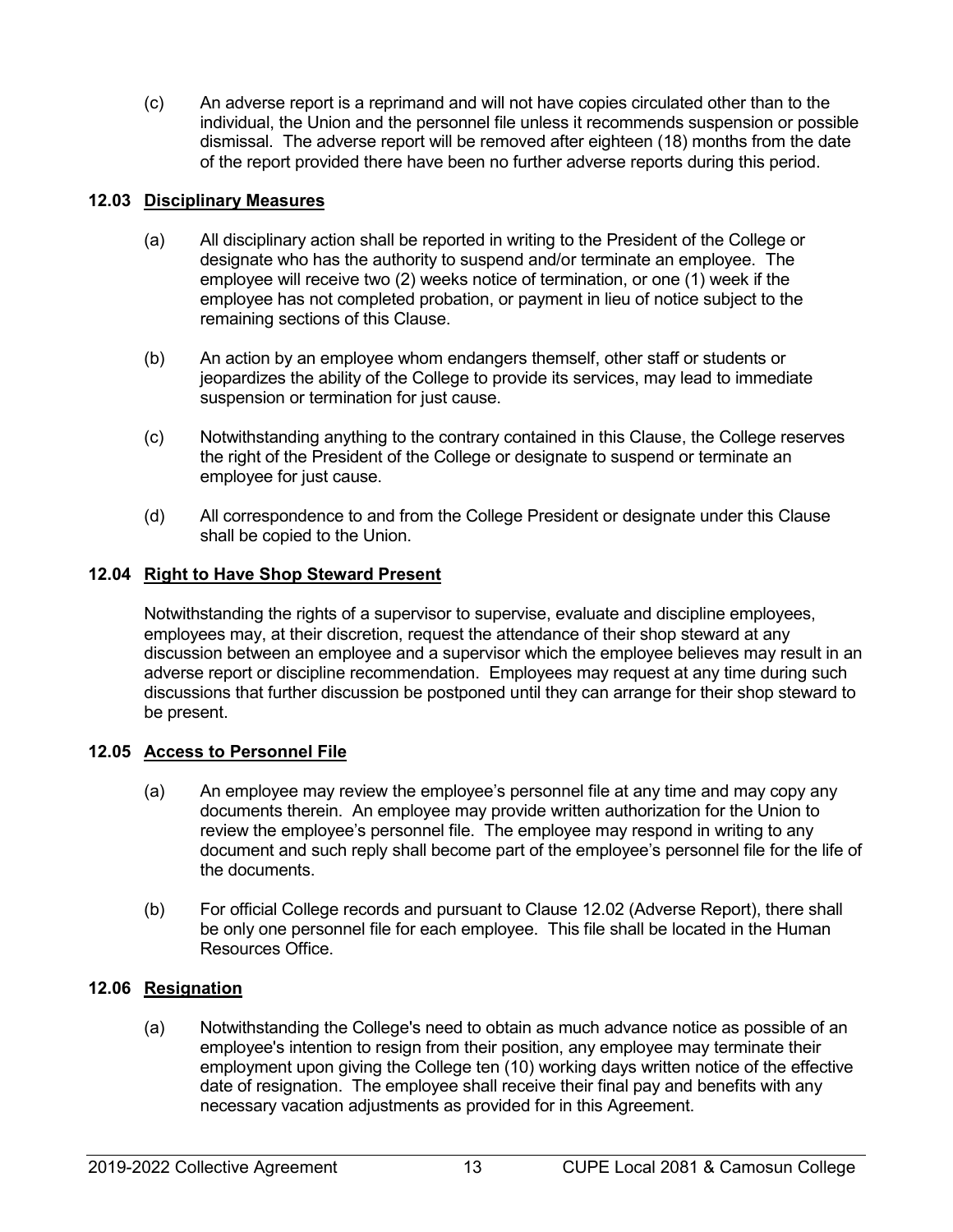(b) An employee who has served notice of their resignation may within the ten (10) day notice period apply to their exempt leader to withdraw their resignation. The exempt leader may grant the request, if there is a good and valid reason for doing so, and allow the employee to resume their employment.

# <span id="page-20-0"></span>**12.07 Abandonment of Position**

An employee who fails to report for duty for five (5) working days without informing the College of the reason for the employee's absence shall be presumed to have abandoned their position without proper notice. An employee shall be afforded the opportunity to rebut such presumption and demonstrate that there were reasonable grounds for not informing the College.

# <span id="page-20-1"></span>**12.08 Letters of Expectations**

Letters of Expectation will not be the basis for discipline. Letters of Expectation will be removed from the employee's file upon request after eighteen (18) months provided no performance issues were addressed in writing during the eighteen (18) month period.

# <span id="page-20-2"></span>**ARTICLE 13: SENIORITY**

# <span id="page-20-3"></span>**13.01 Seniority Defined**

Seniority is defined as the total length of service in the bargaining unit as an employee, regardless of occupational change. Seniority shall be used as one of the factors in determining preference or priority for promotion, transfers, demotions, terminations and layoff caused by force reductions and recall. Seniority shall operate on a bargaining unit wide basis.

# <span id="page-20-4"></span>**13.02 Computation of Seniority**

- (a) All employees shall accrue seniority. Seniority will include all time worked within the bargaining unit unless otherwise specified in this Agreement. Seniority earned to March  $31<sup>st</sup>$  1982 shall be based on the date of commencement of employment within the bargaining unit. Effective April 1<sup>st</sup> 1982 seniority shall be prorated in accordance with the percentage of time worked.
- (b) Employees who leave the bargaining unit for any length of time to fill a position with the College outside the bargaining unit and then return to the bargaining unit shall retain their seniority excluding that period of service outside the bargaining unit.

# <span id="page-20-5"></span>**13.03 Accrual of Seniority**

Seniority shall accrue from the first day of employment within the bargaining unit and shall continue to accrue as follows:

- (a) when an employee in the bargaining unit is participating in a legal work stoppage;
- (b) for the first two (2) years of absence due to long term disability or workers' compensation;
- (c) for the first six (6) months of layoff, maternity leave, general leave without pay, or any combination thereof. Where this Clause conflicts with Clause 22.08 (d), 22.08 (d) shall prevail.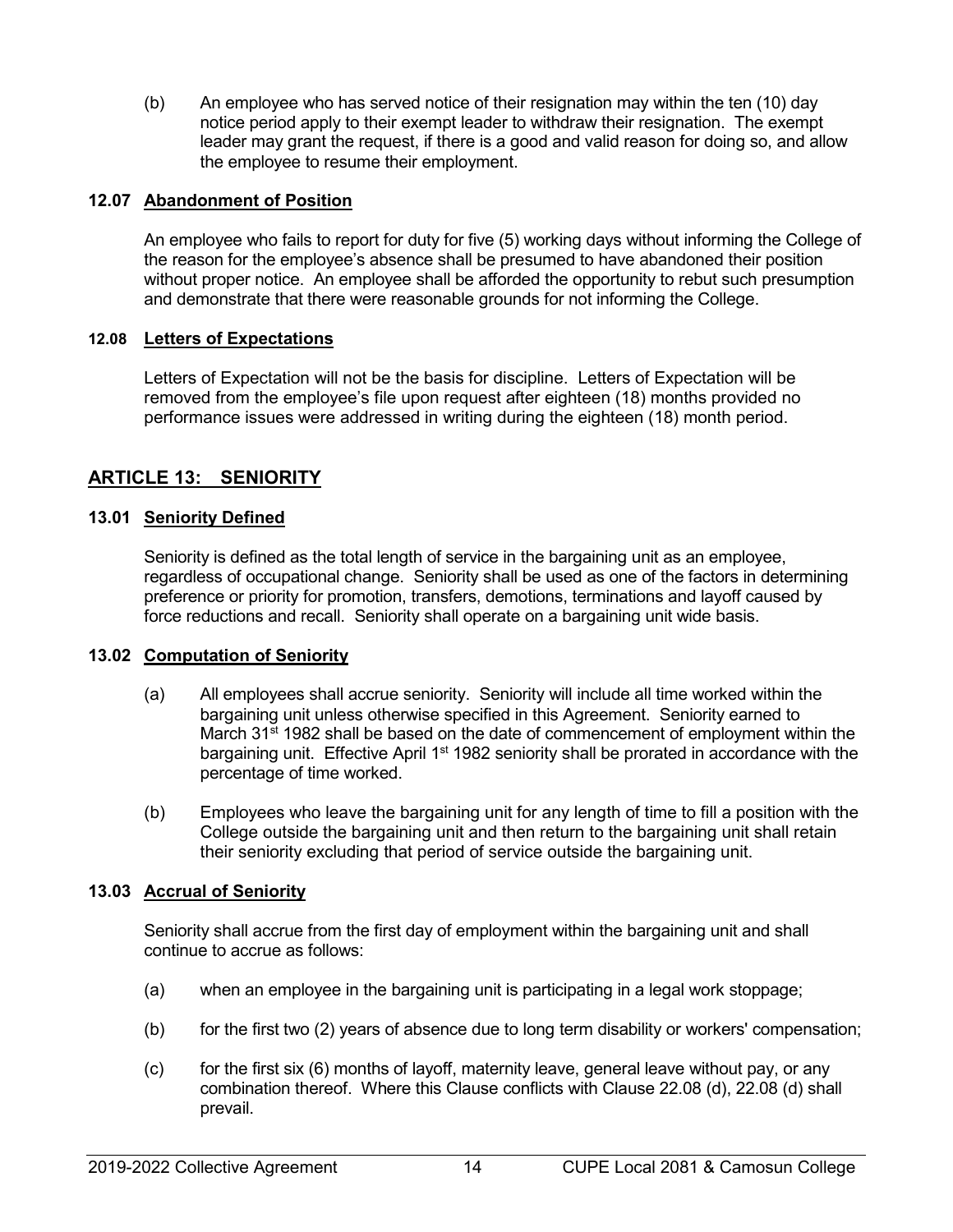# <span id="page-21-0"></span>**13.04 Loss of Seniority**

An employee shall only lose seniority in the event they:

- (a) are discharged for just cause and are not reinstated;
- (b) resign in writing and do not withdraw the resignation within two (2) days;
- (c) fail to return to work within ten (10) working days following notification to do so by registered mail following a layoff, unless through sickness or other just cause;
- (d) are laid off for a period longer than one (1) year. After the one (1) year period, upon application from the employee that the employee wishes to retain their recall rights for a further year, seniority will continue to be retained.

# <span id="page-21-1"></span>**13.05 Seniority List**

The College shall maintain a seniority list showing for each regular and active term employee:

- (a) name;
- (b) date of first appointment within the bargaining unit;
- (c) length of seniority period;
- (d) position held on date seniority list prepared.

An up-to-date seniority list of all regular and active term employees shall be sent electronically to the Union and posted on the College's intranet in January of each year.

# <span id="page-21-2"></span>**13.06 Casual Hours Report**

A report of hours worked by casual employees will be provided in advance of each Labour/Management Cooperation Committee meeting.

# <span id="page-21-3"></span>**ARTICLE 14: VACANCIES, PROMOTIONS AND STAFF CHANGES**

# <span id="page-21-4"></span>**14.01 Job Postings**

(a) When a vacancy occurs, or a new position is created, either of which will be for a period of twelve (12) weeks or longer, or when a part-time position that has been encumbered for a period of less than two (2) continuous years changes to full-time regular status, or when a term position changes to a regular position other than under Clause 1.03 (d) (i) and (ii), the College shall notify the Union in writing and post the position on the College's website for a minimum of five (5) working days. At the same time, but not prior to the above posting, the College may advertise externally for applications.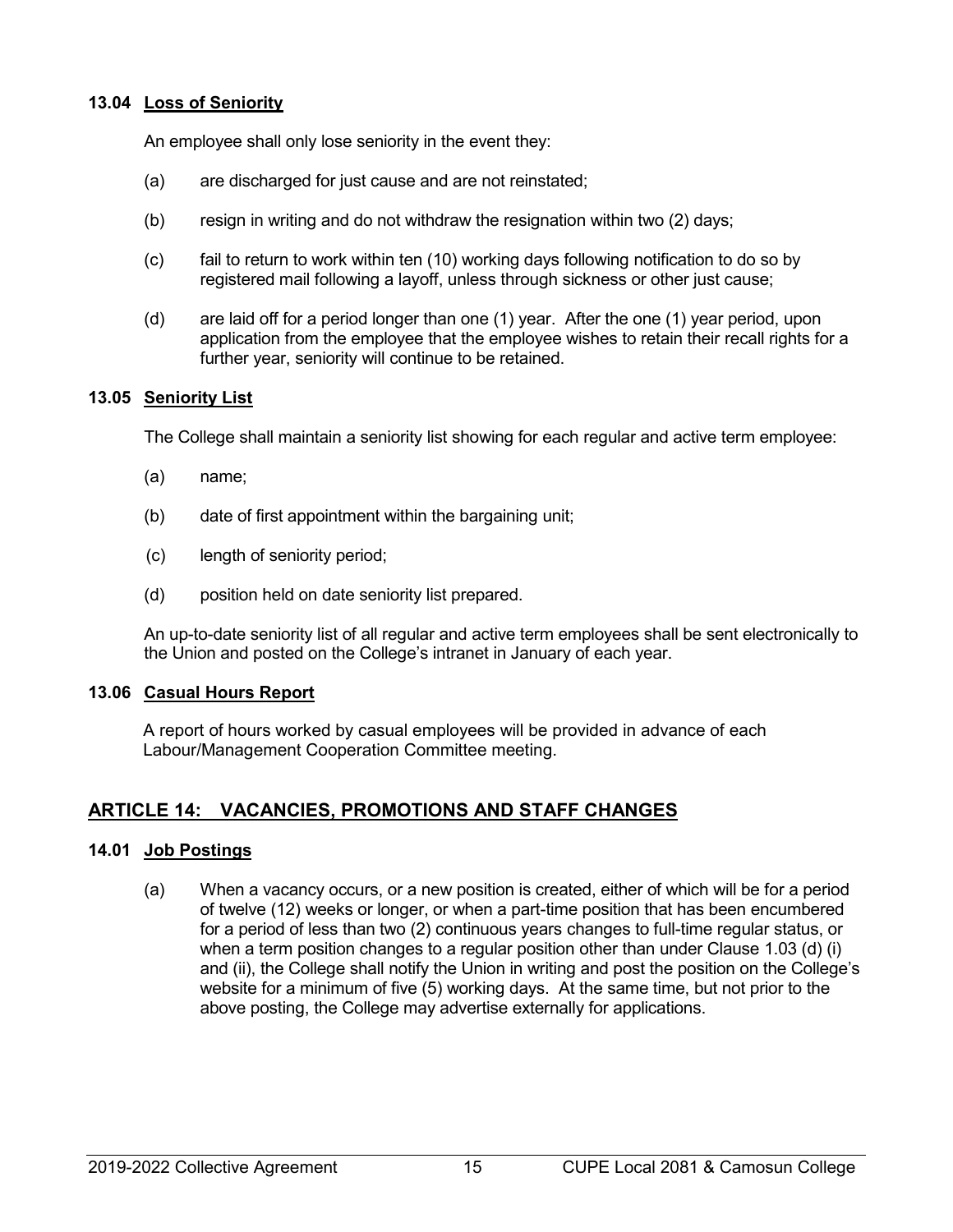- (b) An application from a regular employee or a term employee, who has successfully completed their probationary period as of the closing date of the posting, submitted after the five (5) working day posting period will be included in the competition process whenever possible, but will be considered on the same basis as applicants who lack the required status.
- (c) (i) Appointments will not be made, nor applications from other applicants considered, until all applications from regular employees and term employees, who have successfully completed their probationary period as of the closing date of the posting, have been fully processed, considered and the qualified regular and eligible term applicants have been granted an interview. Consideration of the applications from other applicants will also be deferred until all regular and eligible term applicants have been verbally advised by the hiring supervisor, of the reason(s) for their unsuitability to fill the posted position. The applicants concerned may request that the reason(s) be given in writing.
	- (ii) Regular and term employees may apply for another posted position within their probationary period providing a leave of absence is not required to accept the other posted position. Employees applying for another posted position within their probationary period will be considered on the same basis as applicants who lack the required status.
- (d) When a position of less than twelve (12) weeks duration is to be extended past the twelve (12) weeks, the College shall post the position. The posting requirement may be waived with the mutual agreement of the College and the Union.
- (e) Notwithstanding Clause 14.01 (d) a vacancy arising from the replacement of an employee on sick leave shall only be posted when there is a medical prognosis for the return of the ill or injured employee that is twelve (12) weeks or longer in duration.
- (f) Job postings shall contain the job description provided pursuant to Article 24 and Article 25.

# <span id="page-22-0"></span>**14.02 Information in Postings**

(a) Postings shall contain the following information:

-nature of position;

-qualifications, required knowledge, education and skills;

-shift, wage rate and range; and

-the department of the College in which the position is available.

(b) Such qualifications, required knowledge, education and skills shall be those necessary to perform the job functions and may not be established in an arbitrary or discriminatory manner. All job postings shall state "the College is an equal opportunity Employer".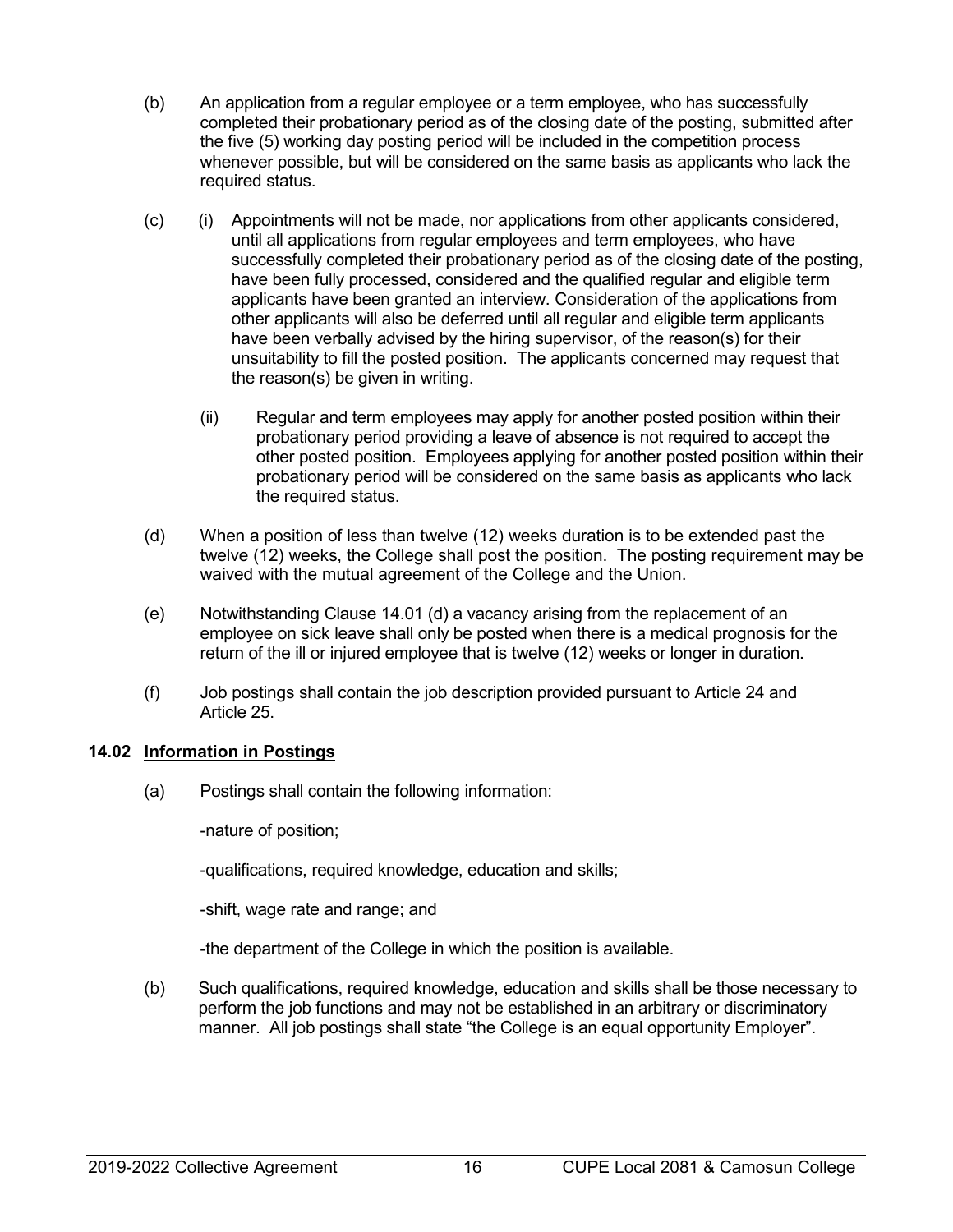# <span id="page-23-0"></span>**14.03 Role of Seniority in Promotions and Transfers**

- (a) Both parties recognize:
	- (i) the principle of promotion within the service of the College;
	- (ii) that job opportunity should increase in proportion to length of service.

Therefore, in making staff changes, transfers or promotions, due and thorough consideration will be given to the following guiding factors: qualifications, required knowledge, education, skills, ability to perform the work and seniority. Where, in all other respects two candidates are deemed to be relatively equal, the candidate with the greatest seniority will be offered the position.

- (b) Term employees who apply for another position at the College shall have their hours of service considered as seniority under Article 14.03 (a) provided there has not been a break in service of greater than one (1) year.
- (c) Appointments from within the bargaining unit shall be made within three weeks of the ending of the posting period

# <span id="page-23-1"></span>**14.04 Internal Applications to Term Positions**

To ensure the principle of opportunity and promotion within the College, while maintaining the existing levels of service provided, the College may, at its discretion, permit any regular employee to apply for and be awarded a term position of three (3) months or greater except as outlined in Clause 14.01 (c) (ii). The College will exercise its discretion in a reasonable manner and will deny permission only where there is a valid operational reason to do so. Upon completion [including extension(s)] and subsequent terms of the term appointment, the employee shall be returned to the employee's regular position or to a comparable position. Such term appointments shall not interrupt the normal progress through the increment steps in the regular position.

# <span id="page-23-2"></span>**14.05 Trial Period for Successful Applicants From Within the Bargaining Unit**

(a) A successful applicant from within the bargaining unit who has completed a probationary period as described in Clause 1.01 shall be placed on a trial period of three (3) months in length in the new position.

A successful applicant from within the bargaining unit who has not completed a probationary period shall complete the greater of: the length of time remaining in their probationary period or three (3) months in the new position, and the provisions of Clause 1.01 (a)-(e) shall apply.

(b) Conditional on satisfactory service, the employee shall be declared appointed upon completion of the trial period as described in Clause 14.05 (a) above. Satisfactory service includes the ability to do the job following an appropriate familiarization period.

In the event the successful applicant proves unsatisfactory in the position and/or the employee is unable to perform the duties of the new position during the employee's trial period,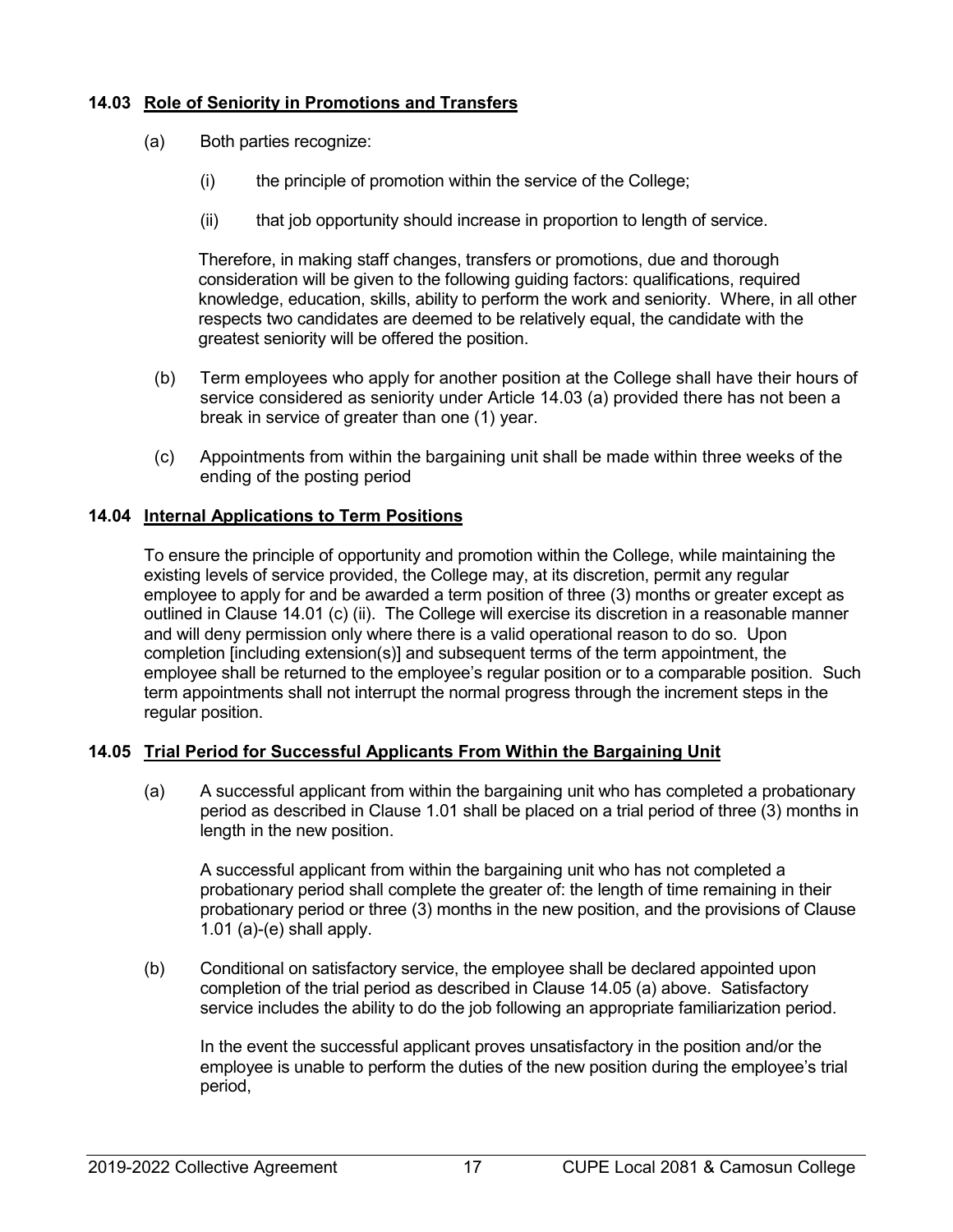- (i) a regular employee shall be returned to their former position and wage rate without loss of seniority. Any other employees promoted or transferred because of the rearrangement of positions shall also be returned to their former positions and wage rate and without loss of seniority.
- (ii) a term or casual applicant shall return to their previous status without loss of seniority and be eligible to apply for other posted positions or casual assignments, as applicable.
- (c) Where necessary, and with the mutual agreement of the College and the Union, the trial period in a position may be extended by the College for a period not exceeding two (2) months.
- (d) Any leave from the position of longer than ten (10) consecutive working days during the trial period for sick leave, vacation or general leave of absence may extend the trial date by the length of that leave.
- (e) When an employee returns to the same position as that previously held within the last year, the time spent in the previous position shall be applied to the trial period.

# <span id="page-24-0"></span>**14.06 Notification to Union**

Within five (5) working days of the date of appointment to a vacancy or new position created, the name of the successful applicant shall be provided to all employees who were interviewed for the position. The Union shall be notified of all appointments, hiring, layoffs, transfers, recalls and terminations of employment.

# <span id="page-24-1"></span>**14.07 Interview Panels**

- (a) When the College deems it necessary to interview applicants for any position, an interview panel shall be formed. At no time shall any member of the interview panel be related to any applicant being interviewed. All interviews must be done by panels. The panel will ordinarily include the hiring manager/supervisor, a co-worker and a representative from another department. An interview panel will ordinarily consist of not more than four (4) people. Additional people will require mutual agreement between the College and the Union. Except in extraordinary circumstances, all applicants will be interviewed by the same panel comprised of the same members. All applicants shall receive the same questions in the interview and be rated in accordance with the guiding factors identified in Clause 14.03 (a).
- (b) Internal applicants who have been selected for an interview for a position within the bargaining unit shall, with a minimum of 24 hours advance notice to their exempt leader, be granted reasonable time off work to attend the interview without loss of pay, seniority or other benefits.

# <span id="page-24-2"></span>**14.08 Eligibility for Postings**

Casual and Term employees shall have such hours of service, from the first date of their employment, recognized for the purposes of applying for a position. In the event the selection process requires a tiebreaker, the hours of service shall be the determining factor.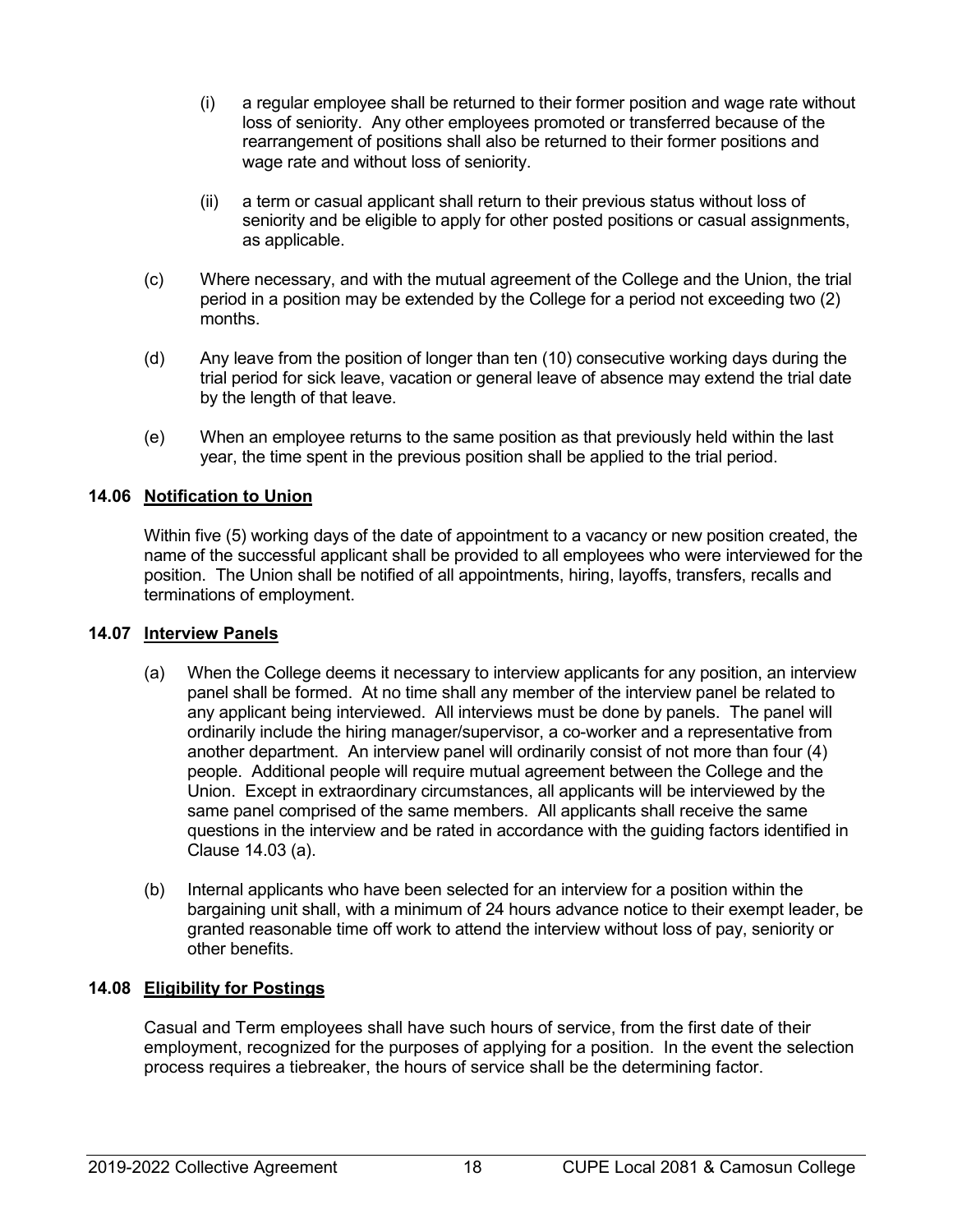# <span id="page-25-0"></span>**ARTICLE 15: LAYOFFS AND RECALLS**

# <span id="page-25-1"></span>**15.01 Layoff**

Layoff includes an involuntary cessation of employment or a reduction in hours of work due to lack of work, lack of funding or a reduction or discontinuation of services, but does not include dismissal, suspension, leave of absence or resignation.

# <span id="page-25-2"></span>**15.02 Role of Seniority in Layoffs**

- (a) Both parties recognize that job security shall increase in proportion to length of service. Therefore, in the event of a layoff, employees shall be laid off in the reverse order of their bargaining-unit-wide seniority, providing that the retained employees are able to perform the available work.
- (b) The layoff process will occur in accordance with Appendix "A" Layoff/Recall Policy and Procedures. In no case may this policy override a right or condition outlined within this Collective Agreement.

# <span id="page-25-3"></span>**15.03 Recall Procedure**

- (a) Employees shall be recalled in the order of their seniority, providing that they are able to perform the available work.
- (b) An employee on layoff may apply for any position posted during their layoff period with full confidence that their application will receive the same consideration as that provided for all regular applicants.
- (c) It shall be the responsibility of the employee to keep the College informed of their current address. An employee recalled for employment of less than one (1) month at a time when the employee is employed elsewhere shall not lose recall rights for refusal to return to work.

#### <span id="page-25-4"></span>**15.04 Advance Notice**

(a) The College shall notify employees who are to be laid off for thirteen (13) weeks or less, twenty (20) working days prior to the effective date of the layoff. Notice of a layoff for longer than thirteen (13) weeks shall be according to the following schedule:

| Service | <b>Notice Period</b> |  |
|---------|----------------------|--|
|         |                      |  |
|         |                      |  |
|         |                      |  |
|         |                      |  |
|         |                      |  |

(b) If the employee has not had the opportunity to work the full period after notice of layoff is given, they shall be paid in lieu of work for that part of the notice period during which work was not made available.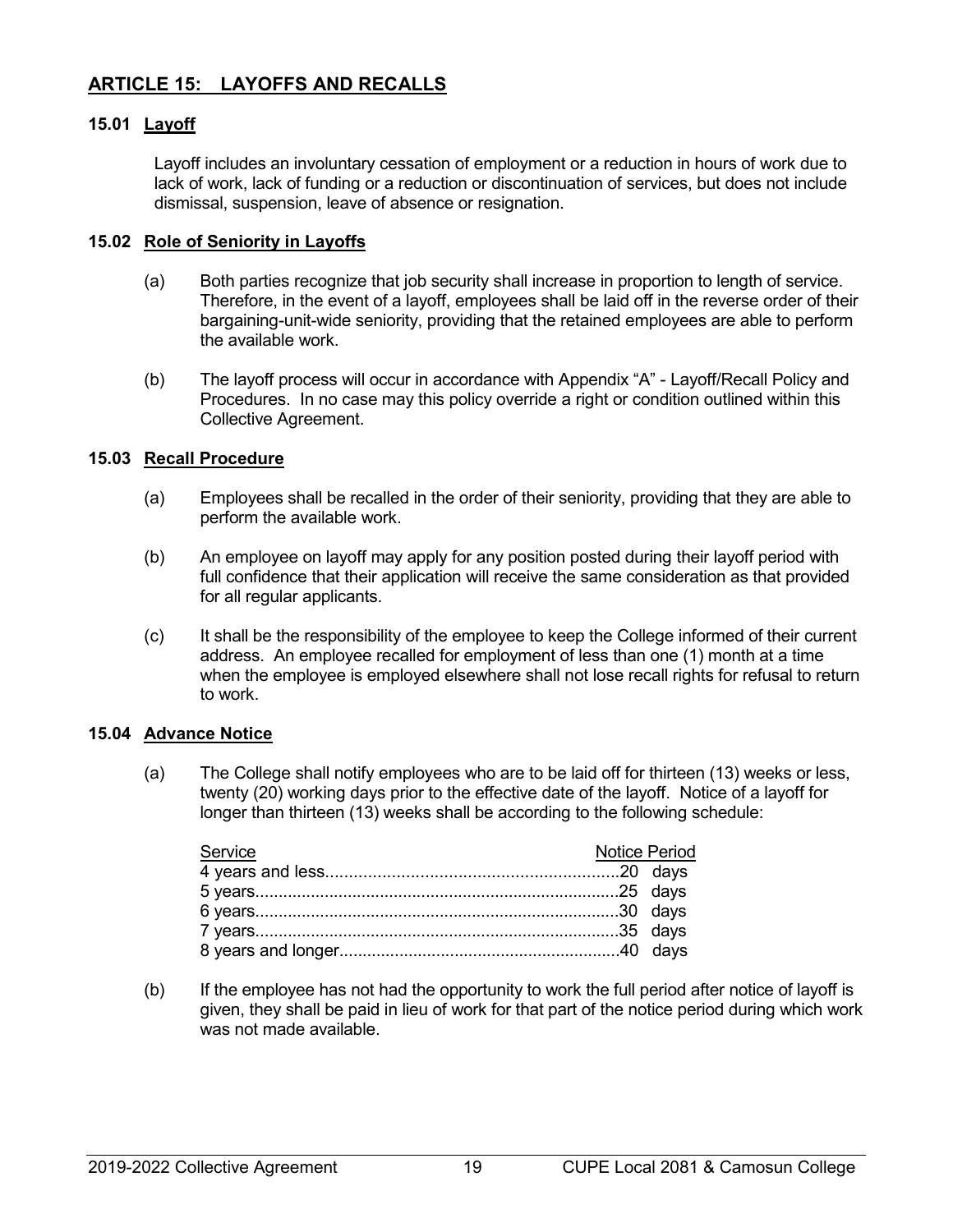# <span id="page-26-0"></span>**15.05 Severance Pay**

An employee may choose to be paid severance pay at the time of layoff or at any time within the two (2) year period following the layoff. When an employee chooses to accept regular employment made available under right of recall, or bumping action, any entitlement to severance pay is forfeited.

A regular employee who has elected severance pay rather than the right to recall shall be entitled to severance pay in a prorated amount equal to two (2) weeks pay for every year of service to a maximum of six (6) months pay. An employee electing severance pay will be deemed to have resigned and will have no further recourse to recall privileges.

# <span id="page-26-1"></span>**15.06 Labour Adjustment**

# (a) **College Commitments**

It is agreed that the College will make every reasonable attempt to minimize the impact of funding shortfalls and reductions on the work force.

Subject to budgetary constraints and the amount of funding available for labour adjustment costs; fairness, flexibility and employee choice will prevail in the implementation of labour force adjustment strategies as approved by the College.

It is incumbent upon the College to communicate effectively with their employees and CUPE Local 2081 as soon as the impact of any funding reduction or shortfall or profile change has been assessed.

If a work force reduction is necessary, the Joint Labour Management or Joint Adjustment committee will canvas employees in a targeted area or other areas over a fourteen (14) day period, or such other period of time as the committee agrees, to find volunteer solutions that provide as many viable options as possible and minimize potential layoffs.

# (b) **Menu of Labour Adjustment Strategies**

To minimize layoffs, the following menu of labour force adjustment strategies will be considered and whenever reasonably possible, offered by the College:

- Job sharing.
- Reduced hours of work through partial leaves.
- Transfers to other areas within the bargaining unit subject to available work and meeting qualifications, with minimal training required.
- Paid and unpaid leaves of absence for use to seek alternate employment, retirement adjustment, retraining, etc.
- Voluntary severance.
- Purchasing past pensionable service. If permissible the employer will match a minimum of three years' contributions to the appropriate pension plan (College Pension Plan, Municipal Pension Plan or Public Service Pension Plan) where an employee opts for early retirement.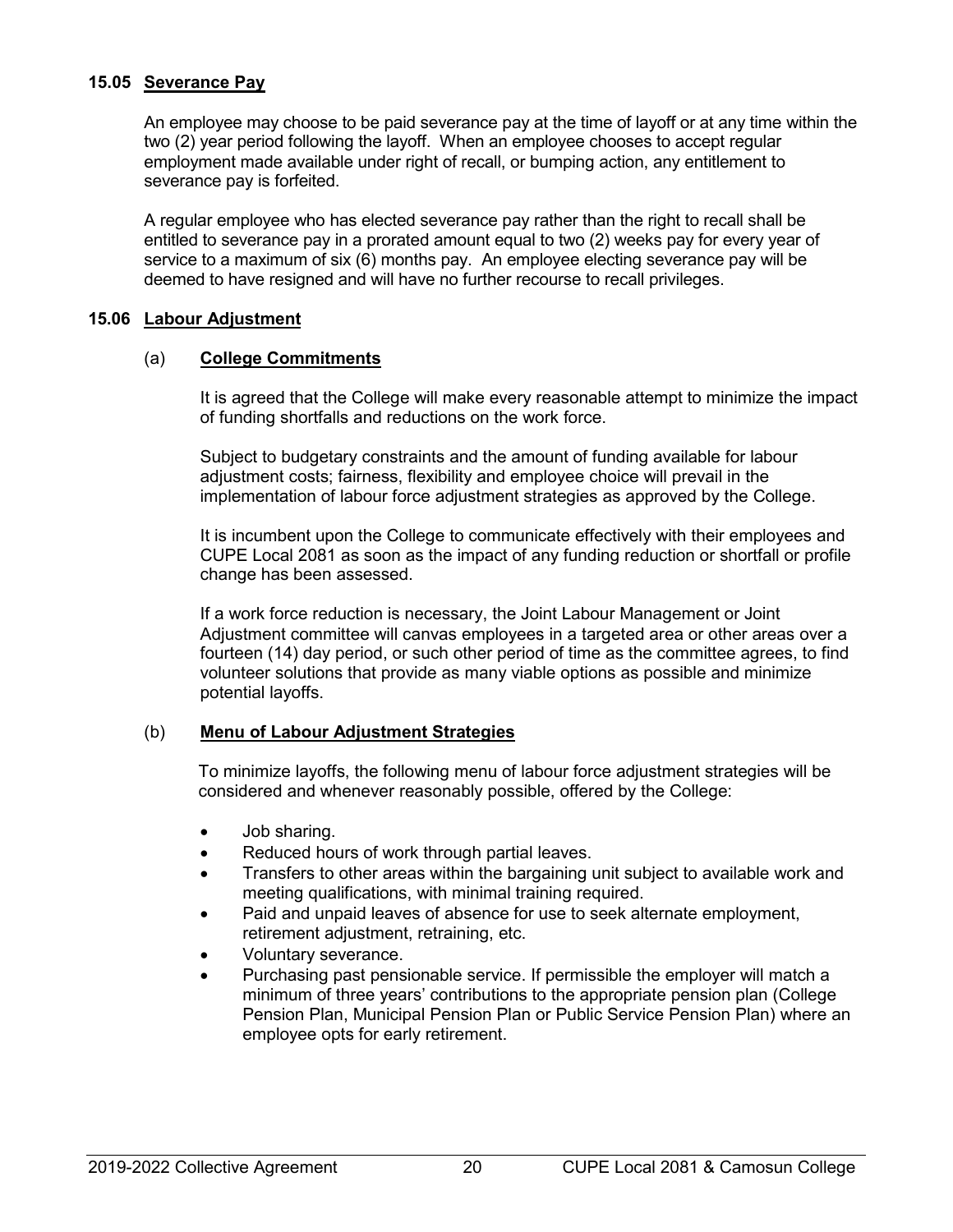- Early retirement incentives.
- Agreed secondment.
- Retraining.
- Trial retirement.
- Continuation of health and welfare benefits.
- Combinations and variations of the above or other alternatives.

# (c) **Layoffs May Occur**

Once strategies other than layoff have been explored, the institution may proceed, if need be, to layoffs.

# (d) **No Stacking of Entitlements**

While various options may be considered and offered, there will be no stacking of entitlements.

# (e) **Labour Adjustment Fund**

The parties agree to request the Ministry of Advanced Education, Training and Technology to maintain a Labour Adjustment Fund for the benefit of all employees and institutions.

The purpose of the Fund is to accommodate the needs of the employees and institutions in achieving targeted labour adjustments at an institution.

The parties recommend that the Ministry consult with them on the eligibility requirements for an institution to gain access to the Fund.

# <span id="page-27-0"></span>**15.07 Early Retirement Incentive**

In the event of layoffs, the College may offer employees an Early Retirement Incentive. If so, the College will determine the maximum number of offers it will make, and offers will be done on the basis of seniority as described below provided they:

- (a) are age 55 or over;
- (b) have a minimum of ten (10) years' of service with the College;
- (c) are regular employees at the time of early retirement.

The College will advise the Union of any offer of Early Retirement Incentive made to employees, and will advise employees of their right to consult with the Union.

An employee has the right to accept or decline an Early Retirement Incentive offer made by the College within thirty (30) days of the offer being made unless that period is extended by mutual agreement.

If an employee accepts an Early Retirement Incentive offer, they will resign for the purpose of retirement. Their retirement date will be mutually agreed upon between the employee and the College.

Agreement will be in writing and will specify the early retirement date, payment date, specific dollar amount of the incentive and the payment schedule, if any.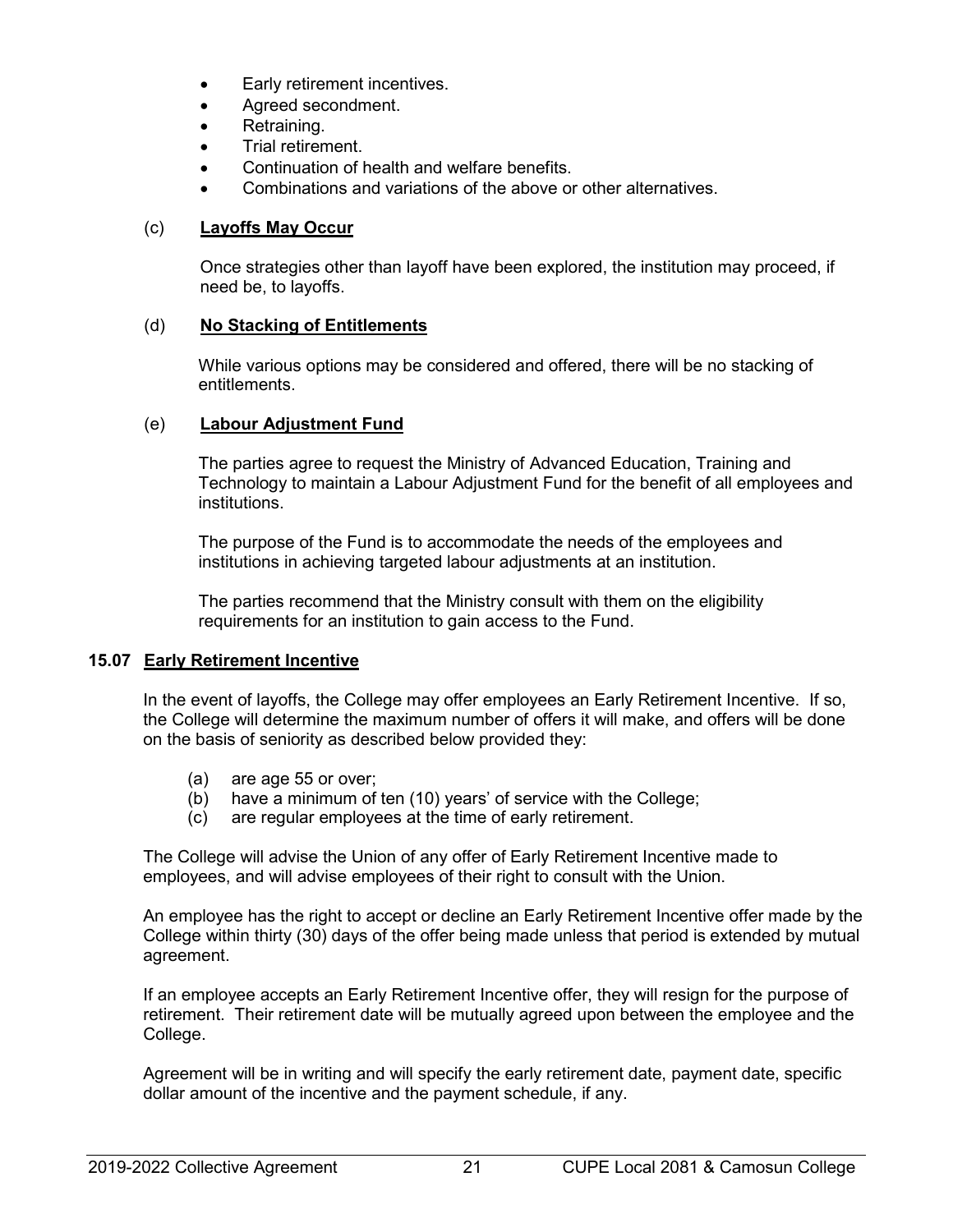The Early Retirement Incentive will be a prorated amount equal to one (1) week's pay for every year of service, to a maximum of six (6) months' pay.

# <span id="page-28-0"></span>**ARTICLE 16: HOURS OF WORK**

# <span id="page-28-1"></span>**16.01 Work Day**

- (a) The regular work day shall consist of not more than seven (7) consecutive hours per day and not less than two (2) hours per day.
- (b) The regular work day for Facilities Services staff shall consist of not more than seven and one-half  $(7\frac{1}{2})$  consecutive hours per day and not less than two  $(2)$  hours per day.
- (c) When a change from the normal scheduled hours of work is required and that change alters the employee's start time by more than one hour, the employee shall be given five (5) working days written notice of such change. If the five (5) working days notice is not possible, the employee shall receive payment at overtime rates for all hours worked outside the normally scheduled hours until the five (5) days have expired.
- (d) No employee shall be required to change their schedule against their wishes when other qualified employees, who have completed probation, are willing to work the required schedule. If the numbers willing to work the new schedule are insufficient, the new schedule will first be assigned to the least senior qualified employees who have completed probation.
- (e) Staff in Facilities Services and Information Technology Services, and other departments with the mutual agreement of the Union, may be required to work between 11:00 p.m. and 7:00 a.m. Mutual agreement shall not be unreasonably denied.

# <span id="page-28-2"></span>**16.02 Work Week**

The regular work week shall consist of not more than five (5) consecutive days Monday to Saturday. However, staff working fourteen (14) hours or less per week may be employed to work on Sundays at regular rates of pay and overtime provisions.

# <span id="page-28-3"></span>**16.03 Workplace Flexibility**

Where, for bona fide operational reasons the Employer schedules employees to work Saturday or Sunday, the following criteria shall apply:

- (a) New positions created and vacant positions may include Saturday and/or Sunday as a regular workday. Postings for these positions shall state the consecutive days of work.
- (b) No regular employee hired prior to April 1, 1998 shall be required to work Saturday or Sunday as a regular workday, unless the employee is currently scheduled to work Saturday or Sunday.
- (c) A premium of one additional hour of pay per shift shall apply to all regularly scheduled work on Saturday and Sunday.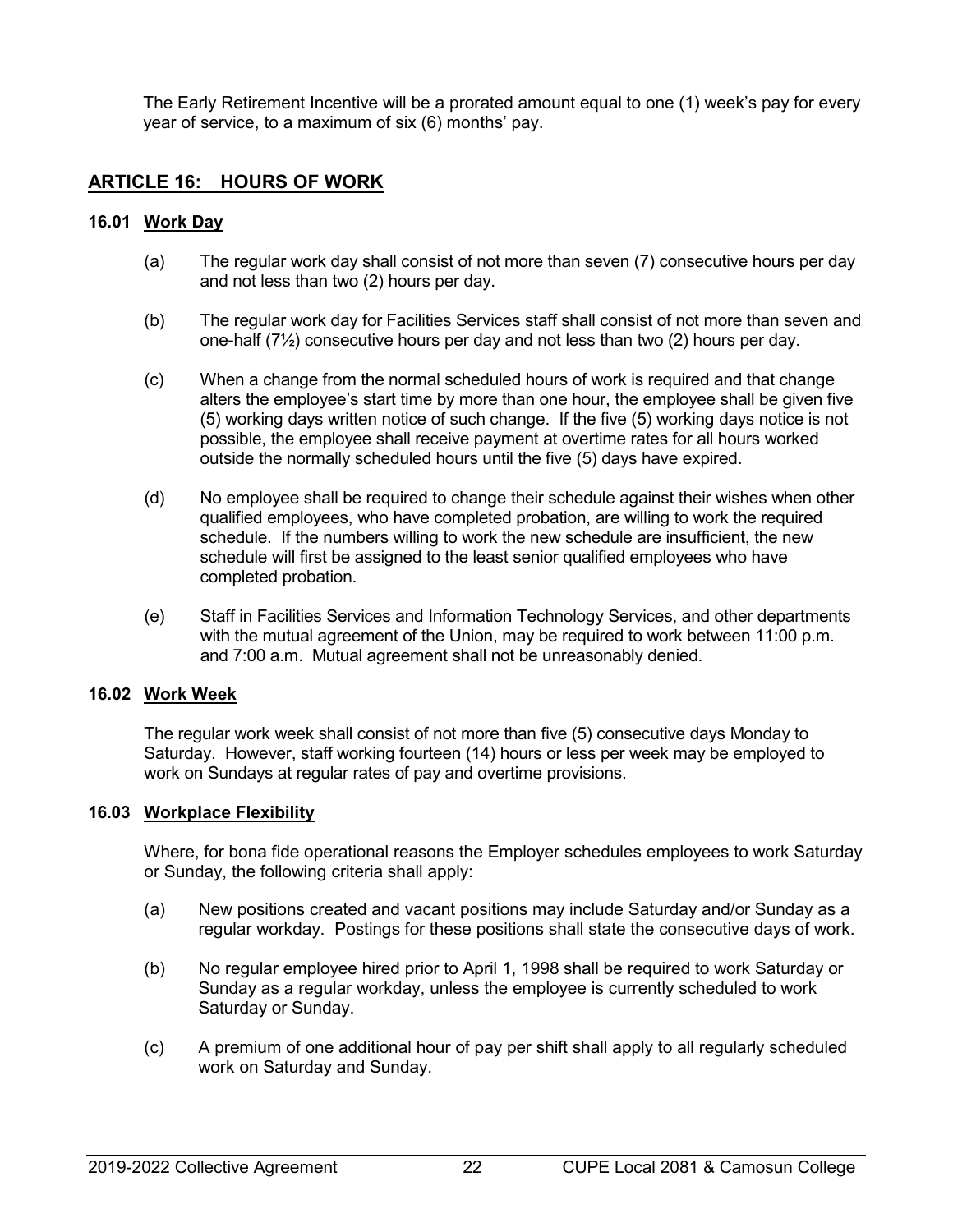(d) No employee shall be laid off or have their hours of work reduced as a result of this Article.

# <span id="page-29-0"></span>**16.04 Rest Periods**

- (a) Employees working a shift of more than five (5) hours shall be entitled to a one (1) hour meal break without pay with a minimum meal break of one-half  $(\frac{1}{2})$  hour.
- (b) Employees shall be entitled to a fifteen (15) minute rest period with pay as follows:

| 3 - 5½ hour shifts              | 1 rest period  |
|---------------------------------|----------------|
| 6 - 7 $\frac{1}{2}$ hour shifts | 2 rest periods |

**\*** A shift is exclusive of the unpaid meal break.

#### <span id="page-29-1"></span>**16.05 Campus Closure**

Where the College declares an official campus closure due to an emergency or inclement weather, employees who are required by the College to work during the closure shall be paid at the rate of time and one-half and receive equivalent time off to a maximum of one working day in lieu per day of closure, at straight time, scheduled at a mutually agreeable time. Employees not required to work during the closure shall be paid according to their regular rates as though they were at work.

#### <span id="page-29-2"></span>**16.06 Modified Work Week Program**

- (a) Participation in the Modified Work Week Program shall be by work group subject to the following:
	- (i) Participation in the Modified Work Week Program requires the agreement of the work group manager and the majority of employees in the work group.
	- (ii) Not all employees in a work group are required to participate.
	- (iii) Full time regular and full time recurring regular employees are eligible to participate. A term employee may only participate when replacing a regular or recurring employee who is participating in the Modified Work Week Program or at the discretion of the supervisor when operational requirements permit and no additional cost will be incurred by the College.
	- (iv) Participating employees shall make up the hours of one (1) regular shift over a fourteen (14) day period in minimum blocks of thirty (30) minutes, in order to be eligible to take one (1) regular shift off within a twenty-one (21) day cycle.
	- (v) Work groups wishing to participate in the Modified Work Week Program shall apply annually on the prescribed Labour Management application form no later than November 15<sup>th</sup> of each year. The forms shall be reviewed by the Labour/Management Cooperation Committee.
	- (vi) The Modified Work Week Program will operate on a calendar year basis.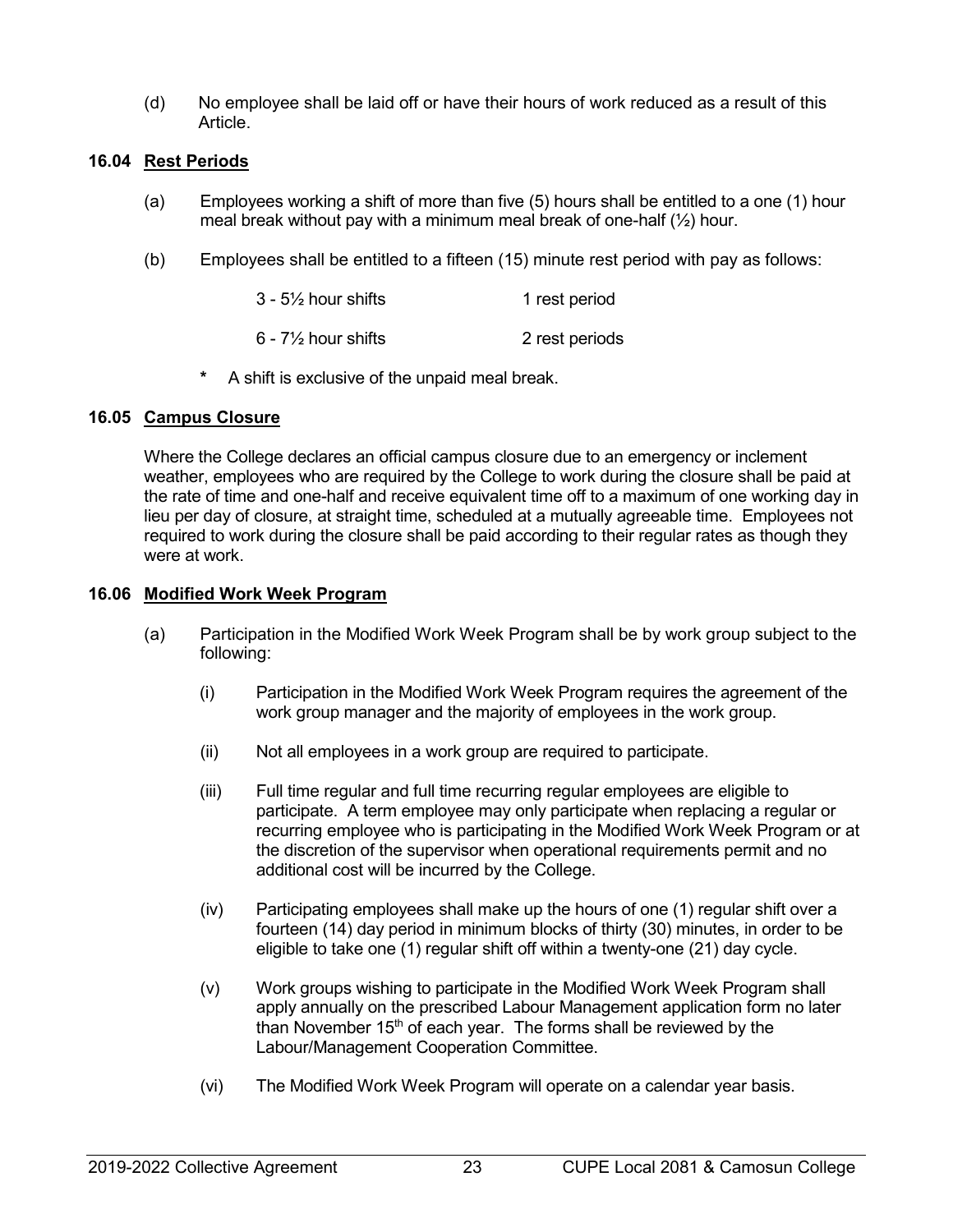- (vii) Participation in the Modified Work Week Program shall not result in any change to an employee's compensation.
- (viii) In the event that existing levels of service cannot be maintained the College and the Union will seek to resolve the matter before the Labour / Management Cooperation Committee. Where no resolution can be achieved the College may terminate the participation of employees or work groups in the Modified Work Week Program on one (1) month written notice.

# <span id="page-30-0"></span>**ARTICLE 17: OVERTIME**

# <span id="page-30-1"></span>**17.01 Right to Refuse Overtime**

Employees shall have the right to refuse overtime except in exceptional circumstances. Exceptional circumstances means a rare, unusual and extraordinary circumstance.

# <span id="page-30-2"></span>**17.02 Overtime Rates**

Where conditions necessitate overtime and where the work is authorized and permission granted, such overtime will be paid for at the rate of time and one-half for the first two (2) hours in excess of the hours of a full-time employee Monday to Saturday and thereafter at double time. All work on the two (2) regularly scheduled days of rest each week and any hours worked beyond a normal full-time work schedule on statutory holidays shall be paid for at double time.

#### <span id="page-30-3"></span>**17.03 Time Off in Lieu of Overtime**

With mutual agreement overtime can be taken as time off. Time off in lieu of cash payment shall be taken at a mutually agreed time no later than five (5) months following March 31<sup>st</sup> of the current fiscal year. Overtime entitlement may be accumulated.

# <span id="page-30-4"></span>**17.04 Call-out Provisions**

- (a) Where an employee has left after their regular work day, and prior arrangements for the employee to work overtime have not been made and the employee is called back for work, the employee shall receive a minimum of three (3) hours overtime.
- (b) Where an employee has not left after their regular work day and is requested to remain after the employee's regular working hours, or if prior arrangements have been made for the employee's reporting back at a specific time, the call-out provision in Clause 17.04 (a) shall not apply.
- (c) One (1) hour of pay at regular rates shall be paid to any employee, designated as an emergency contact by their supervisor, who receives an authorized work related inquiry while off shift. Applications for reimbursement under this Clause must be approved by the appropriate supervisor.
- (d) Whenever possible, the supervisor will ensure that call-out opportunities are shared equally amongst all qualified employees.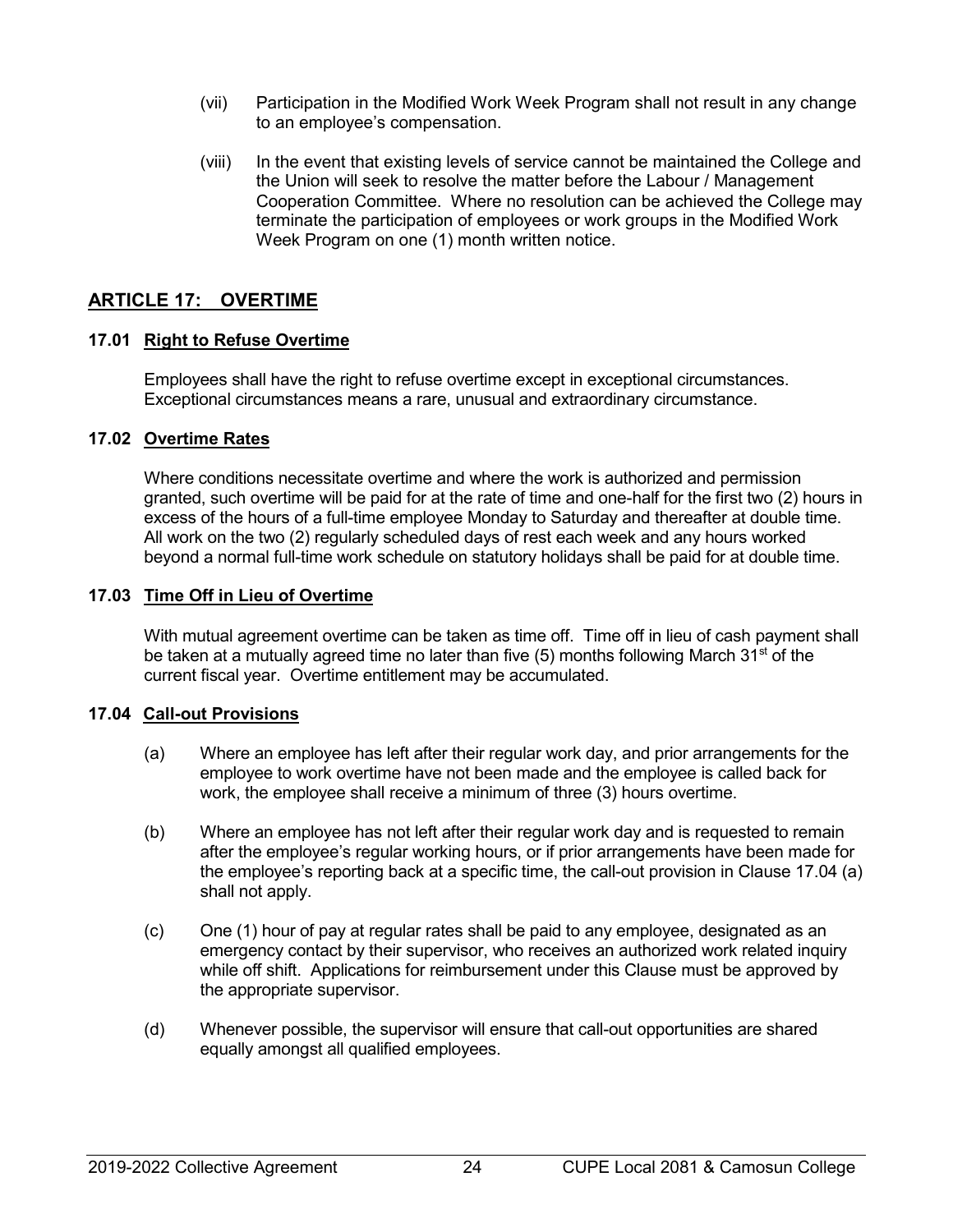# <span id="page-31-0"></span>**17.05 Overtime Breaks**

All employees who are officially requested to remain at work for a period of three (3) hours or more beyond their regular working hours, shall receive a one-half  $(\frac{1}{2})$  hour paid break at the applicable overtime rate. The break may be taken before or during the overtime period.

#### <span id="page-31-1"></span>**17.06 Rest Interval**

An employee required to work overtime beyond their regular shift shall be entitled to ten (10) clear hours between the end of the overtime worked and the start of the employee's next scheduled shift. If ten (10) clear hours are not provided, overtime rates shall apply to all hours worked on the next regular shift.

# <span id="page-31-2"></span>**17.07 Sharing of Overtime**

The supervisor will inform the work group of any overtime required and the qualified members of the work group will decide and advise the supervisor as to which of them will be performing the work.

# <span id="page-31-3"></span>**ARTICLE 18: SHIFT WORK**

#### <span id="page-31-4"></span>**18.01 Shift Work Allowance**

- (a) All employees shall receive an additional five percent (5%) above their normal rate of pay for those hours worked between 5:00 p.m. and midnight. An employee required to work a schedule which extends beyond 5:00 p.m. for more than two (2) days per week shall be entitled to receive the shift allowance on all hours after 3:00 p.m.
- (b) All employees shall receive an additional ten percent (10%) above their normal rate of pay for those hours worked between midnight and 7:00 a.m. An employee required to work a schedule which begins on or after 11:00 p.m. shall be entitled to receive the shift allowance on all hours worked between 11:00 p.m. and 8:00 a.m.

# <span id="page-31-5"></span>**18.02 Rest Interval**

An employee shall be entitled to ten (10) clear hours between the end of one shift and the start of the next shift. If ten (10) clear hours are not provided, overtime rates shall apply to all hours worked on the next shift.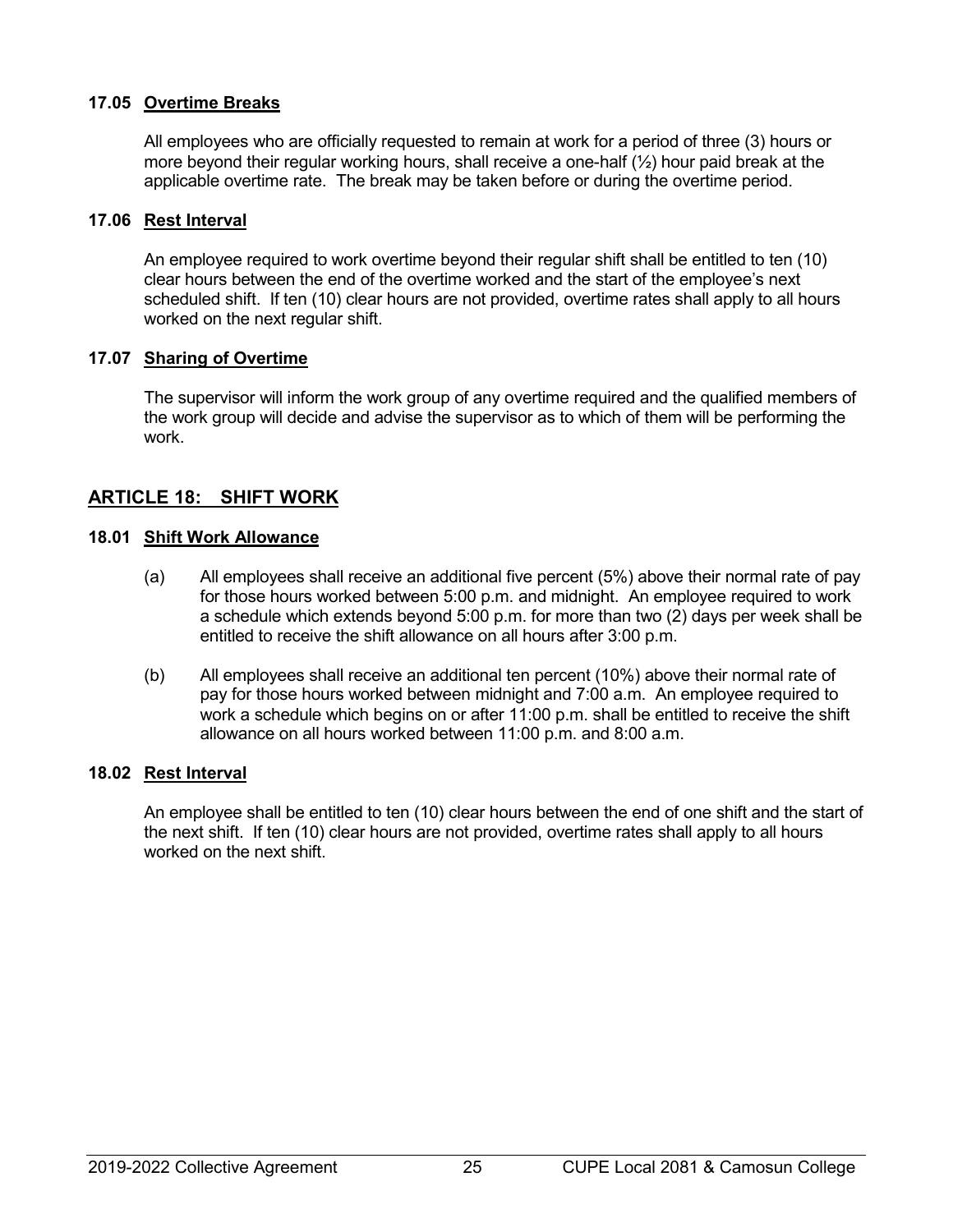# <span id="page-32-0"></span>**ARTICLE 19: HOLIDAYS**

# <span id="page-32-1"></span>**19.01 Paid Holidays**

(a) The College recognizes the following as paid holidays:

New Year's Day B.C. Day Family Day Labour Day Victoria Day Christmas Day Canada Day **Boxing Day** 

Good Friday **Thanksgiving Day** Easter Monday **Remembrance Day** 

And any other day proclaimed as a holiday by the Federal or Provincial Governments, and three (3) working days between Boxing Day and New Year's Day.

- (b) All employees who have been employed for at least thirty (30) calendar days immediately preceding a statutory holiday and who continue to be employed on the first working day following a statutory holiday or the Christmas break shall be entitled to the appropriate holidays with pay as per the following:
	- (i) An eligible employee with a regular schedule of hours who has worked at least fifteen (15) of the thirty (30) calendar days prior to a statutory holiday is entitled to a regular day's pay for the holiday.
	- (ii) An eligible employee who has worked irregular hours on at least fifteen (15) of the thirty (30) days prior to a statutory holiday is entitled to an average day's pay (divide the total paid in the thirty (30) day period, excluding overtime, by the days worked) for the holiday.
	- (iii) An eligible employee who has worked fewer than fifteen (15) of the thirty (30) days prior to a statutory holiday is entitled to pro-rated statutory holiday pay (divide total hours worked in the thirty (30) day period, excluding overtime, by 15).
	- (iv) Recurring regular employees, returning from a layoff, shall not be required to work fifteen (15) days before being paid for subsequent holidays.

# <span id="page-32-2"></span>**19.02 Compensation for Designated Holidays Falling on a Day of Rest**

If any of the above-noted holidays occur on an employee's day of rest, then that day will be added to the employee's annual vacation entitlement or scheduled as time off at a mutually acceptable time.

#### <span id="page-32-3"></span>**19.03 Pay For Regularly Scheduled Work on a Designated Holiday**

An employee who is required by the College to work on a designated holiday shall be paid at the rate of time and one-half plus another day off with pay at a time acceptable to the College.

# <span id="page-32-4"></span>**19.04 Library Staff Pay on Easter Sunday**

The parties agree that Library staff shall be compensated at time and one-half  $(1 \frac{1}{2})$  times the regular pay rate for working Easter Sunday.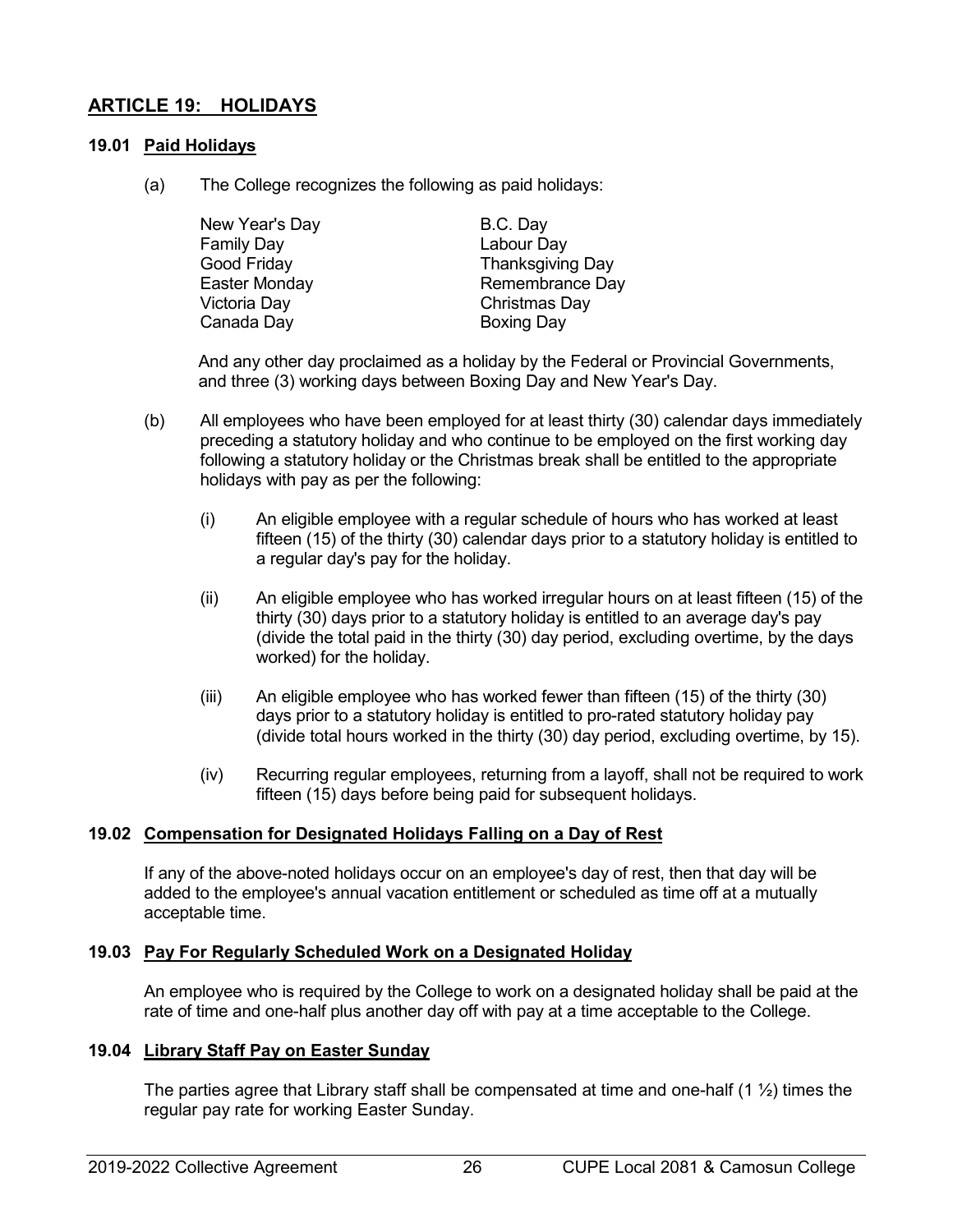# <span id="page-33-0"></span>**ARTICLE 20: ANNUAL VACATIONS**

# <span id="page-33-1"></span>**20.01 Annual Vacation Entitlement**

- (a) All employees shall be entitled to an annual vacation in each year of service to the College as follows:
	- (i) Fifteen (15) working days per annum during the employee's first five (5) years of continuous service or six percent (6%) of gross pay per annum.
	- (ii) Twenty (20) working days per annum after the employee's fifth  $(5<sup>th</sup>)$  year of continuous service or eight percent (8%) of gross pay per annum.
	- (iii) One (1) additional working day for each year of continuous service over ten (10) years up to a maximum of five (5) such additional days.
	- (iv) Thirty (30) working days after twenty-five (25) years of continuous service or twelve percent (12%) of gross pay per annum.
	- (v) One (1) additional working day for each year of continuous service over twentyfive (25) years up to a maximum of five (5) additional days.
- (b) (i) Employees who are entitled to an annual vacation of at least fifteen (15) working days will be required to take two (2) continuous vacation periods of at least five (5) days each in duration each year.
	- (ii) Employees may access vacation entitlement in one (1) hour or in one-half (1/2) day increments with prior approval of their supervisor.
- $(c)$  For purposes of calculation, vacation adjustments will occur on January 1<sup>st</sup> of each year. Employees who work less than twelve (12) months each year may be paid vacation pay at the appropriate percent rather than receive days. Upon termination, adjustments for unused or over-used vacation entitlement will be made to the employee's final pay.
- (d) The College recognizes the period April 16<sup>th</sup> to August 15<sup>th</sup> as prime vacation time. All vacations will be scheduled by mutual agreement in writing between the employee and the College. Such agreement shall not be unreasonably withheld, subject to the vacation selection principles identified in Clause 20.02.
- (e) Employees engaged on a part-time basis shall be entitled to annual vacation entitlement on a prorata basis.
- (f) All employees shall be entitled to a one time long service vacation after the tenth  $(10<sup>th</sup>)$ , fifteenth (15<sup>th</sup>) and twentieth (20<sup>th</sup>) year of service to the College of five (5), ten (10) and fifteen (15) working days respectively. All long service entitlement vacations must be taken before the employee's next anniversary date, taken all at one time and at a time mutually acceptable to the employee and the College. The entitlement to the long service vacation grant is based on the employee's workload during the anniversary year.
- (g) Employees on paid leaves for sickness and/or workers' compensation will earn vacation entitlement only on the first six (6) months of the leave.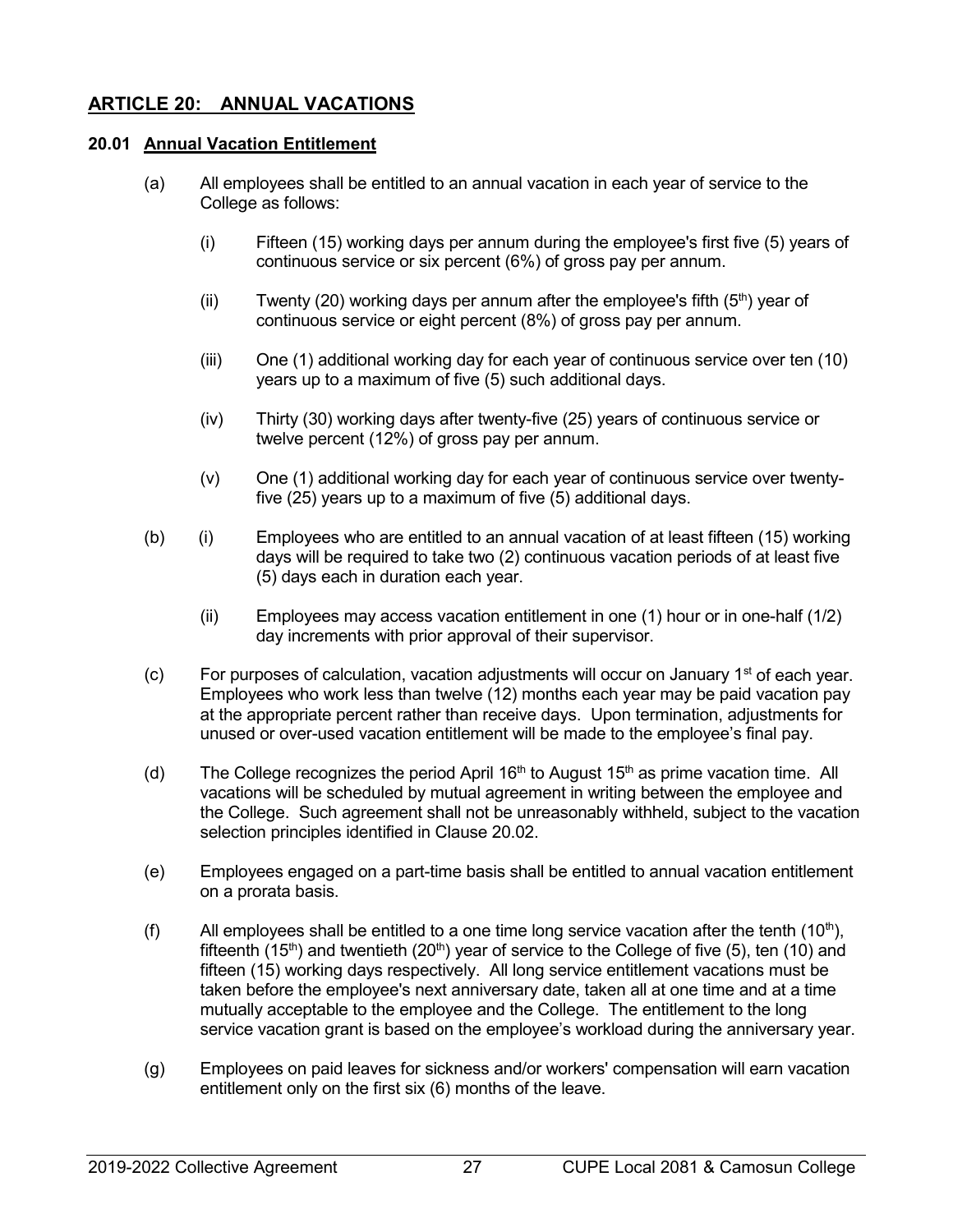# <span id="page-34-0"></span>**20.02 Vacation Selection Principles**

- (a) Vacation selection principles are intended to :
	- (i) guide the approval of vacation scheduling,
	- (ii) ensure that employees take their earned vacation, and
	- (iii) recognize the responsibilities of managers as they strive to meet the needs of individual employees and their work units.
- (b) In order to provide fairness and equity within the context of the Collective Agreement, vacation scheduling requests may be considered in the following manner, which does not preclude vacation requests from being submitted and considered on either shorter or longer notice.
	- (i) Departments will post and advise employees of periods of time that staffing level requirements may limit vacation approvals.
	- (ii) Employee applications for vacations made prior to February  $28<sup>th</sup>$  of each year shall be given preference in order of seniority. Applications for vacation made after February 28<sup>th</sup> will be on a first-come-first-serve basis only.
	- (iii) The supervisor when applicable will post vacation schedules advising of conflicting dates and the workgroup will try to resolve conflicts within itself by no later than five working days after February 28th.
	- (iv) If there is no informal consensus at the workgroup level to resolve conflicts, supervisors will resolve conflicts through the application of seniority as per Clause 20.04.
	- (v) Written confirmation of approved vacation will be sent to employees within ten (10) working days of February 28th or when submitted in order to allow as much time for vacation planning as possible.
	- (vi) Employees are encouraged to discuss unusual or short notice vacation requests with their supervisors and to refrain from making definite travel plans in advance of receiving written confirmation of their approved vacation.

# <span id="page-34-1"></span>**20.03 Vacation Carry Over**

- (a) With the approval of the College employees may carry over up to ten (10) days of their annual vacation entitlement into their next vacation year. Application for vacation carry over shall be made using the Vacation Carry Over Request Form. Approval will not be unreasonably withheld.
- (b) Any vacation carried over must be used in the calendar year following the year in which the vacation was accumulated.
- (c) (i) By the end of each February, employees' annual vacation entitlements will be available online for the employee to view. By the end of each October, employees' unused vacation balance will also be available online for the employee to view.
	- (ii) Where the College or designate directs the employee to work, such that the employee is unable to take the employee's full vacation entitlement, the remaining entitlement will be carried forward to the following year. By mutual agreement, such vacation entitlement may be converted to additional pay.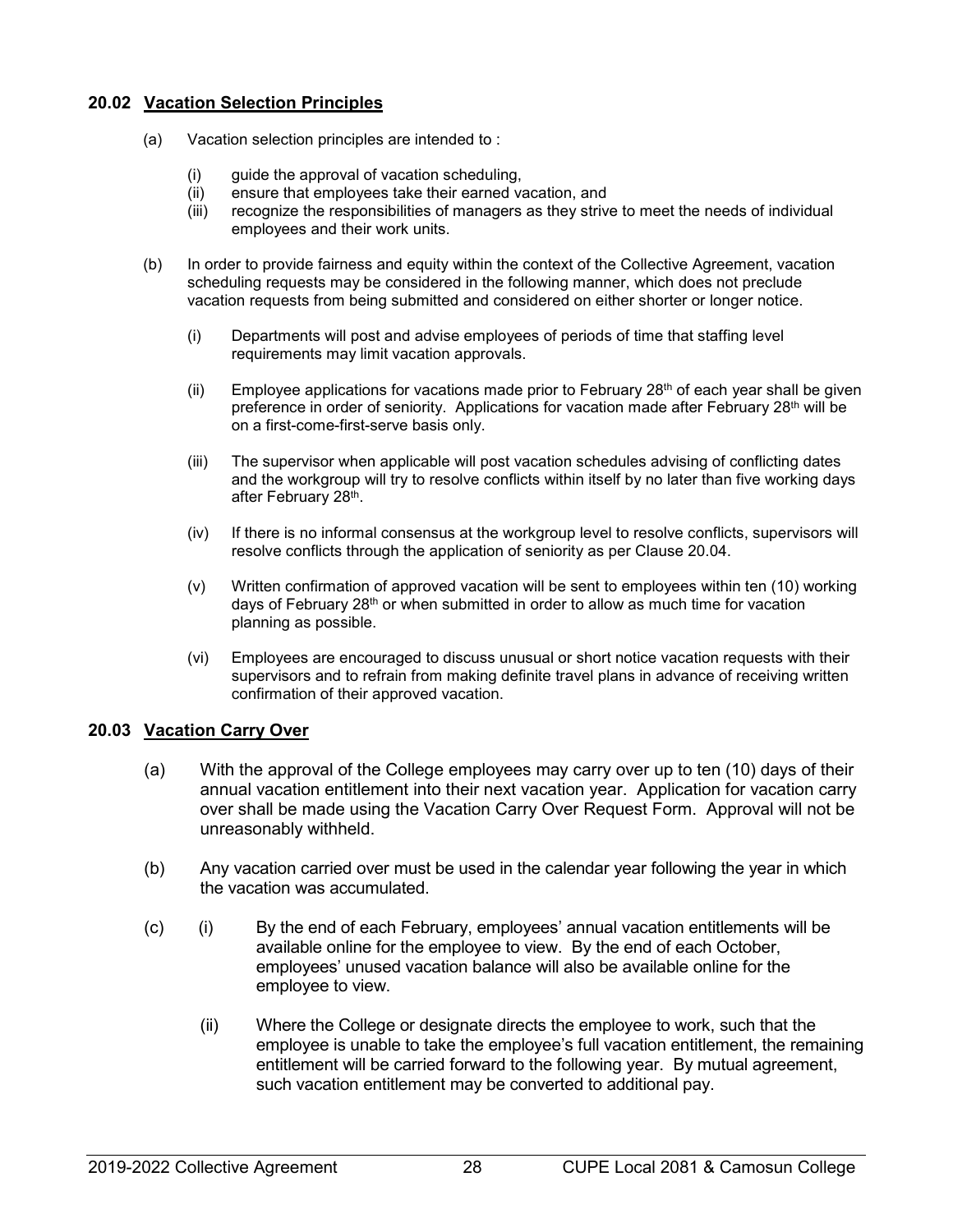# <span id="page-35-0"></span>**20.04 Vacation Schedules**

Vacation schedules, once approved by the College, shall not be changed other than in cases of emergency, except by mutual agreement in writing between the employee and the College. Where necessary, vacation time schedules shall be determined in order of seniority.

# <span id="page-35-1"></span>**20.05 Vacation Pay**

Payment for vacations will be made at an employee's regular rate of pay, except if an employee has been working in a higher paid position than their regular position for a majority of the sixty (60) working days preceding the employee's vacation, in which case the employee shall receive the higher rate.

# <span id="page-35-2"></span>**20.06 Approved Sick Leave During Vacation**

In cases where an employee is bedridden due to illness of three (3) or more days during their vacation period, the period of vacation so displaced may be taken at a mutually agreed upon alternative time. A request for such replacement vacation time must be supported by a certificate from a medical practitioner. The employee must inform the College of the claim as soon as possible during the vacation period and no later than one (1) week of returning to work.

#### <span id="page-35-3"></span>**20.07 Compensation for Holidays Falling Within Vacation Schedules**

Where an employee is on vacation leave and a paid holiday falls within the leave period, the paid holiday shall not count as a day of vacation.

# <span id="page-35-4"></span>**ARTICLE 21: SICK LEAVE PROVISIONS**

# <span id="page-35-5"></span>**21.01 Sick Leave Entitlement**

- (a) Eligible regular employees shall be entitled to leave with pay for the first thirty (30) calendar days of absence due to illness or injury. After thirty (30) calendar days of a single and continuous illness or injury, the provisions of the Short Term Disability and Long Term Disability plans apply.
- (b) Joint Early Intervention Program (JEIP)

The parties have agreed to participate in the Post-Secondary Joint Early Intervention Program. The parties also agreed that the JEIP will incorporate the following principles:

- Jointly Managed The program will be jointly managed by the Employer and the Union.
- Mandatory An employee may be referred for participation in the JEIP when absent from work for five or more consecutive days or where it appears that there is a pattern of consistent or frequent absence from work. If an employee is referred, the employee must participate in the JEIP.
- Rehabilitative The JEIP is rehabilitative in nature.
- Confidential The parties involved in the program will maintain confidentiality of all information.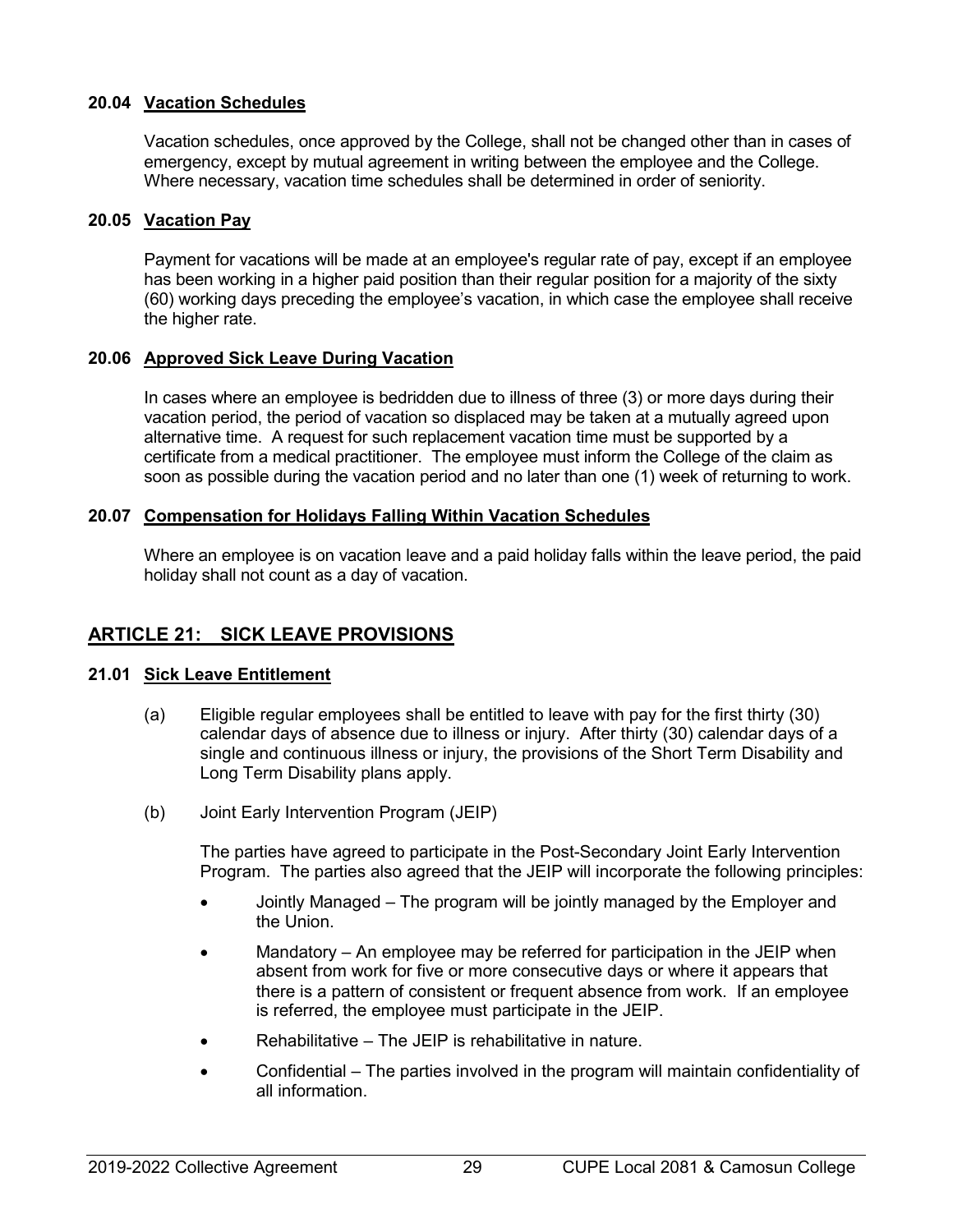- (c) Employees who receive sick leave benefits pursuant to Article 21.01 (a) who for the same period receive compensation for lost wages from the Insurance Corporation of British Columbia, or from any other entity, or as the result of a legal action initiated against any third party, shall be obligated to notify and reimburse the College an amount equal to that which was paid during the period by the College pursuant to Article 21.01 (a).
- (d) Employees shall retain sick leave accrued up to but not beyond December 31, 2003 including any entitlement to payout of such sick leave entitlement pursuant to Clause 21.09.

## **21.02 Recurring Illness or Injury**

- (a) Employees who return to work within the first thirty (30) days of leave and within ten (10) work days again become unable to work because of the same illness or injury shall be considered to be within the original thirty (30) day period referred to in Article 21.01 (a).
	- (b) Employees who return to work within the first thirty (30) days of leave and within fourteen (14) consecutive calendar days again become unable to work as a result of a new illness or injury unrelated to the illness or injury that caused the previous absence shall be entitled to a further thirty (30) days of sick leave pursuant to Article 21.01 (a).

## **21.03 Employees to Inform College**

The employee shall make every reasonable effort to inform the employee's immediate supervisor or the divisional secretary as soon as possible of the employee's inability to report to work because of illness or injury.

### **21.04 Sick Leave Report**

The College may request documentation from a qualified medical practitioner when an employee is returning to work following a sick leave absence of more than four (4) working days. The College may also request a report from a qualified medical practitioner when it appears that a pattern of absence is developing.

### **21.05 Family Illness**

After notifying the employee's immediate supervisor, a regular employee shall be entitled to a leave of absence without loss of pay or benefits for up to three (3) days at any one time to a maximum of five (5) days per calendar year to care for an ill or injured member of their immediate family (as defined in Clause 22.06) when no one at home other than the employee can provide for the needs of the ill or injured family member, or where necessary to take a dependant child to an appointment with a medical practitioner when there is no one else in the home that can attend to the needs of the dependant child. Family illness time can be accessed by hours.

### **21.06 Ineligible For Sick Leave**

An employee is not eligible for sick leave with pay for any period during which the employee is on leave of absence without pay (other than maternity leave), under suspension, on strike, on layoff or locked out.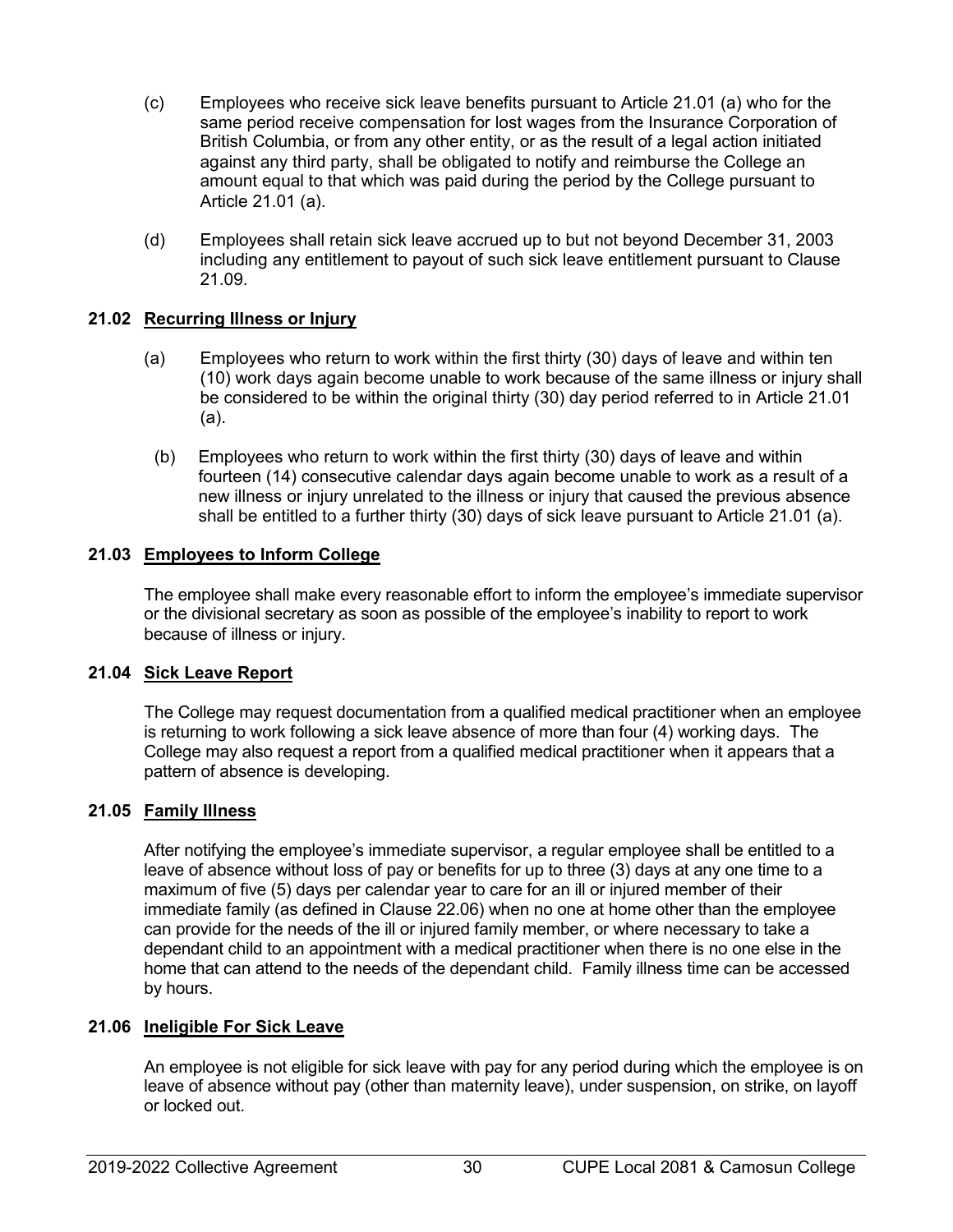### **21.07 Sick Leave Records**

Upon request an employee shall be advised of the balance of the employee's sick leave credits.

### **21.08 Medical and Dental Appointments**

- (a) Employees shall consult with their supervisor in arranging for medical and dental appointments. If necessary, proof of an appointment shall be given to the employee's supervisor. Every effort shall be made to arrange appointments so as not to conflict with regular working hours.
- (b) When it is not possible to schedule the medical or dental appointment outside working hours regular employees shall be granted a leave of absence with pay to a maximum of two (2) hours to attend the appointment.
- (c) Medical appointments shall include appointments with psychologists, chiropractors and physiotherapists.
- (d) When there are a series of medical or dental appointments or treatments are required, the scheduling of such appointments/treatments must be done in consultation with the supervisor prior to the start-up of the series.

### **21.09 Payment for Unused Sick Leave**

- (a) Only those employees with accrued unused sick leave as of December 31, 2003 shall have access to the benefits in this Clause below.
- (b) Employees with ten (10) or more years of service shall be entitled to receive either:
	- (i) a cash payout, or
	- $(i)$  to use the sick leave to retire early to a maximum of fifty percent (50%) of the accrual upon reaching retirement age (as defined in the Pension (Municipal) Act) based on the employee's average rate of pay as defined in the Pension Act.
- (c) In the event of the death of an employee with ten (10) or more years of service, the College will pay fifty percent (50%) of the accrual to the employee's designated beneficiary as indicated in the group life insurance policy, unless otherwise indicated in writing. For greater clarity, this applies to active employees, employees on approved leaves, including WorkSafe BC and "own occupation" disability claims and those on layoff during their recall period.
- (d) Calculation of the duration of the early retirement period and/or the cash value of the accrued sick leave entitlement shall be based on the employee's salary rate as at December 31, 2003.

## **21.10 Benefit Premiums**

The College will continue to pay its portion of benefit premiums while an employee is off on approved sick leave.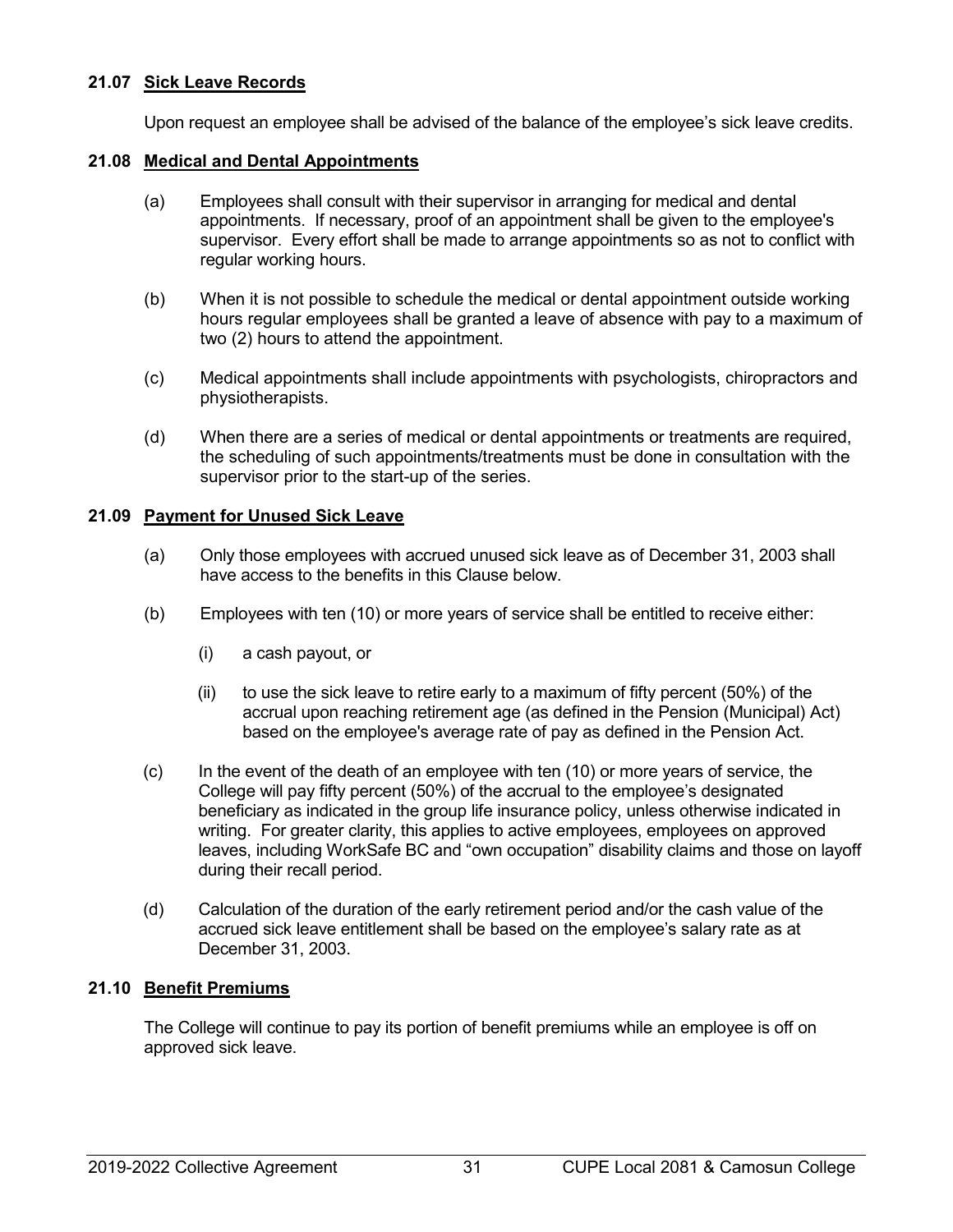# **ARTICLE 22: LEAVE OF ABSENCE**

## **22.01 For Union Business**

- (a) The Union will provide in advance a list of all members authorized to conduct Union business. Leave for such members will be for, but not limited to, reactive responses to grievances, attendance at meetings of College committees, participation in negotiations and arbitrations.
- (b) Not more than three (3) officers and Union representatives on joint committees shall be entitled to leave their work during working hours in order to carry out their responsibilities directly relating to the work situation at the College, except for Education Council, grievance and negotiating committees which may have up to four (4) representatives from the Union.
- (c) Wherever possible, the requirements for time off shall be scheduled by the Union officer or representative to occur during slower work periods so as to minimize the disruption to the College's operation.
- (d) Permission to leave work during working hours for the purposes described above shall first be obtained from the immediate supervisor. Such permission shall not be unreasonably withheld. Time taken as leave from the job under this Clause will not be required to be made up.
- (e) Time off with pay, at Union expense, shall be granted to delegates of the Union to participate in Union activities. Application for approval of such leave shall be made to the appropriate supervisor at least ten (10) working days prior to the intended leave whenever possible. Approval will normally only be granted to one member of any College service area at any one time unless staffing allows for greater representation. The College will invoice the Union for total salaries and benefits paid in respect of the time the employees were away on Union business no earlier than the first day of the month following the month when the leave was taken.

## **22.02 Leave of Absence for College Committees**

An employee whose assigned work schedule would prevent them from attending meetings of a College committee to which the employee has been elected or appointed, will be granted a leave of absence from their regular duties without loss of pay or other entitlements to attend such meeting(s).

Where such leave is granted, the Employer will replace the employee as necessary. The cost of this provision will be borne by the College as a general operating expense.

### **22.03 Employer Paid Union Leave**

The Chairperson/President of the bargaining unit or alternate designated by the Union shall be granted twenty-five percent (25%) Employer-paid time release from a full workload per year. Such time shall be used to facilitate the operation of the collective agreement and employee– Employer relationships. The Chairperson/ President shall schedule such time with their supervisor. This provision is in addition to any other Employer-paid release time in the collective agreement.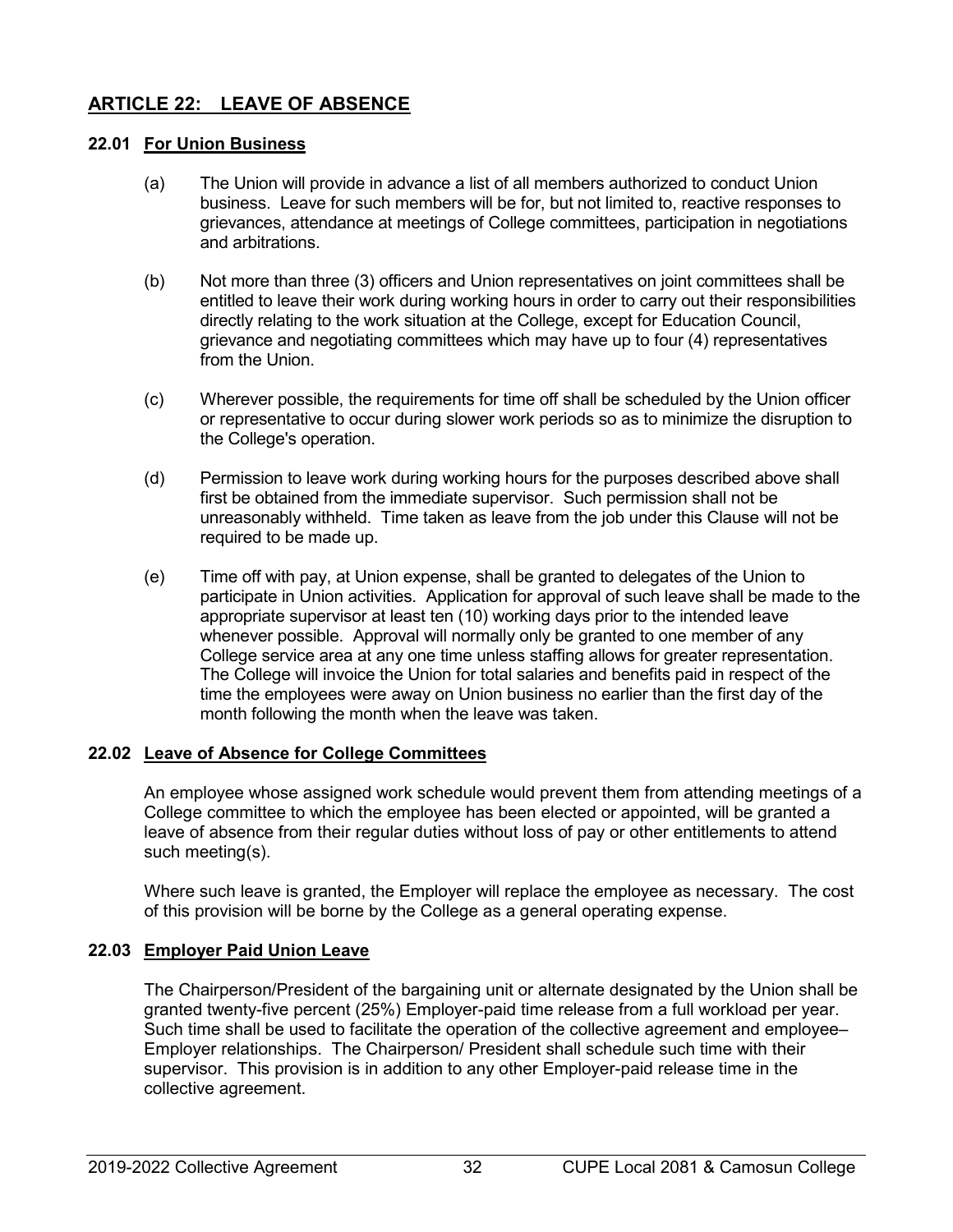Where such leave is granted, the Employer will replace the employee as necessary. The cost of this provision will be borne by the College as a general operating expense.

### **22.04 Jury Duty or Court Witness**

Employees who are required by law to serve as jurors or witnesses in any court shall be granted leave of absence for this purpose. Providing that the employee concerned deposits with the College any pay received, other than expenses, no deduction in salary shall be made for such absence.

### **22.05 Life-Threatening Emergency Leave**

In the case of a life-threatening emergency within the immediate family (as defined in Clause 22.06) that requires an employee's attendance, the employee shall be entitled, after notifying their immediate supervisor, to a leave of absence without loss of pay or benefits for up to three (3) days at any one (1) time per calendar year.

#### **22.06 Bereavement Leave**

An employee may be granted up to five (5) regularly scheduled consecutive work days, and under exceptional circumstances, additional time without loss of wages or benefits in the case of the death of a parent, spouse, common-law spouse, fiancé, sibling, child, mother-in-law, fatherin-law, brother-in-law, sister-in-law, son-in-law, daughter-in-law, grandparent, grandchild, niece, nephew, or any other relative who has been residing in the same household.

### **22.07 General Leave**

- (a) Notwithstanding any provision for leave in this Agreement, an employee may apply for and be granted a leave of absence without pay for good and sufficient reason provided that the employee has used all but five (5) days of their vacation entitlement. Employees requesting such leave will do so using the Unpaid Leave of Absence Request Form. Approval will normally be granted after consultation with the employee's immediate supervisor and exempt manager. An employee returning to work after leave of at least one (1) month, shall provide the College with at least four (4) weeks' notice of their intention to return.
- (b) The Union shall receive a copy of all approved leave requests.

#### **22.08 Maternity Leave**

#### (a) Maternity Leave

Upon written request, leave of absence without pay and without loss of seniority shall be granted for pregnancy to a maximum of seventeen (17) consecutive weeks. The employee returning to work after maternity leave shall provide the College with at least four (4) weeks notice and on return from maternity leave the employee shall be reinstated in all respects by the College in the position previously occupied by the employee or in a comparable position and with all increments to wages, entitlements and benefits to which the employee would have been entitled had the leave not been taken.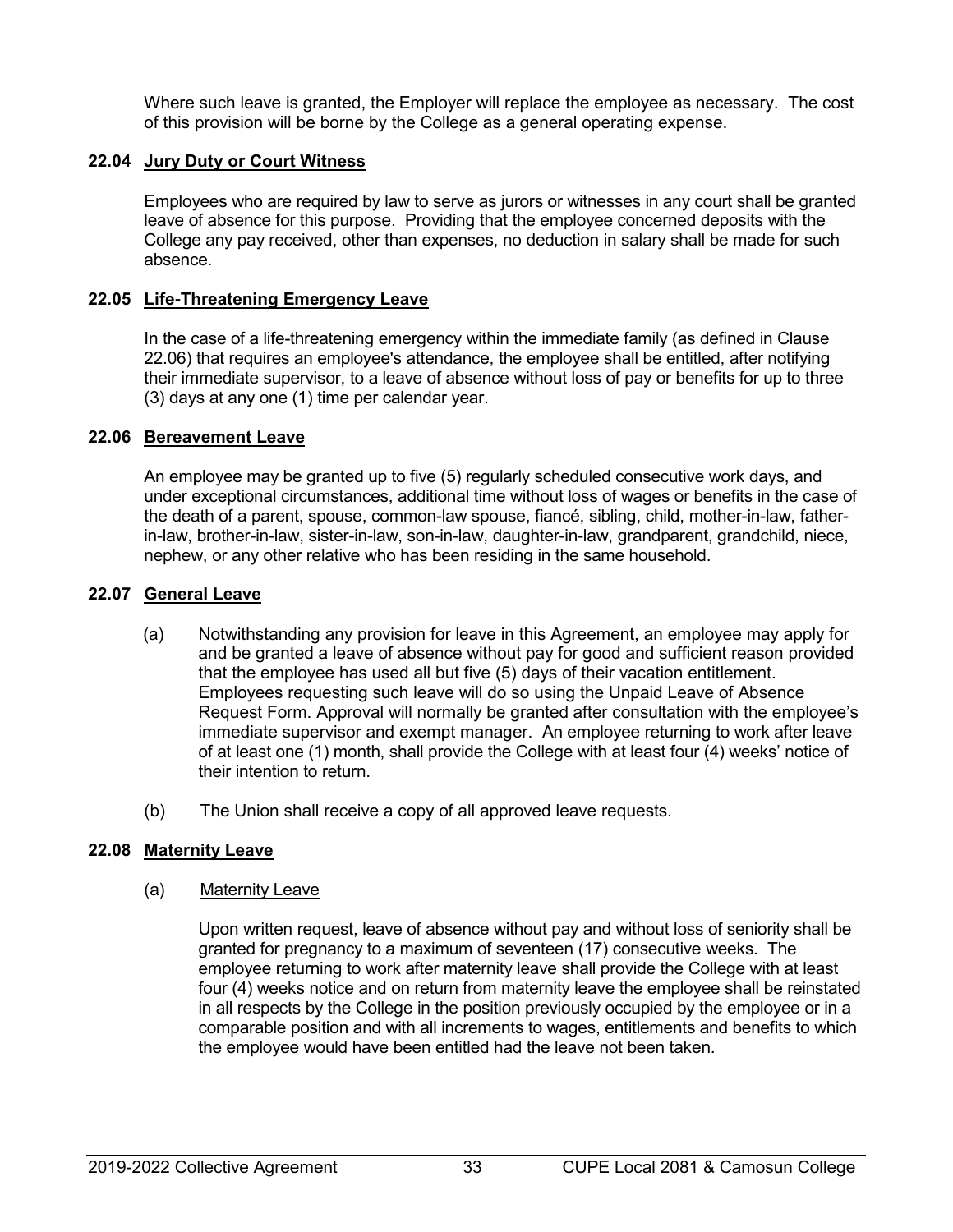## (b) Employment During Pregnancy

The College shall not deny a pregnant employee the right to continue employment during the period of pregnancy when the employee's duties can reasonably be performed. The College may require proof of the employee's capability to perform their normal work through the production of a medical certificate.

### (c) Length of Maternity Leave

Maternity leave shall cover a period up to seventeen (17) consecutive weeks commencing no earlier than thirteen (13) weeks before the expected date of birth and no later than the date of birth.

## (d) Employment Status

- (i) While on maternity leave an employee shall retain and accumulate their full employment status in connection with the seniority provisions.
- (ii) The services of an employee who is absent from work in accordance with this Clause shall be considered continuous for the purpose of any pension, medical or other plan beneficial to the employee and the College shall continue to make payment to the plan in the same manner as if the employee were not absent where:
	- 1. the College pays the total costs of the plan; or
	- 2. the employee elects to continue to pay the employee's share of the cost of a plan that is paid for jointly by the College and the employee.

## **22.09 Parental and Adoption Leave**

- (a) Upon four (4) weeks written notice and submission of a medical certificate or proof of adoption, an employee is entitled to a parental leave of absence without pay, and with continued accrual of seniority, as follows:
	- (i) For a parent who takes leave under Clause 22.08 they are entitled to up to sixtyone (61) consecutive weeks of unpaid leave, which must begin immediately after the end of the leave taken in Clause 22.08 unless the College and the employee agree otherwise.
	- (ii) For a parent, other than an adopting parent who does not take leave under Clause 22.08, they are entitled to up to sixty-two (62) consecutive weeks of unpaid leave, which must begin within seventy-eight (78) weeks after the birth of the child or children.
	- (iii) For an adopting parent, they are entitled to up to sixty-two (62) consecutive weeks which must begin within seventy-eight (78) weeks after the child or children are placed with the parent.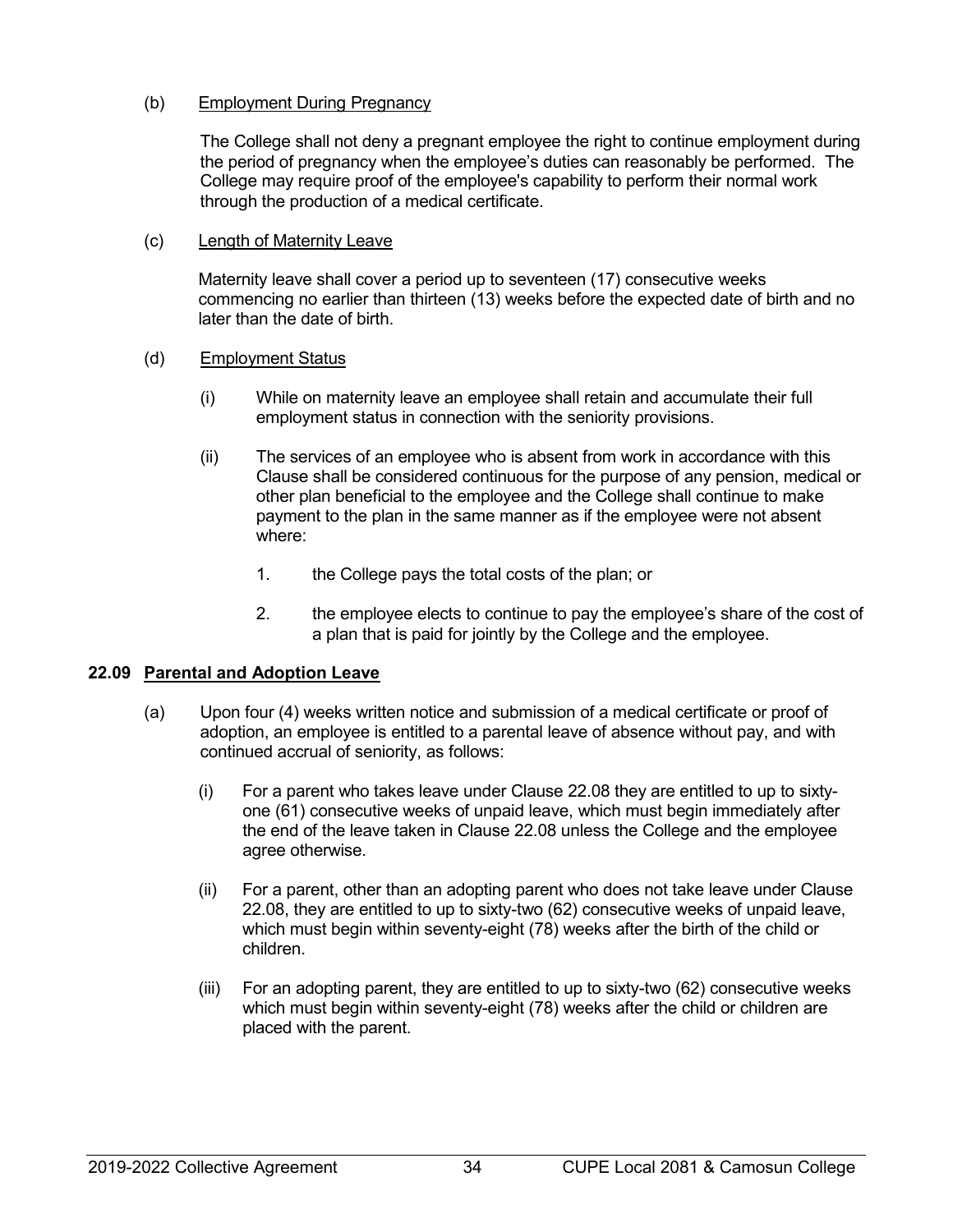## (b) Return from Leave

On return, an employee shall be reinstated in all respects in the position previously occupied or in a comparable position and with all increments to wages and benefits to which the employee would have been entitled had the leave not been taken.

### (c) Benefit Plans

The College shall continue to make payments to the benefit plans in the same manner as if the employee were not absent where:

- (i) the College pays the total costs of the plan; or
- (ii) the employee elects to continue to pay the employee's share of the cost of a plan that is paid for jointly by the College and the employee.

### (d) Additional Leave

- (i) Where the child suffers from a physical, psychological or emotional condition the employee shall be entitled to an additional period of parental leave of up to five (5) consecutive weeks.
- (ii) General leave as per Clause 22.07 may be granted where additional leave is required because of the health of the mother or the newborn child.

### (e) Non-Birth Parent Leave

- (i) At the time of the birth or adoption of an employee's child, the non-birth parent shall be entitled to two (2) days leave of absence without loss of pay or benefits to attend the birth or adoption of the employee's child.
- (ii) An employee on parental or adoption leave is not entitled to leave under this Article.

### **22.10 Supplemental Employment Benefit for Maternity and Parental Leave**

When on maternity or parental leave, a regular employee will receive a supplemental employment benefit ("SEB") payment added to Employment Insurance ("EI") benefits as follows:

- (a) For the first week of leave, where no EI benefit is paid, an employee shall receive seventy-five percent (75%) of their salary calculated on their average base salary.
- (b) For up to fifteen (15) weeks of maternity leave, an employee who is the birth mother shall receive an amount equal to the difference between the Employment Insurance benefits and seventy-five percent (75%) of their salary calculated on their average base salary.
- (c) For up to a maximum of thirty-five (35) weeks of parental leave, the birth mother, the biological father, the common-law partner or adoptive parent who is caring for the child shall receive an amount equal to the difference between the Employment Insurance Standard Parental EI benefits and seventy-five percent (75%) of the employee's salary calculated on the employee's average base salary.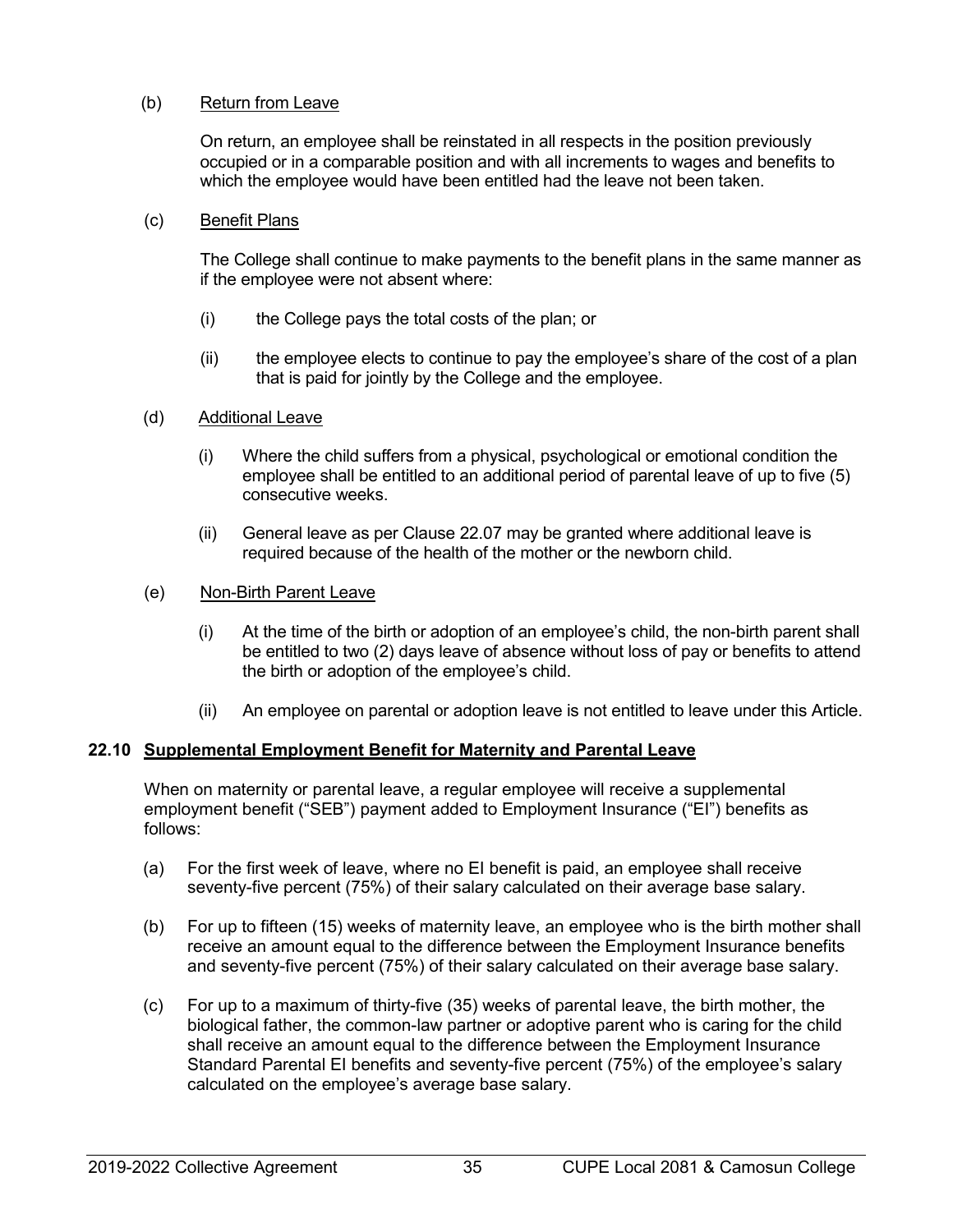- (d) Where the parent, as per Clause 22.10 (c) above, who is caring for the child elects the Employment Insurance Extended Parental EI benefit, for a maximum of sixty-one (61) weeks, the parent shall receive the same total SEB benefit amount received under Clause 22.10 (c), spread out and paid over the longer period. Payroll will make this calculation.
- (e) Provided the employee received SEB as per Clause 22.10 (a), (b), (c) or (d), for the last week of leave, where no EI benefit is paid, the employee shall receive seventy-five percent (75%) of their salary calculated on their average base salary.
- (f) The average base salary for the purpose of Clauses 22.10 (a), (b) and (c) is the employee's average base salary for the twenty-six (26) weeks preceding the maternity or parental leave. If the employee has been on unpaid leave for part of the preceding twenty-six (26) weeks, then up to four (4) weeks of that unpaid leave will be subtracted from the twenty-six (26) weeks for the purpose of calculating the average base salary.
- (g) An employee is not entitled to receive Supplemental Employment Benefits and disability benefits concurrently. To receive Supplemental Employment Benefits, the employee shall provide the Employer with proof of application for and receipt of Employment Insurance benefits.
- (h) To be entitled to the above noted benefits, an employee must sign an agreement that they will return to work and upon their return to work, their workload percentage will be the same as that of the position that they occupied prior to their leave and remain in the Employer's employ for a period of at least six (6) months or equivalent to the leaves taken, whichever is longer, to a maximum of one (1) year, after their return to work.
- (i) Should the employee fail to return to work and remain in the employ of the Employer for the return to work period in (h) above, the employee shall reimburse the Employer for the benefits above on a pro-rata basis.

### **22.11 Vacation Carry Over**

Notwithstanding Article 20.03 vacation entitlement earned while on maternity, parental or adoption leave may be carried over to the next calendar year.

### **22.12 Leave of Absence for Full-Time Union or Public Duties**

- (a) If nominated as a candidate for election, an employee shall be granted leave without pay to engage in the election campaign. If not elected, the employee shall be allowed to return to the employee's position at the College.
- (b) If elected, the employee shall be granted, upon written request, leave of absence without pay as follows:
	- (i) An employee elected or appointed to a full-time position with the Union or any body which the Union is affiliated shall be granted leave of absence from the employee's current position without loss of seniority for a period of up to two (2) years;
	- (ii) Leave from the employee's current, or equivalent position, shall be extended for up to two (2) additional years on request during the employee's elected term of office.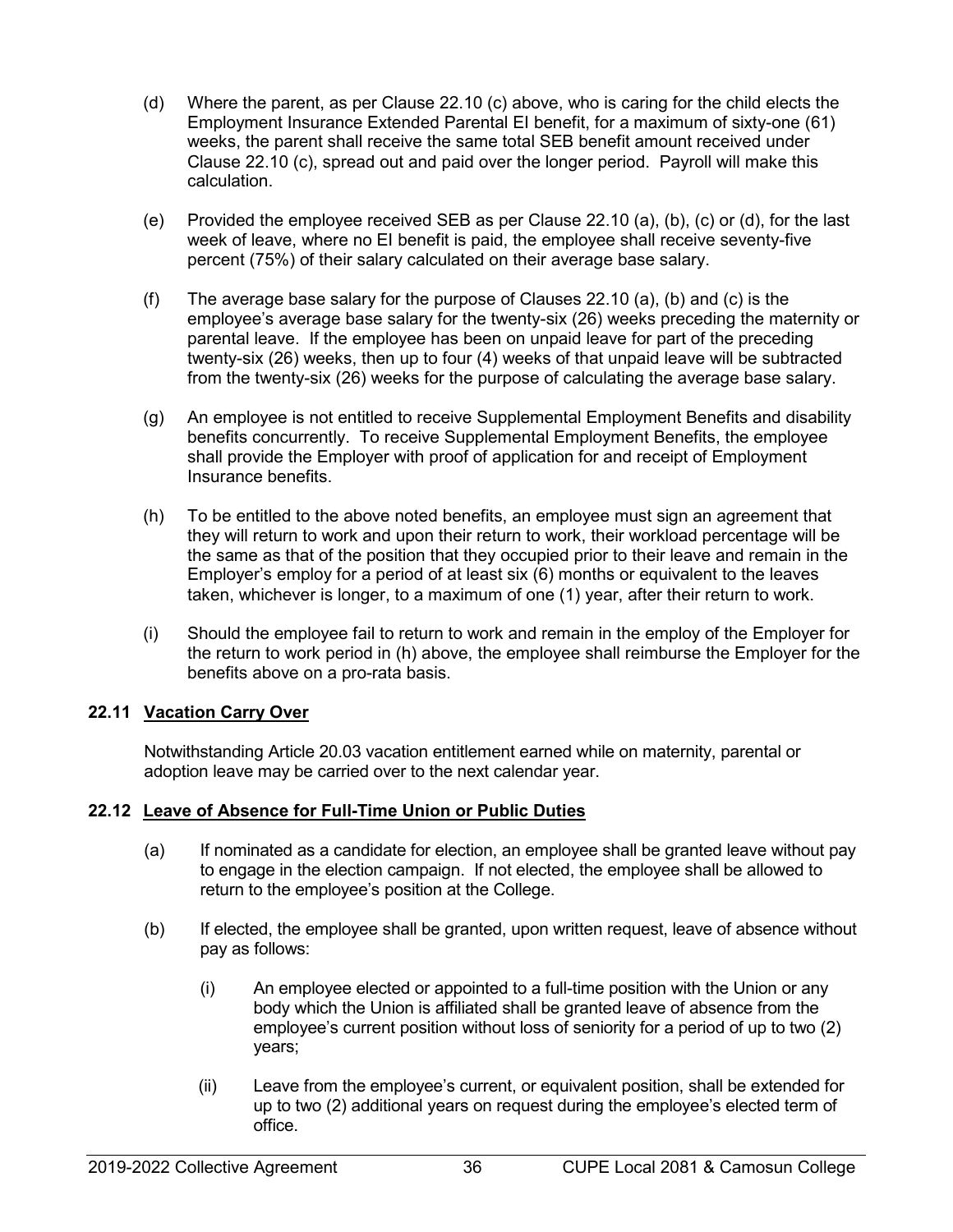## **22.13 Leave for Domestic Violence**

Where leave from work is required due to an employee and/or employee's dependent child being a victim of domestic violence, the employee shall be granted leave, in each calendar year, as follows in accordance with the *Employment Standards Act:*

- (a) Up to 10 days of unpaid leave to be taken in units of one or more days or in one continuous period; and
- (b) Up to 15 weeks of unpaid leave.

Notwithstanding the above, effective July 1, 2020 the College will provide leave with pay for three (3) of the days referenced in (a) above. In the event existing legislation is changed regarding domestic violence leave to provide more than three (3) days paid leave, the College will provide such leave consistent with legislation. (No stacking of entitlements).

## **22.14 Compassionate Care Leave**

An employee will be granted a compassionate care leave of absence without pay for up to twenty-seven (27) weeks to care for a gravely ill family member. For the purpose of this Clause, "family member" is defined in the *Employment Standard Act* for Compassionate Care Leave. In order to be eligible for this leave, the employee must provide a certificate from a medical practitioner or nurse practitioner stating that the family member has a serious medical condition with a significant risk of death within twenty-six (26) weeks. The employee must give the employer a copy of the certificate as soon as practicable.

An employee who is granted a compassionate care leave of absence to care for a gravely ill family member shall be entitled to the benefits as follows:

- (a) The employee's benefit coverage will continue for the duration of the compassionate care leave, to a maximum of twenty-seven (27) weeks, and the premium payment shall be on the same basis as if the employee were not on leave.
- (b) Where an employee elects to buy back pensionable service for part of all of the duration of the compassionate care leave, to a maximum of twenty-seven (27) weeks, the employer will pay the employer portion of the pension contribution in accordance with the Pension Plan regulations.
- (c) Compassionate care leave, up to a maximum of twenty-seven (27) weeks, shall be treated as continuous employment for the purposes of seniority accrual under this Agreement.
- (d) An employee who returns to work following a leave granted under this provision shall be placed in the position the employee held prior to the leave or in a comparable position.

### **22.15 Deferred Salary Leave Plan**

The parties agree that members of the bargaining unit have access to any Deferred Salary Leave Plan the College makes available to other employees.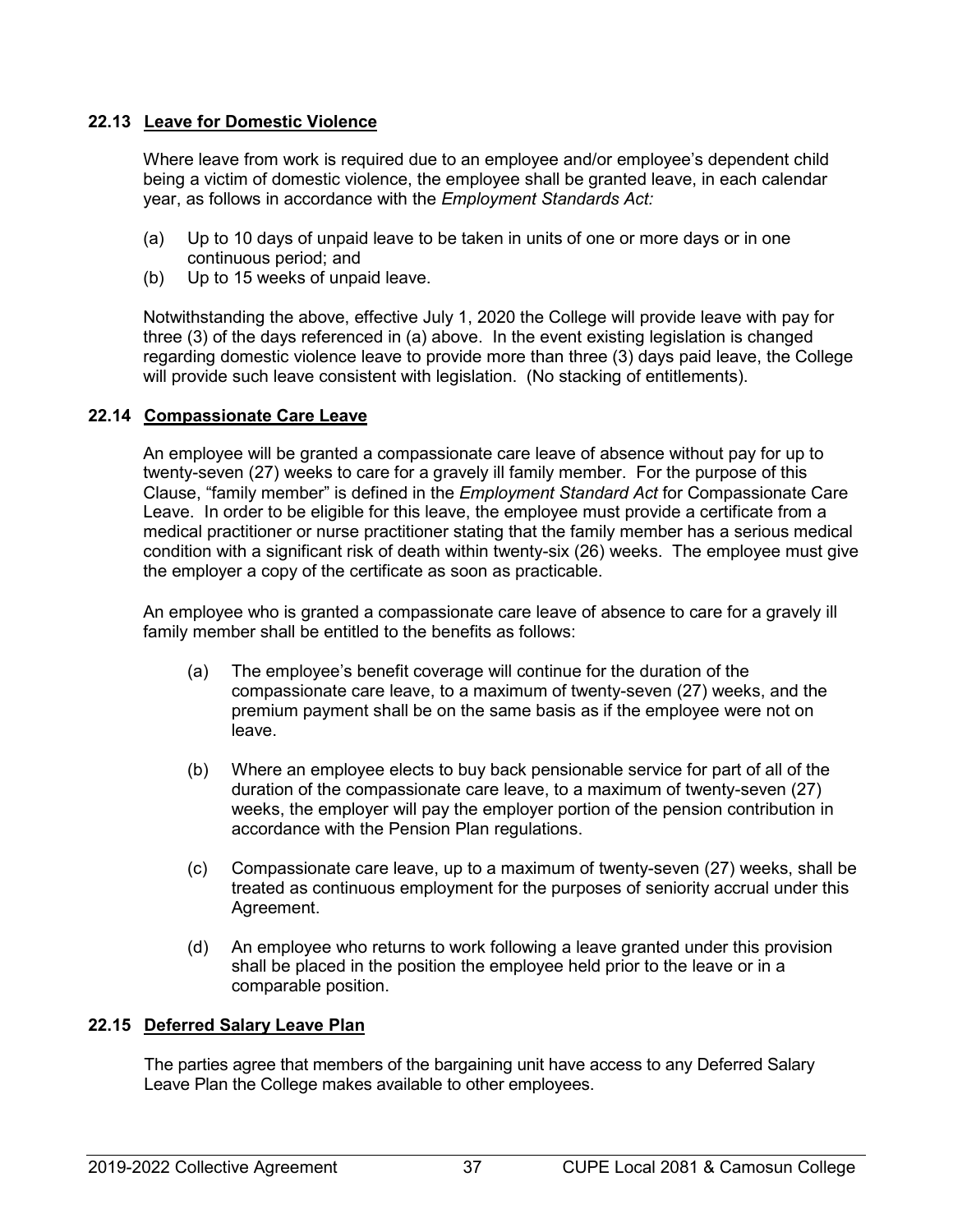# **ARTICLE 23: PAYMENT OF WAGES AND ALLOWANCES**

### **23.01 Pay Days**

The College shall pay salaries and wages bi-weekly in accordance with schedules attached hereto and forming part of this Agreement. On each pay day each employee shall have access to an itemized statement of the employee's wages, overtime and other supplementary pay and deductions.

### **23.02 Equal Pay for Work of Equal Value**

Employees shall receive equal pay for work of equal value.

### **23.03 Rate of Pay on Promotion**

When an employee is promoted, consistent with Article 14, to another classification and such promotion would not otherwise result in any increase in salary at the time, such an employee shall be placed in an increment step in the employee's new classification which will provide an immediate increase over the employee's previous salary rate. The date of promotion to the new classification shall become the anniversary date for application of the salary progression.

## **23.04 Payment for Temporary Relief in Higher Category**

When an employee is assigned in writing to temporarily relieve in or perform the principal duties of a higher pay position that employee shall be paid at the following rate:

- (a) For relief within the bargaining unit:
	- (i) The higher of seven and one-half percent  $(7/2%)$  of the employee's current rate of pay or the salary for Step A of the appropriate pay grade for the position.
	- (ii) When the higher pay position is to continue for a period longer than three (3) months, it shall be considered a term position and will be posted. With mutual agreement from the College and the Union the relief assignment may be extended without a posting.
- (b) For relief outside the bargaining unit:
	- (i) Fifteen percent (15%) higher than the employee's current rate of pay and no overtime entitlement can be accumulated during the relief period.
	- (ii) When the higher pay position is to continue for a period longer than six (6) months, it shall be considered a term position and be posted. With mutual agreement from the College and the Union, the relief assignment may be extended beyond six (6) months, without a posting and shall then receive thirty percent (30%) higher than the employee's current bargaining unit rate of pay.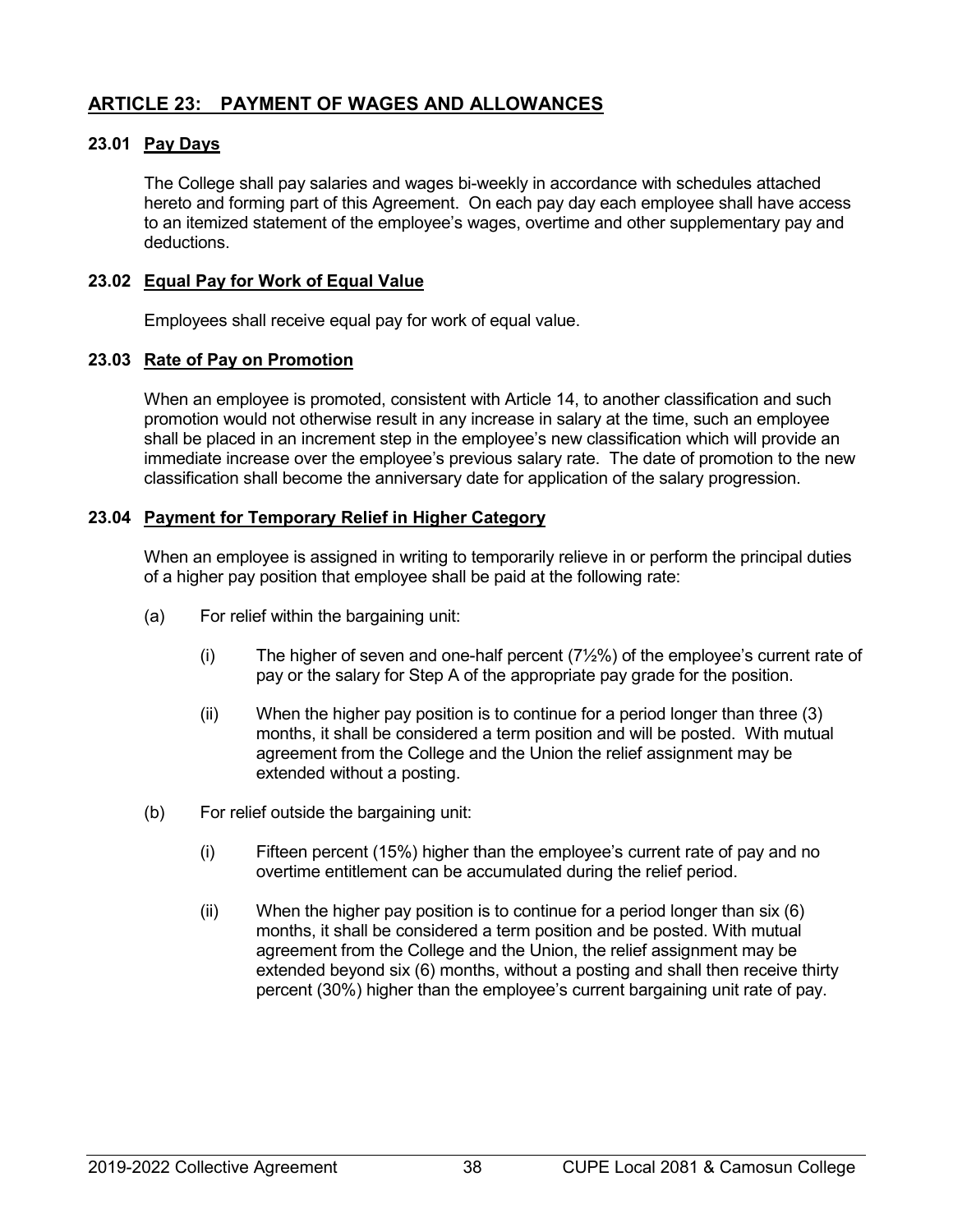## **23.05 Special Additional Pay**

- (a) Where designated, the following added payment will be made over the incumbent's base rate of pay:
	- First Aid Certificate (Level 2 or Level 3) (WorkSafe BC)  $$1.25/hour$ (Effective July 1, 2019)
- (b) Where and when required, and processed on time sheets when used, the following added payments will be made over the incumbent's base rate of pay. A full day of added payment will be made for any day during which the certification is used.
	- Pesticide Certificate **\$1.00/hour** (Effective July 1, 2019)
	- Maintenance Technician II Field Service Representative \$1.25/hour (Effective June 2, 2020)

### (c) Second Language Stipend

Individuals in positions identified by the Joint Advisory Job Evaluation Committee as requiring the knowledge and regular use of a second language shall receive a stipend of three percent (3%) of their regular hourly rate.

### (d) Teaching Stipend

Individuals in positions identified by the Joint Advisory Job Evaluation Committee as meeting the criteria, shall receive a teaching stipend of three percent (3%) of their regular hourly rate. An additional rate of fourteen dollars and seventy three cents (\$14.73) per hour will be paid on submission of timesheets for any hours beyond one hundred and four (104) in a teaching year. Any assignment involving teaching in excess of three hundred and twelve (312) hours per year shall require mutual agreement of the parties. For purposes of this calculation, the teaching year shall be defined as September 1 to August 31.

(e) The above noted hourly rates shall be increased by the average percentage increase reflected in the attached schedules when they come into effect (see Schedule "C").

### **23.06 Increment Step Progression**

The first salary increment applicable under Schedule "B" shall be granted upon the completion of twelve (12) months of service. Thereafter, salary increments shall continue to be granted after serving twelve (12) months of service at the previous step.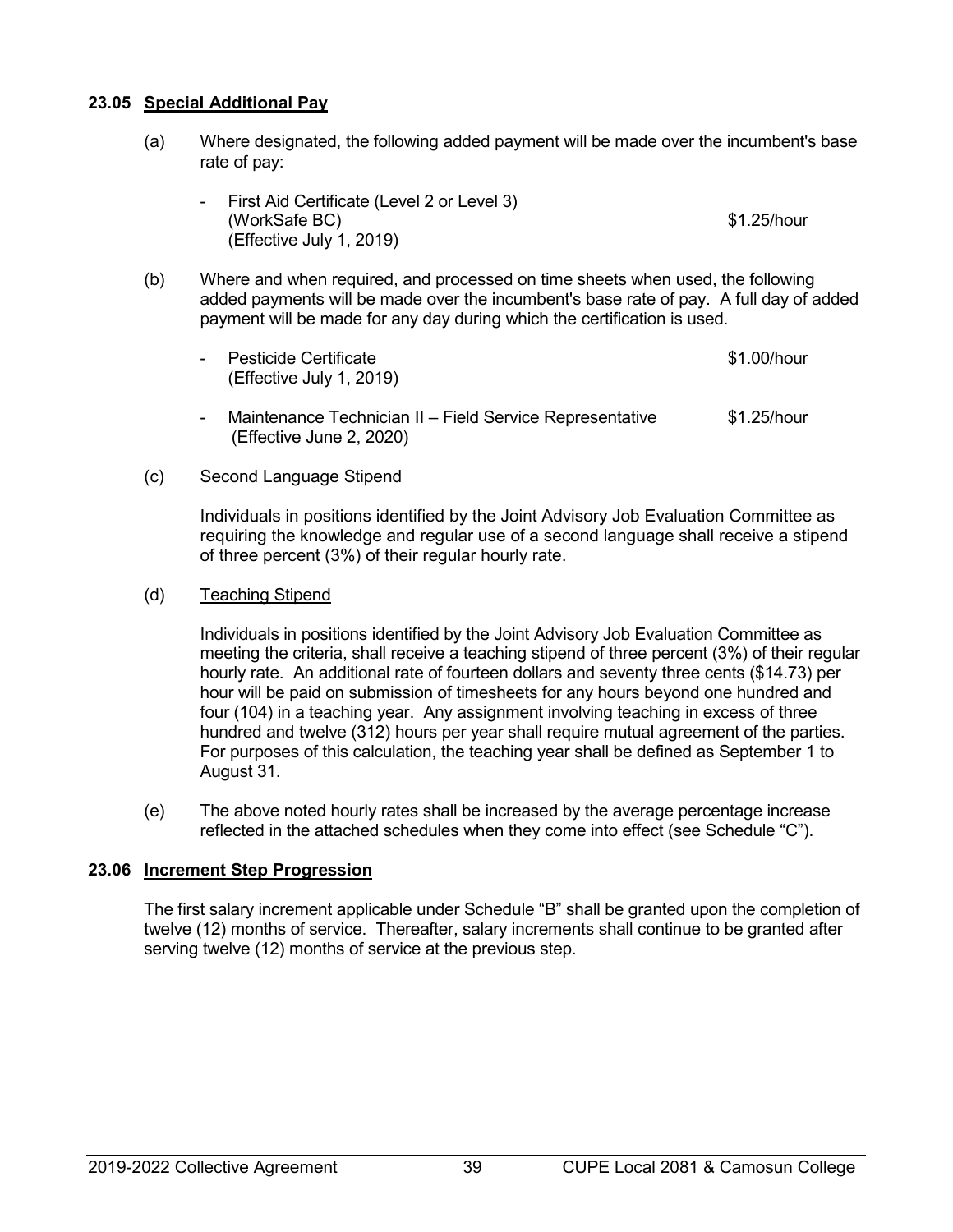### **23.07 Automobile Allowance**

The College will pay mileage as per "Guidelines for Reimbursement of Domestic Travel", which will be reviewed annually.

# **ARTICLE 24: JOB DESCRIPTIONS AND JOB EVALUATION PLAN**

## **24.01 Job Descriptions and Classifications**

- (a) Each job classification shall have a recognized job description. All job descriptions will be reviewed in accordance with the procedures adopted by the Joint Advisory Job Evaluation Committee.
- (b) The description of a job shall reflect the general details considered necessary to describe the principal functions and requirements of the job and shall not be construed as a detailed description of all of the functions and work requirements that may be inherent in the job.
- (c) Existing job descriptions shall not be eliminated or changed without notification to the Joint Advisory Job Evaluation Committee.
- (d) Whenever possible job descriptions will be prepared by the supervisor in consultation with incumbent(s). The College shall establish the necessary education and experience requirements of the position. Such requirements shall be fair and reasonable in line with the duties to be performed.

### **24.02 Job Evaluation**

### (a) Establishment of a Joint Advisory Job Evaluation Committee

A Joint Advisory Job Evaluation Committee shall be established and consist of two (2) representatives of the College and two (2) representatives of the Union. The College shall provide the necessary secretarial and support functions to ensure meetings are held, minutes and agendas are compiled and that necessary documentation is distributed.

### (b) Disagreement on Job Content

When the incumbent, supervisor and/or Dean or Vice President, as appropriate, cannot reach agreement on any aspect of job content, or when disagreements arise during the job analysis procedures, such disputes are not the responsibility of the Job Evaluation Committee and must be resolved before the job evaluation process is undertaken. Disputes over job content may be referred to the Labour/Management Cooperation Committee. If the dispute is not resolved within three (3) weeks, it shall be referred to the grievance procedure as provided for in Article 10. This time limit may be extended by mutual agreement of the parties in writing.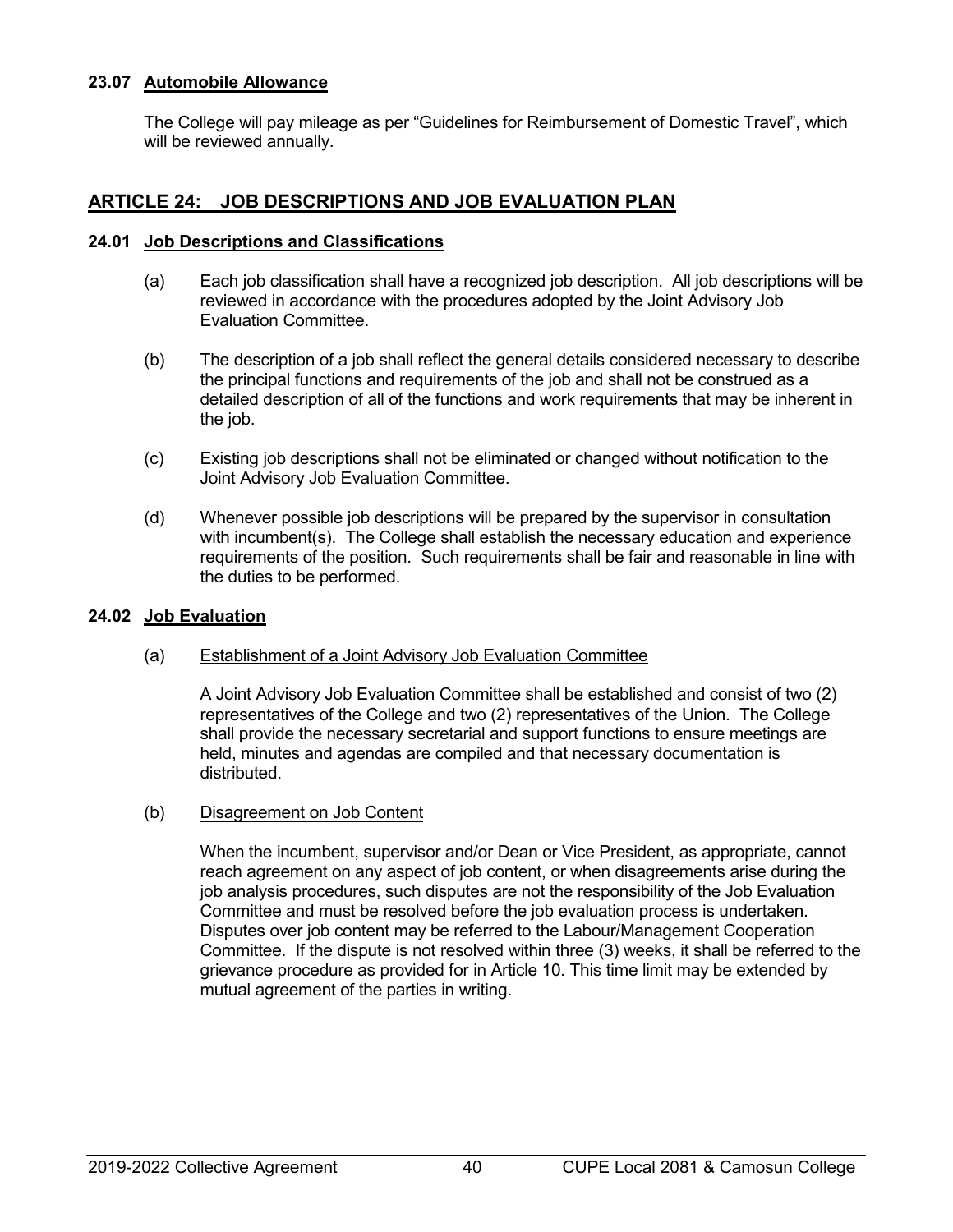## (c) Functions of Committee

- (i) The Committee's function shall be to review changes to the principal functions and requirements of an existing job or the principal functions and requirements of new positions created within the bargaining unit by measuring the content of the jobs. The content is defined as the knowledge, skill, responsibility, effort, working conditions and other elements of each job or position. It is the jobs or positions alone that are compared without regard to the individuals or the personal performance of the incumbents filling the occupations.
- (ii) The Committee shall provide advice to the College for administering the entire job evaluation plan including:
	- (1) Amending concise job descriptions for each job within the bargaining unit.
	- (2) Evaluating each job based on a questionnaire completed by the incumbent(s) and supervisor, according to the Camosun College Job Evaluation Manual, which forms part of this Collective Agreement.

## **24.03 Disagreement on College Action**

In cases where the College does not implement the recommendation of the Committee or when the Committee is not able to reach agreement, the Union reserves the right to refer the matter to the grievance procedure in accordance with Article 10.

## **24.04 Rate of Pay on Revaluation**

On revaluation of any employee's position to a higher pay grade, the employee shall move to the next highest rate of pay on the grid or to the same increment step in the pay grade to which the employee has been re-evaluated, whichever is the higher pay amount. No employee as a result of job evaluation or revaluation shall suffer loss of pay or loss of rights to wage increases by means of normal increment steps, negotiation wage increases or stipends. The anniversary date for increments shall remain the same as before revaluation for that employee.

## **24.05 Special Additional Pay Certificates**

It is agreed that the certificates named in Clause 23.05, Special Additional Pay, will not also be included through the job evaluation process as essential qualifications within job descriptions.

# **ARTICLE 25: NEW POSITIONS OR CHANGED DUTIES**

# **25.01 Revision of Job Descriptions or Addition of New Positions**

(a) The College may change the principal functions and requirements of an existing job or it may add new positions. The College shall propose a revised job description and/or point evaluation for the new or changed position and shall submit same to the Joint Advisory Job Evaluation Committee for evaluation.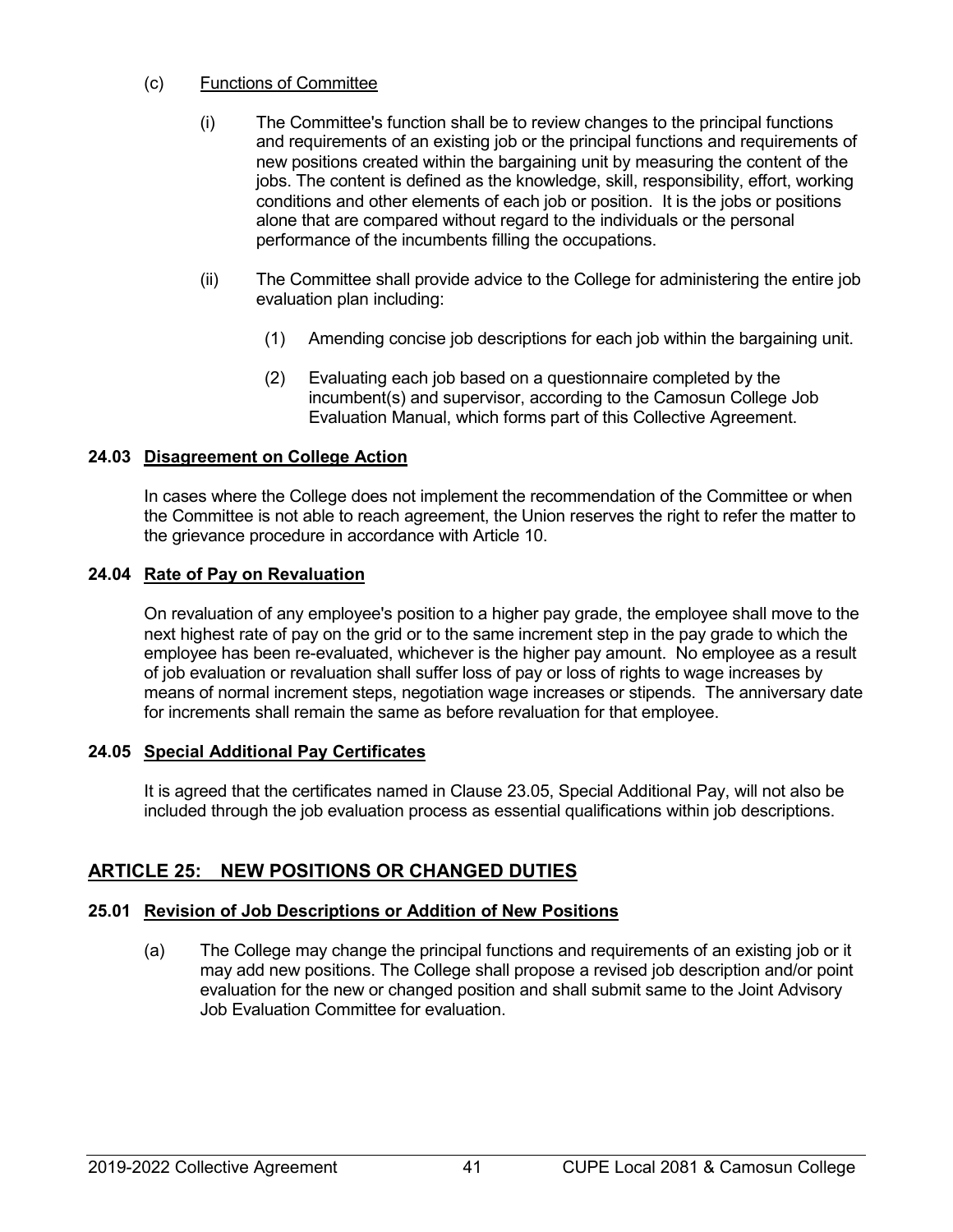- (b) When the College determines that the posting process must be expedited for good and valid operational reasons the College may post the new, or substantially altered position with a draft job description and/or tentative point evaluation. Appointment to the position will not occur before a preliminary review of the draft job description and/or tentative point evaluation by at least one (1) representative of the College, one (1) representative of the Union from the Joint Advisory Job Evaluation Committee. If the preliminary review results in a change of more than one (1) pay grade the posting shall be withdrawn and the job description and/or pointing shall be revised and the position re-posted.
- (c) Any resulting change in evaluation or pay grade shall be effective from the date the College revised the job or added the new position, as the case may be.

## **25.02 Union May Claim Change in Job Content**

If the Union claims that the duties of an existing job have been changed to an extent sufficient to alter the description and/or the evaluation or pay grade of the job, the Union may request the Joint Advisory Job Evaluation Committee to review the submitted questionnaire. The committee shall meet within two (2) weeks to perform this review. The date of retroactivity for any changes in pay grade will be the date the questionnaire was signed by the employee.

## **25.03 Extension of Time Limits**

The time limits referred to in this Article may be extended by mutual agreement of the parties in writing.

# **ARTICLE 26: GROUP BENEFITS**

### **26.01 Health and Welfare Benefits**

### (a) **Extended Health Benefits**

- 1. Total lifetime coverage level will be unlimited.
- 2. Hearing aid benefit claims will be to a maximum of \$600 every five years.
- 3. Vision care benefit claims will be to a maximum of \$250 every two years.<br>4. Eligible employees will be entitled to be reimbursed a total of one hundred
- 4. Eligible employees will be entitled to be reimbursed a total of one hundred dollars (\$100) every two (2) years for vision exams.

### (b) **Dental Plan**

Plan A includes dental recall exams (polishing, application of fluoride and recall) to once every nine months except dependent children (up to age 19) and those with dental problems as approved by the Plan.

### (c) **Benefit Entitlement for Part-time Regular Employees**

Part-time employees with regular appointments of at least 17.5 hours per week (35 hours bi-weekly) will be entitled to group life insurance, extended health, dental and medical benefits as set out in the local collective agreement.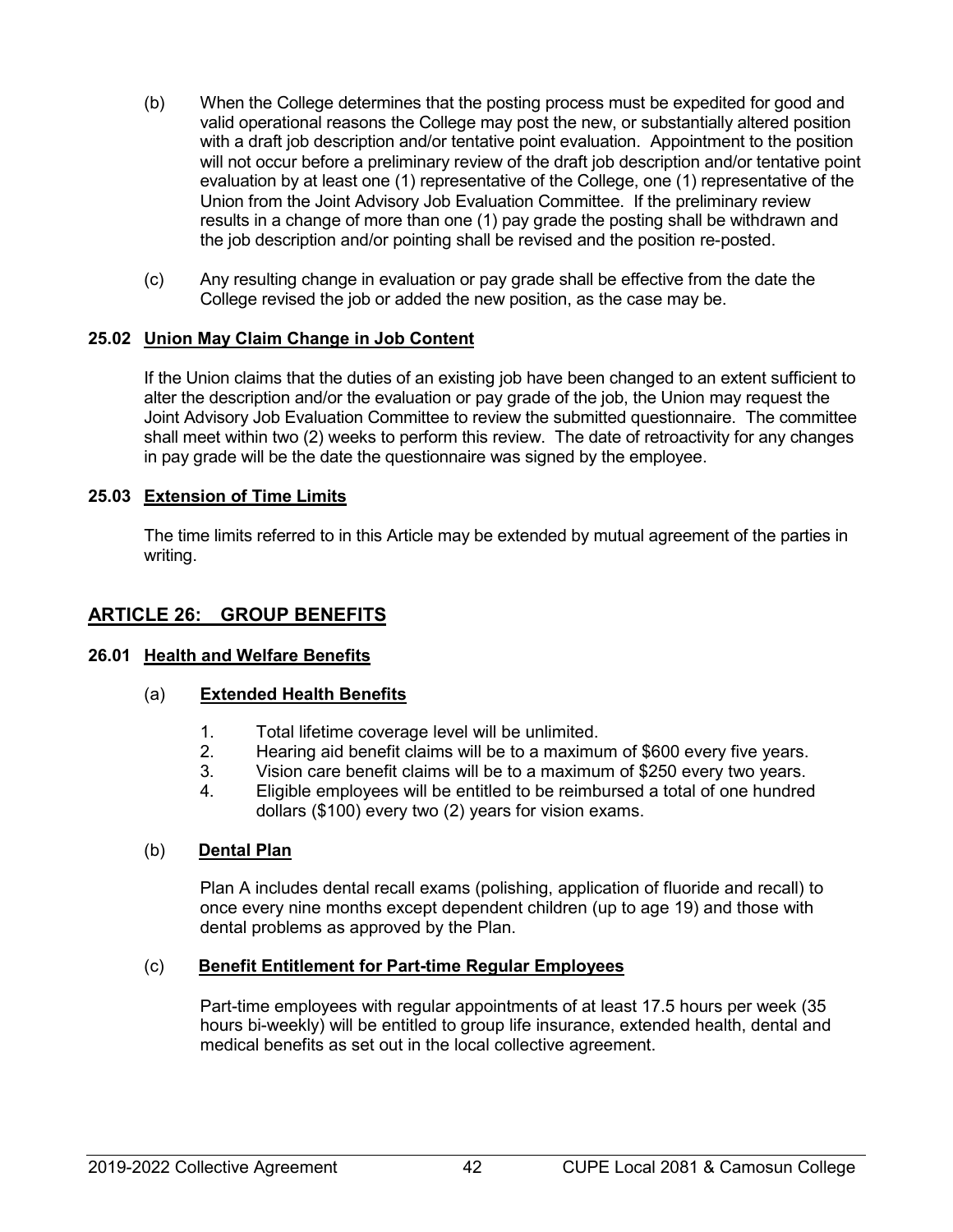# (d) **Benefits for Regular Recurring Employees on Layoff**

- (1) Employees who elect not to participate in the group benefit plan may, on a onetime basis with the carrier's approval, elect to participate in the plan.
- (2) Employees who elected not to participate in the plan because they had alternate coverage through a spouse may elect to join the plan if the alternate coverage is lost.

# **26.02 Extended Health**

All regular employees shall be covered by the Extended Health Benefit Plan. The College shall pay one hundred percent (100%) of the premium for the Extended Benefit Plan. In the case of part-time employees, the College share of premium costs shall be reduced and prorated. Coverage shall commence on the first day of the month following their appointment to regular status.

# **26.03 Dental Plan**

All regular employees shall be eligible to participate in the College's dental plan upon the completion of their probationary period. The College shall pay one hundred percent (100%) of the premium costs for full-time employees. Premium costs will be shared on a prorated basis for part-time employees. The plan shall provide for payment of one hundred percent (100%) of costs for items listed under Plan A; seventy-five percent (75%) of costs for items under Plan B and, effective July 1, 2020, eighty percent (80%) of costs for items listed under Plan B. Fifty percent (50%) for items listed under Plan C of the Manulife Plan to a maximum of three thousand dollars (\$3,000.00). Effective July 1, 2020 sixty percent (60%) for items listed under Plan C to a maximum of three thousand dollars (\$3,000.00). All eligible employees with appointments of half time or more must participate in the plan unless the employee is covered by another dental plan. Participation in the plan by eligible employees with appointments of less than half time shall be optional.

# **26.04 WorkSafe BC**

- (a) Where an employee is on a claim recognized by WorkSafe BC, the employee shall be entitled to leave at the employee's regular rate of pay up to a maximum of six (6) months per claim. An employee shall continue to accrue seniority and shall be maintained on College paid benefit plans during the leave. Vacation shall be earned during the first six (6) months of the leave only.
- (b) After the first six (6) months, compensation payments from WorkSafe BC will be sent directly to the employee. All employee benefit premiums normally paid by the College shall continue during this leave.

# **26.05 Group Life Insurance**

The College shall pay one hundred percent (100%) of the premium costs of a group life insurance policy which provides for benefits payable on the basis of one (1) time of annual salary rate rounded to the next higher \$1,000.00, or twenty-five thousand dollars (\$25,000.00), whichever is greater, on the death of an employee. Regular employees with an appointment of half time or more, are eligible to participate in the plan upon the completion of their probationary period. Participation of eligible employees shall be a condition of employment. Premiums for regular, part-time employees will be shared on a prorated basis.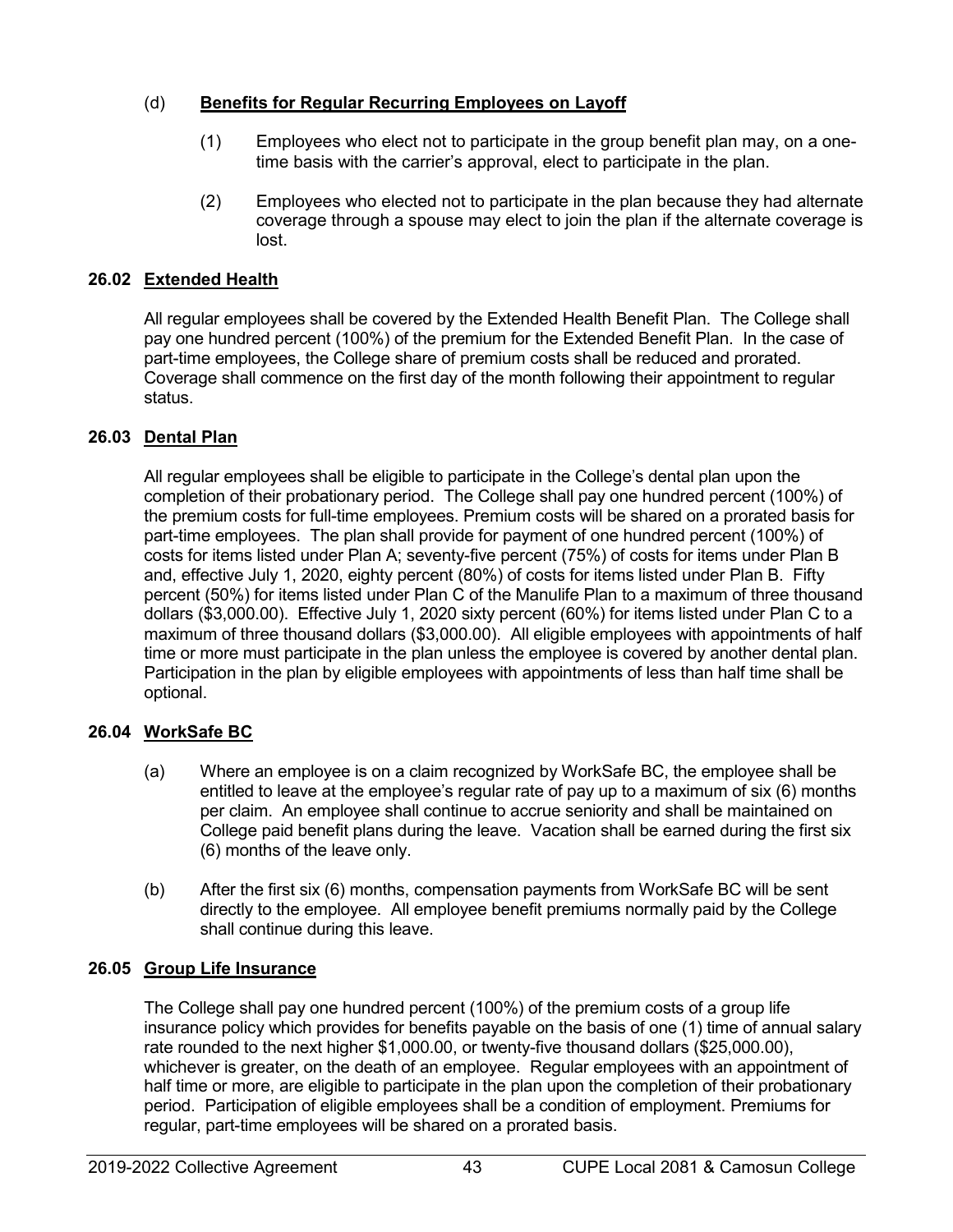## **26.06 Municipal Pension Plan**

- (a) Full-time regular employees shall participate in the Municipal Pension Plan upon completion of their probationary period.
- (b) Full-time term employees shall participate in the plan upon the completion of one (1) year of continuous employment by the College.
- (c) Part-time term and part-time regular employees may apply for enrolment in the plan upon the completion of two (2) years of continuous employment by the College.

## **26.07 Pension Plan Buy Back**

Enrolment in the Municipal Pension Plan shall be as set out in the Pension (Municipal) Act.

In order to enable employees who qualify according to the Municipal, College or Public Service Pension Act to buy back previous pensionable service, the Employer agrees to provide payroll deduction in an amount suitable to the employee and to provide the administration necessary to enable such buy back.

### **26.08 Group Disability Insurance**

- (a) The College will pay the costs of a group disability insurance plan that provides a benefit level at one hundred percent (100%) for the first thirty (30) calendar days, short term disability benefits at seventy percent (70%) weekly indemnity for the next twentyone (21) weeks, and long term disability benefits at seventy percent (70%) of the employee's gross monthly salary as defined on the basis of two (2) year own occupation and any other occupation thereafter.
- (b) Enrollment in the plan is mandatory for all regular employees with a workload of fifty percent (50%) or greater.
- (c) Regular employees who work less than a fifty percent (50%) workload shall be entitled to the same College provided sick leave for the first thirty (30) days for any single illness or injury as other regular employees. The provisions of the Short Term and Long Term disability plans bar such employees from participating.
- (d) For the length of time that the disability carrier covers an employee's disability claim under "own occupation" protection, an employee shall accrue seniority, retain the right to return to the same or equivalent position, and shall be entitled to all rights and benefits under this Collective Agreement. Employees' extended health and dental benefits, shall continue to be paid by the College while the employee is disabled. Where an employee chooses to apply to purchase pensionable service for the period of their short term disability, the College will pay its portion of pension contributions, subject to applicable pension regulations. Employees no longer covered by the "own occupation" protection (normally a maximum of two (2) years) shall no longer accumulate seniority, be eligible to participate in College benefit plans, or have a position saved for them at the College. Pensionable service time will continue to accrue in accordance with the Municipal Pension Act.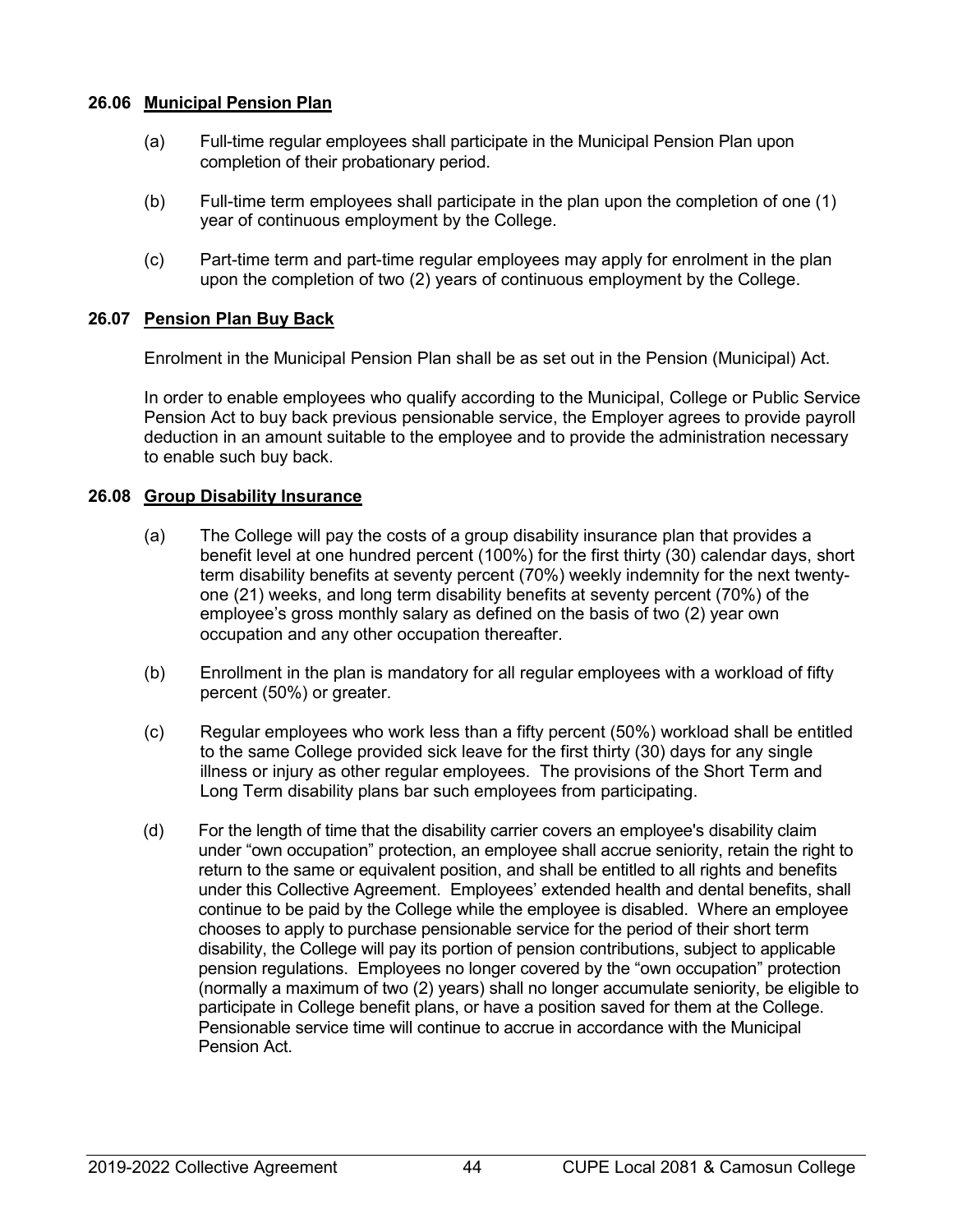(e) An employee who is no longer deemed disabled under the provisions of the disability income maintenance programme shall be placed in the employee's former position with the College or equivalent, provided medical evidence indicates the employee is able to perform the work. An employee who is no longer receiving Long Term Disability benefits, but who is not able to return to their former position (or equivalent), will maintain regular status for a period of one (1) year for purposes of applying for posted vacancies and staff development funds only. In order to assist such an employee in a retraining process, the Labour/Management Cooperation Committee may exceed the individual maximum funding allowed under the staff development guidelines. This may include funding for career counselling.

By mutual agreement between the College and the Union, a posting may be waived to allow such an employee to be placed in a position for which the employee is qualified.

## **ARTICLE 27: HEALTH AND SAFETY**

### **27.01 Cooperation and Safety**

The Union and the College shall cooperate in improving work procedures, equipment and methods to ensure that potential hazards are identified and controlled. The Union and the College shall also cooperate in improving rules and practices which will provide adequate protection to all employees.

### **27.02 Union-College Health and Safety Committee**

The College shall establish a College Health and Safety Committee comprised of representatives of College management and employee groups. Committee membership shall include not less than three (3) representatives from CUPE Local 2081. The College shall endeavour to include one first aid attendant from each College campus on the committee.

### **27.03 Health and Safety Committee Pay Provisions**

- (a) The Health and Safety Committee shall meet regularly at least once each month. In addition, the committee shall hold meetings as requested by the Union or by the College to deal with all unsafe, hazardous or dangerous conditions. Meetings shall be scheduled during normal College hours of operation. Representatives of the Union shall suffer no loss of pay for attending such meetings, workplace inspections or accident/incident investigations.
- (b) Time spent by designated committee representatives attending Health and Safety meetings held on their days of rest shall receive equivalent time off at straight time. As required, Union designated committee representatives shall be allowed one (1) hour preceding meetings to prepare documentation or reports.
- (c) Time spent by designated committee or Union Health and Safety representatives to attend to related business, as directed by the Health and Safety Committee, on their days of rest or outside regular scheduled hours of work shall receive equivalent time off at straight time.
- (d) For the purpose of calculating time spent by designated representatives in (b) and (c) above, travel time between campuses and to respond to emergency situations shall be included.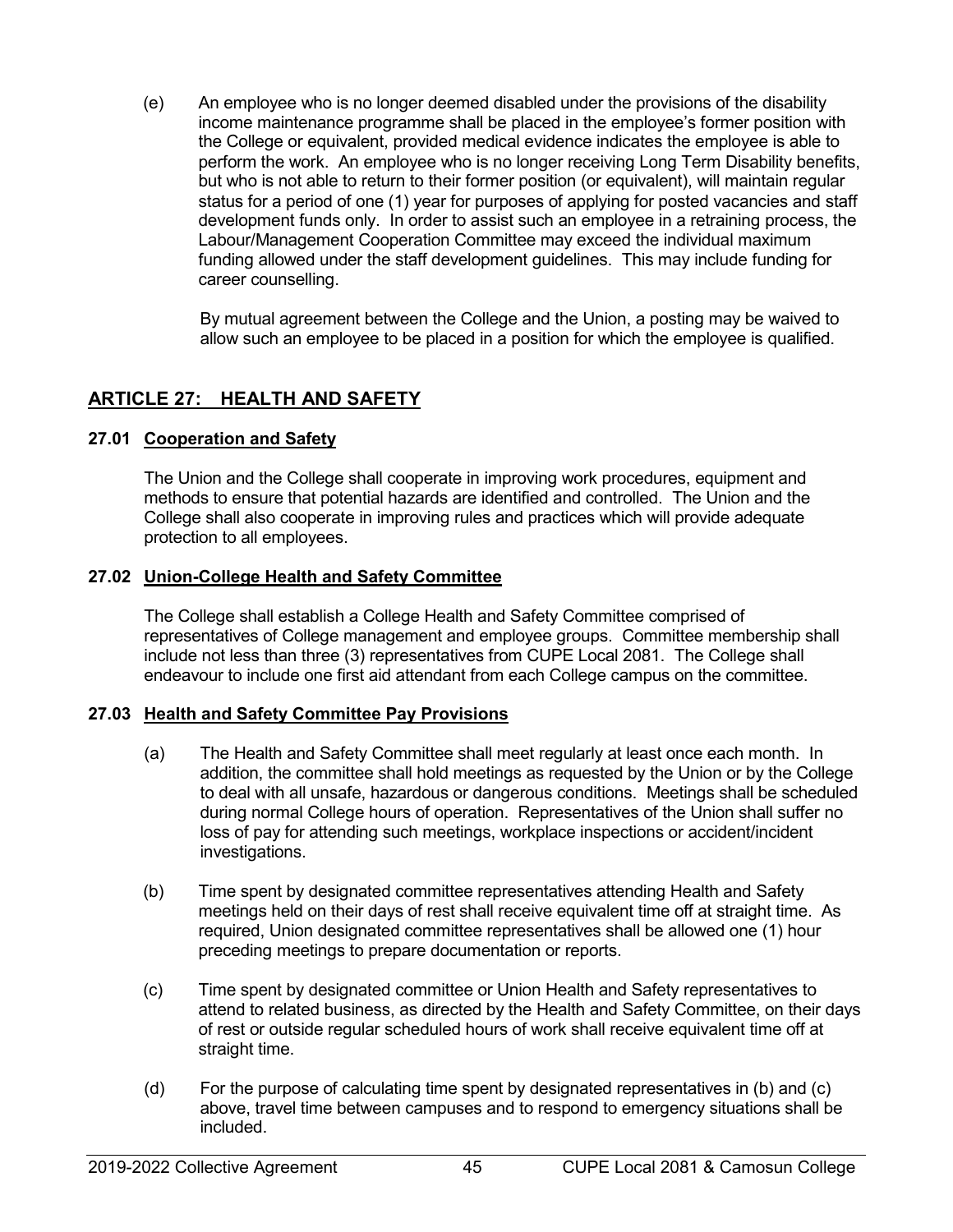(e) Copies of minutes of all committee meetings shall be sent to Health and Safety Committee members, the Department of College Safety, the Ministry of Advanced Education, Skills and Training, the College posting boards and to the Union.

## **27.04 Duty to Report Unsafe Conditions**

Employees shall report unsafe working conditions to their supervisor. The supervisor shall report unsafe working conditions to the Facilities Services. Facilities Services shall report such concerns in writing to the Union/College Health and Safety Committee pursuant to Article 27.02.

Nothing in this Article precludes employees from also reporting their concerns to the Union/College Health and Safety Committee.

## **27.05 Right to Refuse Unsafe Work**

An employee may refuse to perform work that the employee considers to be unsafe. Such employee must immediately report the unsafe condition to the employee's supervisor. The supervisor shall call in two members (one of whom will be a CUPE member) of the campus Health and Safety Committee to review and decide on the safety of the situation and any corrections required. The employee shall not lose pay, benefits or seniority, or be faced with any disciplinary action for refusing to perform duties which are considered to be unsafe or hazardous until corrected or reviewed. The College shall not assign any other employees to perform the work assignment in dispute.

### **27.06 Protective Wear and Special Clothing**

- (a) The College shall provide adequate rainwear for employees in the grounds and maintenance departments.
- (b) The College shall provide regular employees who work in tool-cribs, grounds, shipping/receiving, including bookstore receivers, cook's training and maintenance, with adequate safety footwear up to a non-accumulative maximum of one hundred and fifty dollars (\$150.00) annually, plus taxes.
- (c) The College shall provide regular employees who work in dental with an allowance of one hundred dollars (\$100.00) every two years to assist in the purchase of puncture resistant footwear.

### **27.07 Emergency Evacuation Procedure**

The College will include, as part of its employee orientation program, information on Emergency Preparedness and Procedures. Periodic events shall be held to test emergency preparedness.

### **27.08 First Aid Services**

When an employee is designated to be a College First Aid Attendant, the cost of obtaining and renewing the Occupational First Aid Certificate shall be borne by the College. Leave to take the necessary courses shall be granted with pay.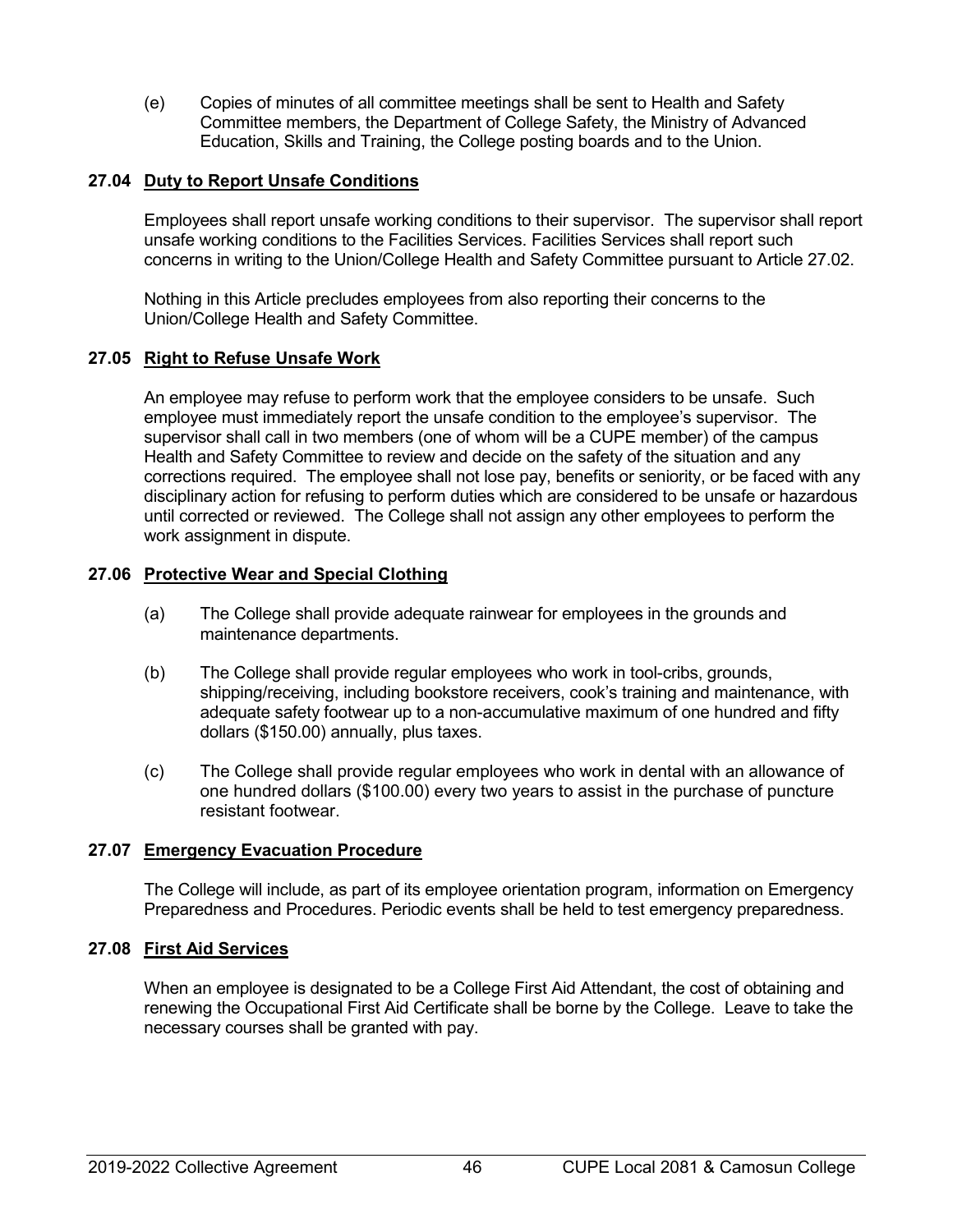# **ARTICLE 28: TECHNOLOGICAL CHANGE AND OTHER CHANGES**

### **28.01 Advance Notice**

Three (3) months before the introduction of any technological change or new methods of operation which affect the rights of employees, conditions of employment, wage rates or work loads, the College shall notify the Union of the proposed change.

### **28.02 Consultation**

The parties agree to meet within ten (10) working days of the College's notice to the Union pursuant to Clause 28.01

To facilitate this, the College will provide the Union with details of the proposed technological change or new method of operation with the notice and the Union will notify the College in writing of the representatives who will be available to meet.

Any such change shall be made only after the Union and the College have attempted to reach agreement.

### **28.03 Disputes**

- (a) If a dispute arises in seeking agreement pursuant to Clause 28.02 before the expiry of the three (3) month notice period, the parties may mutually agree to seek mediation/arbitration pursuant to section 105 Consensual Mediation/Arbitration of the BC Labour Code. Failing that, after the expiry of the three (3) month-notice period, either party may apply for Mediation/ Arbitration section 105 Consensual Mediation/Arbitration of the Labour Code and the other party will co-operate in seeking a resolution through this process.
- (b) Where the Union feels that an employee(s) rights under this Collective Agreement have been violated, the matter shall be referred to the grievance procedure.

#### **28.04 Transfer Arrangements**

An employee who is displaced from their job by virtue of technological change or technological improvements will be given the opportunity to fill other vacancies according to seniority and ability, and shall not suffer loss of pay or loss of rights to wage increases by means of normal increment steps, negotiated wage increases or stipends. The anniversary date for increments shall remain the same as before the displacement.

#### **28.05 Training Benefits**

- (a) In the event that the College should introduce new methods or machines which require new or greater skills than are possessed by employees under the present method of operation, such employees shall, at the expense of the College, be given a period of time agreed upon by the College and the Union to perfect or acquire the skills necessitated by the new method of operation.
- (b) The expense of the College means:
	- (i) a time that is mutually convenient to the College and the employee;
	- (ii) overtime, if time is not available during regular working hours.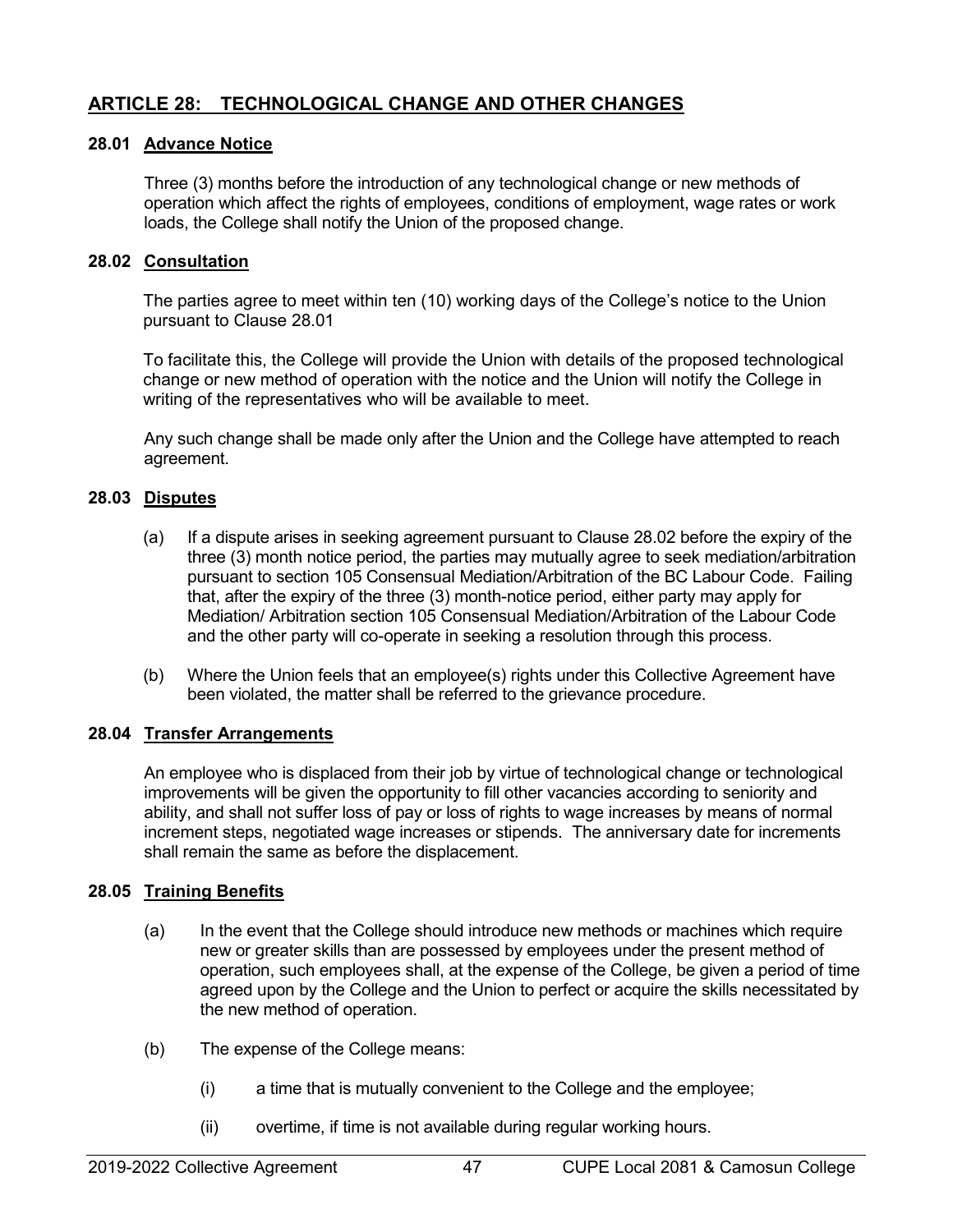### **28.06 Employee Training**

- (a) When new, enhanced or changed work processes are introduced into an employee's job, the Employer shall identify and provide the learning opportunities, support and/or training required to perform the job duties.
- (b) The Employer will discuss the employee development needs with the affected employees.
- (c) Employees shall suffer no loss of pay, excluding overtime, to participate in this training.

## **28.07 No New Employees**

No additional employees shall be hired by the College until the employees already working have been notified of the proposed technological or other change and allowed a training period to acquire the necessary knowledge or skill for the trainees to retain their employment.

## **ARTICLE 29: JOB SECURITY**

### **29.01 Contracting Out**

- (a) The College reserves the right to enter into any contract to carry out work which the staff in the bargaining unit are incapable of handling.
- (b) In addition to, and without limiting any provision in the Collective Agreement, the College will not contract out any work presently performed by the employees covered by this Collective Agreement which would result in the layoff of such employees, including a reduction in assigned workload.
- (c) The College will provide, upon request of the Union, copies of all purchase service agreements to the Bargaining Unit President/Chairperson and will discuss the contracts that are of concern to the Union. The Parties recognize the obligations of the College under the Freedom of Information and Protection of Privacy legislation and agree to maintain confidentiality of all private information in these contracts.
- (d) The Union and the College agree to identify areas where contracted out work could subsequently be performed by bargaining unit employees. Such opportunities will be referred to the Labour/Management Cooperation Committee for consideration.

# **ARTICLE 30: STAFF DEVELOPMENT AND TRAINING**

### **30.01 Education Leave**

When the College requests an employee to take a course, the employee shall be granted time off with pay to attend course lectures and to write examinations and shall be reimbursed by the College for course fees and other approved costs.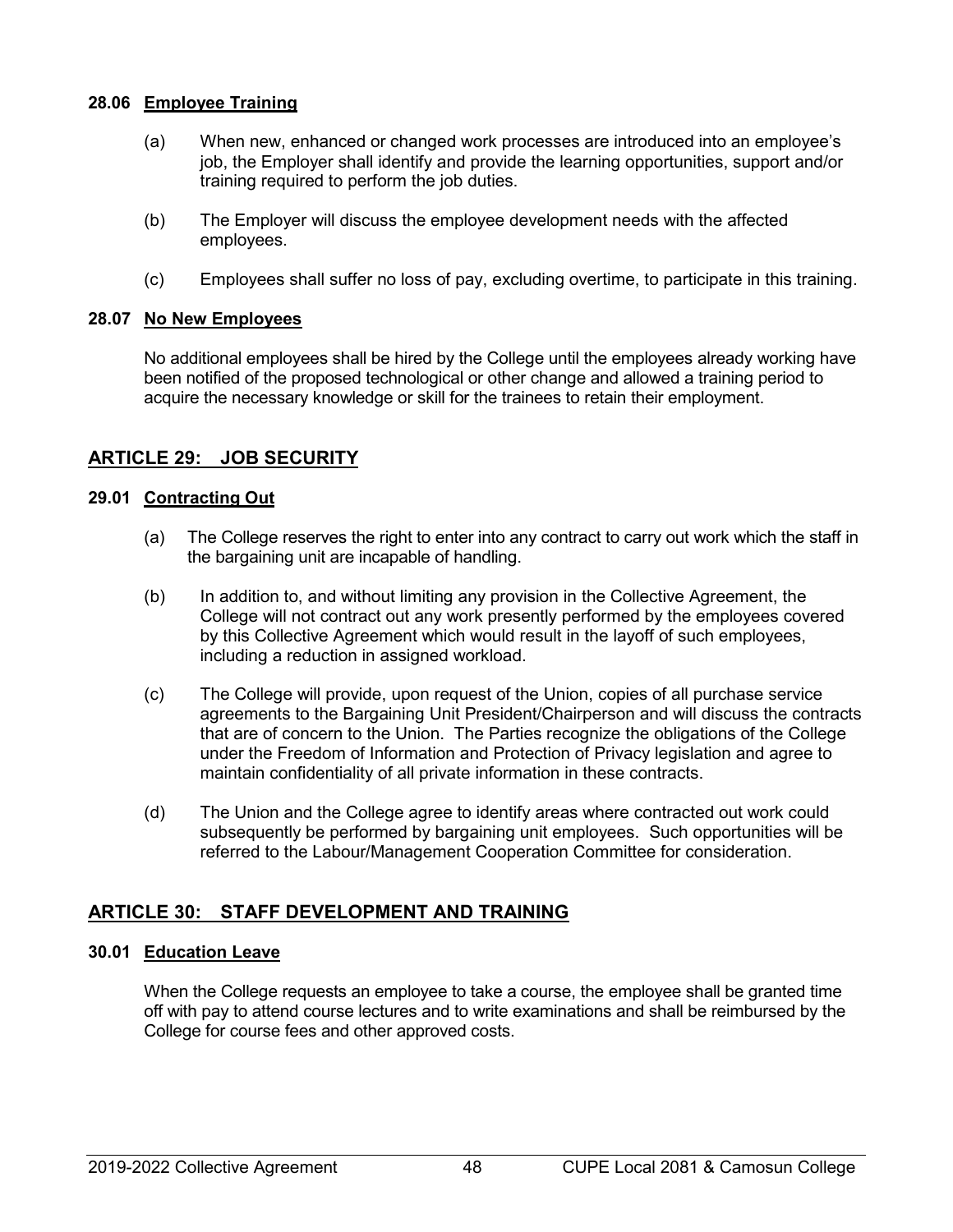## **30.02 Staff Development Fund**

- (a) An amount equal to three-quarters of one percent (0.75%) of the gross annual CUPE payroll shall be allocated to the Staff Development Fund. Twenty percent (20%) of the fund will be used to sponsor College-wide in-house group courses. The balance of the fund is to be used to:
	- (i) Cover all or a portion of the approved costs of educational requests from employees.
	- (ii) Supplement outside funds and/or cover a portion of the non-salary costs associated with approved programmes, including exchanges within the College or other organizations.
- (b) The Labour/Management Cooperation Committee shall receive and review all requests for use of staff development funds. The committee shall establish guidelines for the administration of the staff development programme and will consult on making training pursuant to this Article to the mutual benefit of the Union; its' members; and the College. Time spent in activities approved under this Article is not eligible for overtime entitlements. Reclassification of positions shall not be affected by skills developed by employees through participation in an approved staff development programme.

## **30.03 Professional Fees**

The College will reimburse regular employees for annual dues they expend for membership in a professional association if the membership in the professional association is required as a condition of employment by the College.

# **ARTICLE 31: GENERAL CONDITIONS**

### **31.01 Proper Accommodation**

Proper accommodation shall be provided for employees to have their meals and store and change their clothes.

### **31.02 Bulletin Boards**

The College shall provide designated bulletin boards which shall be placed so that all employees have access to them and upon which the Union shall have the right to post notices of meetings and such other notices as may be of interest to the employees.

### **31.03 Parking**

Wherever the College absorbs the cost of parking for other employees, this same privilege will be extended to support staff employees.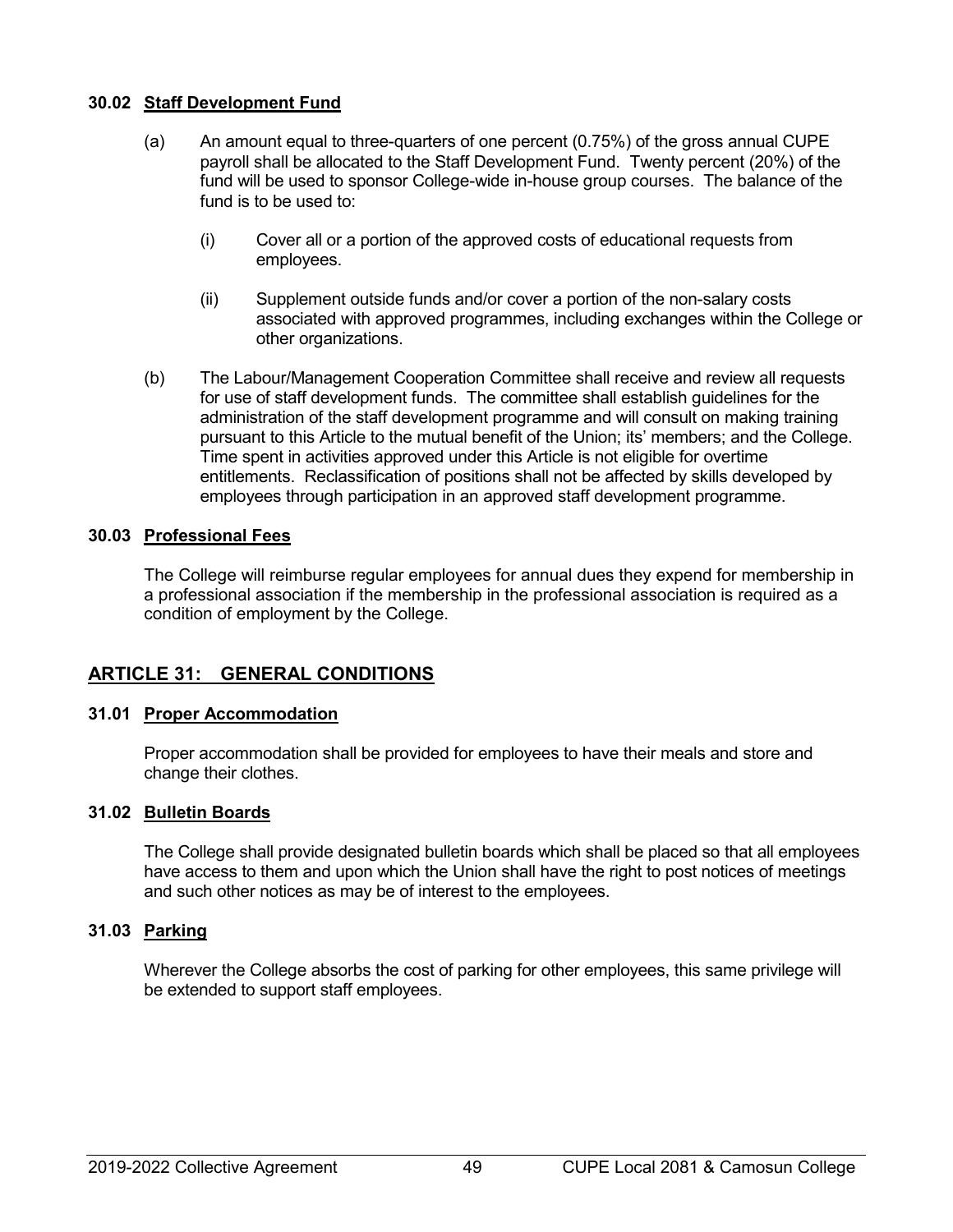## **31.04 Pyramiding**

- (a) Where an employee holds more than one (1) CUPE bargaining unit position concurrently, the combined hours of service in the positions will be considered for the purposes of seniority calculations (to a maximum of seven  $(7)$  hours per day, seven and one-half  $(7\frac{1}{2})$ for facilities services staff), layoff and recall, sick leave entitlement, eligibility for benefits (provided the appointments are all of the employment status required to achieve eligibility for such benefit), and the proration of benefit premiums.
- (b) Where an employee holds more than one (1) CUPE bargaining unit position concurrently, the employee cannot compound the positions held or their related work hours for purposes of claiming entitlement to overtime, changes in employment status, shift premiums, overtime compensations, call-out compensation and the scheduling of vacation.
- (c) Where a CUPE bargaining unit member also holds a position(s) with the College that is not within the scope of the certification granted to the Union, the employee cannot compound the positions held or their related work hours for any purpose. An employee will not be required to pay CUPE Union dues or assessments on any hours worked in positions outside the certification granted to the Union.

## **31.05 Indemnity**

Except where a joint Union-College committee considers that there has been flagrant or wilful negligence on the part of an employee, the College agrees not to seek indemnity against an employee whose actions result in a judgement against an employee arising out of the performance of the employee's duties. Furthermore, the College agrees to pay any judgement against an employee arising out of the performance of the employee's duties and also agrees to pay any legal costs incurred in the proceedings.

### **31.06 Crossing of Picket Lines During Strike**

- (a) The College shall not request, require or direct employees within this bargaining unit to perform work during legal strikes that would normally have been carried out by those on strike. Nor shall the employee be required to cross any picket line legally established under the Statutes of British Columbia.
- (b) Both parties agree to attempt to obtain a permit from the striking Union for permission to provide emergency service where and when required.

## **31.07 Employee Appraisals**

Where an appraisal of an employee's performance is carried out, the employee concerned shall be given the opportunity to read and review the appraisal. The form shall provide for the employee's signature in at least two (2) places, one indicating that the employee has read and accepts the appraisal and the other indicating that the employee disagrees with the appraisal. The employee shall have the right to respond in writing to any specific point. This response shall become a part of the appraisal. The employee shall receive a copy of the appraisal. Employee appraisals shall not be used to establish or further discipline nor shall they be admissible in an arbitration for that purpose.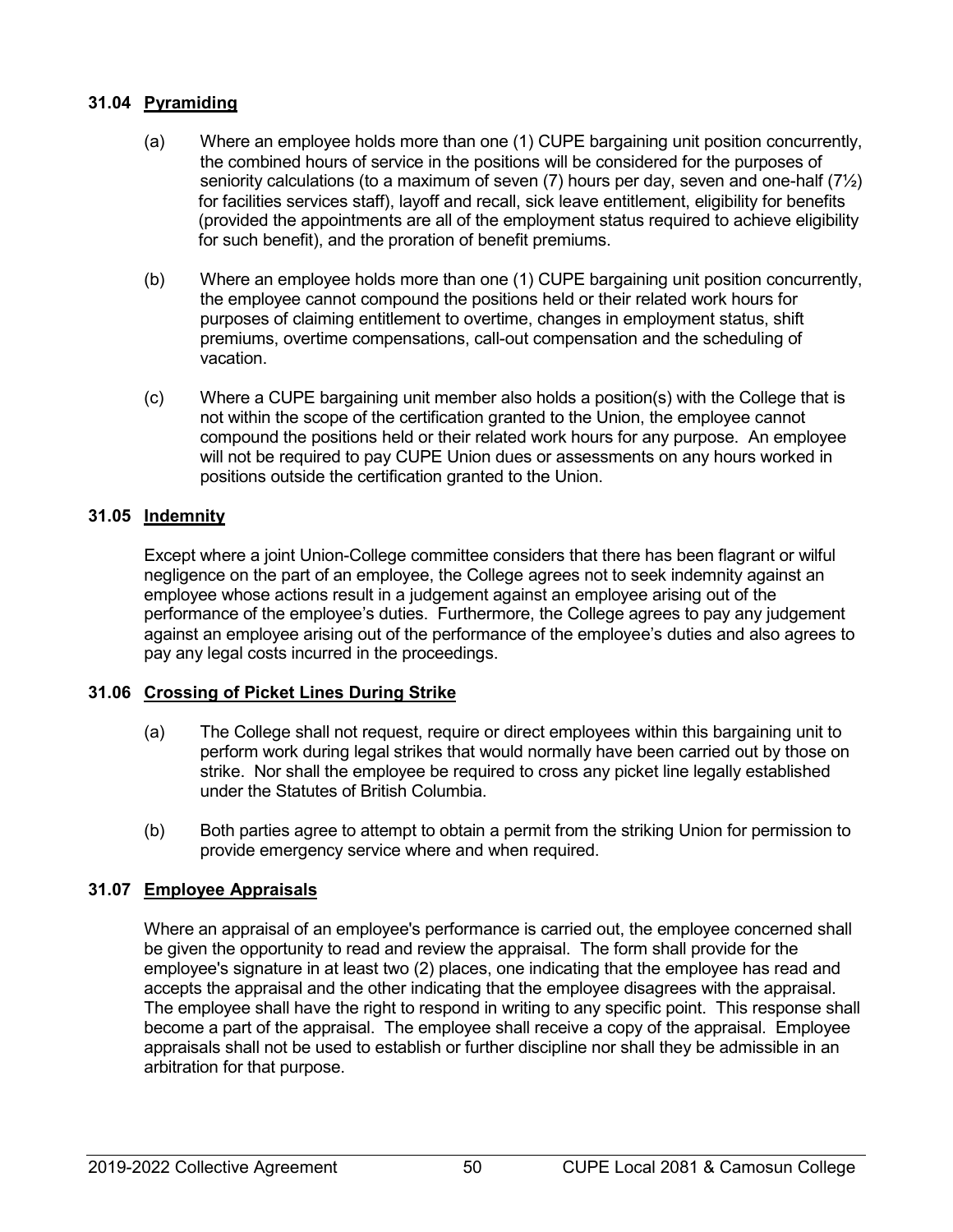### **31.08 Union Office**

The College will endeavour to provide suitable office space to the Union.

### **31.09 Computer Access**

All regular employees shall have use of a computer to access online information on pay, benefits, sick leave, vacation, and any other employment related information made available online.

# **ARTICLE 32: COPIES OF AGREEMENT**

### **32.01 Copies of Agreement**

The College shall produce 500 copies of this Agreement in booklet form and shall post a copy on its website as soon as possible after ratification of this Agreement. The cost of printing and the number of booklets will be shared equally between the parties.

## **ARTICLE 33: GENERAL**

### **33.01 Plural Terms May Apply**

When the singular is used in this Agreement, it shall be considered as if the plural has been used where context of the party or parties hereto so require.

## **ARTICLE 34: TERM OF AGREEMENT**

### **34.01 Agreement Period**

This Agreement shall be binding and remain in full force and effect from the 1<sup>st</sup> day of July, 2019 to the 30<sup>th</sup> day of June, 2022 and shall continue from year to year thereafter unless either party exercises its rights to commence collective bargaining as provided for in the Labour Relations Code of British Columbia.

### **34.02 Adherence**

If negotiations extend beyond the anniversary date of the Agreement, both parties shall adhere fully to the provisions of the Agreement during the period of bona fide collective bargaining.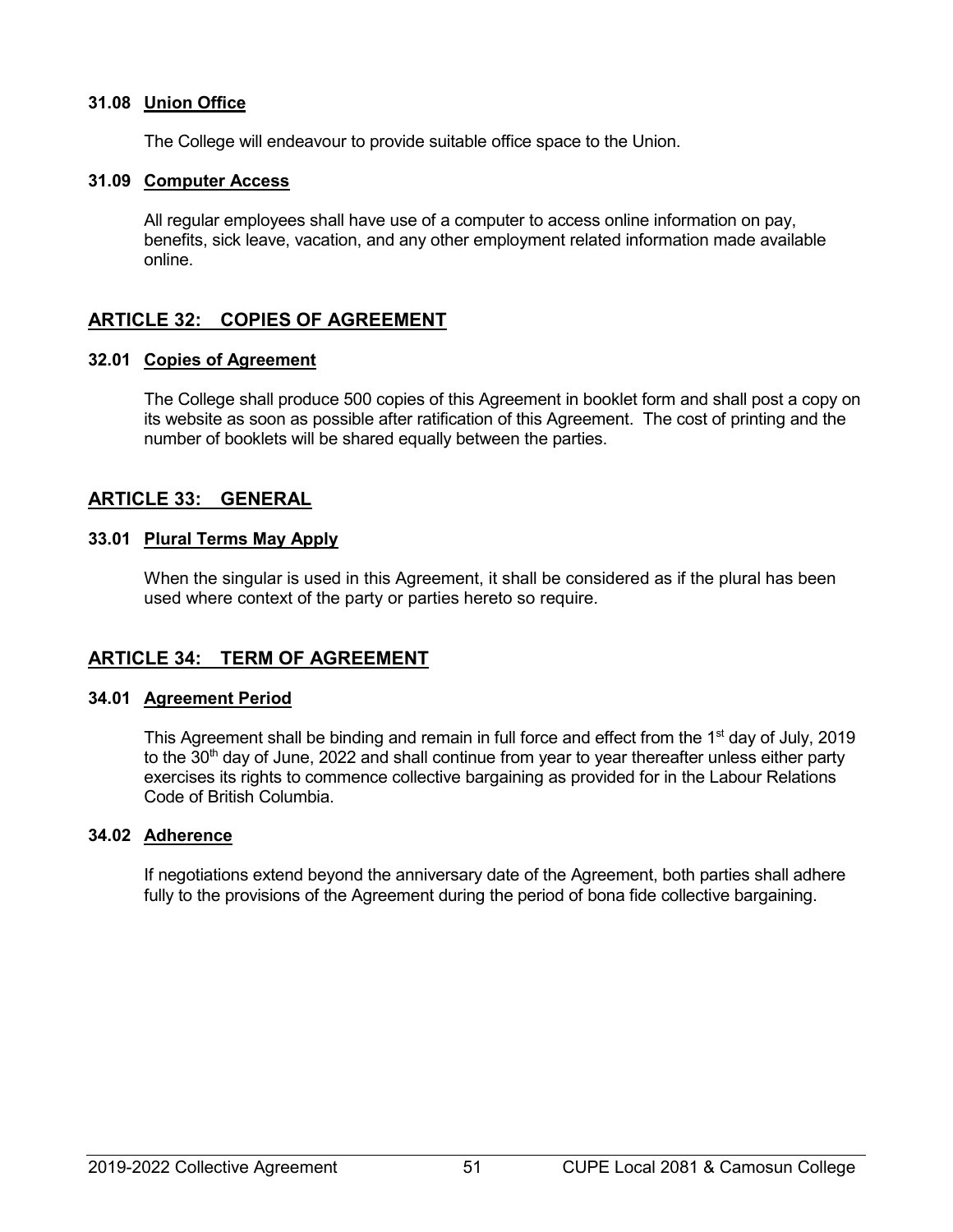### **34.03 Retroactivity**

All revisions to this Collective Agreement mutually agreed upon shall, unless otherwise specified, apply retroactively to the aforesaid anniversary date.

**IN WITNESS WHEREOF** the Seal of the College has been hereunto affixed, attested by the hands of its proper Officers in that behalf, and has been executed by the duly authorized Officers of the Union the day and year first above written.

| Signed on behalf of<br><b>CAMOSUN COLLEGE:</b>                          | Signed on behalf of the<br><b>CANADIAN UNION OF</b><br>PUBLIC EMPLOYEES, LOCAL<br>NO. 2081: |
|-------------------------------------------------------------------------|---------------------------------------------------------------------------------------------|
| <b>Sherri Bell</b><br>President                                         | <b>Keith Todd</b><br>President, CUPE Local 2081                                             |
| <b>Barb Severyn</b><br><b>Executive Director Human Resources</b>        | <b>Erynne Grant</b><br>Lead Shop Steward, CUPE Local 2081                                   |
| Signed on behalf of the Post<br><b>Secondary Employers Association:</b> |                                                                                             |
| <b>Michael Marchbank</b><br>PSEA Chair, Board of Directors              |                                                                                             |

/lc/cope 491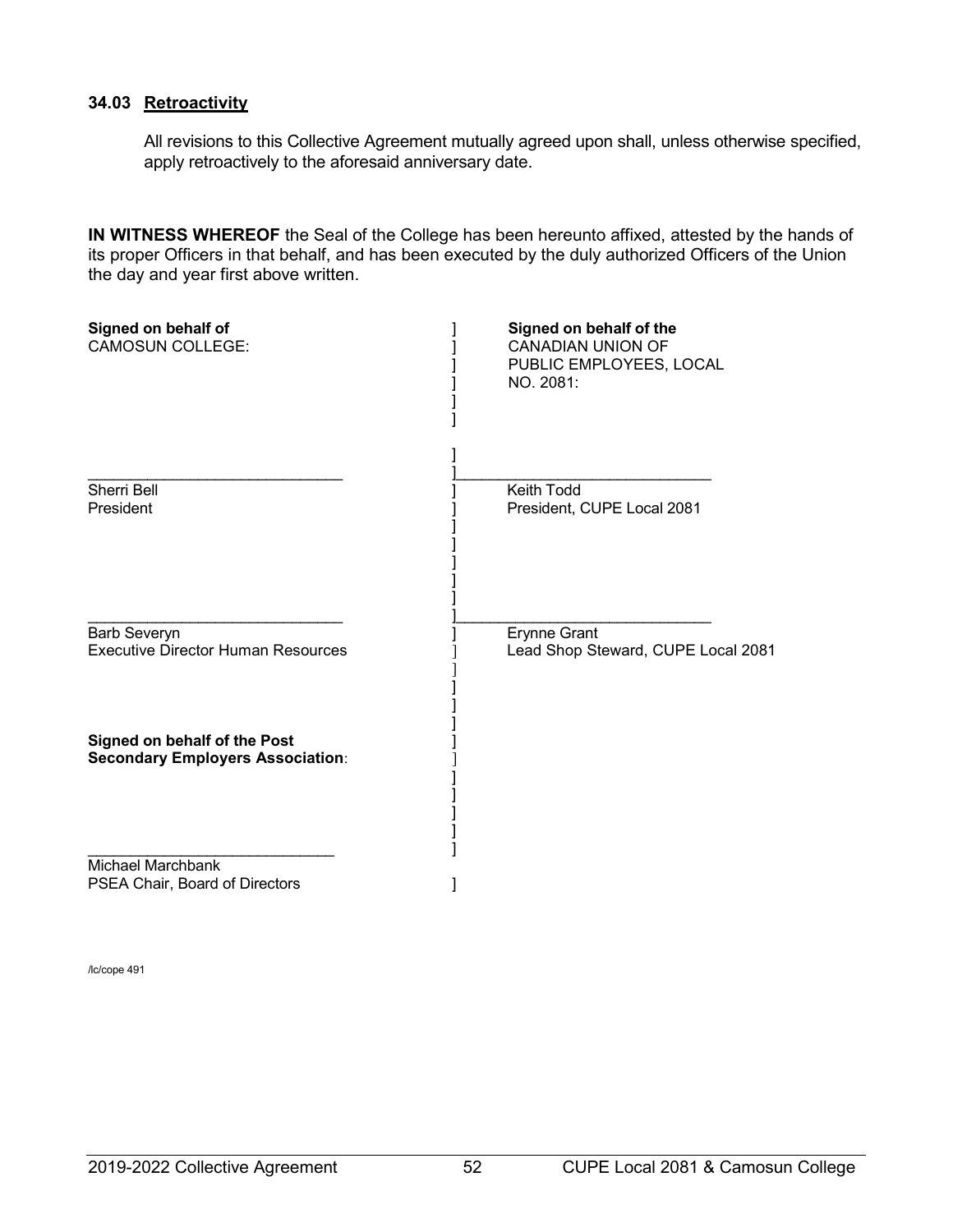# **SCHEDULE "A"**

**Job titles and respective pay bands will be made available on the HR Website and updated regularly.**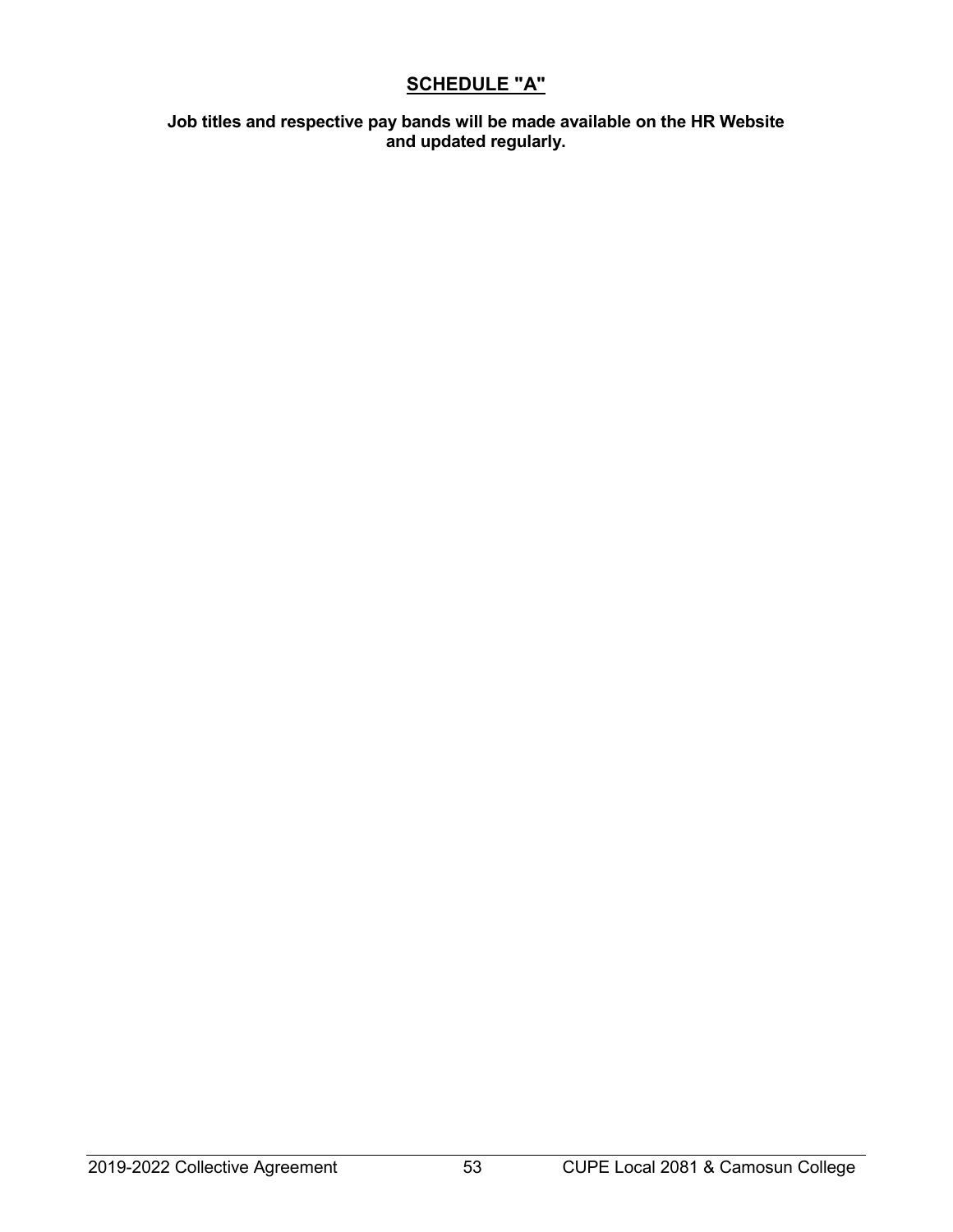# **SCHEDULE "B"**

| Pay<br>Grade   | Pay Step<br>A<br>1st Year | <b>Pay Step</b><br>в<br>2nd Year | Pay Step<br>C<br>3rd Year | <b>Pay Step</b><br>D<br>4th Year | Pay Step<br>Е<br>5th Year |
|----------------|---------------------------|----------------------------------|---------------------------|----------------------------------|---------------------------|
|                | 20.29                     | 20.61                            | 20.92                     | 21.24                            | 21.60                     |
| $\overline{2}$ | 20.92                     | 21.24                            | 21.60                     | 21.92                            | 22.31                     |
| 3              | 21.60                     | 21.92                            | 22.31                     | 22.62                            | 23.02                     |
| 4              | 22.31                     | 22.62                            | 23.02                     | 23.36                            | 23.78                     |
| 5              | 23.02                     | 23.36                            | 23.78                     | 24.16                            | 24.53                     |
| 6              | 23.78                     | 24.16                            | 24.53                     | 24.95                            | 25.34                     |
| 7              | 24.53                     | 24.95                            | 25.34                     | 25.77                            | 26.21                     |
| 8              | 25.34                     | 25.77                            | 26.21                     | 26.64                            | 27.08                     |
| 9              | 26.21                     | 26.64                            | 27.08                     | 27.51                            | 28.01                     |
| 10             | 27.08                     | 27.51                            | 28.01                     | 28.45                            | 28.92                     |
| 11             | 28.01                     | 28.45                            | 28.92                     | 29.43                            | 29.88                     |
| 12             | 29.21                     | 29.70                            | 30.17                     | 30.86                            | 31.32                     |
| 13             | 30.17                     | 30.86                            | 31.32                     | 31.89                            | 32.43                     |
| 14             | 31.32                     | 31.89                            | 32.43                     | 32.98                            | 33.59                     |
| 15             | 32.43                     | 32.98                            | 33.59                     | 34.16                            | 34.80                     |
| 16             | 33.59                     | 34.16                            | 34.80                     | 35.40                            | 36.08                     |

# **Effective July 1, 2019\***

**The new rates shall be rounded to the nearest whole cent or dollar as applicable.**

**\*These wage increases shall apply to all current employees who are members of the bargaining unit on the date of ratification. Any former employees who worked for Camosun College and were part ofthe bargaining unit between July 1, 2019 and the date of ratification must apply to Camosun College within twelve (12) weeks of ratification in order to be eligible and receive the increased amount as retroactive pay.**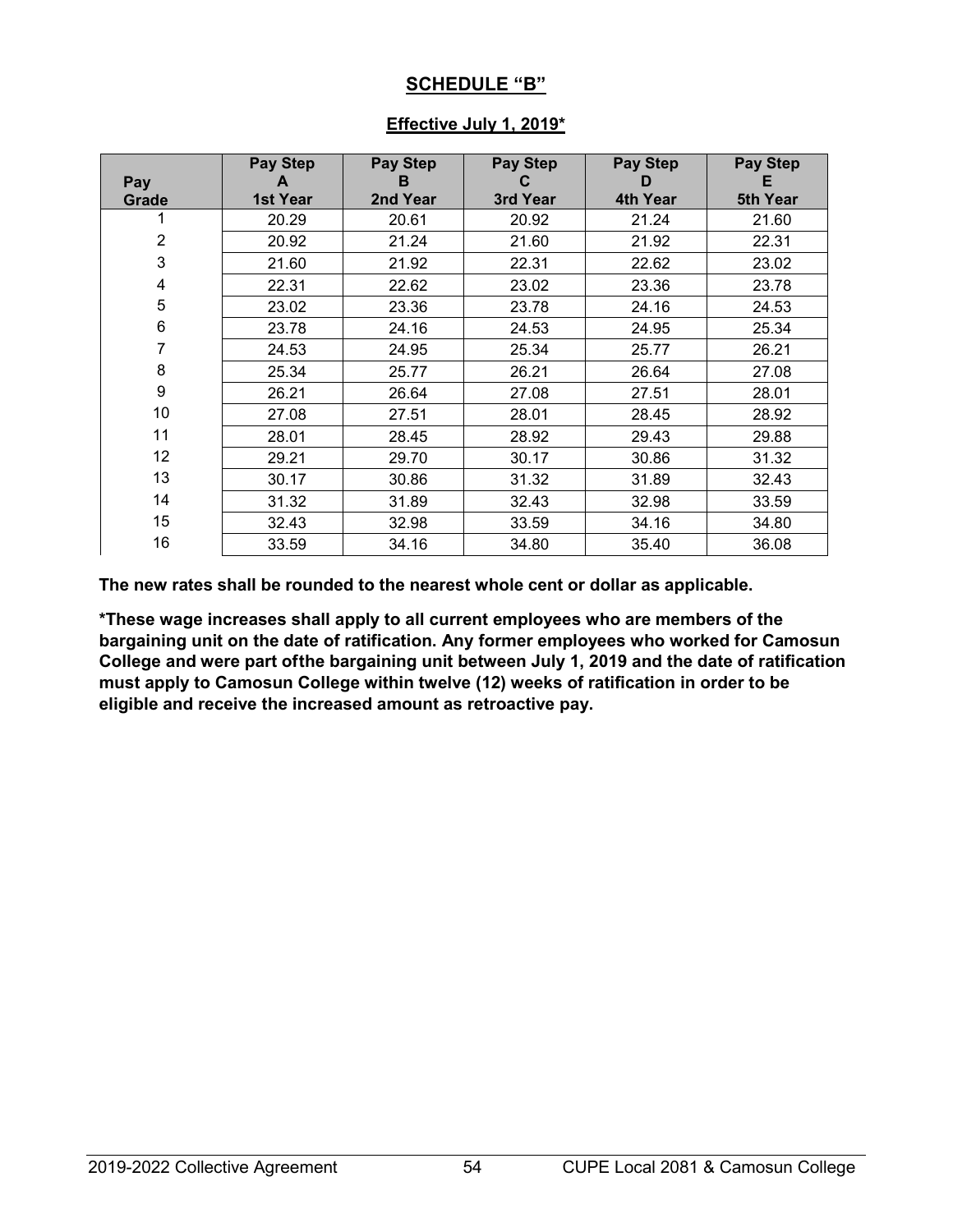| Pay<br>Grade   | <b>Pay Step</b><br><b>1st Year</b> | <b>Pay Step</b><br>в<br>2nd Year | <b>Pay Step</b><br>C<br>3rd Year | <b>Pay Step</b><br>D<br>4th Year | Pay Step<br>Е<br>5th Year |
|----------------|------------------------------------|----------------------------------|----------------------------------|----------------------------------|---------------------------|
|                | 20.70                              | 21.02                            | 21.34                            | 21.66                            | 22.03                     |
| $\overline{2}$ | 21.34                              | 21.66                            | 22.03                            | 22.36                            | 22.76                     |
| 3              | 22.03                              | 22.36                            | 22.76                            | 23.07                            | 23.48                     |
| 4              | 22.76                              | 23.07                            | 23.48                            | 23.83                            | 24.26                     |
| 5              | 23.48                              | 23.83                            | 24.26                            | 24.64                            | 25.02                     |
| 6              | 24.26                              | 24.64                            | 25.02                            | 25.45                            | 25.85                     |
| 7              | 25.02                              | 25.45                            | 25.85                            | 26.29                            | 26.73                     |
| 8              | 25.85                              | 26.29                            | 26.73                            | 27.17                            | 27.62                     |
| 9              | 26.73                              | 27.17                            | 27.62                            | 28.06                            | 28.57                     |
| 10             | 27.62                              | 28.06                            | 28.57                            | 29.02                            | 29.50                     |
| 11             | 28.57                              | 29.02                            | 29.50                            | 30.02                            | 30.48                     |
| 12             | 29.79                              | 30.29                            | 30.77                            | 31.48                            | 31.95                     |
| 13             | 30.77                              | 31.48                            | 31.95                            | 32.53                            | 33.08                     |
| 14             | 31.95                              | 32.53                            | 33.08                            | 33.64                            | 34.26                     |
| 15             | 33.08                              | 33.64                            | 34.26                            | 34.84                            | 35.50                     |
| 16             | 34.26                              | 34.84                            | 35.50                            | 36.11                            | 36.80                     |

# **Effective July 1, 2020**

**The new rates shall be rounded to the nearest whole cent or dollar as applicable.**

# **Effective July 1, 2021**

| Pay<br>Grade   | <b>Pay Step</b><br>A<br>1st Year | <b>Pay Step</b><br>в<br>2nd Year | <b>Pay Step</b><br>С<br>3rd Year | Pay Step<br>D<br>4th Year | Pay Step<br>Е<br>5th Year |
|----------------|----------------------------------|----------------------------------|----------------------------------|---------------------------|---------------------------|
|                | 21.11                            | 21.44                            | 21.77                            | 22.09                     | 22.47                     |
| $\overline{2}$ | 21.77                            | 22.09                            | 22.47                            | 22.81                     | 23.22                     |
| 3              | 22.47                            | 22.81                            | 23.22                            | 23.53                     | 23.95                     |
| 4              | 23.22                            | 23.53                            | 23.95                            | 24.31                     | 24.75                     |
| 5              | 23.95                            | 24.31                            | 24.75                            | 25.13                     | 25.52                     |
| 6              | 24.75                            | 25.13                            | 25.52                            | 25.96                     | 26.37                     |
| 7              | 25.52                            | 25.96                            | 26.37                            | 26.82                     | 27.26                     |
| 8              | 26.37                            | 26.82                            | 27.26                            | 27.71                     | 28.17                     |
| 9              | 27.26                            | 27.71                            | 28.17                            | 28.62                     | 29.14                     |
| 10             | 28.17                            | 28.62                            | 29.14                            | 29.60                     | 30.09                     |
| 11             | 29.14                            | 29.60                            | 30.09                            | 30.62                     | 31.09                     |
| 12             | 30.39                            | 30.90                            | 31.39                            | 32.11                     | 32.59                     |
| 13             | 31.39                            | 32.11                            | 32.59                            | 33.18                     | 33.74                     |
| 14             | 32.59                            | 33.18                            | 33.74                            | 34.31                     | 34.95                     |
| 15             | 33.74                            | 34.31                            | 34.95                            | 35.54                     | 36.21                     |
| 16             | 34.95                            | 35.54                            | 36.21                            | 36.83                     | 37.54                     |

**The new rates shall be rounded to the nearest whole cent or dollar as applicable.**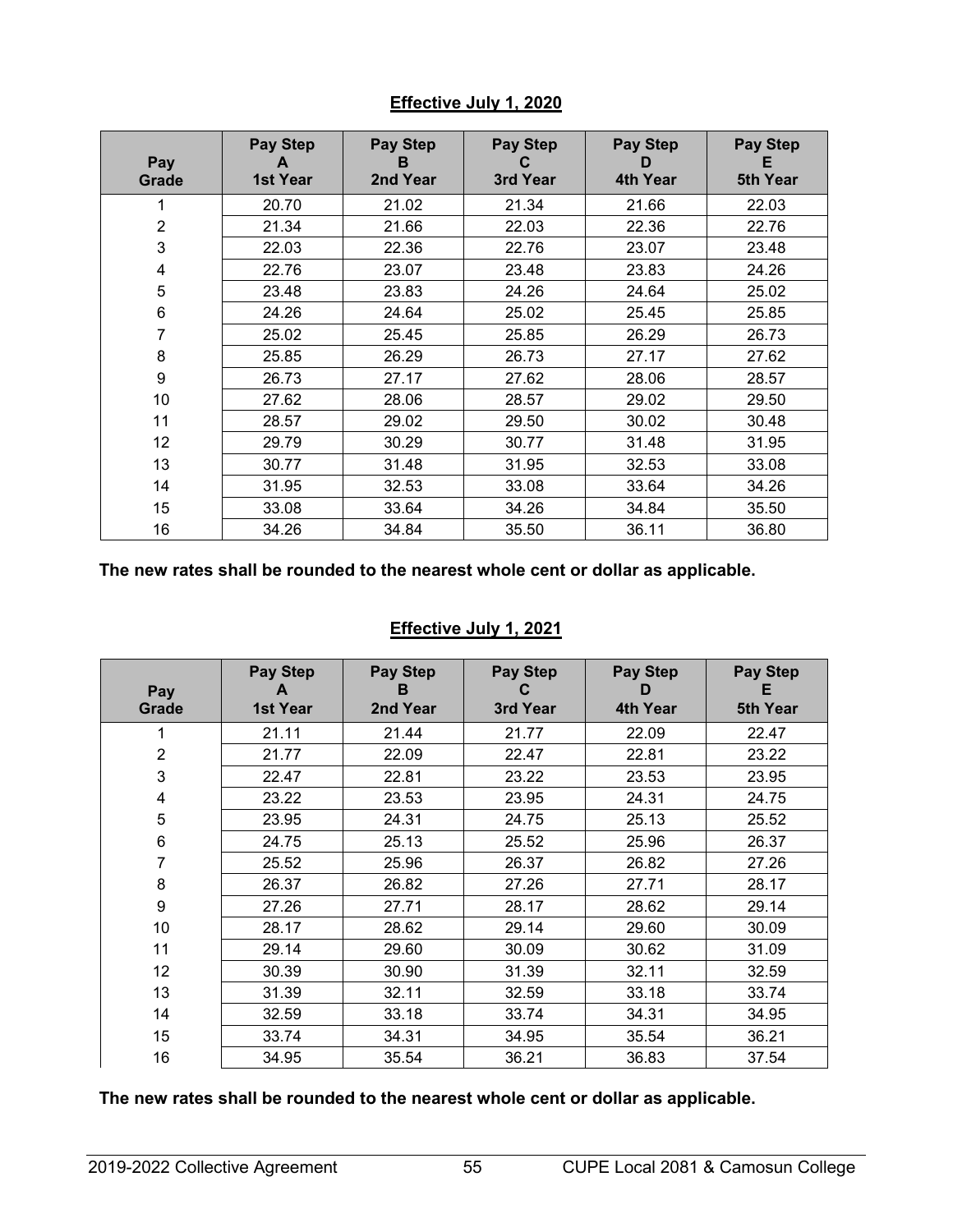# **SCHEDULE "C"**

# **Re: Adjusted rates for Clause 23.05**

| <b>Special Additional Pay</b>                        | July 1, 2019 | July 1, 2020 | July 1 2021 |
|------------------------------------------------------|--------------|--------------|-------------|
| 23.05 (a) First Aid Certificate (Level 2 or Level 3) | \$1.28       | \$1.31       | \$1.34      |
| 23.05 (b) Pesticide Certificate                      | \$1.02       | \$1.04       | \$1.06      |
| 23.05 (b) Maintenance Technician II - Field Service  |              | \$1.28       | \$1.30      |
| Representative                                       |              |              |             |
| 23.05 (d) Teaching Stipend beyond 104 hours          | \$15.02      | \$15.32      | \$15.63     |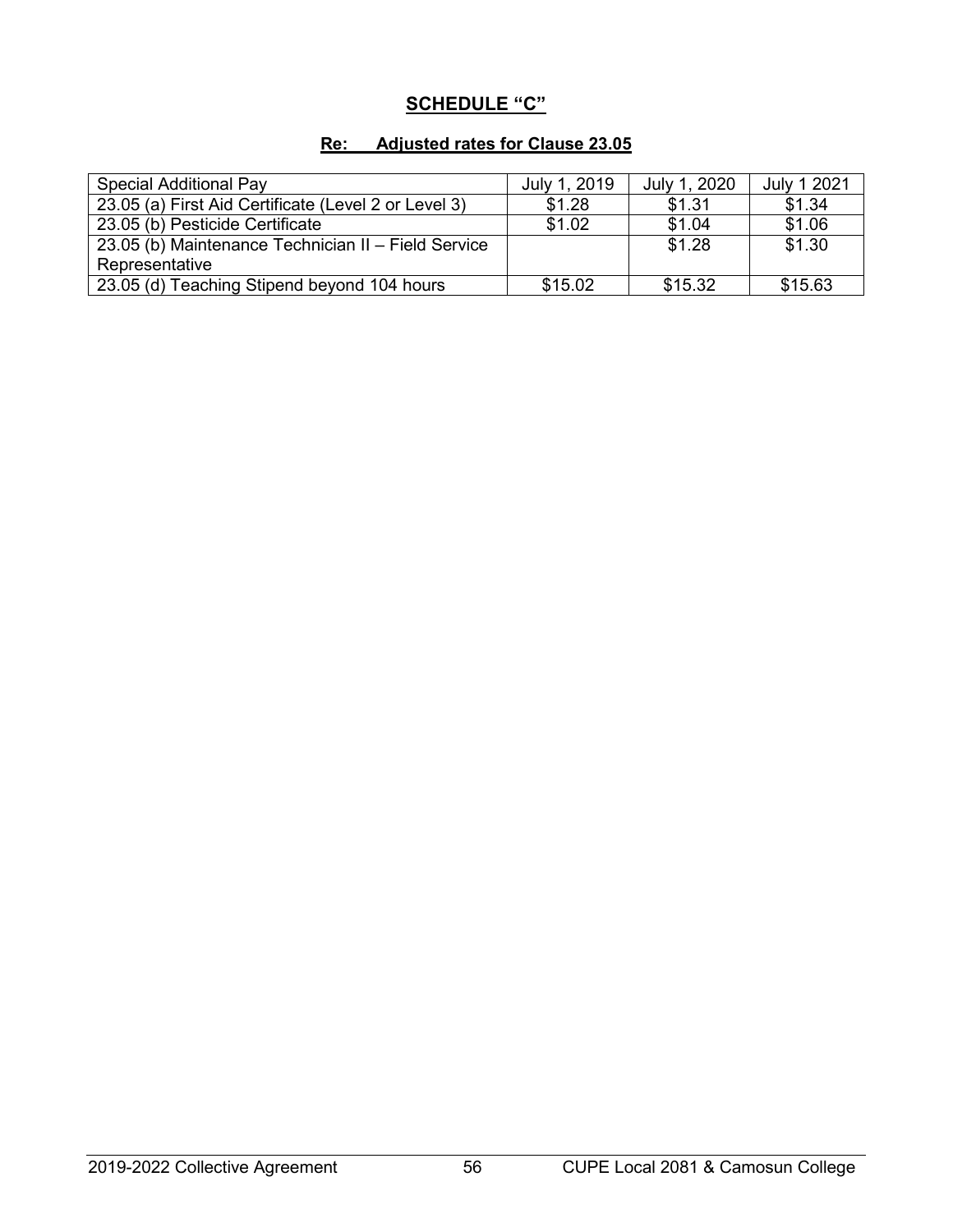#### between

#### **CAMOSUN COLLEGE**

and

#### **CANADIAN UNION OF PUBLIC EMPLOYEES LOCAL NO. 2081**

### **Re: Service Improvement Fund**

There shall be a Service Improvement Fund established which is distinct from the staff development fund under Clause 30.02. The Service Improvement Fund is for specific types of employee training and professional development activities that would enhance the delivery of services to students. Examples of appropriate activities include, but are not limited to:

- indigenous cultural competencies,
- mental health and crisis management,
- accommodations and other training to support accessible learning for persons with disabilities, communications, conflict resolution, etc.

The College and the Union will meet once per year to discuss training activities and opportunities that are relevant to this purpose. The funding amounts will be in accordance with the following schedule:

| Year 1: Date of Ratification | Year 2: On July 1, 2020 | Year 3: On July 1, 2021 |
|------------------------------|-------------------------|-------------------------|
| \$68,000                     | \$137,000               | \$208,000               |

For years 1 and 2, any unspent balance at the end of each fiscal year shall be carried forward and added to the allocation for the next fiscal year. For year 3, funds not allocated within the fiscal year will be carried over for one year only.

The July 1, 2021 (Year 3) amount (see above) represents ongoing funding for this initiative.

\_\_\_\_\_\_\_\_\_\_\_\_\_\_\_\_\_\_\_\_\_\_\_\_\_\_\_\_\_\_ \_\_\_\_\_\_\_\_\_\_\_\_\_\_\_\_\_\_\_\_\_\_\_\_\_\_\_\_\_\_

DATED this \_\_\_\_\_\_\_\_\_\_ day of \_\_\_\_\_\_\_\_\_\_\_\_\_\_\_\_\_\_\_\_ 2021.

SIGNED on behalf of Camosun SIGNED on behalf of the Canadian College Union of Public Employees Local 2081

President **President**, CUPE Local 2081

Executive Director Human Resources Secretary, CUPE Local 2081

 $\_$  , and the set of the set of the set of the set of the set of the set of the set of the set of the set of the set of the set of the set of the set of the set of the set of the set of the set of the set of the set of th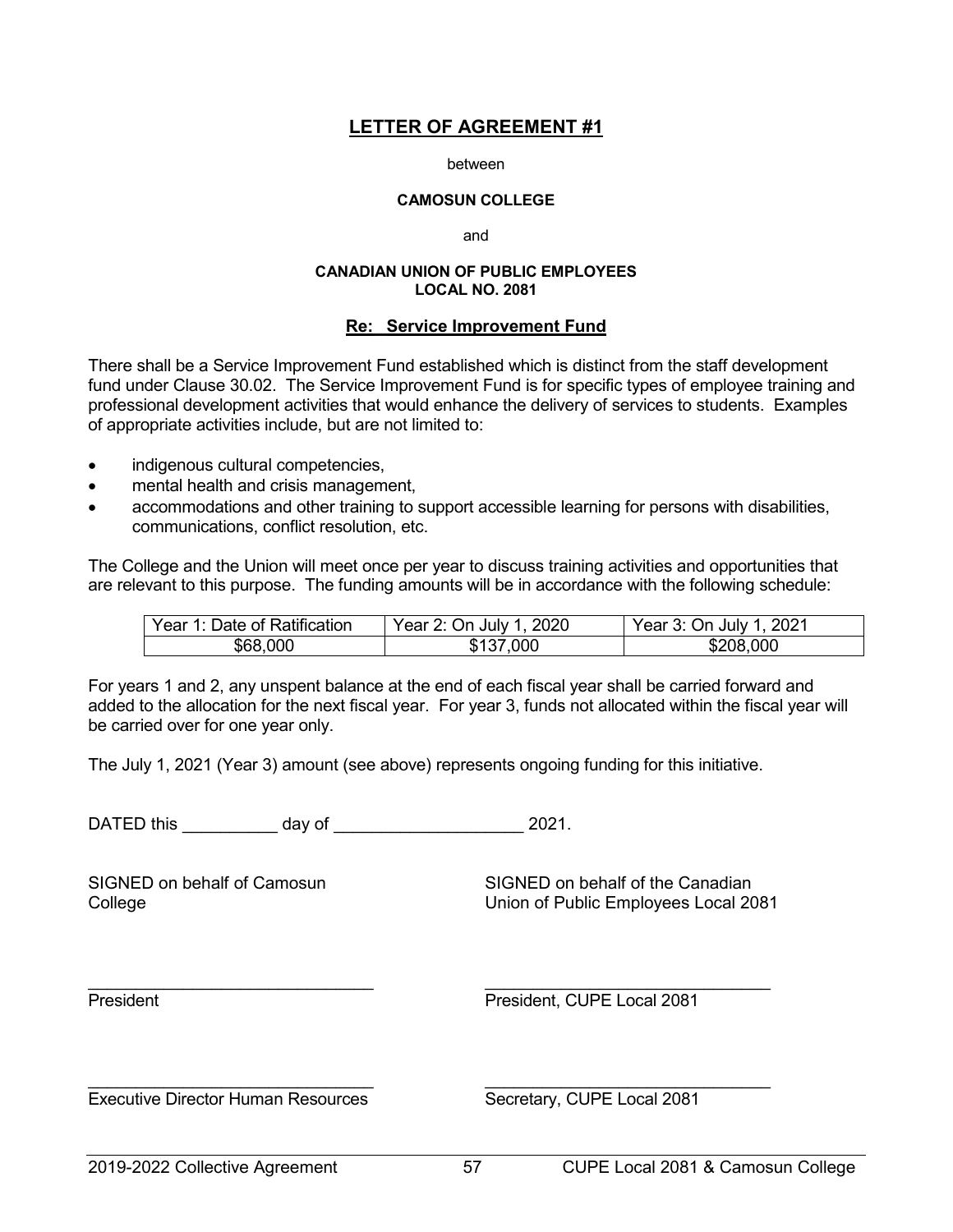#### between

#### **CAMOSUN COLLEGE**

and

#### **CANADIAN UNION OF PUBLIC EMPLOYEES LOCAL NO. 2081**

### **Re: Job Evaluation**

The College and the Union have expressed a joint interest in improving the administration of the job evaluation process to:

- 1. streamline and improve efficiency, and<br>2. ensure a consistent and transparent pro-
- 2. ensure a consistent and transparent process

to evaluate new or revised job descriptions.

To this end, the Parties agree that within six (6) months of the ratification of the Collective Agreement an equal number of representatives from the College and the Union, to a maximum of 3 representatives each, will meet to:

- 1. develop terms of reference for the Joint Advisory Job Evaluation Committee,
- 2. review and develop improved procedures, and
- 3. discuss methods for the communication of process improvements to employees and exempt managers.

The Parties agree that any changes to the Collective Agreement that arise from the review of the administration of the job evaluation process will be subject to ratification by their principals. For the College, the principles include the Board of Governors and the Board of Directors of PSEA.

DATED this \_\_\_\_\_\_\_\_\_\_ day of \_\_\_\_\_\_\_\_\_\_\_\_\_\_\_\_\_\_\_\_ 2021.

SIGNED on behalf of Camosun SIGNED on behalf of the Canadian College Union of Public Employees Local 2081

 $\_$  , and the set of the set of the set of the set of the set of the set of the set of the set of the set of the set of the set of the set of the set of the set of the set of the set of the set of the set of the set of th

President President, CUPE Local 2081

\_\_\_\_\_\_\_\_\_\_\_\_\_\_\_\_\_\_\_\_\_\_\_\_\_\_\_\_\_\_ \_\_\_\_\_\_\_\_\_\_\_\_\_\_\_\_\_\_\_\_\_\_\_\_\_\_\_\_\_\_ Executive Director Human Resources Secretary, CUPE Local 2081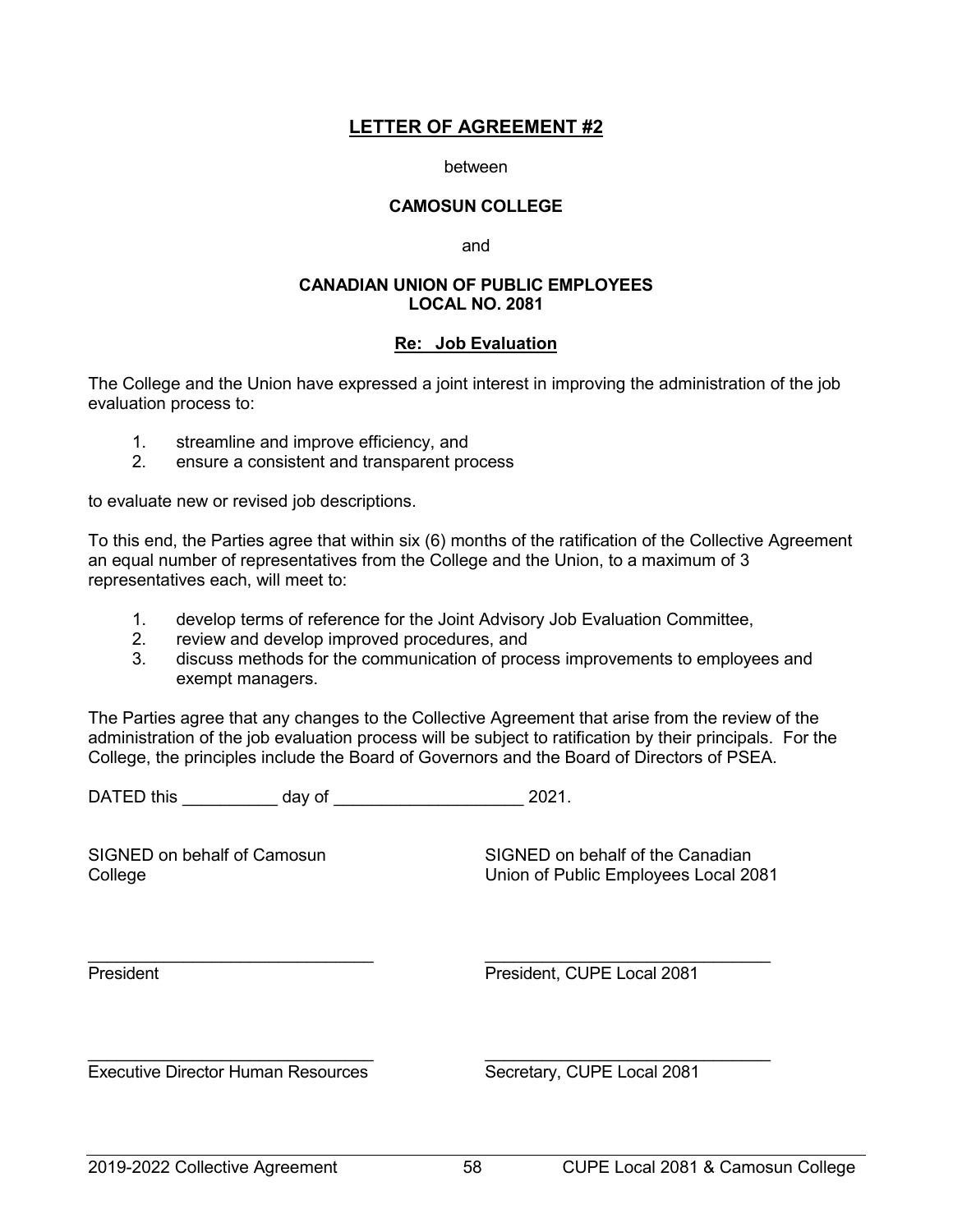#### between

### **CAMOSUN COLLEGE**

and

### **CANADIAN UNION OF PUBLIC EMPLOYEES LOCAL NO. 2081**

## **Re: Medical Services Plan (MSP)**

The Parties recognize that the method of funding MSP has changed from an individually paid premium system to a system funded by an employer paid payroll tax.

If the government, at any time in the future, reverts to an individually paid premium system for basic medical insurance, the Parties agree that the employer will pay 100% of the premium for employees on the same basis as exists in the 2014-2019 Collective Agreement.

DATED this day of 2021.

SIGNED on behalf of Camosun SIGNED on behalf of the Canadian College Union of Public Employees Local 2081

 $\_$  , and the set of the set of the set of the set of the set of the set of the set of the set of the set of the set of the set of the set of the set of the set of the set of the set of the set of the set of the set of th President President President, CUPE Local 2081

\_\_\_\_\_\_\_\_\_\_\_\_\_\_\_\_\_\_\_\_\_\_\_\_\_\_\_\_\_\_ \_\_\_\_\_\_\_\_\_\_\_\_\_\_\_\_\_\_\_\_\_\_\_\_\_\_\_\_\_\_ Executive Director Human Resources Secretary, CUPE Local 2081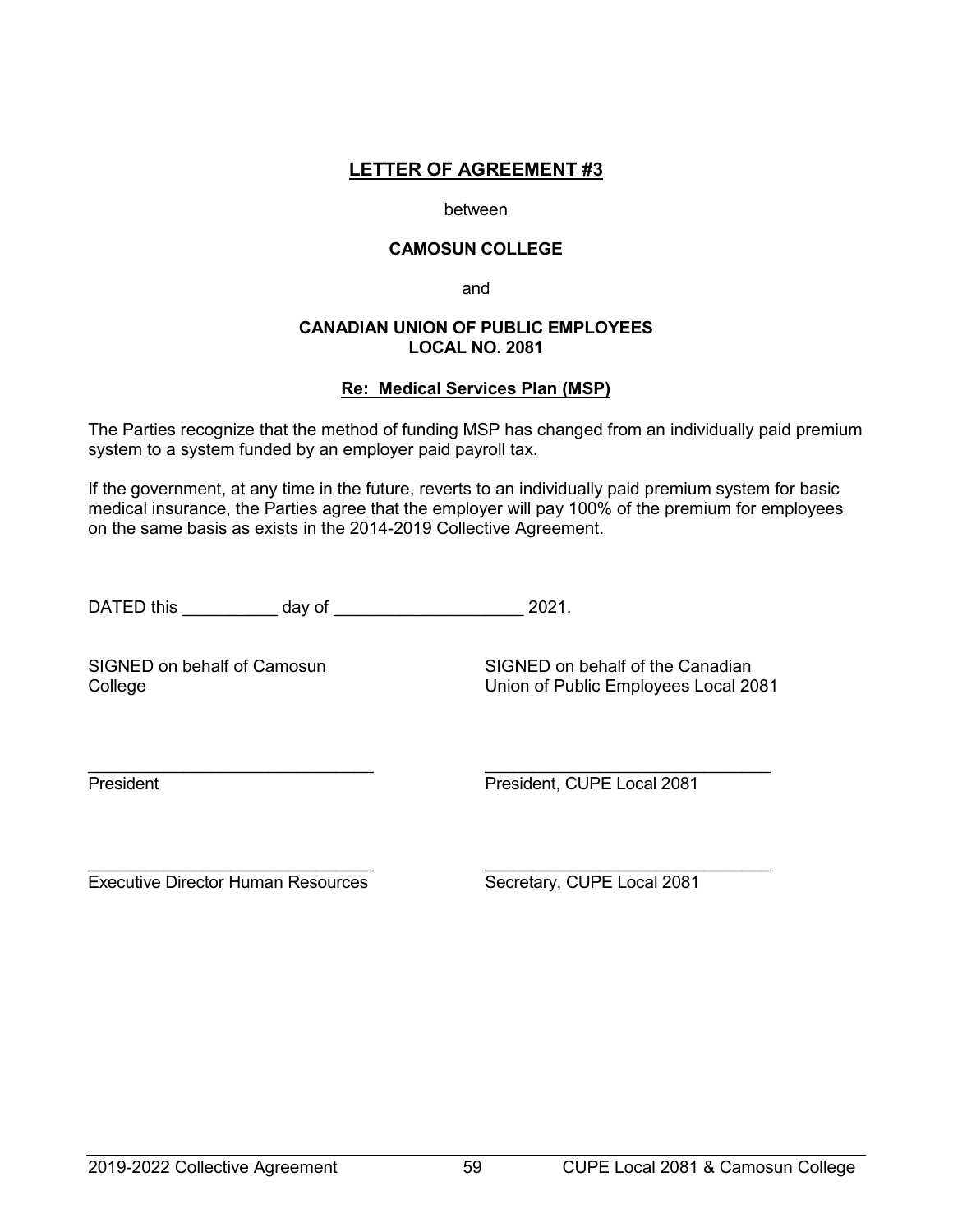#### between

#### **CAMOSUN COLLEGE**

and

#### **CANADIAN UNION OF PUBLIC EMPLOYEES LOCAL NO. 2081**

## **Re: Benefits for Regular Recurring Employees on Layoff**

The parties agree that the College will continue to pay all employee benefits normally paid by the College for up to five (5) months during scheduled layoffs each year to all employees who were employed by Camosun College on or before January 21, 2004 and are "regular recurring employees" as that term is defined in Article 1.02 (b).

Regular recurring employees hired after January 21, 2004, must maintain benefits for the layoff period. Payment to the College for the cost of such benefits may be made through lump sum payment, or payroll deductions over the course of annual employment periods, as agreed between the employee and the College.

DATED this \_\_\_\_\_\_\_\_\_\_ day of \_\_\_\_\_\_\_\_\_\_\_\_\_\_\_\_\_\_\_\_ 2021.

SIGNED on behalf of Camosun SIGNED on behalf of the Canadian College Union of Public Employees Local 2081

\_\_\_\_\_\_\_\_\_\_\_\_\_\_\_\_\_\_\_\_\_\_\_\_\_\_\_\_\_\_ \_\_\_\_\_\_\_\_\_\_\_\_\_\_\_\_\_\_\_\_\_\_\_\_\_\_\_\_\_\_ President President President, CUPE Local 2081

 $\_$  , and the set of the set of the set of the set of the set of the set of the set of the set of the set of the set of the set of the set of the set of the set of the set of the set of the set of the set of the set of th Executive Director Human Resources Secretary, CUPE Local 2081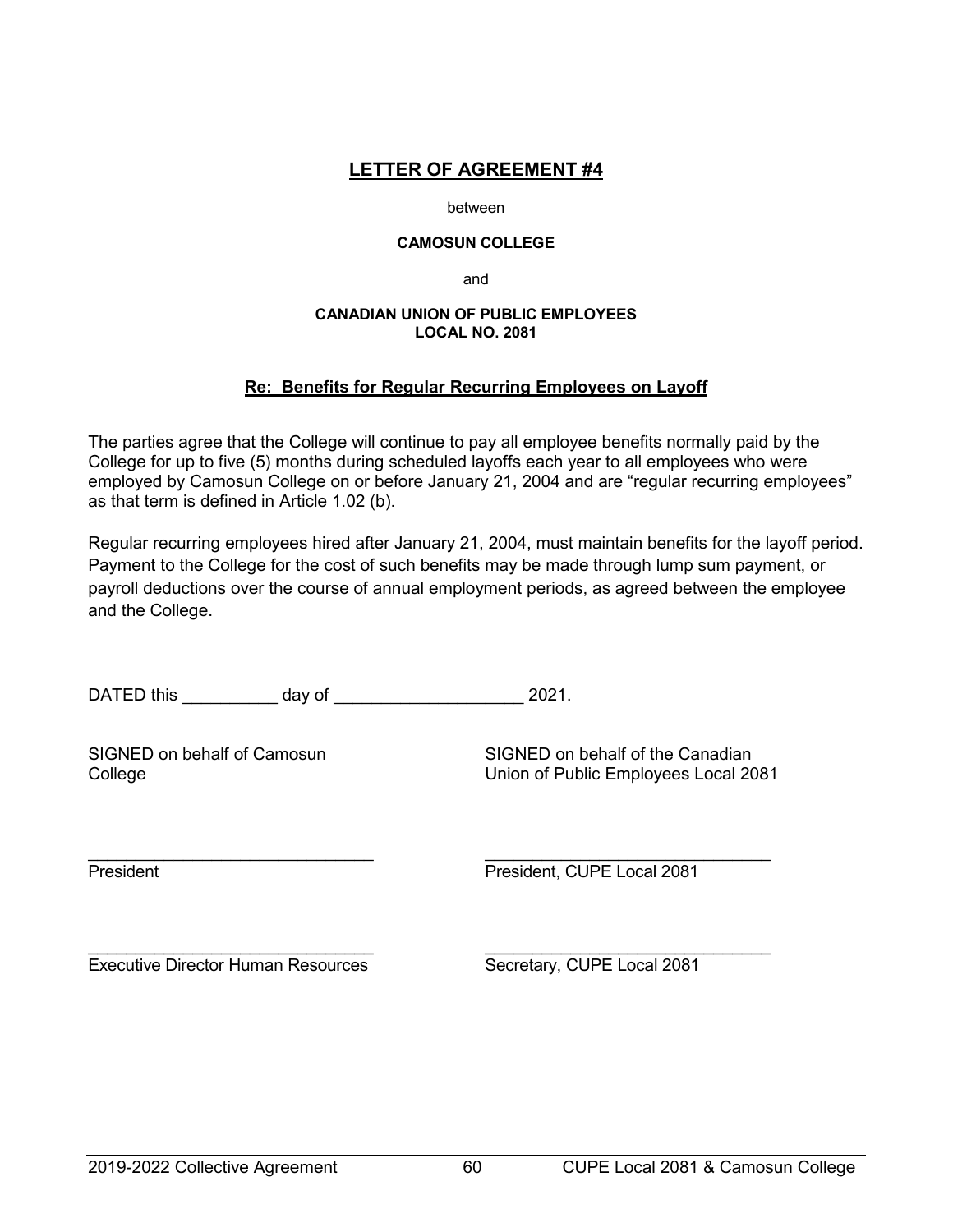#### between

#### **CAMOSUN COLLEGE**

and

### **CANADIAN UNION OF PUBLIC EMPLOYEES LOCAL NO. 2081**

## **Re: Temporary Stipend – Systems Network Administrators**

The College and the Union agree that persons in the position of System Network Administrator will receive a stipend equivalent to ten percent (10%) of their base hourly rate of pay to address recruitment and retention issues effective upon ratification and during the term of this Collective Agreement.

DATED this day of 2021.

SIGNED on behalf of Camosun<br>College College College College College College College Supplement College Supplement College Supplement Colle Union of Public Employees Local 2081

 $\_$  , and the set of the set of the set of the set of the set of the set of the set of the set of the set of the set of the set of the set of the set of the set of the set of the set of the set of the set of the set of th President President, CUPE Local 2081

\_\_\_\_\_\_\_\_\_\_\_\_\_\_\_\_\_\_\_\_\_\_\_\_\_\_\_\_\_\_ \_\_\_\_\_\_\_\_\_\_\_\_\_\_\_\_\_\_\_\_\_\_\_\_\_\_\_\_\_\_ Executive Director Human Resources Secretary, CUPE Local 2081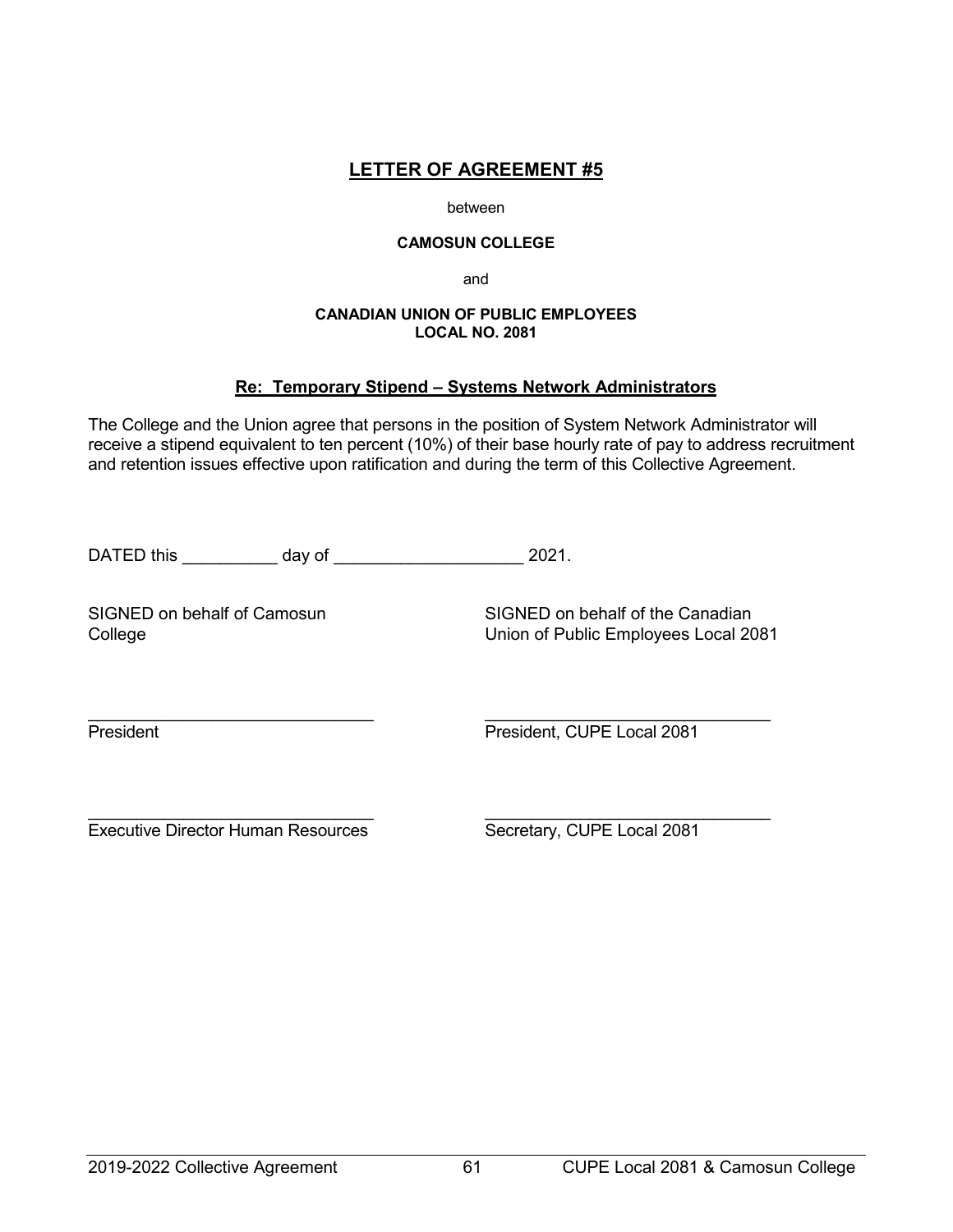#### between

## **CAMOSUN COLLEGE**

and

### **CANADIAN UNION OF PUBLIC EMPLOYEES LOCAL NO. 2081**

## **Re: Alternate Transportation Incentive Program**

The Parties agree to meet within 12 months following the ratification of the 2019 - 2022 Collective Agreement to discuss and attempt to enter into a Letter of Agreement regarding the implementation of an Alternate Transportation Incentive Program.

The Letter of Agreement will be negotiated by the Labour/Management Cooperation Committee and shall be subject to the following parameters:

- 1. The incentive will be cost-neutral to the employer; and
- 2. The incentive will only be provided to those employees who decline the parking pass benefit under Clause 31.03.

The Letter of Agreement will be subject to ratification by the Parties' principles prior to implementation.

DATED this day of  $\frac{1}{2021}$ .

SIGNED on behalf of Camosun SIGNED on behalf of the Canadian College Union of Public Employees Local 2081

 $\_$  , and the set of the set of the set of the set of the set of the set of the set of the set of the set of the set of the set of the set of the set of the set of the set of the set of the set of the set of the set of th President President President, CUPE Local 2081

 $\_$  , and the set of the set of the set of the set of the set of the set of the set of the set of the set of the set of the set of the set of the set of the set of the set of the set of the set of the set of the set of th Executive Director Human Resources Secretary, CUPE Local 2081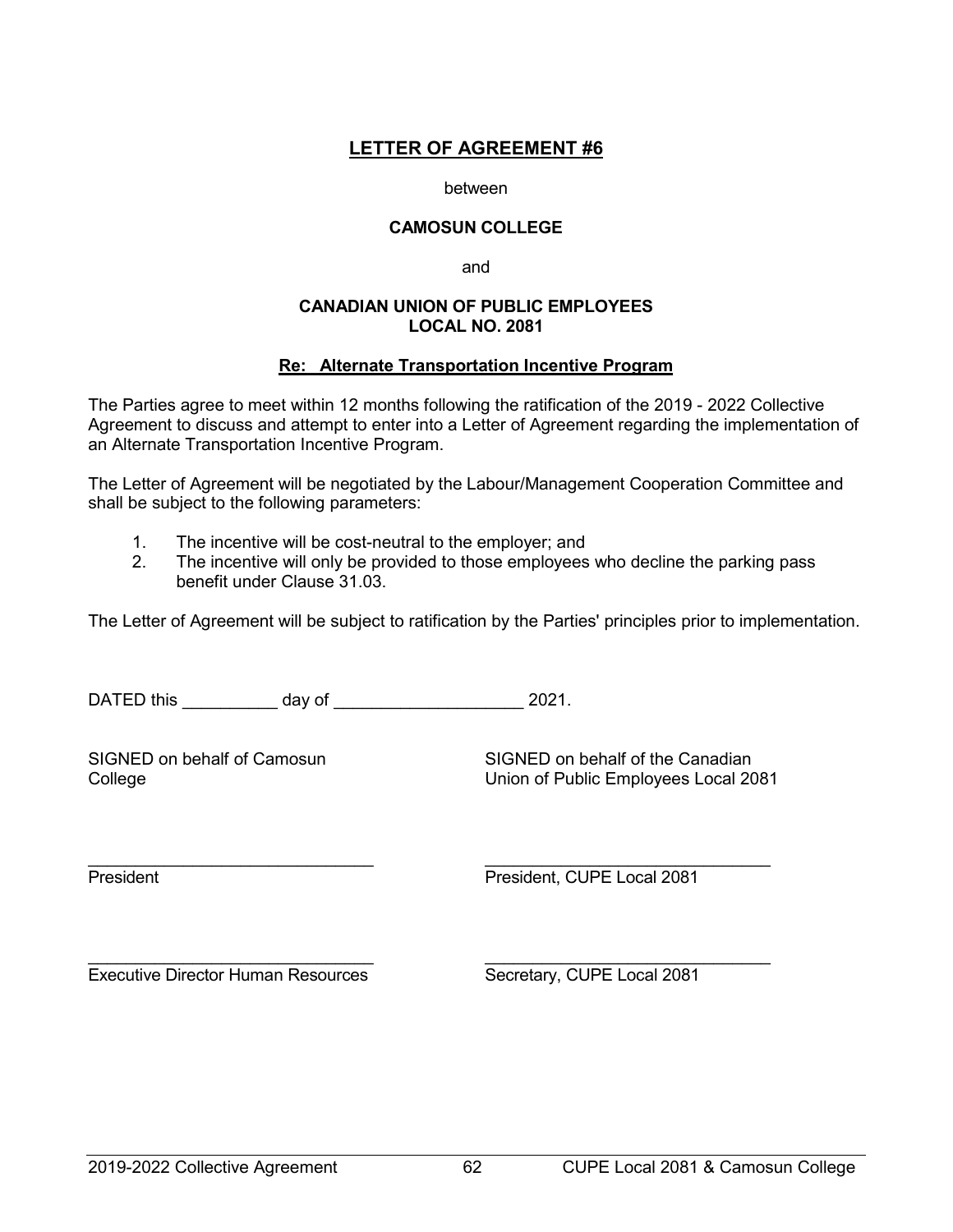#### between

#### **CAMOSUN COLLEGE**

and

#### **CANADIAN UNION OF PUBLIC EMPLOYEES LOCAL NO. 2081**

### **Re: College Co-op Students**

Camosun College Co-op students may be hired to perform duties covered by the CUPE Local 2081 Bargaining Unit, subject to the conditions outlined below:

- 1. All Camosun College Co-op students employed for work experience at the College will become members of CUPE Local 2081 with the same rights and obligations defined for "term" employees within the Collective Agreement, except:
	- a) There shall be three (3) blanket employment categories for Camosun College Co-op positions not requiring job descriptions. The "first year Camosun College Co-op student" category shall be paid at Step A of Pay Grade 1. The "second year Camosun College Co-op student" category shall be paid at Step B of Pay Grade 1. The "third year Camosun College Co-op student" category shall be paid at Step C of Pay Grade 1.
	- b) Work experience projects for Camosun College Co-op students need not be advertised for competition other than in the Co-op office and only Camosun College Co-op students may apply.
	- c) Job opportunities as described in (b) above shall be copied to CUPE Local 2081 at least ten (10) working days prior to posting and shall include the anticipated posting date. Job opportunities shall be posted after the tenth (10<sup>th</sup>) working day unless CUPE has raised a concern and mutual agreement cannot be reached.
	- d) Camosun College Co-op students shall be subject to the Co-op evaluation process and will not be granted internal status for application for posted vacancies at the College.
	- e) No Camosun College Co-op student will be placed into a position that would normally be posted and open to competition as per the terms of the Collective Agreement. Co-op positions must be project related and time specific.
	- f) The duration of a Co-op position shall not exceed the length of the work term for the program.

It is noted that:

Several programs have 'back-to-back' work terms where one work term runs directly after another and therefore 'doubles' the length of time a student could work at a single employer.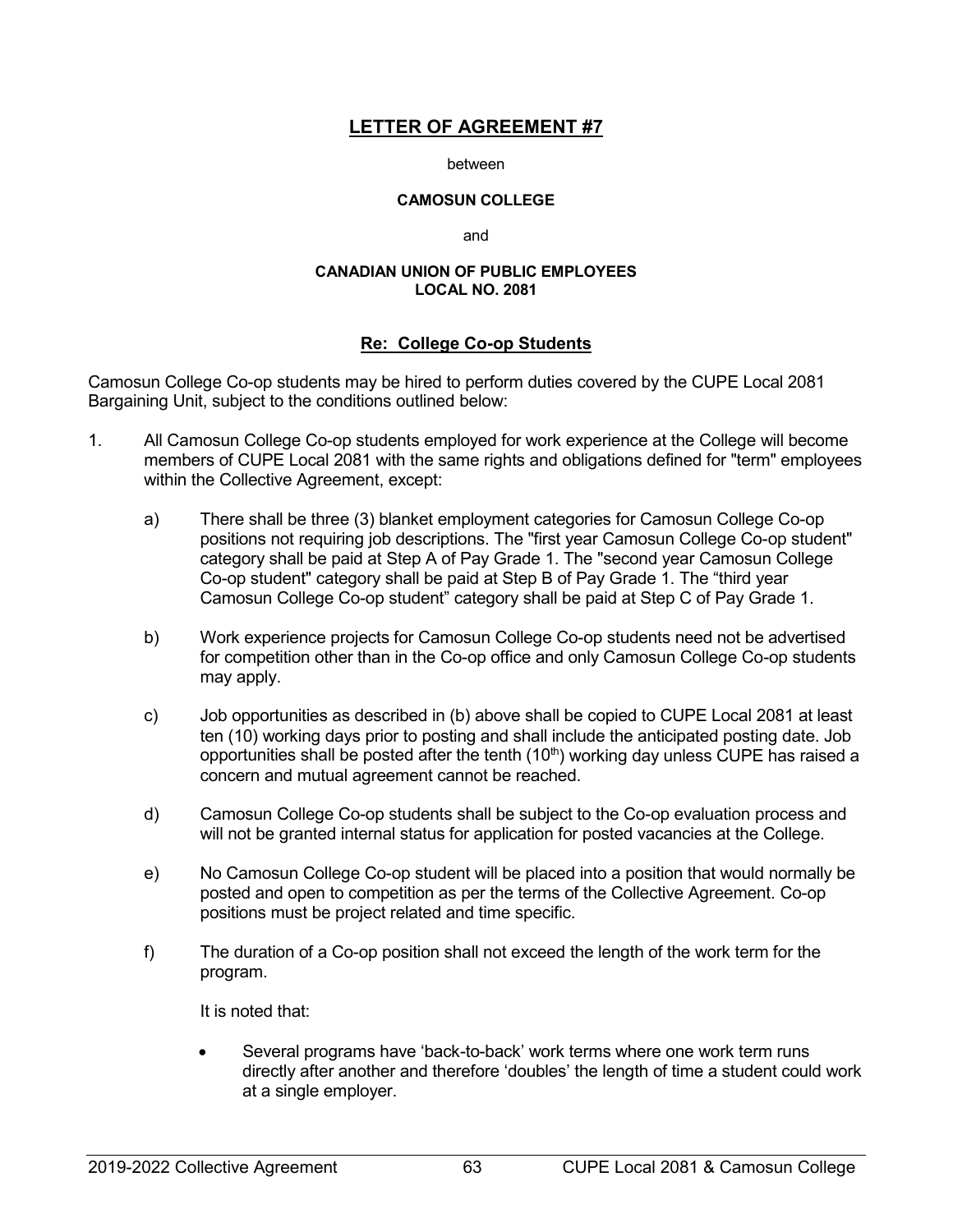## **LETTER OF AGREEMENT #7 - Continued**

- Some programs can have up to 3 separate work terms within 1 calendar year and often a student will do all work terms with the same employer.
- g) Articles 1.03(f), 13, 14,15, 20, 21, 24, and 26 will not apply to Co-op students
- h) Co-op students will be paid vacation pay in accordance with the Employment Standards Act.
- i) Co-op work terms will be a minimum of three (3) months long to a maximum of eight (8) months long in a calendar year.

DATED this day of 2021.

SIGNED on behalf of Camosun<br>College College College College Superinte College College Superinte College Superinte College Superinte Colle Union of Public Employees Local 2081

 $\_$  , and the contribution of the contribution of  $\_$  . The contribution of  $\_$  ,  $\_$  ,  $\_$  ,  $\_$  ,  $\_$  ,  $\_$  ,  $\_$  ,  $\_$  ,  $\_$  ,  $\_$  ,  $\_$  ,  $\_$  ,  $\_$  ,  $\_$  ,  $\_$  ,  $\_$  ,  $\_$  ,  $\_$  ,  $\_$  ,  $\_$  ,  $\_$  ,  $\_$  ,  $\_$  ,  $\_$  , President President President, CUPE Local 2081

 $\_$  , and the contribution of  $\_$  , and  $\_$  , and  $\_$  , and  $\_$  , and  $\_$  , and  $\_$  , and  $\_$ Executive Director Human Resources Secretary, CUPE Local 2081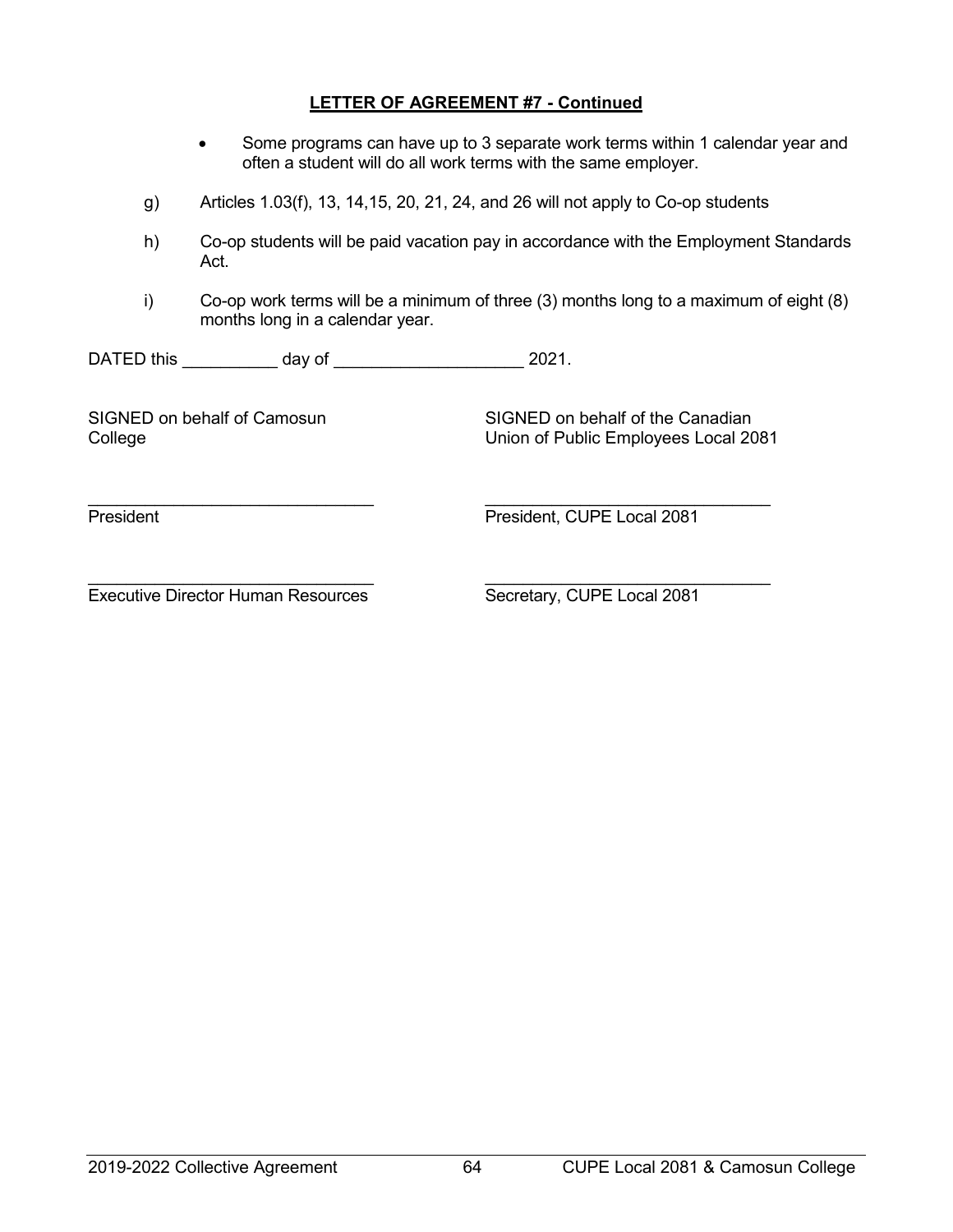between

#### **CAMOSUN COLLEGE**

and

#### **CANADIAN UNION OF PUBLIC EMPLOYEES LOCAL NO. 2081**

#### **Re: Camosun Childcare**

The College and the Union agree that notwithstanding provisions of the 2019-2022 Collective Agreement between the parties the following terms and conditions will apply to the provision of Childcare Services at the College:

- 1. The regular workday for the childcare staff shall consist of not more than seven and onehalf  $(7\frac{1}{2})$  consecutive hours per day and not less than two (2) hours per day. Part-time is defined as working less than thirty seven and one-half (37½) hours per week.
- 2. All employees hired in the position of Child Care Substitute for eight (8) weeks or less shall be paid at Pay Grade 2. The step progression within the pay grade will be consistent with the Collective Agreement.
- 3. The position of Child Care Substitute will not be used to replace Senior Educators.
- 4. The College shall be permitted to allow students to conduct observation and participate in learning opportunities for their respective programs of study in the child care centres at the College. These students will not be used to replace CUPE employees, result in a layoff of CUPE members or a reduction of hours for CUPE members.
- 5. This agreement will be in effect until the date of ratification of the Memorandum of Agreement that renews the 2019-2022 Camosun/CUPE Collective Agreement.

DATED this day of 2021.

SIGNED on behalf of Camosun SIGNED on behalf of the Canadian College Union of Public Employees Local 2081

\_\_\_\_\_\_\_\_\_\_\_\_\_\_\_\_\_\_\_\_\_\_\_\_\_\_\_\_\_\_ \_\_\_\_\_\_\_\_\_\_\_\_\_\_\_\_\_\_\_\_\_\_\_\_\_\_\_\_\_\_

President President, CUPE Local 2081

 $\_$  , and the set of the set of the set of the set of the set of the set of the set of the set of the set of the set of the set of the set of the set of the set of the set of the set of the set of the set of the set of th Executive Director Human Resources Secretary, CUPE Local 2081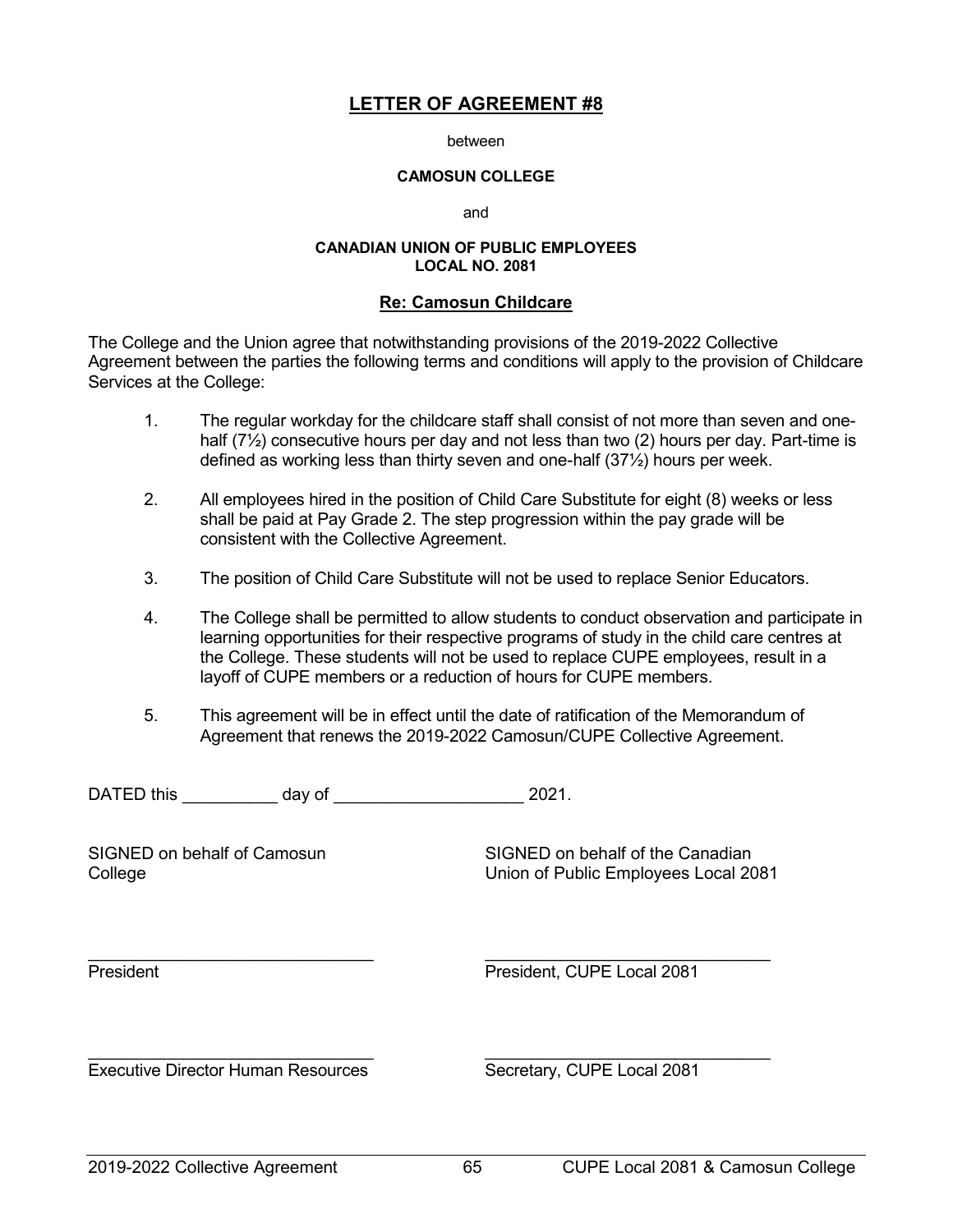between

#### **CAMOSUN COLLEGE**

and

#### **CANADIAN UNION OF PUBLIC EMPLOYEES LOCAL NO. 2081**

### **Re: Special Employment Program**

The College and the Union agree that notwithstanding provisions of the Collective Agreement between the parties the following terms and conditions will apply to the Special Employment Program to provide supported employee opportunities at the College through organizations such as the Garth Homer:

- 1. Up to four (4) positions may be established for this program and the employee participating in this program will be a full member of CUPE Local 2081 with all the rights and privileges of the Collective Agreement.
- 2. Work hours will generally be two (2) to four (4) hours per day and will not exceed twenty (20) hours per week.
- 3. The employee will be paid at Pay Grade 1 of the CUPE salary scale.
- 4. The Bookstore will continue to sponsor at least one (1) of the positions as outlined in the job description provided at the February 2, 2006 LMCC meeting. The other positions may be sponsored by Facilities Services, Ancillary Services or other areas of the College where it can be supported operationally.
- 5. No placements will take place if any CUPE member in the department is on layoff, nor will any CUPE member be displaced or have their hours reduced through a Special Employment placement.
- 6. This Letter of Agreement will remain in effect until the date of ratification of the Memorandum of Agreement that renews the 2019-2022 Camosun/CUPE Collective Agreement.

DATED this day of  $2021$ .

SIGNED on behalf of Camosun SIGNED on behalf of the Canadian College Union of Public Employees Local 2081

 $\_$  , and the set of the set of the set of the set of the set of the set of the set of the set of the set of the set of the set of the set of the set of the set of the set of the set of the set of the set of the set of th President **President** President, CUPE Local 2081

\_\_\_\_\_\_\_\_\_\_\_\_\_\_\_\_\_\_\_\_\_\_\_\_\_\_\_\_\_\_ \_\_\_\_\_\_\_\_\_\_\_\_\_\_\_\_\_\_\_\_\_\_\_\_\_\_\_\_\_\_ Executive Director Human Resources Secretary, CUPE Local 2081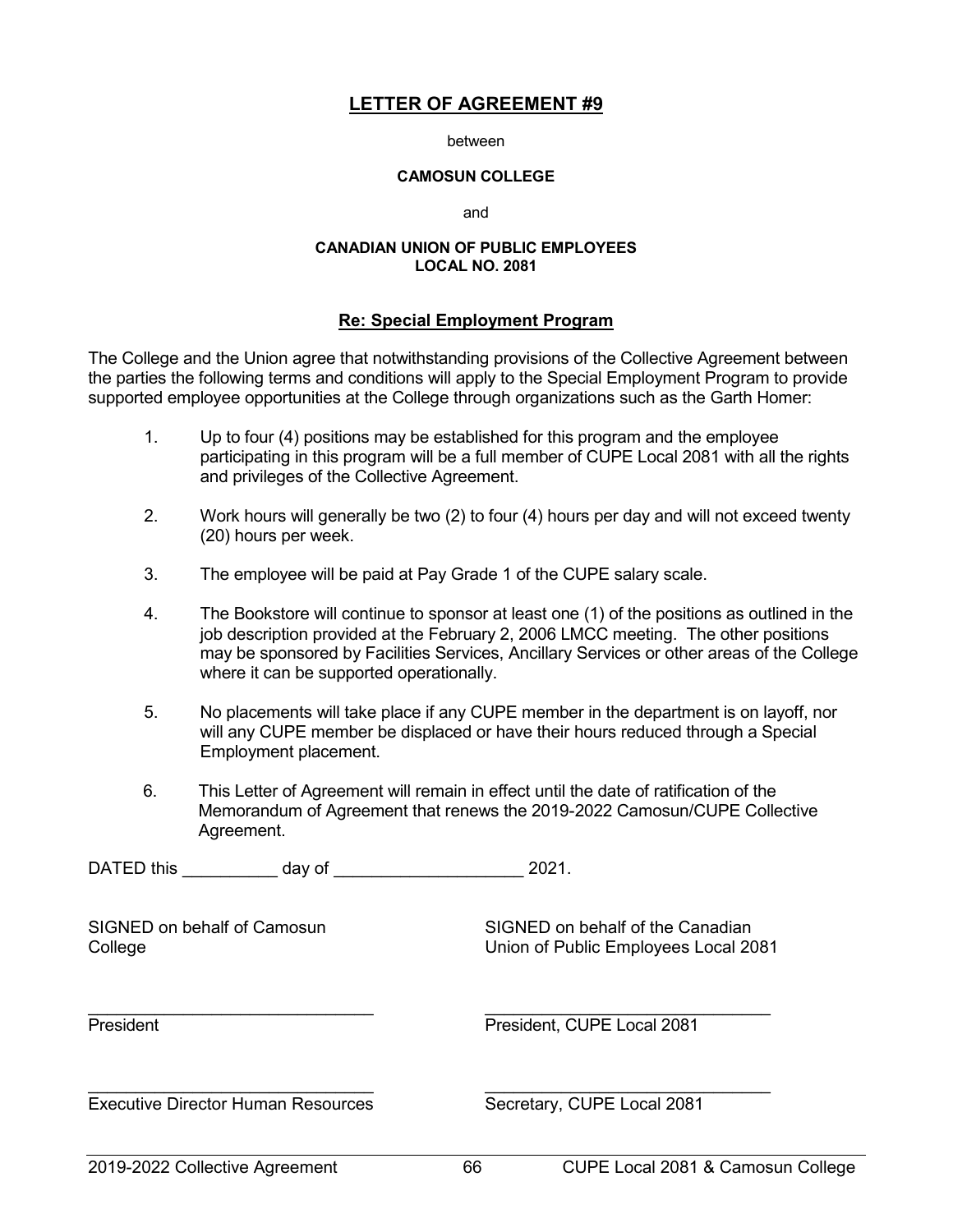#### between

### **CAMOSUN COLLEGE**

and

#### **CANADIAN UNION OF PUBLIC EMPLOYEES LOCAL NO. 2081**

### **Re: Lead Shop Steward/Office Coordinator**

The College and the Union agree that the following terms and conditions will apply to the individual who serves as Lead Shop Steward and Office Coordinator for CUPE Local 2081 ("Lead Shop Steward') until the date of ratification of the Memorandum of Agreement that renews the 2019-2022 Camosun/CUPE Collective Agreement.

- 1. The College agrees to provide the Lead Shop Steward with full release from their employment duties at the College until the date of ratification (as above), or until such time as they cease to hold the office of Lead Shop Steward ("Leave Period").
- 2. The Lead Shop Steward will be paid at Step E of Pay Band 16 during the Leave Period.
- 3. The Union agrees to reimburse the College for eighty-five percent (85%) of the total salary and benefit costs for the Lead Shop Steward during the Leave Period on a periodic schedule as invoiced by the College.
- 4. The College agrees to pay fifteen percent (15%) of the Lead Shop Steward's total salary and benefits costs during the Leave Period. This payment reflects the fact that the Lead Shop Steward will spend a portion of their time attending at College Committee meetings and attending to other College related business.
- 5. The Lead Shop Steward will continue to participate in all College benefit plans for which College CUPE employees are entitled, including pension, short term and long term disability, life insurance, extended health, dental and employee assistance coverage during the Leave Period.
- 6. The Union agrees to reimburse the College for the Union's share of the Lead Steward's salary and benefit costs during any period of leave they take from their position as Lead Shop Steward including vacation and sick leave during the first thirty (30) days absence due to illness or injury.
- 7. The Lead Shop Steward retains the right to return to the same position or to a position that is comparable to the position they held at the commencement of the Leave Period ("College Position").
- 8. The Union agrees to give the College at least three (3) months' notice of the Lead Shop Steward's intention to return to their College Position.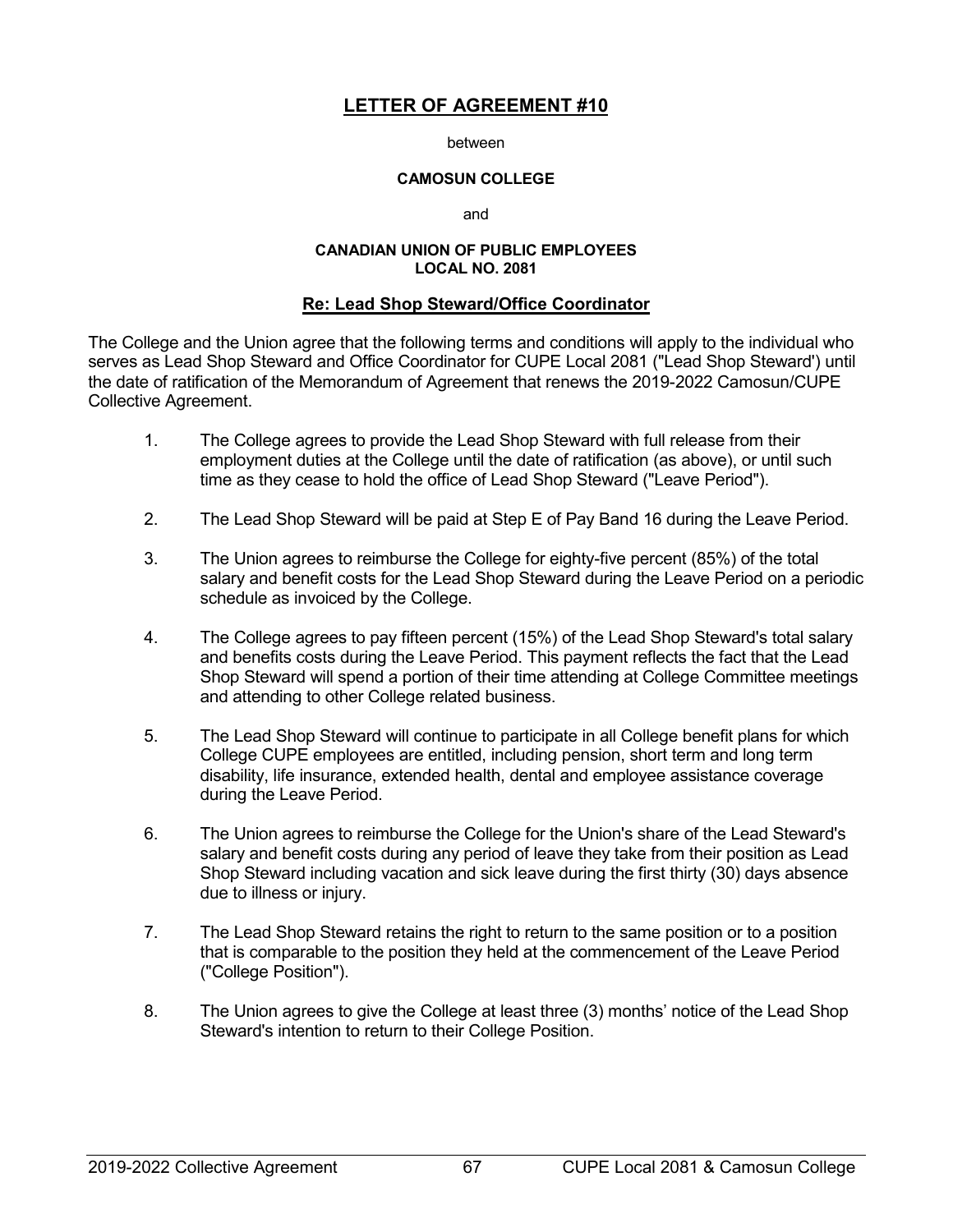# **LETTER OF AGREEMENT #10 - Continued**

- 9. The Lead Shop Steward's employment shall be considered continuous during the Leave Period for the purpose of increments, seniority and annual vacation entitlement on their return to their College Position.
- 10. The Lead Shop Steward shall receive a prorated annual vacation grant in the year in which they return to their College Position. The Lead Shop Steward is encouraged to use all vacation they are entitled to during the Leave Period prior to their return to their College Position but will be permitted to carry forward up to ten (10) days' vacation entitlement from the Leave Period which must be used by December 31 in the year in which they return to their College Position. CUPE Local 2081 agrees to pay the Lead Shop Steward's salary and benefit costs, as provided for in paragraph 3 above, for any vacation entitlement carried forward from the Leave Period which is used following the Lead Shop Steward's return to their College Position.
- 11. The College, may, if it wishes, fill the position that the Lead Shop Steward has vacated.
- 12. The person, if any, occupying the position vacated by the Lead Shop Steward will be considered to be replacing an employee on a leave of absence under Article 1.03(d) (iii) will not be subject to regularization. The person occupying the position will be entitled to at least two (2) weeks' notice, or pay in lieu as per Article 1.03(a) when the Lead Shop Steward returns to their College Position.

DATED this \_\_\_\_\_\_\_\_\_\_\_ day of \_\_\_\_\_\_\_\_\_\_\_\_\_\_\_\_\_\_\_\_\_\_\_\_\_\_\_ 2021.

SIGNED on behalf of Camosun SIGNED on behalf of the Canadian College Union of Public Employees Local 2081

\_\_\_\_\_\_\_\_\_\_\_\_\_\_\_\_\_\_\_\_\_\_\_\_\_\_\_\_\_\_ \_\_\_\_\_\_\_\_\_\_\_\_\_\_\_\_\_\_\_\_\_\_\_\_\_\_\_\_\_\_ President **President** President, CUPE Local 2081

 $\_$  , and the set of the set of the set of the set of the set of the set of the set of the set of the set of the set of the set of the set of the set of the set of the set of the set of the set of the set of the set of th Executive Director Human Resources Secretary, CUPE Local 2081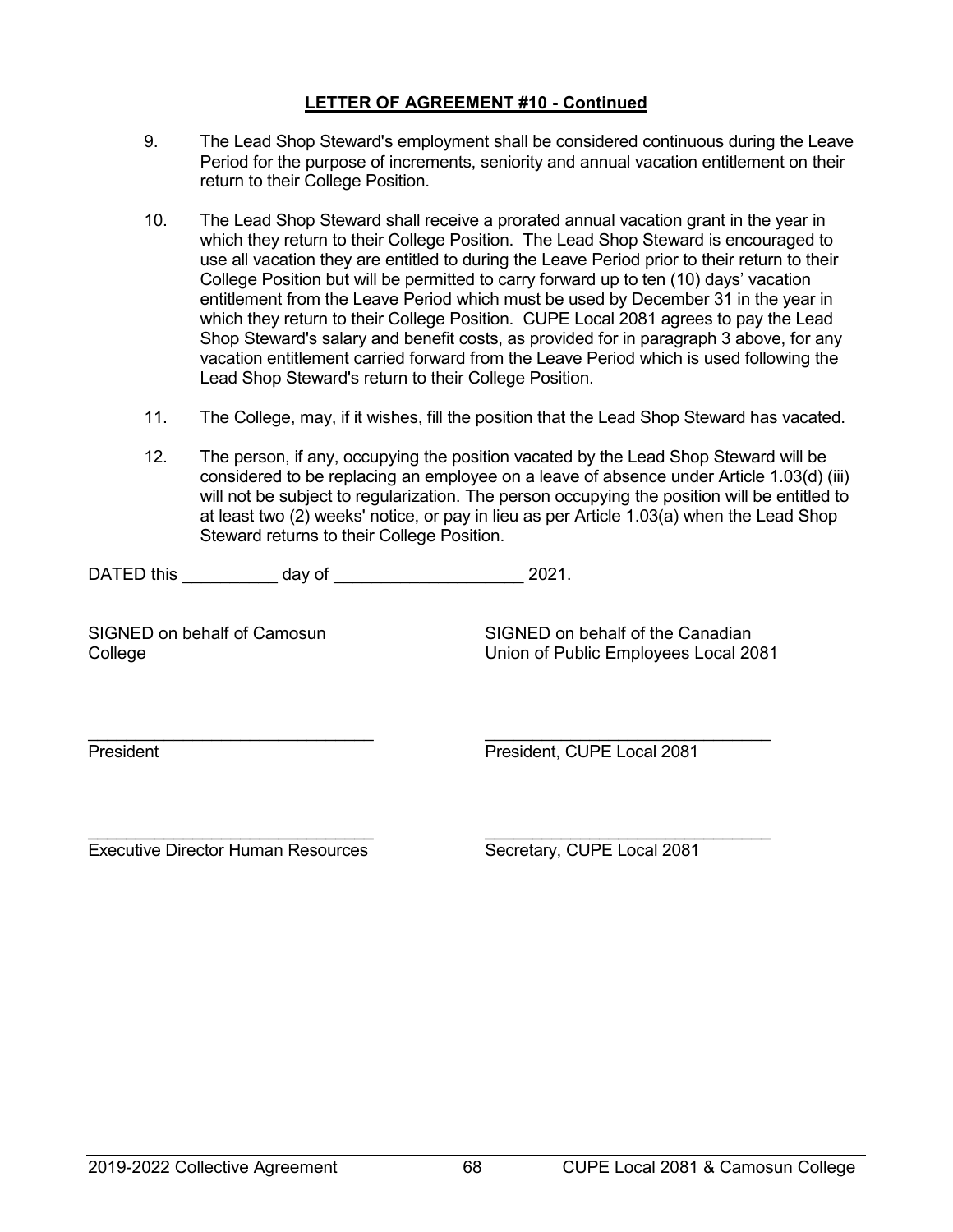between

## **CAMOSUN COLLEGE**

and

### **CANADIAN UNION OF PUBLIC EMPLOYEES LOCAL NO. 2081**

## **Re: Call-in Process**

The Union has raised concerns regarding the hiring and assignment methods used by the College for determining casual work opportunities.

The College and the Union have a joint interest in exploring the feasibility of establishing a call-in process for those departments which regularly hire casual employees.

The Parties have determined that it would be beneficial to first conduct a trial Call-in Process to allow the College the opportunity to gather information, establish and implement new processes, identify problems and their resolutions where possible. The objective is to learn from and evaluate the potential effects that changed methods would have on the operational effectiveness of the College and employee/department satisfaction. At the conclusion of the implementation period the College will prepare a report for discussion by the Parties at the Labour/Management Cooperation Committee.

To this end, the Parties agree on the following principles and preliminary parameters for a trial Call-in Process:

## **Principles:**

The trial Call-in Process is intended to:

- 1. assist departments in the efficient achievement of the College's operational requirements in a manner which does not create an administrative burden, and
- 2. provide a consistent, transparent process to assign the most senior employees on the department's call-in list to short term, non-posted assignments for which the employees are qualified and available.

## **Trial Process Parameters:**

The Parties agree that the College will be provided with a six-month period following the date of ratification of this Collective Agreement to develop a draft trial Call-in Process for discussion with and feedback from the Union. This draft will identify one or more departments where the trial Call-in Process (hereinafter called the "Call-In process") will be implemented and the expected implementation period. Preliminary parameters of the Call-in process will include, but not be limited to, the following: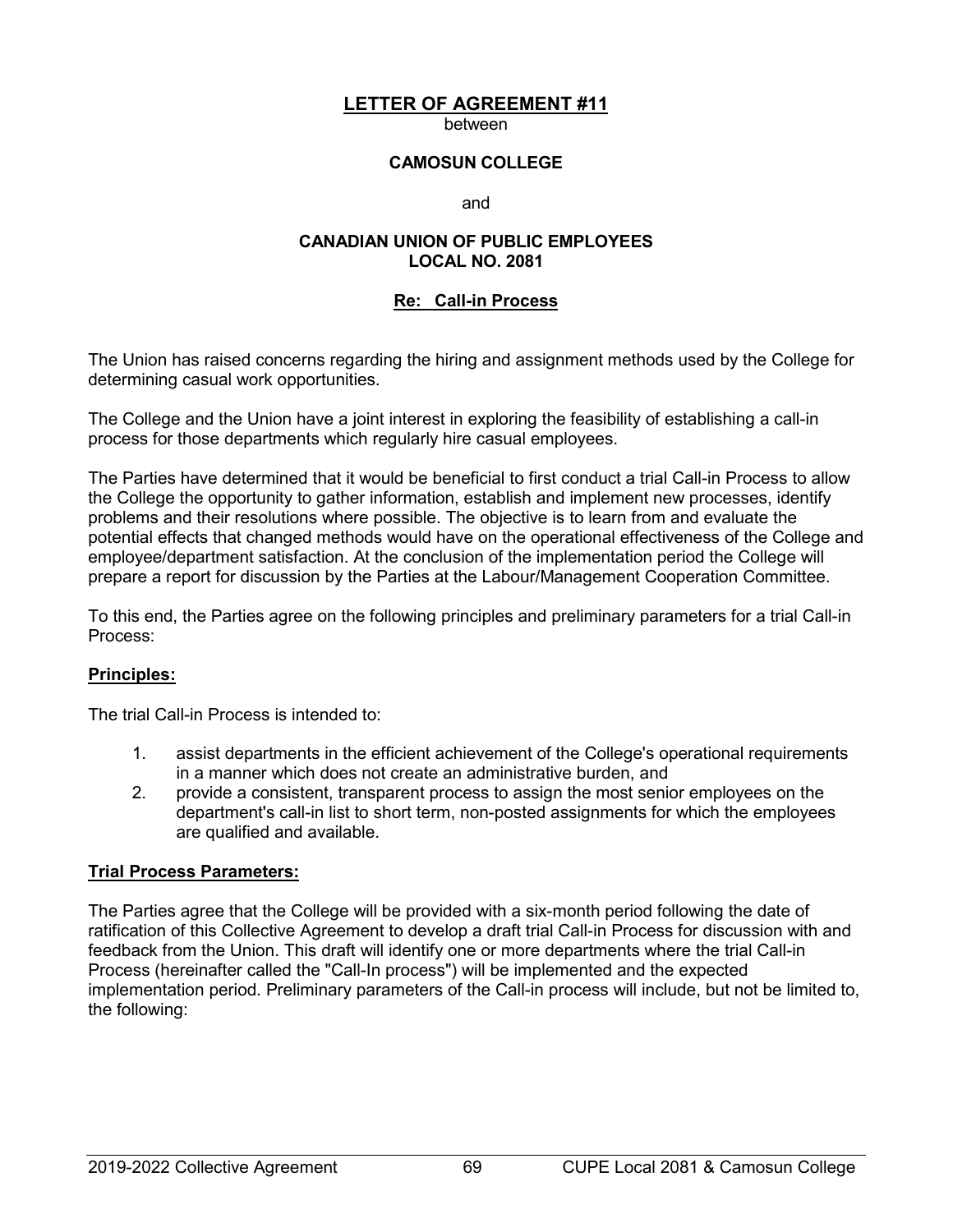# **LETTER OF AGREEMENT #11 - Continued**

- 1. Where possible, opportunities to be included on a department's Call-In list will be posted to allow the department to recruit and select qualified individuals to perform the job functions of the specific position(s)/classification(s) which may be available for future call-in opportunities. With the exception of regular full-time employees, existing individuals on the seniority list as well as external applicants may apply to be on this list. Applicants will be assessed to determine whether they have the necessary qualifications, knowledge, education and skills that are required to perform the position(s)/classification(s). When the College deems it necessary to interview applicants, an interview panel shall be formed.
- 2. An individual may apply to be considered for any job classification within the Call-in opportunities posted.
- 3. There shall be no grievances filed by the Union regarding the Call-in process. The Union maintains rights to grieve any issue outside of this process.
- 4. An applicant who is added to the Call-in list will identify any periods of unavailability at the time of their inclusion and will be required to notify the College in advance of any subsequent periods for which they are unavailable.
- 5. The College shall maintain:
	- (a) a monthly seniority list for Call-in employees which indicates each employee's name and accumulated seniority;
	- (b) a list of the position(s)/classification(s) for which the Call-in employee is qualified; and
	- (c) a Call-in record of work opportunities offered, accepted and/or declined as well as any periods of unavailability.

Copies of the monthly seniority list and list of the position(s)/classifications(s) for which the Call-in employee is qualified, as provided in 5. (a) and (b) above, shall be provided to the Union.

- 6. Departments will identify the individual(s) who will have primary responsibility for call-ins.
- 7. Individuals will ensure that the College is kept up-to-date with respect to their contact information including phone/cell number and email contact information.
- 8. When a call-in assignment is available, individuals on the list will be contacted in order of seniority for assignments for which they are qualified and available.
- 9. Each call-in assignment must be offered and accepted in its entirety (eg. for three (3) days of work, the employee must be offered all three days of work and must be able to work all three (3) days). If the individual is unable to accept the full work assignment, it will be offered to the next qualified person on the list in order of seniority. Where it is not possible to assign the full work assignment to one individual, the department may assign partial periods to qualified individuals in order of seniority and availability.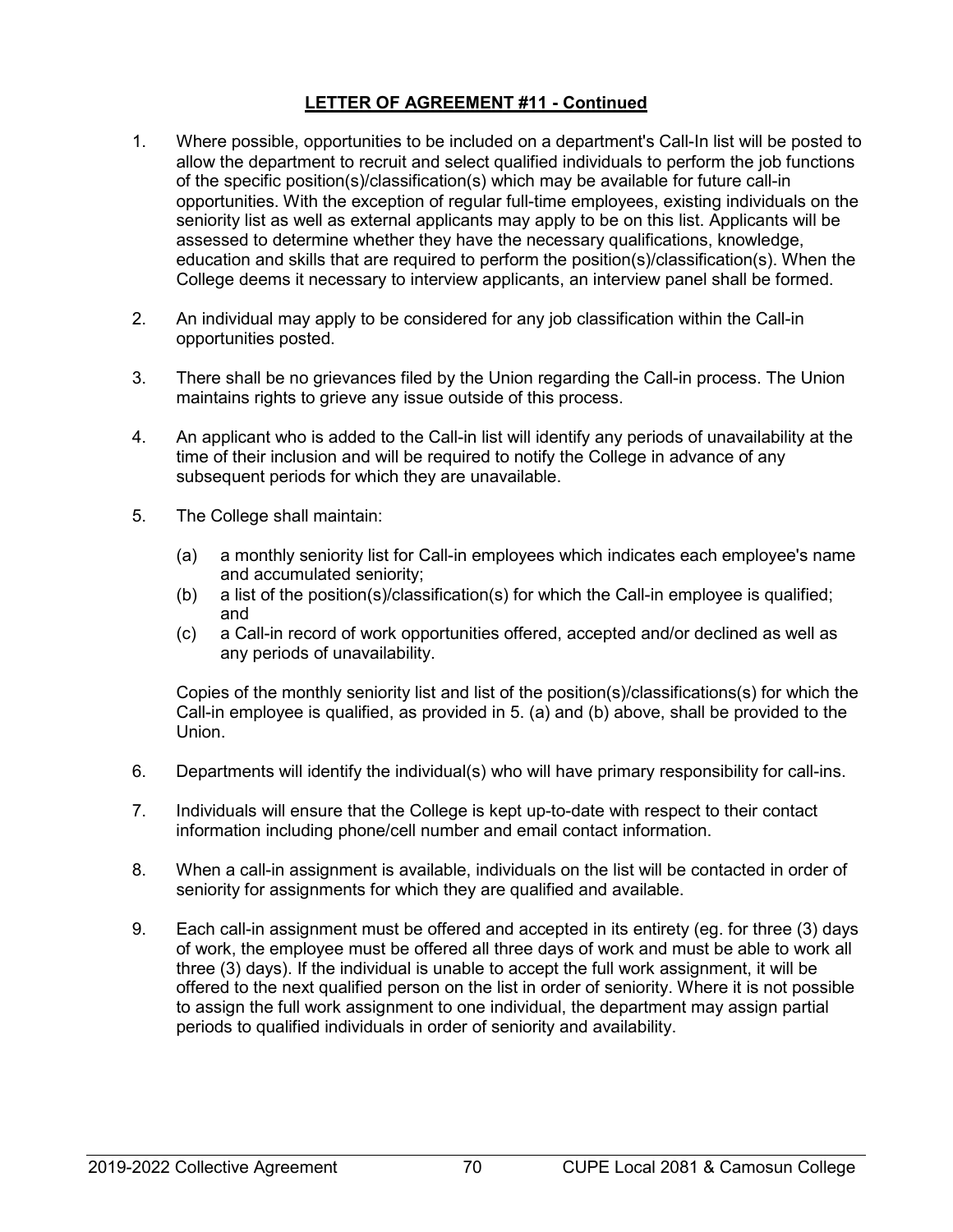# **LETTER OF AGREEMENT #11 - Continued**

- 10. If more than one call-in assignment is available at the same time in a department, the most senior qualified individual will be given their choice of such assignments, subject to 9, above.
- 11. Once an on-call assignment is accepted by an individual, such individual cannot cancel their availability for that assignment in order to accept a more favourable call-in assignment which may have arisen after their initial acceptance.
- 12. Individuals hired to a department's Call-in list shall be subject to probation and trial periods as described in this Collective Agreement.
- 13. A call-in employee who turns down a call-in opportunity on three (3) occasions within the Call-in trial period without good and sufficient cause, as determined by the exempt manager, will be removed from that call-in list.
- 14. A call-in employee whose performance is deemed unsatisfactory by their exempt manager will receive reasonable notice of the concern. If an employee's performance remains unsatisfactory for two additional occasions within the trial Call-in period the employee will be removed from the applicable Call-in list.
- 15. Call-in assignment(s) are not eligible towards regularization.
- 16. Any amendments to the language in the Collective Agreement required as a result of the implementation of this Call-in process will require approval of the Labour/Management Cooperation Committee and will be subject to approval and ratification by the Parties' principals.

It is recognized that this Call-in process will be on a one year temporary basis to provide an opportunity for the College to assess whether the process meets the intended objectives.

The Call-in process will form a standing item on the agenda of the Labour/Management Cooperation Committee for the period of the Call-in process and will include discussion of any problems and their resolution, where possible.

| DATED this | dav of | 2021 |
|------------|--------|------|
|------------|--------|------|

SIGNED on behalf of Camosun SIGNED on behalf of the Canadian College Union of Public Employees Local 2081

\_\_\_\_\_\_\_\_\_\_\_\_\_\_\_\_\_\_\_\_\_\_\_\_\_\_\_\_\_\_ \_\_\_\_\_\_\_\_\_\_\_\_\_\_\_\_\_\_\_\_\_\_\_\_\_\_\_\_\_\_ President **President**, CUPE Local 2081

Executive Director Human Resources Secretary, CUPE Local 2081

 $\_$  , and the set of the set of the set of the set of the set of the set of the set of the set of the set of the set of the set of the set of the set of the set of the set of the set of the set of the set of the set of th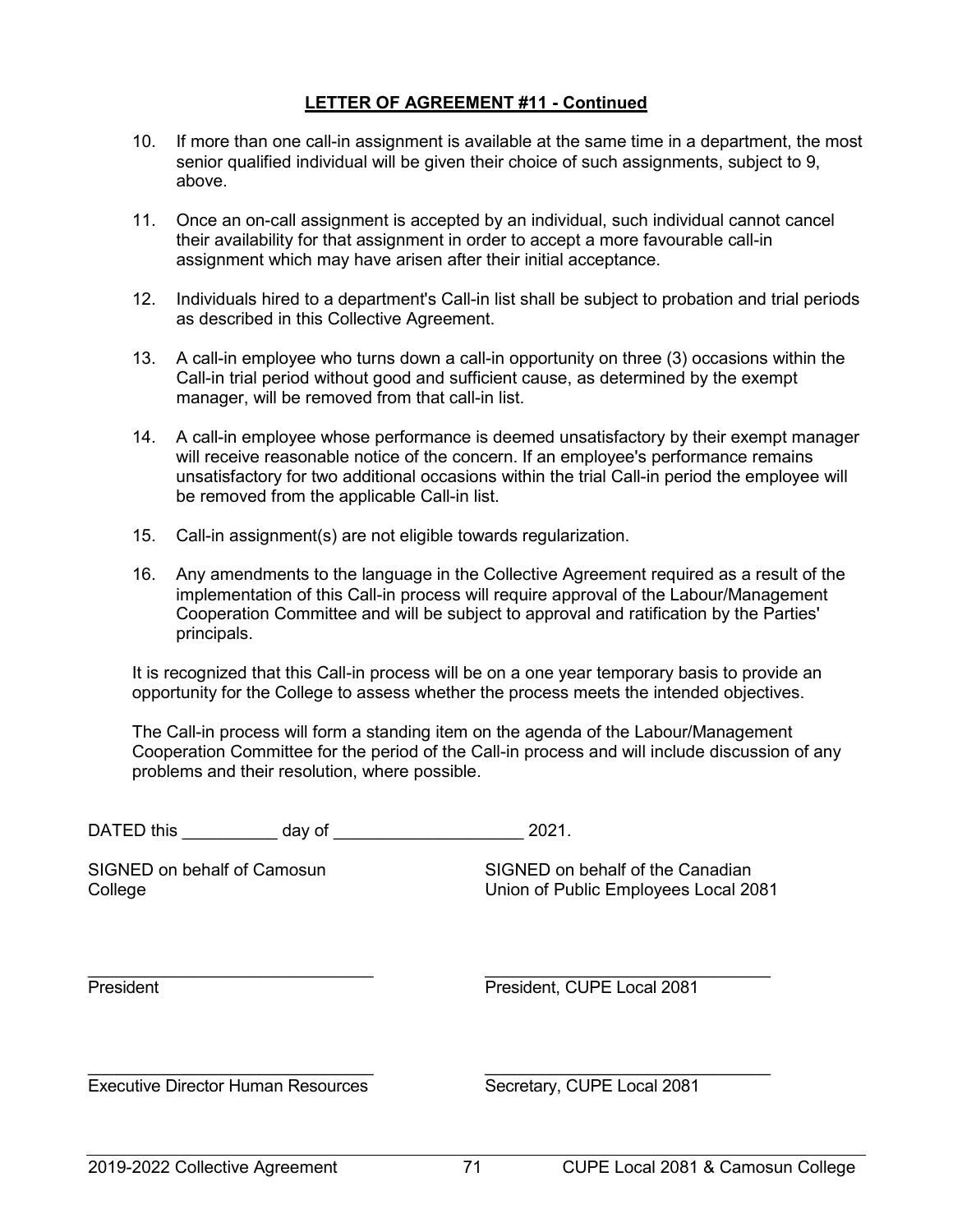### between

## **CAMOSUN COLLEGE**

and

### **CANADIAN UNION OF PUBLIC EMPLOYEES LOCAL NO. 2081**

### **Re: ECE Wage Enhancement**

The BC Government announced on September 5, 2018 funding to support its Early Care and Learning Recruitment and Retention Strategy. This announcement included funding available for qualified providers to support a \$1.00 per hour wage enhancement in early 2019 and another \$1.00 per hour wage enhancement on April 1, 2020 for Early Childhood Educators (ECEs).

In order to qualify for this funding, providers and staff must meet the eligibility criteria provided by the government. Provided the institution meets all the conditions set out by government, is eligible, and is in receipt of the funding under the program the ECE Wage Enhancement will occur and be provided to qualified ECE employees, in accordance with the following:

- 1) Contingent on the institution receiving the funding through this program, eligible ECE employees in the following positions in Child Care Services will receive the ECE Wage Adjustment of \$1.00 per hour (up to a maximum of 195 hours per month):
	- Early Childhood Educator
	- Infant and Toddler Educator
	- Special Needs Educator
- 2) To be eligible, employees must:
	- a) hold a valid Early Childhood Educator, Infant and Toddler Educator, and/or Special Needs Educator certification issued by the BC ECE Registry;
	- b) be an ECE in good standing with the BC ECE Registry;
	- c) be a front-line ECE directly employed on a full or part-time/casual basis who spends 50% or more of their working time in direct care of children; and
	- d) sign a written consent form that confirms their knowledge, consent and authorization for Camosun College to provide their full name, ECE Registration #, ECE certificate expiry date, their wage, and total number of hours worked to the Province of BC.
- 3) Should the institution no longer be in receipt of the funding through this program, the program ceases, or should the employee no longer hold an eligible certification and/or be in good standing with the BC ECE Registry, then the ECE Wage Enhancement will also cease.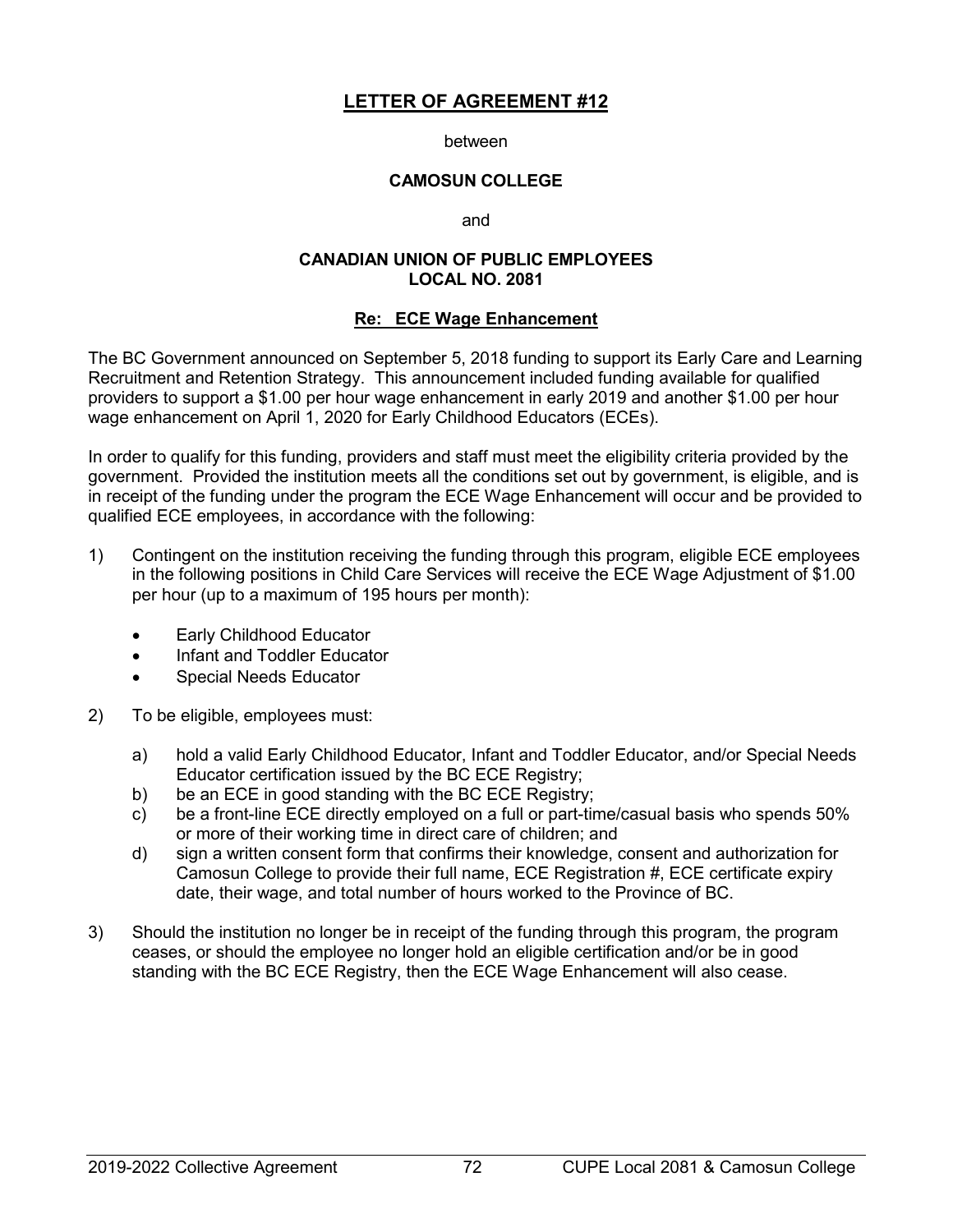# **LETTER OF AGREEMENT #12 (continued)**

This amendment is made on a without prejudice and precedent basis, and cannot be relied upon as an interpretation of the positions or the job evaluation process/system.

This amendment is in effect for the 2019-2022 term of the Collective Agreement between Camosun College and CUPE Local 2081 and will remain in effect until its renewal.

DATED this \_\_\_\_\_\_\_\_\_\_ day of \_\_\_\_\_\_\_\_\_\_\_\_\_\_\_\_\_\_\_\_ 2021.

SIGNED on behalf of Camosun SIGNED on behalf of the Canadian College Union of Public Employees Local 2081

\_\_\_\_\_\_\_\_\_\_\_\_\_\_\_\_\_\_\_\_\_\_\_\_\_\_\_\_\_\_ \_\_\_\_\_\_\_\_\_\_\_\_\_\_\_\_\_\_\_\_\_\_\_\_\_\_\_\_\_\_ President President President, CUPE Local 2081

 $\_$  , and the set of the set of the set of the set of the set of the set of the set of the set of the set of the set of the set of the set of the set of the set of the set of the set of the set of the set of the set of th Executive Director Human Resources Secretary, CUPE Local 2081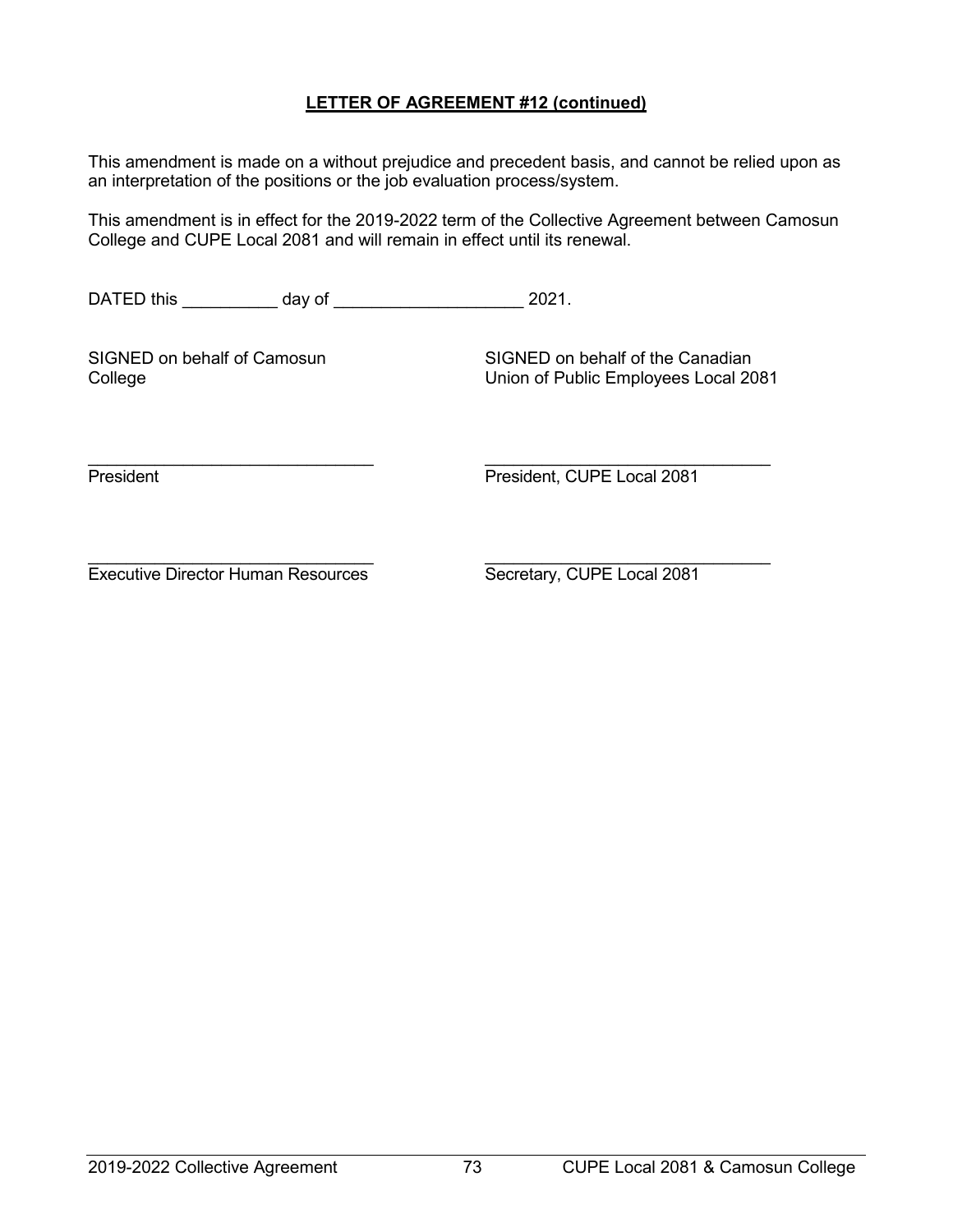# **LAYOFF / RECALL POLICY**



At all times, except severance, employees retain the right to recall to their own job for two (2) years from the time the layoff occurs.

All employees affected by this policy retain the right to apply for any posting during the process.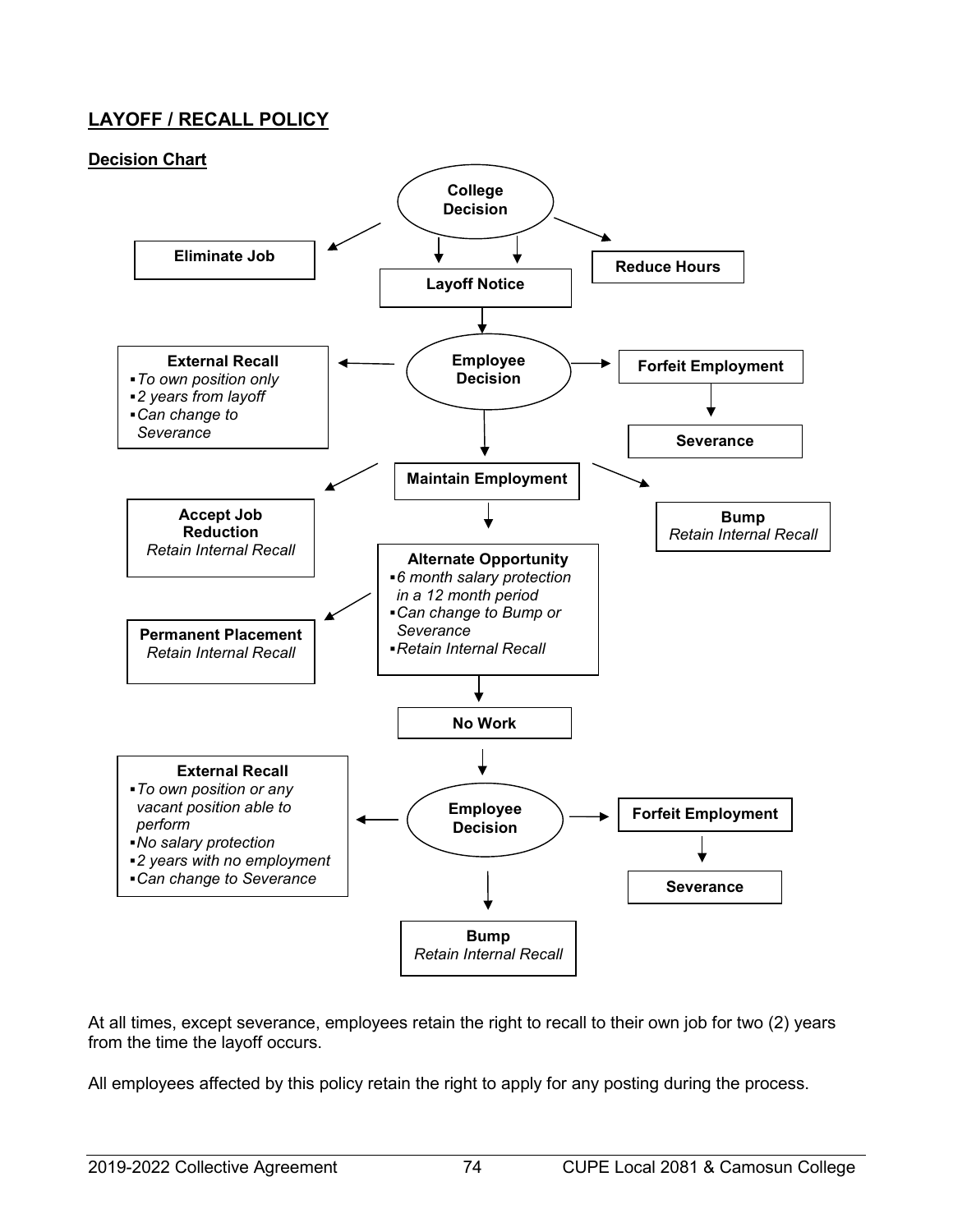# **APPENDIX "A"**

# **LAYOFF / RECALL POLICY AND PROCEDURES**

# **A – POLICY:**

- A.1 This policy is created in accordance with the Collective Agreement between the College and CUPE Local 2081. In no case may this policy override a right or condition outlined within the Collective Agreement except by mutual agreement of the parties.
- A.2 Each layoff stands alone in the application of this policy and these procedures.
- A.3 This Policy & Procedures shall be reviewed at the request of either Party by the Labour/Management Cooperation Committee and shall not be changed except by mutual agreement between the parties.
- A.4 In accordance with Clause 15.01 of the Collective Agreement, "layoff includes an involuntary cessation of employment or a reduction in hours of work due to lack of work, lack of funding or a reduction or discontinuation of services, but does not include dismissal, suspension, leave of absence or resignation".
- A.5 In accordance with Clause 15.02 (a) of the Collective Agreement, "Both parties recognize that job security shall increase in proportion to length of service. Therefore, in the event of a layoff, employees shall be laid off in the reverse order of their bargaining-unit-wide seniority, PROVIDING that the retained employees are able to perform the available work".
- A.6 "Able to perform" means having the requisite education, skills, experience and ability to perform the major activities and responsibilities of the position which accumulate in whole numbers to at least 75% of the job as listed in order of importance within a JAJEC Questionnaire [section II (3)] or in the latest job description where no questionnaire exists. In deciding the "ability to perform" the supervisor of the vacant position shall be consulted about the requirements of the job.
- A.7 With as much notice as possible, the College, through the Human Resources Department, shall discuss with the Union any anticipated situations that may lead to employee layoffs.
- A.8 Where layoffs become necessary, the College and the Union shall attempt to keep any disruption to a minimum for the College and for employees.
- A.9 The Human Resources Department shall be responsible for the co-ordination and facilitation of all layoff procedures.
- A.10 An employee shall receive as much advance information as possible about a potential layoff. The Supervisor shall meet with the employee and a Union shop steward. This meeting does not constitute formal notice under Article 15.04 (a).
- A.11 Formal notification of a layoff and a written outline of the employee's options will be given to the employee by the Human Resources Department with the participation of a Union shop steward and the employee's supervisor.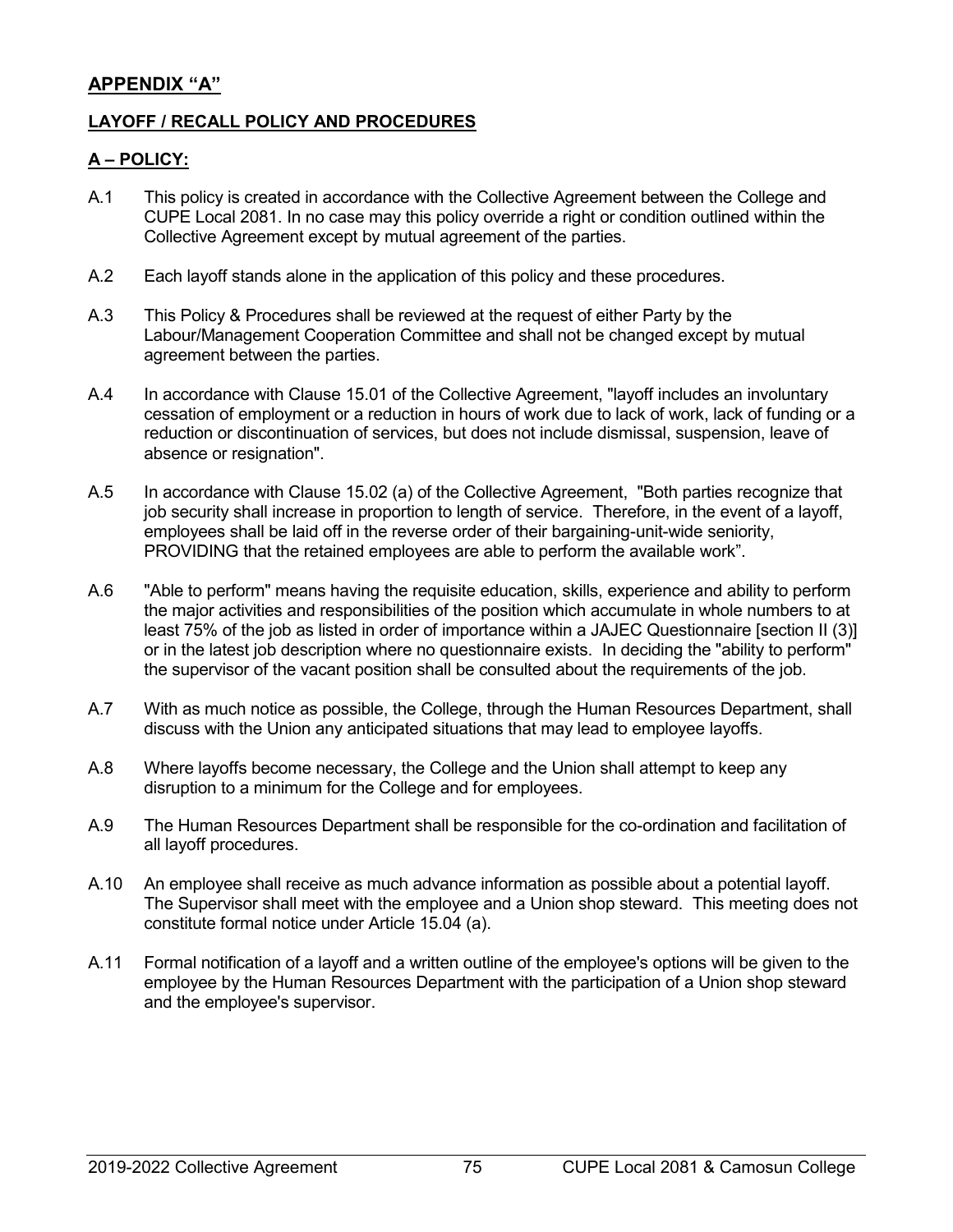- A.12 Employees who are to be laid off shall be advised, as part of their formal notification, of their four options under the terms of the Collective Agreement and this Policy and Procedures:
	- (a) they may accept the layoff and retain internal and external recall rights to their laid off position according to the Layoff and Recall Policy & Procedures (this includes the ability to convert from the recall to severance option at a later date while on the external recall list awaiting re-employment); or
	- (b) they may accept a severance package on their initial layoff date and terminate their employment rights and benefits with the College; or
	- (c) they may accept the option to bump into another position (maintaining internal recall in accordance with Sections C.3 – C.8) and request the Labour/Management Cooperation Layoff Sub Committee to identify the appropriate position in accordance with #16 of this Procedure; or
	- (d) they may request that the Layoff Sub Committee investigate alternate employment opportunities for them within the College. Employees shall be entitled, at the conclusion of alternate employment opportunities, to exercise their rights under (a), (b) or (c) above or they may exercise their rights under Article 15.03 and Section C of this Policy. This includes the ability to convert from the recall to severance option at a later date while on the external recall list awaiting re-employment.
- A.13 A term employee's options include recall, bumping and alternate employment opportunities only to term positions. A term employee does not have a severance option.
- A.14 A recurring regular employee as defined in Article 1.02 (b) would have full entitlement to these options in the event that there is a reduction in regular scheduled working hours.
- A.15 The Layoff Sub Committee shall be comprised of regular membership of the Labour/Management Cooperation Committee plus one member from management and one from the Union. A quorum will consist of attendance of three members from each side.
- A.16 In defining alternate employment opportunities, the sub-committee shall consider both the employee's preferences for employment and the College's need to maintain efficiency and effectiveness.
- A.17 An alternate employment opportunity shall not normally be to a classification which is placed at a higher pay band, except as set out in the procedures.
- A.18 A regular employee may accept alternate employment in any position regardless of its employment status (regular, recurring regular, or term) or working hours (part-time or full-time).
- A.19 A regular employee who is placed into a term appointment as part of the alternate employment process shall retain all rights of their regular appointment status.
- A.20 An employee on layoff with recall rights when not holding any position with the College may, at their request, remain on any existing benefit plan, except disability and pension, during their layoff by paying the full premium for the benefit(s) monthly in advance.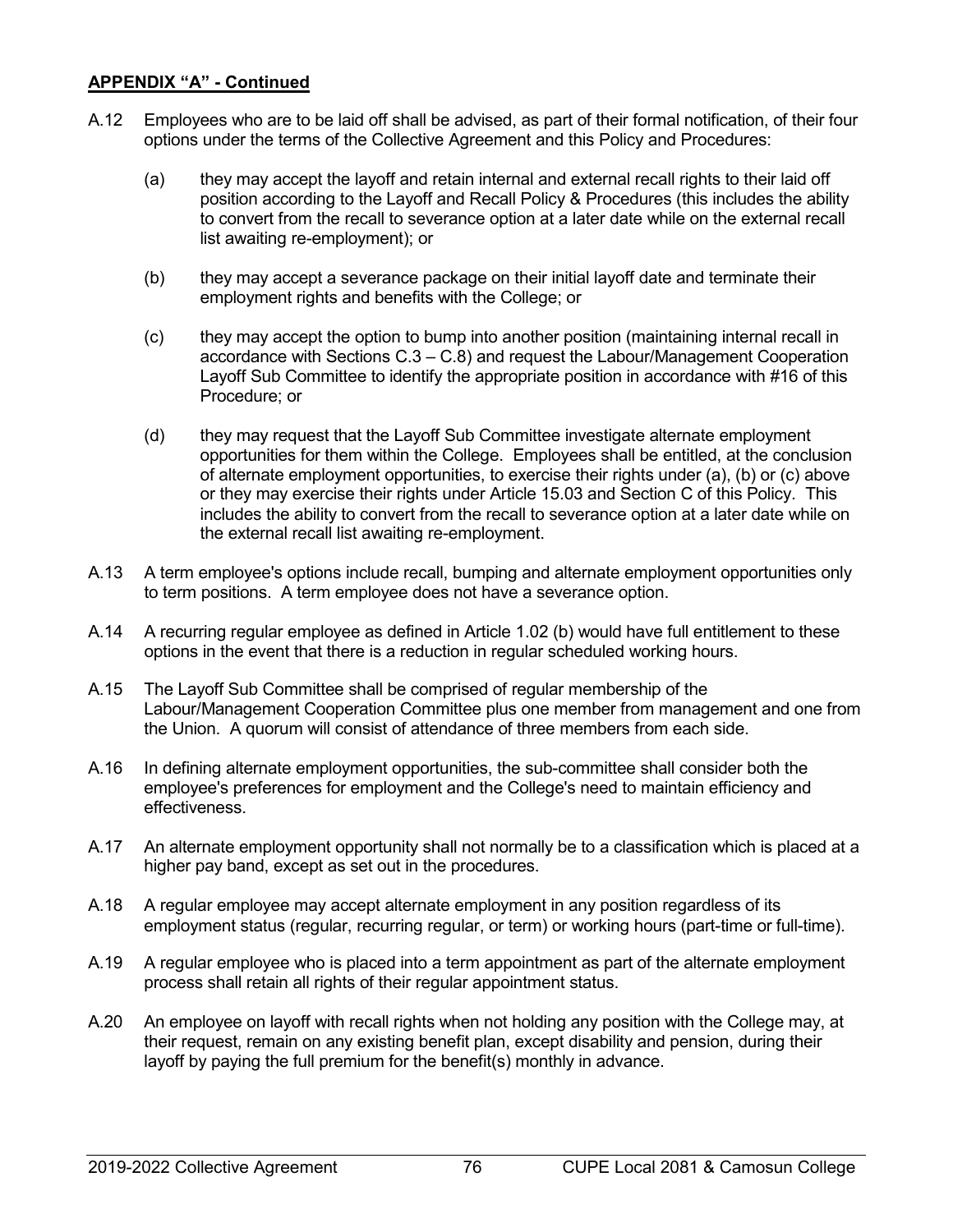A.21 Communication and consultation with the employee, the current supervisor and prospective supervisors will occur throughout the process.

# **B – LAYOFF PROCEDURES:**

- B.1 The College, usually through the Budget Development Committee, shall identify the specific staff positions that are being considered for reduction or elimination. The individual identified to receive layoff notice will be the most junior employee within the job description AND within a department or normal working cluster of departments where position transfers occur without postings. Campus location shall not be considered in identifying the most junior employee within the job description.
- B.2 With as much notice as possible, the Human Resources Department shall discuss the potential layoff(s) with a representative of CUPE Local 2081.
- B.3 A meeting with the employee potentially affected will be arranged by the supervisor and a Union shop steward to advise the employee of the possible layoff situation.
- B.4 When a layoff is confirmed to occur, the Human Resources Department and a Union shop steward shall meet with the employee affected and their supervisor or other departmental support person. At that meeting, the employee shall be advised of the confirmation of the layoff, the effective date and the options available to them. Such information will also be supplied in writing and shall constitute the formal notification of layoff.

The Layoff Sub Committee shall receive a copy of the layoff letter.

B.5 The employee shall be given a period of seven calendar days in which to advise the Human Resources Department of their choice of option. If the employee wishes to exercise their right to alternate employment opportunities, the employee will be encouraged to immediately update the information contained within their personnel file to include current qualifications, skills, abilities and references.

# Alternate Employment Opportunities:

- B.6 When an employee requests an alternate employment opportunity within the College, the Layoff Sub Committee shall be responsible for identifying such alternate employment opportunities. The process of identifying alternate employment opportunities will be initiated within seven calendar days of the employee's request.
- B.7 For each alternate placement opportunity, the Human Resources Department shall provide to the Committee:
	- The most current resume of the employee to be relocated.
	- An up-to-date seniority list for CUPE Local 2081.
	- A list, in seniority order, of employees and their positions within each pay band.
	- A list of retirements expected to be occurring within the next twelve months.
	- A list of positions expected to be vacant within the next twelve months.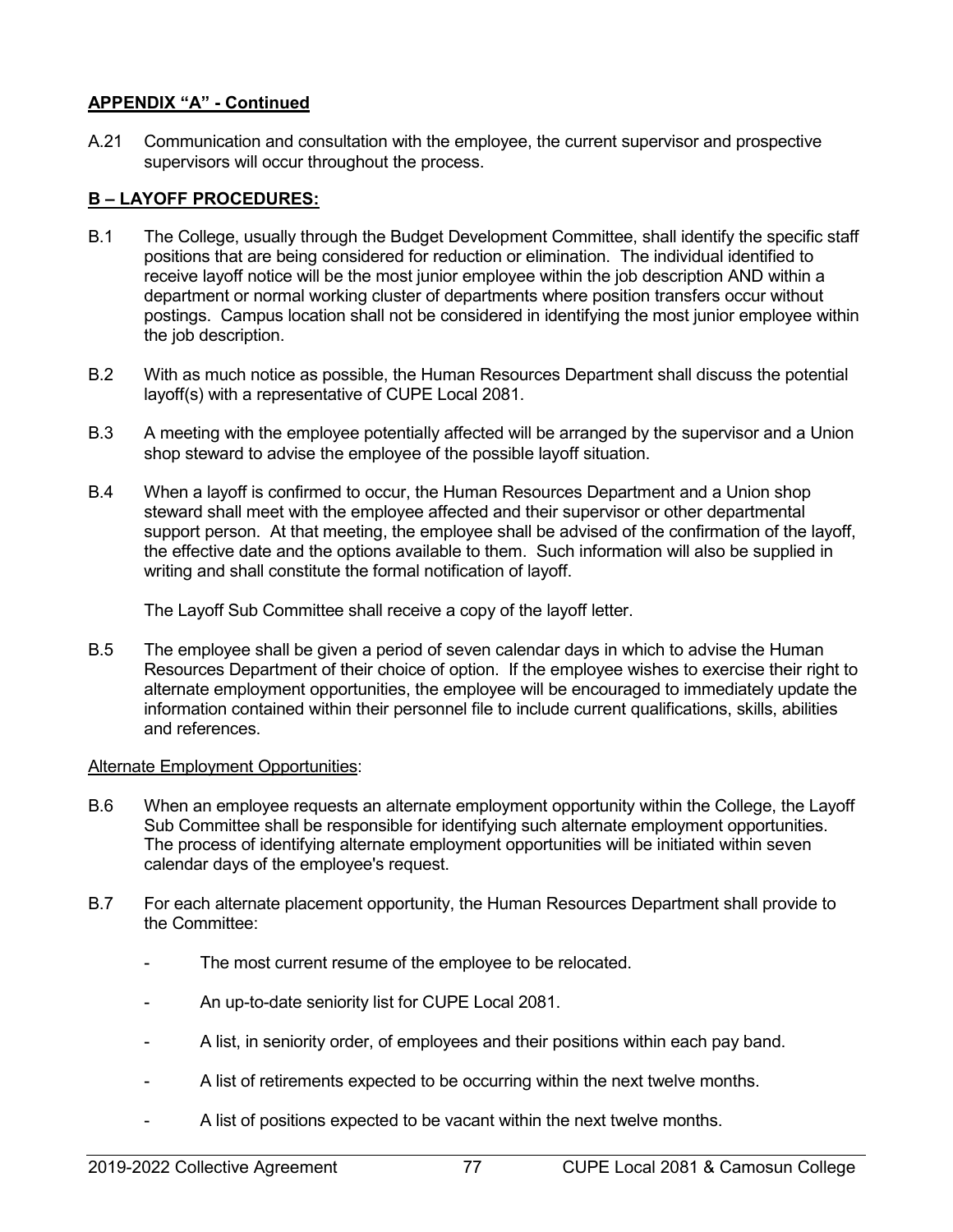- Job descriptions and such other information as requested by the Committee.
- Employee's preference (if any) with respect to hours of work.
- B.8 An alternate employment opportunity shall include consideration of the following actions:
	- Waiving of the posting requirement for current vacancies.
	- Building employment bridging through the use of vacancies, term positions and/or unpaid leaves of absence to place the employee in a future vacancy.

As well, the Layoff Sub Committee may canvas other employees who may wish to trade positions with the laid off employee during the alternate employment opportunity.

- B.9 When a regular employee is placed in an alternate employment opportunity, the employee shall have their wage, benefits, increments and right to wage increases protected in the pay band they were receiving at the time of layoff.
- B.10 Salary protection shall be for the basic pay band assigned to the layoff position only. Salary protection will not be extended to cover any stipends for teaching, B.C. stationary engineers certificate  $-4$ <sup>th</sup> class, journeyman trades certificate, or pesticide certificate when that work is not actually being performed. Salary protection shall occur for a maximum of six months in a twelve month period, beginning with the first alternate opportunity placement.
- B.11 In identifying alternate employment opportunities, the Layoff Sub Committee shall review all vacancy opportunities for positions which the employee is "able to perform". Where a temporary or permanent placement in a vacancy is possible, the supervisor of the vacant position shall be consulted about the requirements of the job. Where the Committee agrees that the employee could be reasonably expected to perform the duties of the position after a basic orientation, the posting requirement for the position will be waived and the employee shall be placed in the position.
- B.12 Should either the employee or the supervisor identify, within the first four months of the alternate employment opportunity placement, in the same or lower pay band, that there are serious problems occurring in the ability to perform the work of the new position, the Layoff Sub Committee will cancel the placement and process an alternate employment opportunity if possible. When placement is in a higher pay band, a trial period as defined in Article 14.05 shall apply.
- B.13 When an alternate employment opportunity has been actioned, both the employee and the supervisor will be requested to provide feedback to the Layoff Sub Committee regarding the appropriateness of the placement and the effectiveness of the Policy.

## Bumping Options:

- B.14 Should the Layoff Sub Committee be unable to identify any alternate employment opportunities, the employee must choose one of the other identified options.
- B.15 When an employee chooses the severance option, the severance amount as calculated under Article 15.05 shall be reduced by the additional wages required to provide salary protection.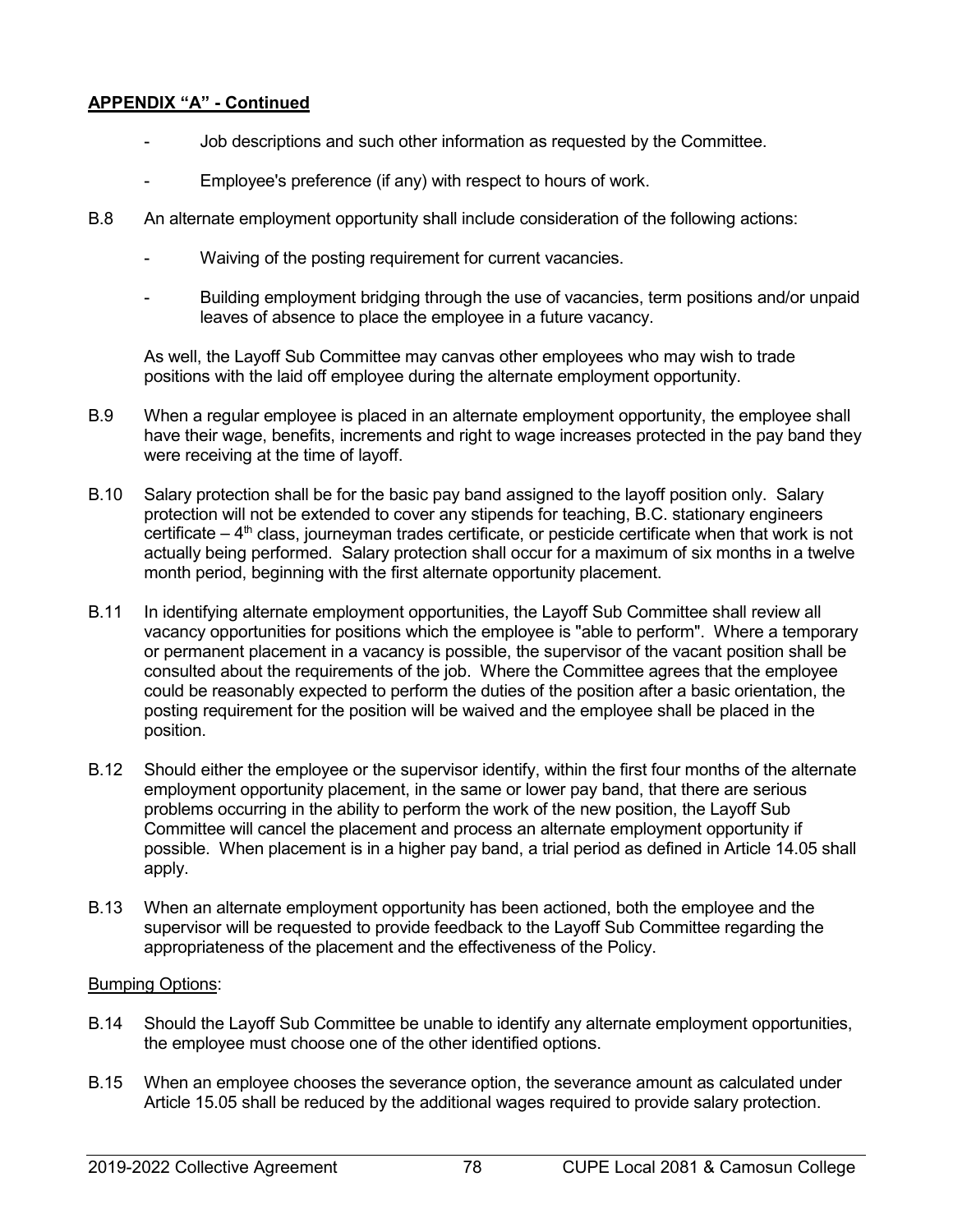- B.16 In the following order, the Layoff Sub Committee shall identify the position(s) the employee is able to perform and the related pay band(s) that the employee will move to:
	- (a) Wherever possible, a junior position in the same pay band with the same or greater hours.
	- (b) Where (a) is not possible, the following options will be considered in order to minimize the economic impact to the laid off employee:
		- A junior position in a higher pay band with the same or greater hours, when the employee has previously held the position and successfully completed a probationary or trial period therein.
		- A junior position in the same pay band with less hours.
		- A junior position in a lower pay band closest to the employee's pre-layoff pay band with the same or greater hours.
		- A junior position in a lower pay band closest to the employee's pre-layoff pay band with less hours.
	- A junior position will be the most junior position that satisfies the intent, not necessarily the junior position in the pay band.
- B.17 Where more than one position is feasible, but they are significantly different in nature, the Layoff Sub Committee shall consult with the employee prior to making the final decision.
- B.18 Where the bumping situation defined in #16 is to a position at the same or higher pay band as that currently received by the employee, the employee shall be placed at the pay step that is equal to the employee's current rate. If no rate is equal, the employee will be placed at the next pay step which is higher than the current rate.

If the employee is placed at a pay step that is equal to their current rate, the employee shall receive credit for service in the step of the original pay band, towards their next increment.

The employee shall maintain all rights to increments and any further salary increases.

- B.19 Where the bumping situation identified in #16 is to a position in a lower pay band, the employee will be placed in the pay band for the bumped position and at the salary step that would minimize the employee's loss in pay (excluding any stipends previously received). Only employees with five or more years of service with the College may be placed at Step E of the new pay band.
- B.20 By mutual agreement of the parties, Article 23.07 of the Collective Agreement is waived to provide:
	- (a) That employees with five (5) or more years of service with the College may be placed at Step E of the new pay band.
	- (b) That employees shall receive credit for service in Step D towards their next increment, including Step E.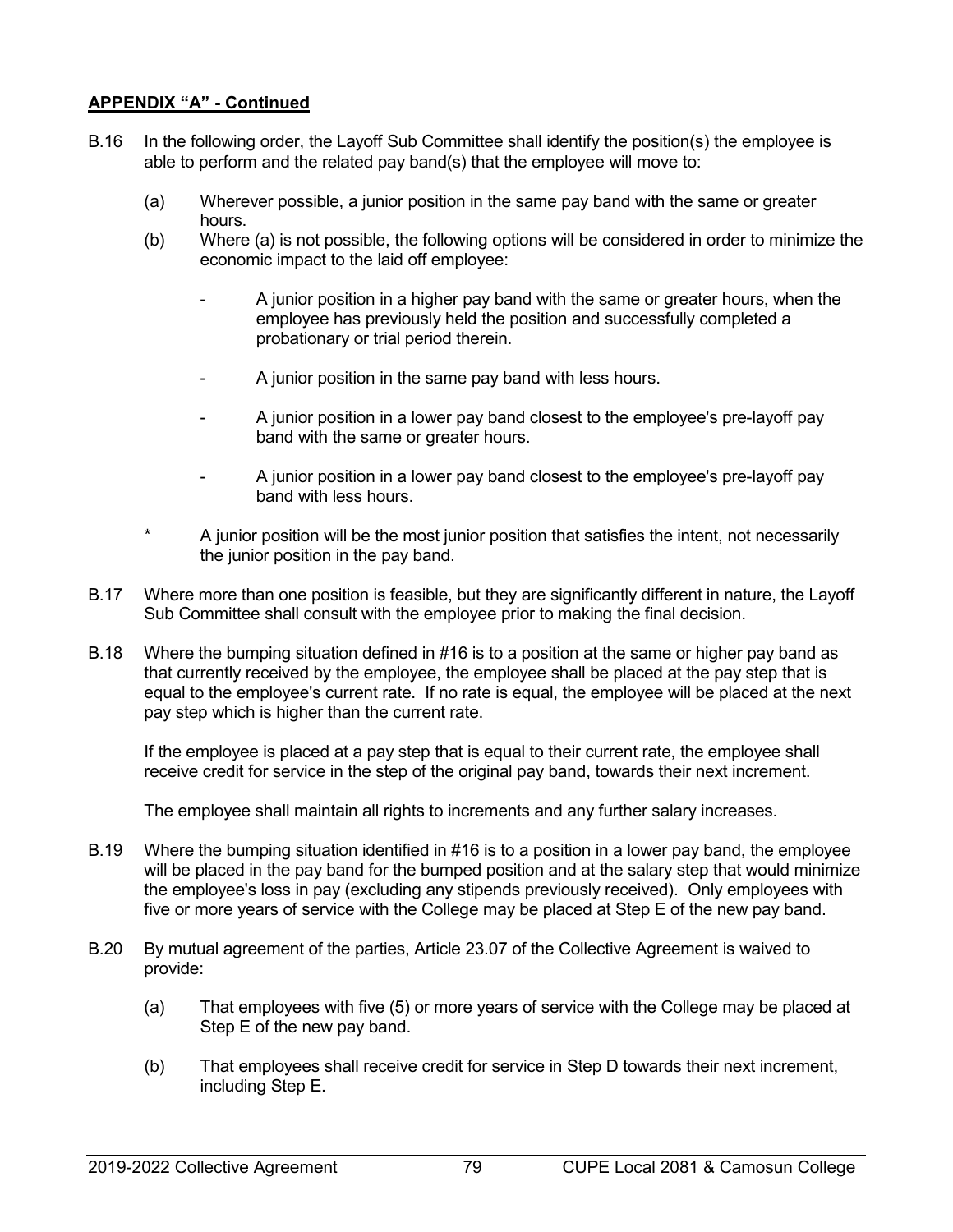## **C – RECALL PROCEDURES:**

- C.1 The recall option exists for all employees, other than those who have chosen the severance option, for a two (2) year period.
- C.2 Recall of employees shall be based on seniority provided that they are able to perform the available work.

### Internal Recall:

- C.3 When an employee has maintained employment with the College, either through the alternate employment opportunities or bumping options, that employee shall remain on an internal recall list and shall have the right of first refusal should their position (same classification, department, status and hours) be reinstated.
- C.4 Employees on the internal recall list shall make all other job changes through the Collective Agreement's provisions for vacancy competitions.
- C.5 An employee on the internal recall list who accepts a permanent placement, by virtue of alternate employment or bumping, forfeits any right to a severance payment.
- C.6 An employee on the internal recall list who resigns shall lose their right to any further recall.
- C.7 An employee recalled to their former position shall be reinstated at the pay step that they were receiving at the time of layoff.
- C.8 An employee who bumps to maintain employment and subsequently returns to their previous position, shall be entitled to credit for the time worked towards the next increment.

### External Recall:

- C.9 When an employee has not maintained employment with the College that employee shall be placed on the external recall list on the basis of seniority and shall have the right of first refusal for any alternate employment opportunity which the employee is "able to perform".
- C.10 Able to perform is defined under Section A of this policy.
- C.11 An employee on the external recall list may request the College to pay out the severance package at any time during the two (2) year period and at that point shall be deemed to have resigned.
- C.12 An employee on the external recall list shall have the right to be recalled into a position of a higher pay band than that of their laid off position when that employee has previously been an incumbent of that position and has passed a probation or trial period in the position.
- C.13 The Union agrees that postings for vacant positions may be waived in order to offer employment that will enable a laid off employee on the external recall list to return to the College.
- C.14 The College will give priority to employees on the external recall list when casual and term assignments of less than three (3) months occur.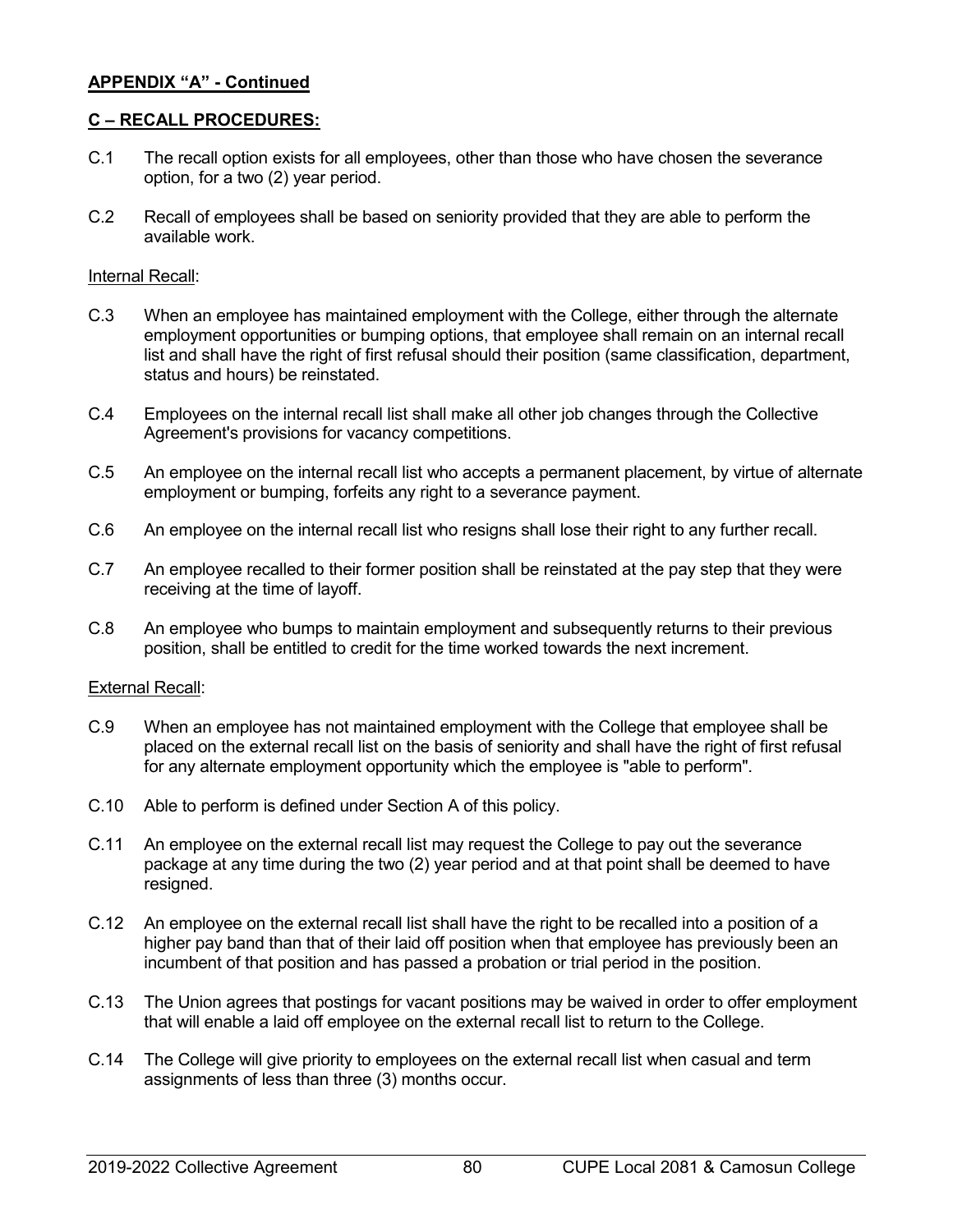- C.15 After two (2) years on the external recall list, the employee shall be deemed terminated and the severance pay shall be paid.
- C.16 An employee recalled to other than their former position shall be appointed to the pay band and associated with that position and shall receive the pay step in accordance with Section B.18, B.19 and B.20 of this Policy.

## General:

- C.17 An employee is not removed from the internal recall list until the expiry of twenty-four (24) months or reinstatement to their original position, whichever comes first.
- C.18 An employee is not removed from the external recall list until twenty-four accumulated months without employment or acceptance of a position with the same status (regular or term) as that held at the time of layoff.
- C.19 Acceptance of employment opportunities at the College that are not of the same status as that held at the time of layoff shall extend the period of recall rights by the length of such employment.
- C.20 No employee shall be removed from the recall lists for refusal to accept employment unless such employment offer was to the same position, status and hours as that from which the employee was laid off.
- C.21 The Labour/Management Cooperation Committee's Layoff Sub Committee shall identify the appropriate recall opportunities.
- C.22 Term employees shall only have the right of recall into term positions for the duration of the term of their appointment to the laid-off position.

/cope 491